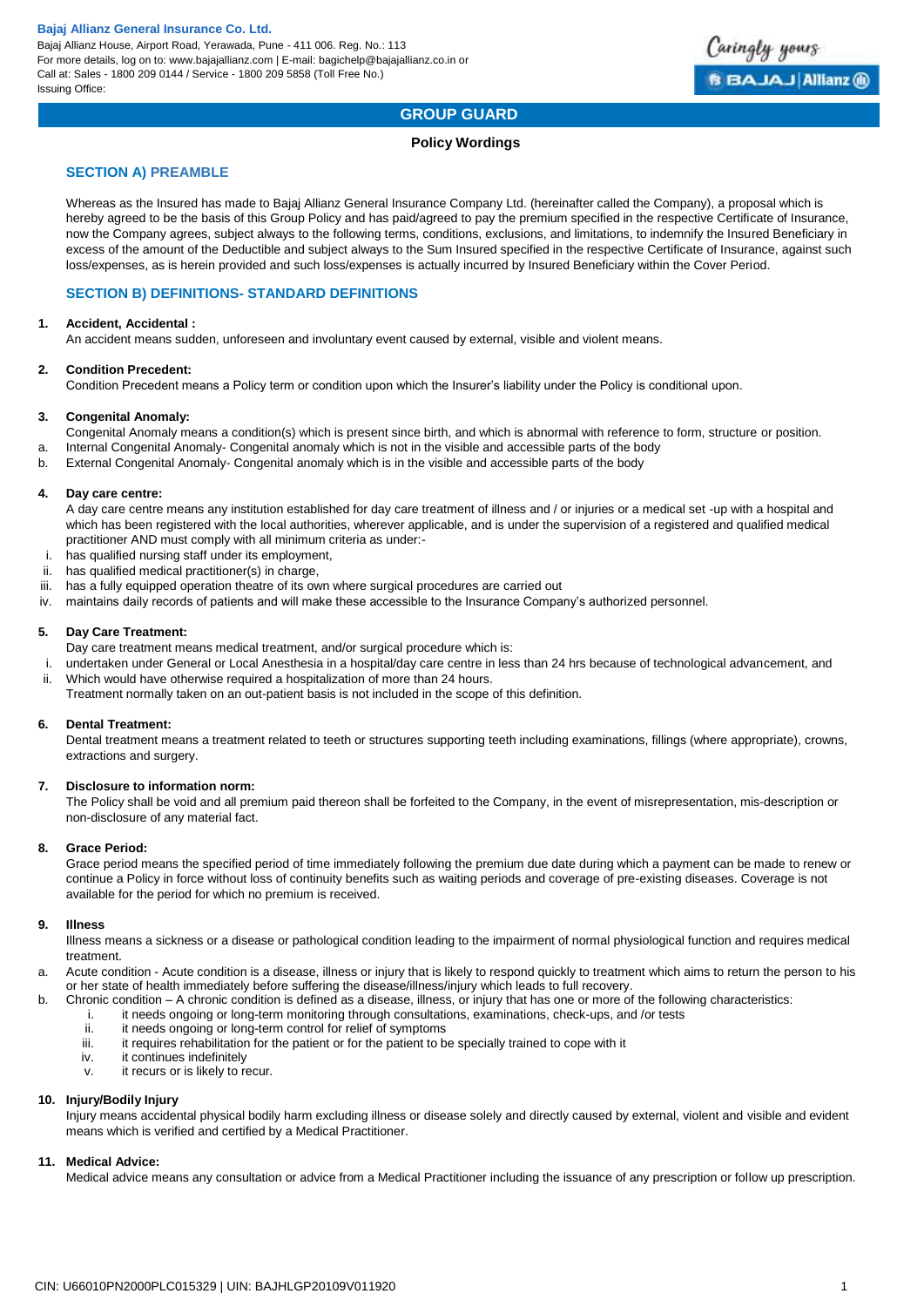Bajaj Allianz House, Airport Road, Yerawada, Pune - 411 006. Reg. No.: 113 For more details, log on to: www.bajajallianz.com | E-mail: bagichelp@bajajallianz.co.in or Call at: Sales - 1800 209 0144 / Service - 1800 209 5858 (Toll Free No.) Issuing Office:

# **GROUP GUARD**

#### **12. Medical expenses:**

Medical Expenses means those expenses that an Insured has necessarily and actually incurred for medical treatment on account of Illness or Accident on the advice of a Medical Practitioner, as long as these are no more than would have been payable if the Insured had not been Insured and no more than other hospitals or Medical practitioners in the same locality would have charged for the same medical treatment.

#### **13. Medical Practitioner/Doctor/ Physician:**

Medical Practitioner means a person who holds a valid registration from the Medical Council of any State or Medical Council of India or Council for Indian Medicine or for Homeopathy or Ayurvedic and or such other authorities set up by the Government of India or a State Government and is thereby entitled to practice medicine within its jurisdiction; and is acting within its scope and jurisdiction of license.

#### **14. Migration:**

Migration means, the right accorded to health insurance policyholders (including all members under family cover and members of group health insurance policy), to transfer the credit gained for pre-existing conditions and time bound exclusions, with the same insurer.

#### **15. Notification of Claim:**

Notification of claim means the process of intimating a claim to the insurer or TPA through any of the recognized modes of communication.

#### **16. Portability:**

Portability means the right accorded to an individual health insurance policyholder (including all members under family cover) to transfer the credit gained for pre-existing conditions and time-bound exclusions from one insurer to another.

#### **17. Pre-Existing Disease:**

Pre- existing disease means any condition, ailment or injury or disease

- a. That is/are diagnosed by a physician within 48 months prior to the effective date of the policy issued by the insurer or its reinstatement **Or**
- b. For which medical advice or treatment was recommended by, or received from, a physician within 48 months prior to the effective date of the policy issued by the insurer or its reinstatement.

#### **18. Renewal**

Renewal means the terms on which the contract of insurance can be renewed on mutual consent with a provision of grace period for treating the renewal continuous for the purpose of gaining credit for pre-existing diseases, time-bound exclusions and for all waiting periods.

#### **19. Surgery or Surgical Procedure**

Surgery or Surgical Procedure means manual and / or operative procedure (s) required for treatment of an illness or injury, correction of deformities and defects, diagnosis and cure of diseases, relief from suffering and prolongation of life, performed in a hospital or day care centre by a medical practitioner.

# **SECTION B) DEFINITIONS- SPECIFIC DEFINITIONS**

- **1. Acquired Immune Deficiency Syndrome** means Acquired Immune Deficiency Syndrome, a condition characterised by a combination of signs and symptoms, caused by Human Immunodeficiency Virus, which attacks and weakens the body's immune system making the HIV-positive person susceptible to life threatening conditions or other conditions, as may be specified from time to time, Provided however if this definition is changed/modified by way of amendment to Human Immunodeficiency Virus and Acquired Immune Deficiency Syndrome (Prevention and Control) Act, 2017 or through new legislation, then this definition shall be read with modified/changed definition/new legislation.
- **2. Adventure Sports -** Adventure sports (also called action sports, aggro sports, and Extreme sports) are a popular term for certain activities perceived as having a high level of inherent danger. These activities often involve speed, height, a high level of physical exertion, and highly specialized gear such as racing on wheels or horseback, big game hunting, mountaineering, winter sports, Skydiving, Parachuting, Scuba Diving , Riding or Driving in Races or Rallies, Mountain Climbing, hunting or equestrian activities, rock climbing, pot holing, bungee jumping, skiing, ice hockey, ballooning, hand gliding, diving or under-water activity river rafting, canoeing involving rapid waters, polo, yachting or boating outside coastal waters.
- **3. Age** means completed years as at the commencement date of the Certificate of Insurance.
- **4. Beneficiary:** In case of death of the Insured Beneficiary, the Beneficiary means, unless stipulated otherwise by the Insured Beneficiary, the surviving Spouse or immediate blood relative of the Insured Beneficiary, mentally capable and not divorced, followed by the children recognized or adopted followed by the Insured Beneficiary's legal heirs. For all other benefits, the Beneficiary means the Insured Beneficiary himself unless stipulated otherwise
- **5.** "**Burglary**" means the unforeseen and unauthorised entry to or exit from the Insured Premises by aggressive and detectable means with the intent to steal Contents there from.
- **6. Certificate of Insurance** means the document issued by the Company to the Insured Beneficiary as per these terms and conditions of Master Policy/Group Policy detailing the Master Policy number, Certificate of Insurance number, the Cover Period with the commencement date and end/expiry date of the cover, Insured Beneficiary name, address, age, coverage, benefits, sums insured, deductible, condition(s), exclusions and or endorsement(s) and the terms and conditions of the coverage. Provided however if there is any contradiction between what is stated in the wordings attached to Certificate of Insurance and these Policy Wordings, then these Policy Wordings shall prevail.
- **7. Civil War-** means armed opposition, whether declared or not, between two or more parties belonging to the same country where the opposing parties are of different ethnic, religious or ideological groups. Civil War also includes armed rebellion, revolution, sedition, insurrection, Coup, and the consequences of Martial law.

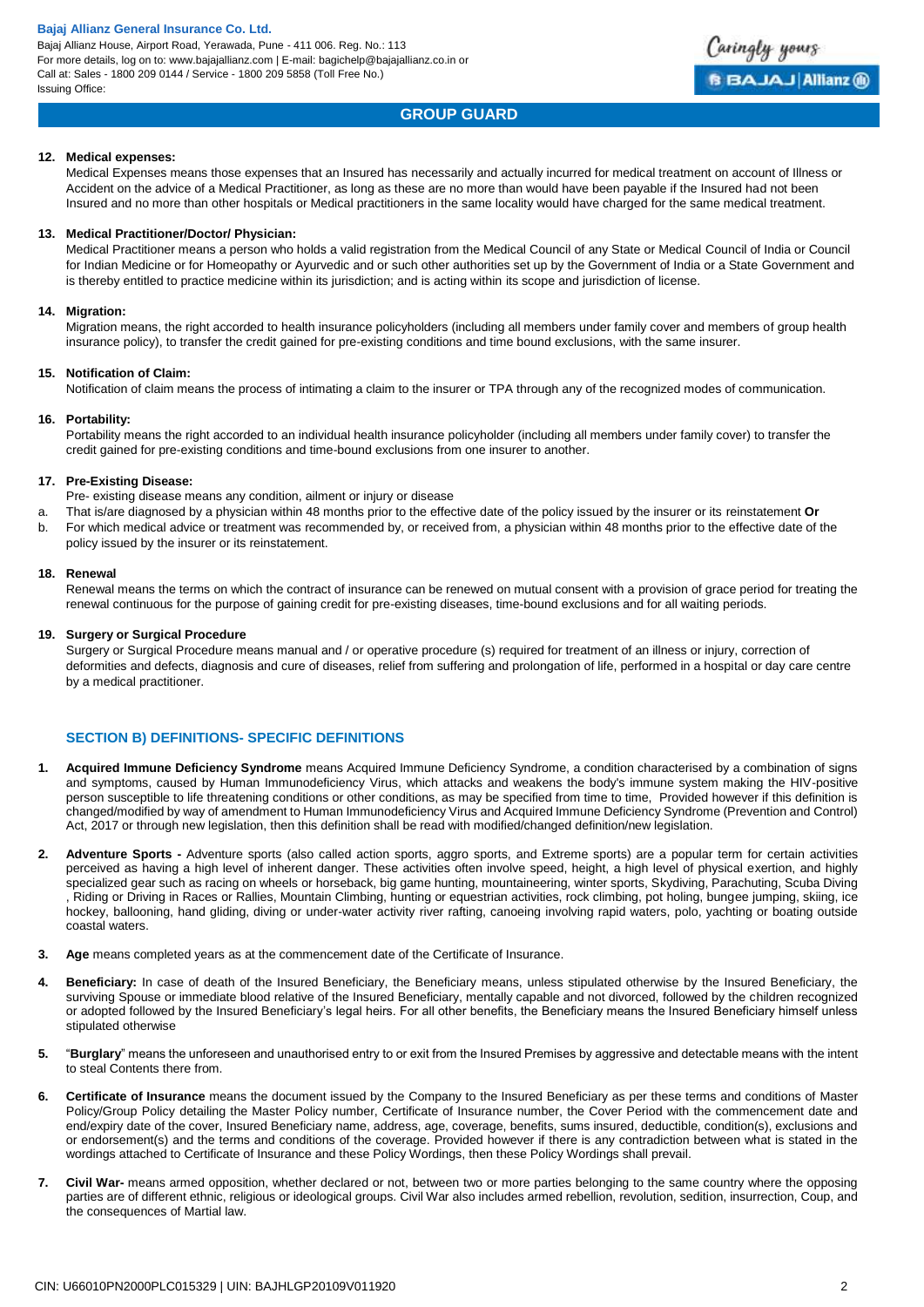

# **GROUP GUARD**

- **8. Contribution-** If, at the time of any claim, There is, or but for the existence of this Policy, would be any other policy of indemnity or insurance in favour of or effected by the Insured Beneficiary or on Insured Beneficiary's behalf applicable to such claim, then the Company shall not be liable to pay or contribute more than its rateable proportion of any loss or damage. However, this condition will be applicable only to "Burglary and Robbery Cover".
- **9. Cover Period** means the period as specified in the Certificate of Insurance issued to the respective Insurance Beneficiary during which he/she is insured as per Terms and Conditions of Certificate of Insurance read with the Master Policy.

Note- Operating time is the time interval between the instant of the occurrence and the instant of completion of a specified operation. This condition may be applicable as per request of Policyholder and will not be applicable for following benefits-

- a. Section 2: Hospitalization Care Cover
- b. Section 3: Sickness Hospital Cash Benefit And
- c. Section 6 Extension 12: Convalescence Benefit for Sickness.
- d. Section 7: Critical Illness Cover
- e. Section 13: Fire and allied peril
- f. Section 14: Burglary and Robbery

#### **10. Dependent child**

A child is considered a dependent for insurance purposes until his 35<sup>th</sup> birthday (even if not enrolled in an educational institution) provided he is financially dependent, on the proposal.

- **11. Dislocation -** A dislocation is a separation of two bones where they meet at a joint. Joints are areas where two bones come together. A dislocated joint is a joint where the bones are no longer in their normal positions.
- **12. HIV** means Human Immunodeficiency Virus;
- **13. HIV-affected person** means an individual who is HIV-positive or whose partner (with whom such individual normally resides) is HIV-positive or has lost a partner (with whom such individual resided) due to AIDS;
- **14. HIV**-positive person means a person whose HIV test has been confirmed positive;
- **15. EMI** means the equated monthly installment of Insured Beneficiary's Loan as specified in the Schedule.
- **16. Employee or Employees** means such person or persons in direct/onroll employment with the **Insured** in the **Business**, but shall also include any person deployed on contract basis [under Contract Labour (Regulation and Abolition) Act, 1970] or by any other arrangement of whatsoever by a Contractor or Sub-Contractor of the **Insured** provided specifically declared at the time of Insurance contract and also shown as covered in the **Schedule and by an endorsement.**
- **17. Fracture:** A fracture is a complete or incomplete break in a bone resulting from the application of excessive force.

#### **18. Family**

**For the purpose of Individual Sum Insured policy-** includes the Insured Beneficiary;

**For the purpose of Floater Sum Insured Policy-** includes the insured Beneficiary; his/her lawfully wedded spouse and dependent children.

- **19. Group-** The definition of a group as per the provisions of Insurance Regulatory and Development Authority of India (Health Insurance) Regulations, 2016, read with group guidelines issued by IRDAI vide circular 015/IRDA/Life/Circular/GI Guidelines/2005 dated 14th July 2005, as amended/modified/further guidelines issued, from time to time.
- **20. Insured Beneficiary** means individual persons who are members of the Group covered under the Master Policy to whom Certificate of Insurance is issued by the Company

#### **21. Medical illness-**

A Medical illness is a particular abnormal condition that negatively affects the structure or function of part or all of an organism for which one need to undergo conservative treatment without any invasive measures such as surgery or other invasive procedures, usually with the intent to preserve function or body parts.

- **22. Nominee** is the person selected by the policyholder to receive the benefit in case of death of the Insured Beneficiary/ Insured Beneficiary thus giving a valid discharge to the insurer on settlement of claim under an insurance policy.
- **23. Occupation -** Your occupation as shown in the Certificate of Insurance
- **24. Operative Time:** means the time that insurance is effective as stated on the schedule
- **25. Permanent Total Disability -** Medical practitioner certified total, continuous and permanent:
- i. loss of the sight of both eyes
- ii. physical separation of or the loss of ability to use both hands or both feet
- iii. physical separation of or the loss of ability to use one hand and one foot
- iv. loss of sight of one eye and the physical separation of or the loss of ability to use either one hand or one foot
- **26. Period of Insurance:** means operative time stated in Schedule commencing on or after Policy effective date and terminating on or before Policy expiry date.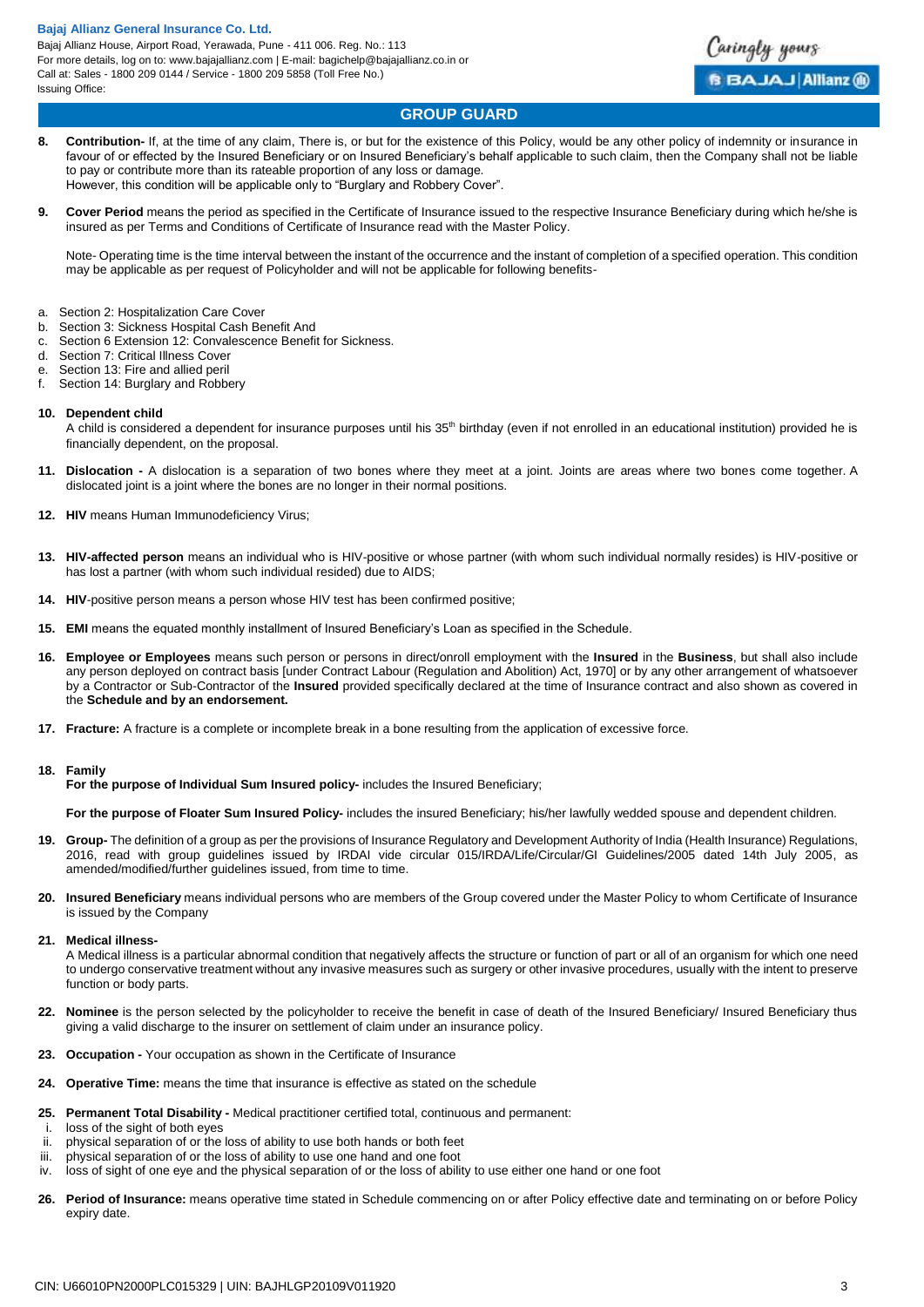

# **GROUP GUARD**

- **27. Group Policy or Master Policy** This Policy Document, the Policy Schedule and the Proposal, declaration and applicable Endorsements under the Policy containing the terms and conditions of the insurance coverage and under which Certificates of Insurance shall be issued to the Insured Beneficiary with the details of the extent of cover available to the Insured Beneficiary, the Exclusions under the cover and the terms, conditions, warranties and limitations.
- **28. Policy Holder/Proposer/Group Administered or "Insured"** is the Organization or Legal Entity which has taken the Policy on behalf of all Insured Beneficiaries.
- **29. Policy Period** means the date between the commencement date specified in the Master Policy Schedule with Risk Inception Date to Risk Expiry Date.
- **30. Policy Schedule** means the Group Policy schedule and any annexure to it read with respective Certificate of Insurance which are forming part of the policy.
- **31. Portable equipment** means Photographic Equipments, Laptops, Mobile Phones, Video Cameras, Telescopes, Musical Instruments, I- Pads, I Pods and Portable Equipments of similar nature.
- **32. Proposal and Declaration Form -** means any initial or subsequent declaration made by the Insured Beneficiary/ Insured Beneficiary and is deemed to be attached and which forms a part of this Policy.
- **33. Schedule** means the Policy Schedule and any annexure to it read with respective Certificate of Insurance.
- **34. Terrorism"** means and includes, an act or thing by any person or group(s) of persons, whether acting alone or on behalf of or in connection with or in connivance with or at the instance or instigation of any person or group(s) or organisation(s) or associations(s), who are committed or proclaimed to be committed for political, religious or ideological purposes, whether such person or group(s) of persons or organisation(s) or association(s) are or are not banned any law, in such a manner or with intent to threaten the unity, integrity, security or sovereignty of India or to strike terror in the people or any section of the people by using bombs, dynamite or other explosive substances or inflammable substances or firearms or other lethal weapons or poisons or noxious gases or other chemicals or by any other substances (whether biological or otherwise) of a hazardous nature or by any other means whatsoever, with intend to cause, or likely to cause, death or, or injuries to any person or persons or loss of, or damage to, or destruction of, property or disruption of any supplies or services essential to the life of the community or causes damage or destruction of any property or equipment used or intended to be used for the defence of India or in connection with any other purposes of the Government of India, any State Government or an of their agencies, or detains any person and threatens to kill or injure such person in order to compel the Government or any other person to do or abstain from doing any act. Provided further that for the above acts appropriate criminal prosecution has been initiated by police and charge sheet has been filed in competent court of criminal jurisdiction, either under special law or under general law.
- **35. You, Your, Yourself/ Your Family** named in the schedule means the Insured Beneficiary or Insured Beneficiary that We insure as set out in the Schedule
- **36. We, Us, Our, Ours**, **Company** means the Bajaj Allianz General Insurance Company Limited.

# **SECTION C) BENEFITS COVERED UNDER THE POLICY**

#### **COVER PERIOD UNDER CERTIFICATE OF INSURANCE:**

- 1 year for non-loan linked policies
- Loan tenure up to maximum 5 years in case of loan/credit linked policies

#### **ELIGIBILITY**

- a. All members forming part of the Group can be covered with Individual Sum Insured for each Insured Person
- b. All Families forming part of the Group can be covered with Floater Sum Insured for each family (applicable to all Sections except Cover B: Non-Health Sections)

#### **PART A- HEALTH SECTIONS**

#### **A1: PERSONAL ACCIDENT COVER**

#### **a. DEATH**

If during the Cover Period, the Insured Beneficiary sustains Accidental Bodily Injury which directly and independently of all other causes results in Death of the Insured Beneficiary within twelve (12) months from the Date of accident, then the Company agrees to pay the Sum Insured stated in the Certificate of Insurance, to the Insured Beneficiary's assignee, as the case may be (as per the Proposal Form read with the provisions of Section 38 Insurance Act, 1938 as amended by Insurance Laws (Amendment) Act, 2015) and in the absence of an assignee, to the Nominee or legal representative. Provided however in case the assignment is partial assignment/conditional assignment, then the payment of Sum Insured upon Death of the Insured Beneficiary shall depend upon and subject to terms and conditions of such partial assignment/conditional assignment.

This benefit will be applicable on Floater basis wherein dependent spouse and children can be covered along with Proposer.

#### **Disappearance**

In the event of the disappearance of the Insured Beneficiary, following a forced landing, stranding, sinking or wrecking of a conveyance in which such Insured Beneficiary was known to have been travelling as an occupant or disappearance as a result of any declared natural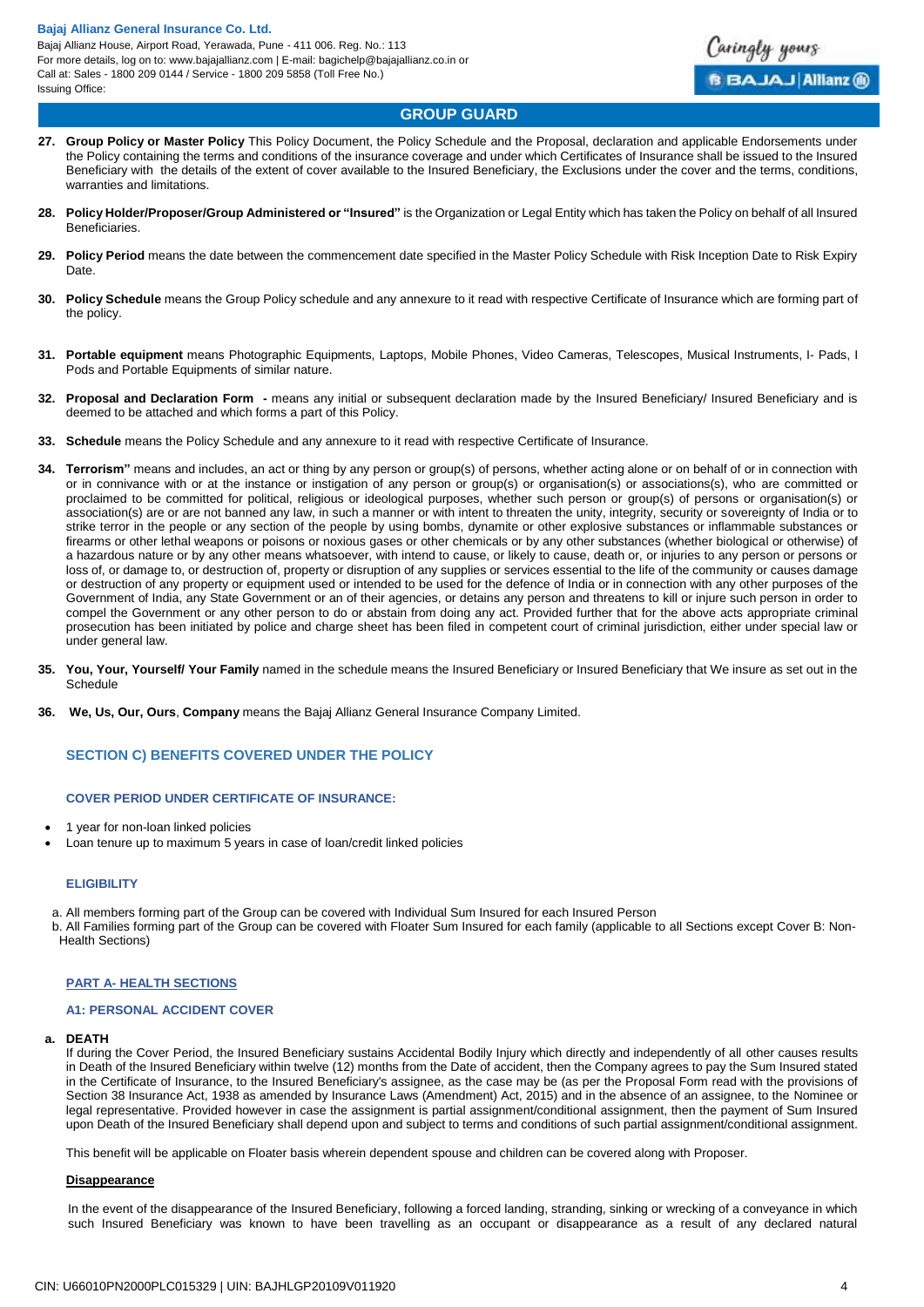

# **GROUP GUARD**

calamity/catastrophe, it shall be deemed after he has not been heard of for seven years by those who would naturally have heard of him if he had been alive, , subject to all other terms and conditions of this Policy, that such Insured Beneficiary shall have died as the result of an Accident. If at any time, after the payment of the Accidental death benefit, it is discovered that the Insured Beneficiary is still alive, all payments shall be refunded in full to the Company.

#### **Extension for A1. a- Death:**

In consideration of payment of an additional premium at the inception of the Policy, it is hereby agreed and declared that if the claim under A1. a-Death is accepted for the Insured Beneficiary, then the Company will pay any of following additional expenses which are opted by Insured Beneficiary by paying additional premium and claim payment will be over and above the A1. a- Death Sum Insured:

#### **Extension 1: Transportation of mortal remains**

The Company will make an additional payment of the Sum Insured as specified in Certificate of Insurance as a lump sum benefit amount towards the expenses of transporting the body remains of the Insured Beneficiary from the place of death to a hospital or cremation ground or burial ground or to the Insured Beneficiary's residence.

#### **Extension 2: Funeral Expenses**

The Company will make an additional payment of the Sum Insured as specified in Certificate of Insurance as a lump sum benefit amount towards Funeral Expense of the deceased Insured Beneficiary.

The claim amount shall be paid to the nominee or legal representative of the Insured Beneficiary.

#### **b. PERMANENT TOTAL DISABILITY**

If during the Cover Period, the Insured Beneficiary sustains Accidental Bodily Injury which directly and independently of all other causes results in permanent total disability within twelve (12) months from the Date of accident, then the Company agrees to pay the Sum Insured stated in the Certificate of Insurance under the cover 'Permanent Total Disability'

For the purpose of this cover, Permanent Total Disability shall mean either of the following:

- i. loss of the sight of both eyes
- ii. physical separation of or the loss of ability to use both hands or both feet<br>iii. physical separation of or the loss of ability to use one hand and one foot
- physical separation of or the loss of ability to use one hand and one foot
- iv. loss of sight of one eye and the physical separation of or the loss of ability to use either one hand or one foot

This benefit will be applicable on Floater basis wherein dependent spouse and children can be covered along with Proposer.

#### **Extension for A1. b- Permanent Total Disability:**

In consideration of payment of an additional premium at the inception of the Policy, it is hereby agreed and declared that if the claim under A1. b-Permanent Total Disability is accepted for the Insured Beneficiary, then the Company will pay any of following additional expenses which are opted by Insured Beneficiary by paying additional premium and claim payment will be over and above the A1. b- Permanent Total Disability Sum Insured:

#### **Extension 3: Lifestyle Modification Benefit**

The Company will make an additional payment mentioned in Certificate of Insurance as a lump sum benefit amount towards lifestyle modifications such as modification of place of residence and / or modification of the vehicle or expenses incurred on professional counselling or any other similar expenses for Insured Beneficiary.

#### **c. PERMANENT PARTIAL DISABILITY**

If during the Cover Period, the Insured Beneficiary sustains Accidental Bodily Injury which directly and independently of all other causes results in Permanent Partial Disability within twelve (12) months from the Date of accident, then the Company agrees to pay the percentage shown in the table below applied to the Sum Insured as stated under the Certificate of Insurance.

| Hearing of both ears           | 75 % |
|--------------------------------|------|
| An arm at the shoulder joint   | 70%  |
| A leg above mid-thigh          | 70 % |
| An arm above the elbow joint   | 65 % |
| An arm beneath the elbow joint | 60 % |
| A leg up to mid-thigh          | 60 % |
| A hand at the wrist            | 55 % |
| A leg up to beneath the knee   | 50 % |
| An eye                         | 50 % |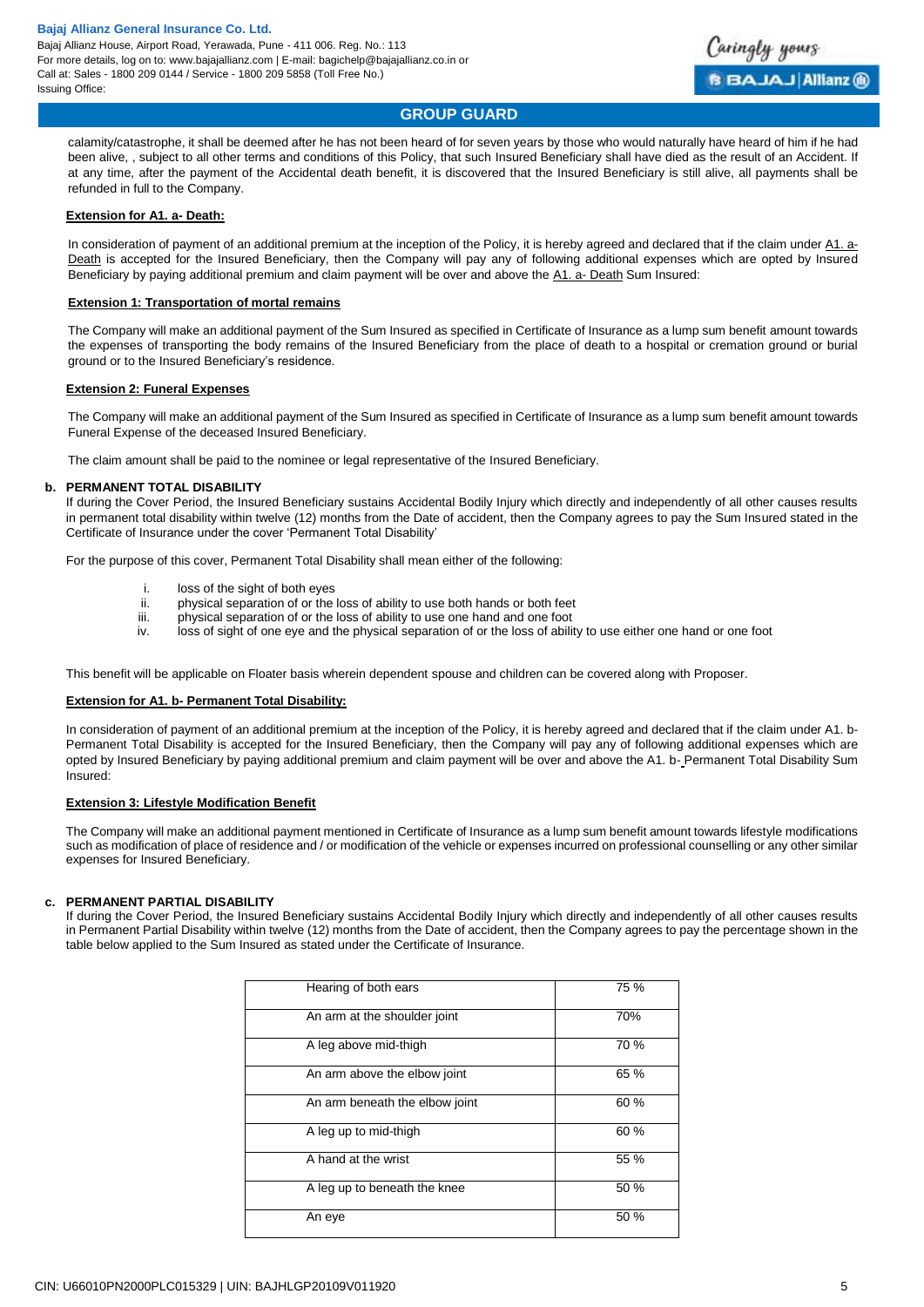Bajaj Allianz House, Airport Road, Yerawada, Pune - 411 006. Reg. No.: 113 For more details, log on to: www.bajajallianz.com | E-mail: bagichelp@bajajallianz.co.in or Call at: Sales - 1800 209 0144 / Service - 1800 209 5858 (Toll Free No.) Issuing Office:



# **GROUP GUARD**

| A leg up to mid-calf | 45 % |
|----------------------|------|
| A foot at the ankle  | 40 % |
| Hearing of one ear   | 30 % |
| A thumb              | 20 % |
| An index finger      | 10 % |
| Sense of smell       | 10 % |
| Sense of taste       | 5 %  |
| Any other finger     | 5 %  |
| A large toe          | 5 %  |
| Any other toe        | 2%   |
|                      |      |

For Permanent Partial Disability listed in the above table, the disability percentage certified by the treating doctor would be considered for the claim process.

If the Permanent Partial Disability is not listed in the table, then the disability percentage certified by the Government Civil Surgeon would be considered for claim process. The Company will pay the percentage shown in the certificate, applied to the Sum Insured as stated under the Permanent Partial Disability cover as defined under A1. c- Permanent Partial Disability the Certificate of Insurance

If more than one Permanent Partial Disability loss has resulted due to accidental Injury, the claim amount payable for all such losses put together should not exceed the total Sum Insured under this section.

If the Company become liable to make payment under Death / or Permanent Total Disability due to accidental bodily injury, then this insurance will cease as far as the Insured Beneficiary is concerned.

This benefit will be applicable on Floater basis wherein dependent spouse and children can be covered along with Proposer.

#### **d. TEMPORARY TOTAL DISABILITY**

If Insured Beneficiary during the Cover Period sustains Accidental Bodily Injury which directly and independently of all causes temporarily and completely prevents the Insured Beneficiary from performing each and every duty pertaining to his employment or occupation then the Company will pay weekly benefit as opted under heading "Temporary Total Disability" in Certificate of Insurance. The Company shall make weekly payment/s for the disability period as specified by the treating doctor, beginning from the date Insured Beneficiary met with the Accidental Bodily Injury subject to a maximum period of 100 weeks. Subject otherwise to all other terms, condition and exclusions of the Certificate of Insurance read with Policy.

This benefit will be applicable on Floater basis wherein dependent spouse and children can be covered along with Proposer.

#### **Specific conditions applicable to Temporary Total Disability-**

- a) The bodily injury sustained should be detectable by means of clinical examination and or radiological scanning or imaging;
- b) Injuries to the spine, the ligamentous system, cartilage and nervous system and blood supply to the spine should be detectable by means of radiological scanning or imaging or neurological fallout testing;
- c) If the bodily injury sustained is not detectable by means of clinical examination or radiological scanning and imaging or neurological fallout testing, then we shall not be liable in respect of you for any claim under this cover
- d) Any Claim caused by osteoporosis (porosity and brittleness of the bones due to loss of protein from the bones matrix) or pathological fracture (any fracture in an area where pre-existing Disease has caused the weakening of the bone) if osteoporosis or bone Disease diagnosed prior to the Policy Effective Date.
- e) We will stop making payments when we are satisfied that you can engage in your occupation again, or maximum period of 100 weeks from the date you met with the Accidental Bodily Injury, whichever is earlier;
- f) In case the temporary total disablement is for a period less than a week, the benefit payable shall be calculated on proportionate basis in relation to the weekly benefit.
- g) In the event of a dispute arising with regards to the duration of Temporary total disability, the duration shall be finally determined by a physician mutually appointed by both the parties, who certifies the final date upon which the Insured Beneficiary recovered and fit to perform each and every duty pertaining to his / her employment or occupation.

# **e. Child Care Benefit**

The Company will make payment of the Sum insured as specified in Certificate of Insurance for "Child Care Benefit", in case of Death or Permanent Total Disability as defined under A1. a- Death and A1. b- Permanent Total Disability of Insured Beneficiary, as a lump sum benefit amount towards the cost of education or care of the Insured Beneficiary's dependent children who are less than 25 years of age, subject otherwise to all other terms, conditions and Exclusions of the Certificate of Insurance read with the Policy.

This benefit will be applicable on Floater basis wherein dependent spouse and children can be covered along with Proposer.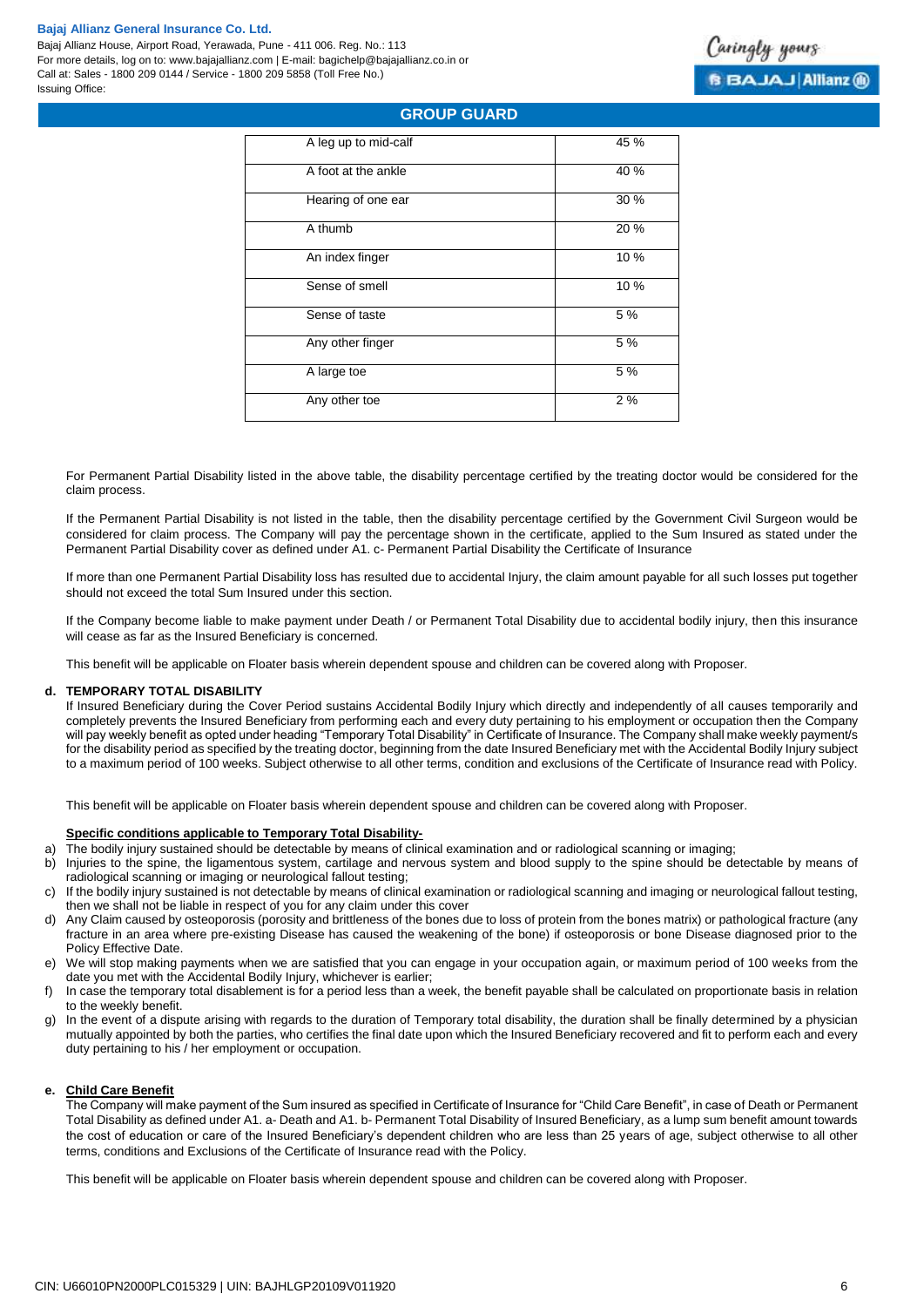# **GROUP GUARD**

aringly yours

**BBAJAJ Allianz @** 

#### **f. Parental Care Benefit**

The Company will make payment of the Sum insured as specified in Certificate of Insurance for "Parental Care Benefit", in case of Death or Permanent Total Disability as defined under A1. a- Death and A1. b- Permanent Total Disability of Insured Beneficiary, as a lump sum benefit towards Parental Care Benefit to surviving parent(s) subject otherwise to all other terms, conditions and Exclusions of the Certificate of Insurance read with the Policy.

This benefit will be applicable on Floater basis wherein dependent spouse and children can be covered along with Proposer.

#### **CONDITIONAL APPLICABLE FOR A1, PERSONAL ACCIDENT COVER**

- a. If we become liable to make payment under A1. a- Death and or under A1. b- Permanent Total Disability due to any accidental bodily injury, then this insurance will cease as far as the Insured Beneficiary is concerned.
- b. The benefits payable under extensions applicable will be over and above the A1. Personal Accident Cover Sum Insured.
- c. The maximum benefit under this section payable to the Insured or his family members individually or collectively is as shown under this section of Certificate of Insurance.

#### **Payment Options for A1. a- Death, b- Permanent Total Disability and c- Permanent Partial Disability**

Payment Option 1: Lumpsum payment of total Sum Insured if this contingency occurred.

**Payment Option 2: (for loan linked policies only):** Lumpsum payment of outstanding loan amount (in respect of Loan account number as stated Certificate of Insurance) at the time of occurrence of any of the opted contingencies. In this option your loan amount at the inception/renewal of policy (whichever is later) is considered to be the Sum Insured. The claim payout will be as per amortization chart and would not include any arrears due to any reasons whatsoever.

### **A2 - HOSPITALIZATION CARE COVER**

If Insured Beneficiary is Hospitalized for a minimum period of 24 hours/ 48 hours (as opted) on the advice of a Doctor/ Medical Practitioner because of any medical illness, accidental Bodily Injury sustained during the Cover Period resulting medical treatment and or surgical procedures administered for within the Cover Period, Company shall pay the benefit amount as per cover opted, subject otherwise to all other terms, conditions and exclusions of the Certificate of Insurance read with Policy.

This benefit will be applicable on Floater basis wherein dependent spouse and children can be covered along with Proposer.

Options available for Hospitalization Care Cover

Option 1

Lumpsum pay-out of 30% of Sum Insured for Medical Illness claims

Lumpsum pay-out of 70% of Sum Insured for Surgical claims

Option 2. 100% of Sum Insured for either medical or surgical claim whichever is claimed first

Note- This benefit will be payable only for once during policy period

Option 3. 100% of Sum Insured for one surgical claim only.

This benefit will be applicable each year for policies with term more than 1 year.

The liability of the Company shall in no case exceed total Sum Insured mentioned against "Hospitalization Care Cover" as mentioned in the Schedule.

### **A3- SICKNESS HOSPITAL CASH BENEFIT**

The Company will pay per day benefit amount for each completed day that the Insured Beneficiary/his family had to be hospitalized for medical reasons because of the Disease/illness occurred during the Cover Period up to the Sum Assured for the maximum period specified in the Certificate of Insurance.

For the purpose of this benefit, allowance will be as below:

- 1. Daily Allowance as stated in the Certificate of Insurance, for each continuous and completed period of 24 hours of Hospitalisation
- 2. One day Daily Allowance as stated in the Certificate of Insurance, for Day Care Treatment carried out in the Day Care Centre.
- This benefit will be applicable on Floater basis wherein dependent spouse and children can be covered along with Proposer.

#### **Specific Condition Applicable to Sickness Hospital Cash Benefit, Extension 4. Double ICU Benefit and Extension 5- Maternity Hospital Cash Benefit**

- 1. The maximum daily allowance under this section and its extensions payable to the Insured or his family members individually or collectively is as shown under this section of Certificate of Insurance.
- 2. The final settlement of claim amount will be decided based on the final hospital bill having details of number of days the Insured Beneficiary was hospitalized.
- 3. The maximum period for which the daily allowance would be paid individually or collectively would not exceed maximum daily allowance as mentioned in Certificate of Insurance during Cover Period.
- This benefit will be applicable annually for policies with term more than 1 year.

#### **Extension applicable to Sickness Hospital Cash Benefit**

In consideration of payment of an additional premium at the inception of the Policy by the Insured to the Company and realization thereof by the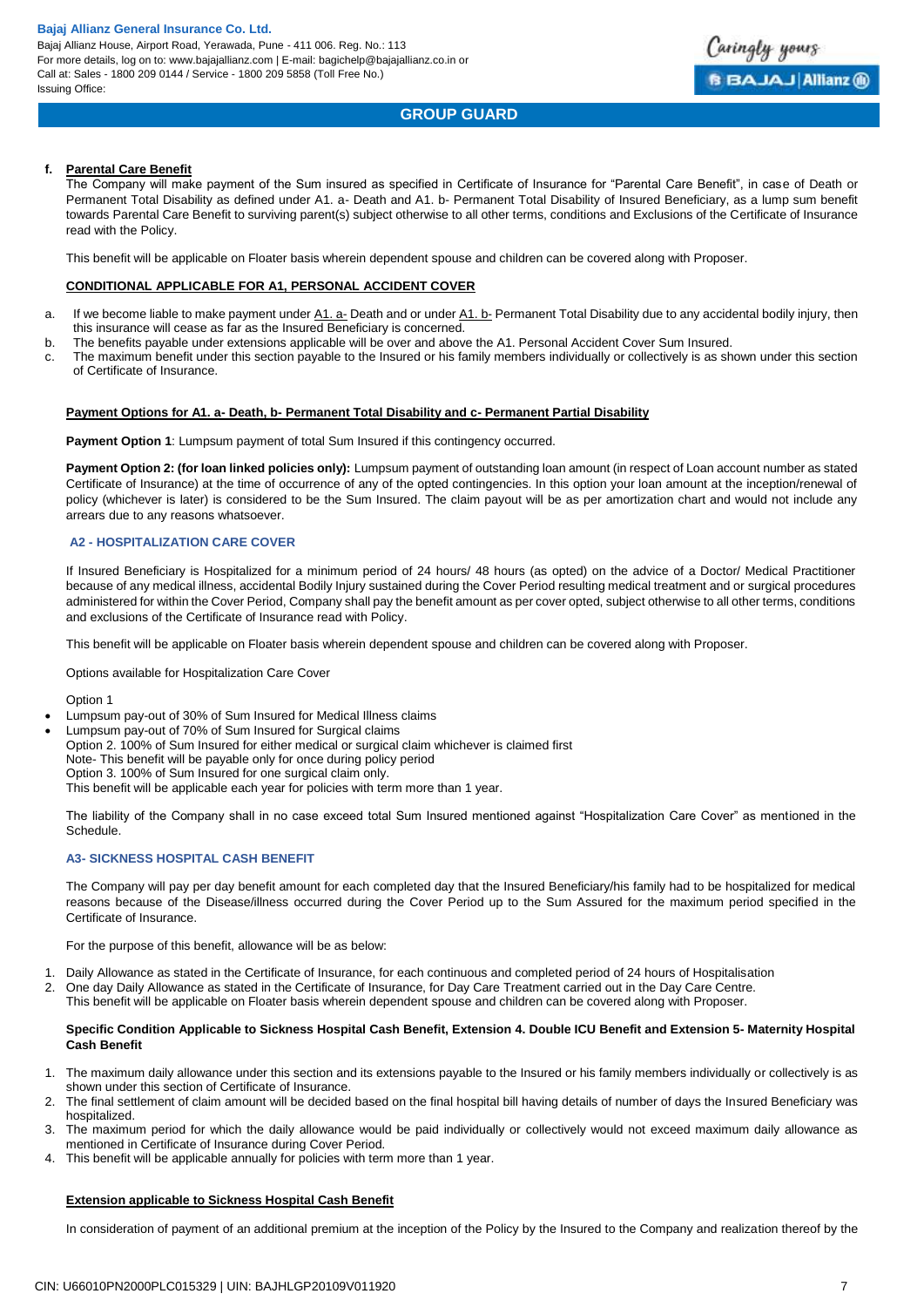Bajaj Allianz House, Airport Road, Yerawada, Pune - 411 006. Reg. No.: 113 For more details, log on to: www.bajajallianz.com | E-mail: bagichelp@bajajallianz.co.in or Call at: Sales - 1800 209 0144 / Service - 1800 209 5858 (Toll Free No.) Issuing Office:



# **GROUP GUARD**

Company, it is hereby agreed and declared that if the claim under this section is accepted for the Insured Beneficiary, then the Company will pay for the following additional benefits/expenses which will be over and above the Sum Insured:

### **Extension 4) Double ICU Benefit**

The Company will pay two times the Daily Allowance as stated in the Certificate of Insurance, for each continuous and completed period of 24 hours required to be spent by the Insured Beneficiary in the Intensive Care Unit of a Hospital during any period of Hospitalisation.

During the hospitalization period if the Insured Beneficiary is transferred from Normal room to ICU or vice versa the benefit would be payable only under one heading as specified above, as per the hospital bill for the respective day.

#### **Extension 5) Maternity Hospital Cash Benefit**

This policy is extended to pay daily allowance as specified in the Certificate of Insurance for each continuous and completed period of 24 hours of hospitalization underwent for normal delivery or caesarean section and complications of maternity (including and not limited to medical complications) subject to maximum of 2 deliveries/termination during lifetime.

#### **Options available to Maternity Hospital Cash Benefit**

**Option 1:-** Benefit payable after 12 months of waiting period

**Option 2:- No waiting period.** 

#### **Conditions applicable to Maternity Hospital Cash Benefit**

1. Maximum payable Hospitalization duration shall be 3 days for normal delivery and termination or 5 days for caesarean section and complications (excluding ectopic pregnancy) or actual hospitalization period whichever is lower.

#### **Extension 6) Reduction in Pre-Existing and Disease Specific Waiting Period**

I. In the event of any illness, Disease or Sickness first occurring or manifesting itself during the Cover Period, this policy is extended to reduce waiting period applicable for Pre-Existing And Disease Specific illness i.e exclusion 1 and 2 as mentioned in Waiting Period (Applicable for Hospitalization Care Cover) And Waiting Period (Applicable for Sickness Hospital Cash Benefit) under "Exclusions Under Section Hospitalization Care Cover & Sickness Hospital Cash Benefit" as per the plan opted.

Options available to Waiver of Pre-Existing and Disease Specific Waiting Period:

Option 1: No waiting period

Option 2: waiting period of 12 months

Option 3: waiting period of 24 months

Option 4: waiting period of 36 months

# **Extension 7) Waiver of 30 days waiting period Cover**

In the event of any illness, Disease or Sickness first occurring or manifesting itself during the Cover Period, this policy is extended for Waiver of 30 days exclusion clause .e exclusion 3 as mentioned in Waiting Period (Applicable for Hospitalization Care Cover) And Waiting Period (Applicable for Sickness Hospital Cash Benefit) under "Exclusions Under Section Hospitalization Care Cover & Sickness Hospital Cash Benefit" as per the plan opted.

#### **Extension 8) One Day Deductible Cover**

The Company hereby agrees and declared that upon opting this optional cover, our liability to pay each and every claim under this section will be in excess of one day.

### **A4 - ACCIDENTAL HOSPITALIZATION EXPENSES**

If Insured Beneficiary/his family is Hospitalized for a minimum period of 24 hours on the advice of a Doctor/ Medical Practitioner. because of Accidental Bodily Injury sustained during the Cover Period, then the Company will pay the In-patient Treatment- Medical Expenses for the below listed items up to the Sum Insured stated under the heading 'Accidental Hospitalization Expenses', in the Certificate of Insurance, subject otherwise to all other terms, conditions and exclusions of the Certificate of Insurance read with Policy.

- Room rent, boarding expenses
- Nursing
- Intensive care unit
- Consultation fees
- Anesthesia, blood, oxygen, operation theatre charges, surgical appliances
- Medicines, drugs and consumables,
- Diagnostic procedures.
- The Cost of prosthetic and other devices or equipment if implanted internally during a Surgical Procedure.
- Physiotherapy expenses as recommended by the treating Doctor
- Road ambulance (for carrying you from site of accident to the nearest hospital) subject to limit of INR 1000 per claim
- Day Care Procedures This benefit will be applicable on Floater basis wherein dependent spouse and children can be covered along with Proposer.

#### **Special Conditions**

1. The maximum sum insured limit under this section and its extensions payable to the Insured or his family members individually or collectively is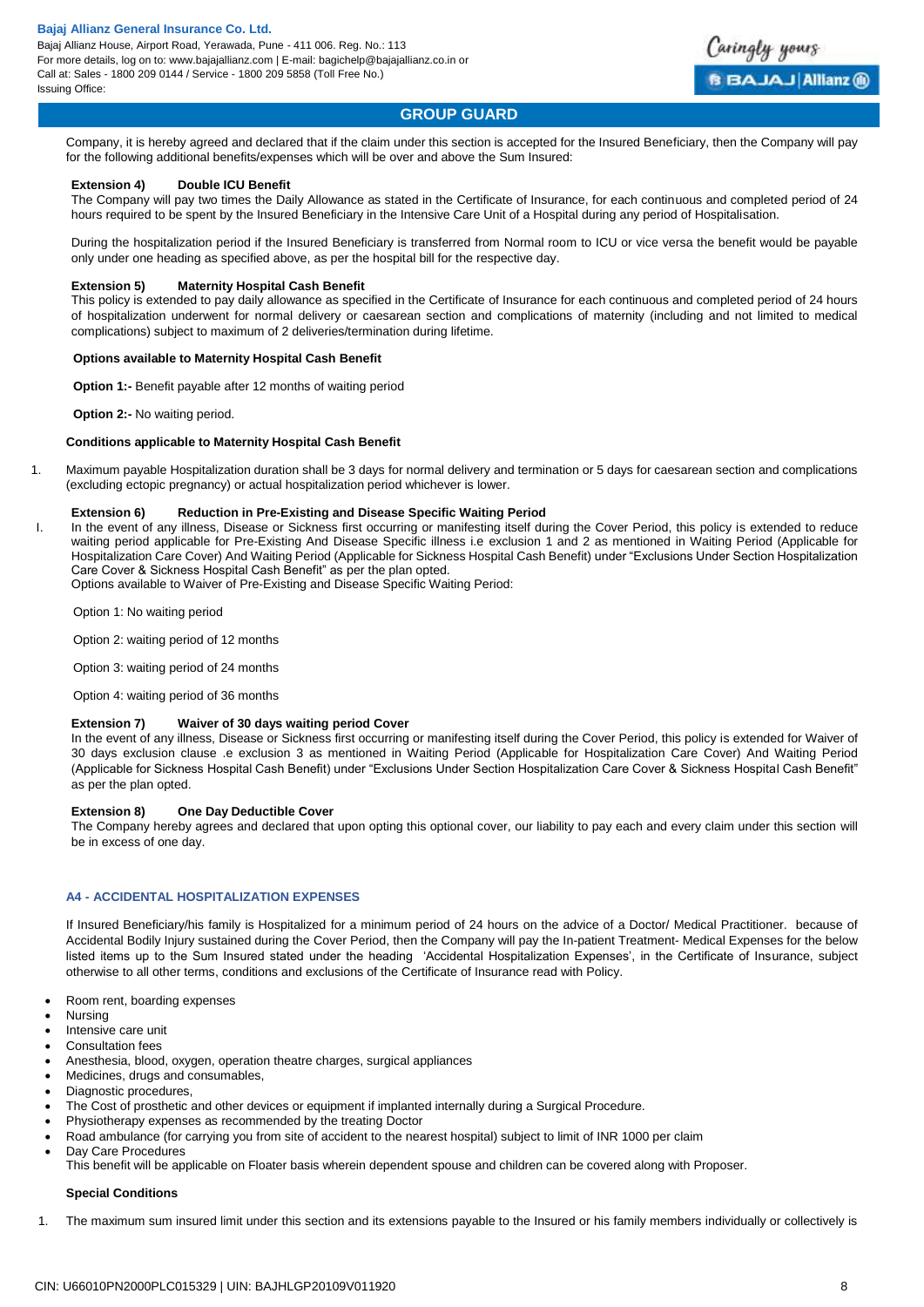Bajaj Allianz House, Airport Road, Yerawada, Pune - 411 006. Reg. No.: 113 For more details, log on to: www.bajajallianz.com | E-mail: bagichelp@bajajallianz.co.in or Call at: Sales - 1800 209 0144 / Service - 1800 209 5858 (Toll Free No.) Issuing Office:



# **GROUP GUARD**

as shown under this section of Certificate of Insurance.

2. The final settlement of claim amount will be decided based on the final hospital bill having details of number of days the Insured Beneficiary was hospitalized.

#### **Extension(s) for Accidental Hospitalisation Expenses:**

In consideration of payment of an additional premium at the inception of the Policy by the Insured to the Company and realization thereof by the Company, it is hereby agreed and declared that if the claim under this section is accepted for the Insured Beneficiary, then the Company will pay for the following additional benefits/expenses which will be over and above the Sum Insured:

#### **Extension 09- Pre-Hospitalization and Post Hospitalization:**

If the claim under Accidental Hospitalization Expenses (including day care procedure mentioned in Annexure I) due to Accident of the Insured Beneficiary is accepted, then the Company will also pay below expenses:

#### **i) Pre Hospitalization**

If the Company has accepted an Inpatient Hospitalization claim under Accidental Hospitalization Expenses then the Company will also reimburse the Medical Expenses incurred during the opted Pre-Hospitalization period immediately before the Insured Beneficiary was hospitalized for Accidental Bodily Injury, provided that such Medical Expenses were incurred for the same injury for which subsequent Hospitalization was required.

#### **ii) Post-Hospitalization**

If the Company has accepted an Inpatient Hospitalization claim under Accidental Hospitalization Expenses then the Company will also reimburse the Medical Expenses incurred during the opted Pre Hospitalization period immediately after the Insured Beneficiary was discharged post Hospitalization provided that, such costs are incurred in respect of the same injury for which the earlier Hospitalization was required.

#### **Options available for Pre-Hospitalization and Post Hospitalization**

- 1. 15 Pre Hospitalization and 30 Post Hospitalization or
- 2. 30 Pre Hospitalization and 60 Post Hospitalization or<br>3. 60 Pre Hospitalization and 90 Post Hospitalization
- 3. 60 Pre Hospitalization and 90 Post Hospitalization

#### **A5- ACCIDENTAL HOSPITAL CASH BENEFIT**

The Company will pay per day benefit amount for each complete calendar day that the Insured Beneficiary/his family had to be hospitalized for medical reasons because of the Accidental Bodily injury occurred during Cover Period up to the Sum Assured for the maximum period specified in the Certificate of Insurance.

For the purpose of this benefit, allowance will be as below:

- 1. Daily Allowance as stated in the Certificate of Insurance, for each continuous and completed period of 24 hours of Hospitalisation
- 2. One day Daily Allowance as stated in the Certificate of Insurance, for Day Care Treatment carried out in the Day Care Centre.
	- This benefit will be applicable on Floater basis wherein dependent spouse and children can be covered along with Proposer.

# **Note:**

i. Our maximum liability shall be restricted to the daily allowance till opted length of stay and Waiting Period mentioned in the Certificate of Insurance.

# **Specific Condition Applicable to Accidental Hospital Cash Benefit**

- 1. The maximum daily allowance under this section payable to the Insured or his family members individually or collectively is as shown under this section of Certificate of Insurance.
- 2. The final settlement of claim amount will be decided based on the final hospital bill having details of number of days the Insured Beneficiary was hospitalized.
- 3. The maximum period for which the daily allowance would be paid individually or collectively would not exceed maximum daily allowance as mentioned in Certificate of Insurance during Cover Period.
- 4. This benefit will be applicable annually for policies with term more than 1 year.

# **Extension applicable to Accidental Hospital Cash Benefit and Extension 11. /Double ICU Benefit**

In consideration of payment of an additional premium at the inception of the Policy by the Insured to the Company and realization thereof by the Company, it is hereby agreed and declared that if the claim under "Accidental Hospital Cash Benefit" is accepted for the Insured Beneficiary, then the Company will pay for the following additional expenses which will be over and above the Sum Insured:

# **Extension 10) One Day Deductible Cover**

The Company hereby agrees and declared that upon opting this optional cover, Our liability to pay each and every claim under this section will be in excess One day.

# **Extension 11) Double ICU Benefit**

The Company will pay two times the Daily Allowance as stated in the Certificate of Insurance, for each continuous and completed period of 24 hours required to be spent by the Insured Beneficiary in the Intensive Care Unit of a Hospital during any period of Hospitalisation.

During the hospitalization period if the Insured Beneficiary is transferred from Normal room to ICU or vice versa the benefit would be payable only under one heading as specified above, as per the hospital bill for the respective day.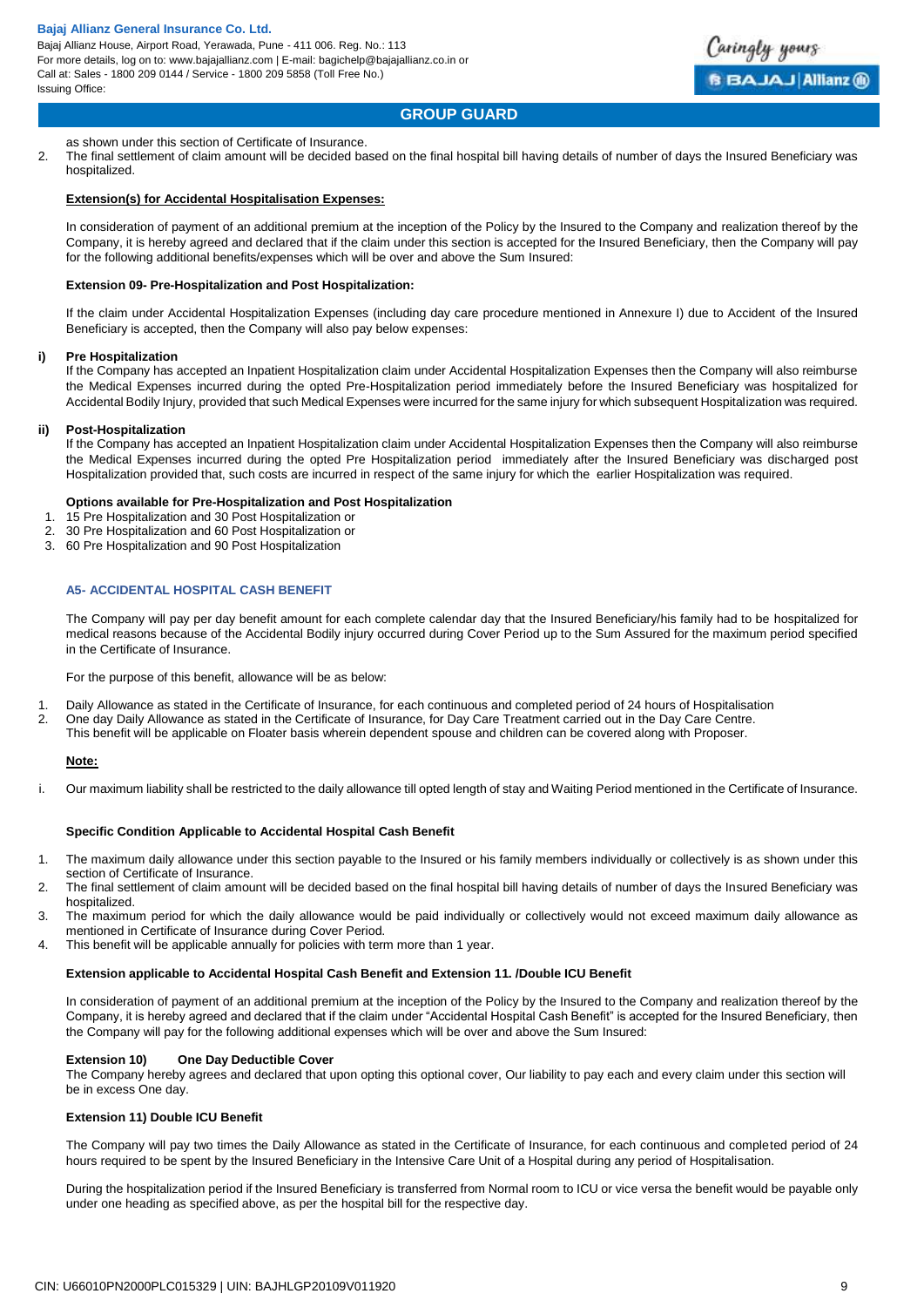

# **GROUP GUARD**

#### **A6- CONVALESCENCE BENEFIT FOR ACCIDENTAL BODILY INJURY**

In the event of Accidental Bodily Injury first occurring or manifesting itself during the Cover Period requiring Continuous hospitalisation of Insured Beneficiary or his/her family member beyond consecutive 5, 7 or 10 day as opted, the Company will pay lump sum amount as mentioned in Certificate of insurance.

This benefit will be applicable on Floater basis wherein dependent spouse and children can be covered along with Proposer.

#### **Special conditions applicable to Convalescence Benefit for Accidental Bodily Injury:**

- a) The maximum benefit under this section and its extensions payable to the Insured or his family members individually or collectively is as shown under this section of Certificate of Insurance.
- b) This benefit will be payable only once during Cover Period
- c) This benefit will be applicable annually for policies with term more than 1 year.

#### **Extension available along with "Convalescence Benefit for Accidental Bodily Injury"**

**Extension 12) Convalescence Benefit for Sickness** 

In the event of any illness, Disease or Sickness first occurring or manifesting itself during the Cover Period requiring Continuous hospitalisation of Insured Beneficiary beyond consecutive 5, 7 or 10 day as opted, the Company will pay lump sum amount as mentioned in Certificate of insurance.

#### **Special conditions applicable to Convalescence Benefit:**

- 1. This benefit will be payable only once during Cover Period
- 2. This benefit will be applicable annually for policies with term more than 1 year.

#### **Extension 13) Convalescence Benefit Multiplier**

In the event of any accidental bodily injury occurring or manifesting itself during the Cover Period requiring Continuous hospitalisation of Insured Beneficiary beyond consecutive 5, 7 or 10 day as opted, the Company will pay lump sum amount as mentioned in Certificate of insurance by every slab of 5, 7 or 10 day as opted and maximum up to 3 times of "Convalescence Benefit For Accidental Bodily Injury" Sum Insured. This cover also gets extended to Sickness in case Insured beneficiary opt for "Convalescence Benefit for Sickness" extension provided this benefit will be paid for any one event each of Accident Hospitalization and Sickness Hospitalization in the Policy Period.

#### **Special conditions applicable to Convalescence Benefit:**

- 1. This benefit will be payable only for one continuous hospitalization during Cover Period.
- 2. This benefit is payable only if there is an admissible claim under "Convalescence Benefit for Accidental Bodily Injury" and or "Convalescence Benefit for Sickness" whichever is opted by you.
- 3. This benefit will be applicable annually for policies with term more than 1 year.

#### **A7: CRITICAL ILLNESS COVER**

If the Insured Beneficiary/ family member is diagnosed as suffering from a Critical Illness covered under the Certificate of Insurance, which first occurs or manifests itself during the Cover Period, then we will pay Sum Insured as per Payment Option opted and maximum up to as specified in the Certificate of Insurance, as on the date of Insured Beneficiary being diagnosed as suffering from a Critical Illness, subject otherwise to all other terms, conditions and exclusions of the Policy and Certificate of Insurance.

Insured event: For the purpose of this Section and the determination of the Company's liability under it, the Insured Event in relation to the Insured Beneficiary shall mean any illness, medical event or surgical procedure, as specifically defined below, whose signs or symptoms first commence in Cover Period without any waiting period / more than 30 days/ more than 45 days/ more than 90 days (as opted by Insured Beneficiary) after the commencement of the Cover Period.

This benefit will be applicable on Floater basis wherein dependent spouse and children can be covered along with Proposer.

#### **Payment options-**

**Payment Option1**: Lumpsum payment of Sum Insured in case of occurrence of any of the opted contingencies

**Payment Option 2: (for loan linked policies only):** Lumpsum payment of outstanding loan amount (in respect of Loan account number as stated Certificate of Insurance) at the time of occurrence of any of the opted contingencies. In this option your loan amount at the inception/renewal of policy (whichever is later) is considered to be the Sum Insured. The claim payout will be as per amortization chart and would not include any arrears due to any reasons whatsoever.

Number of Critical Illness covered under the Certificate of Insurance will depend upon the Plan opted the Insured Beneficiary

Following are the Plans available under Critical Illness Cover

| Plan   | <b>Critical Illness Covered</b>              |
|--------|----------------------------------------------|
|        | <b>10 Critical Illness Cover</b>             |
| Plan A | 1. Cancer of Specified Severity              |
|        | 2. Kidney Failure Requiring Regular Dialysis |
|        | 3. Major Organ / Bone Marrow Transplant      |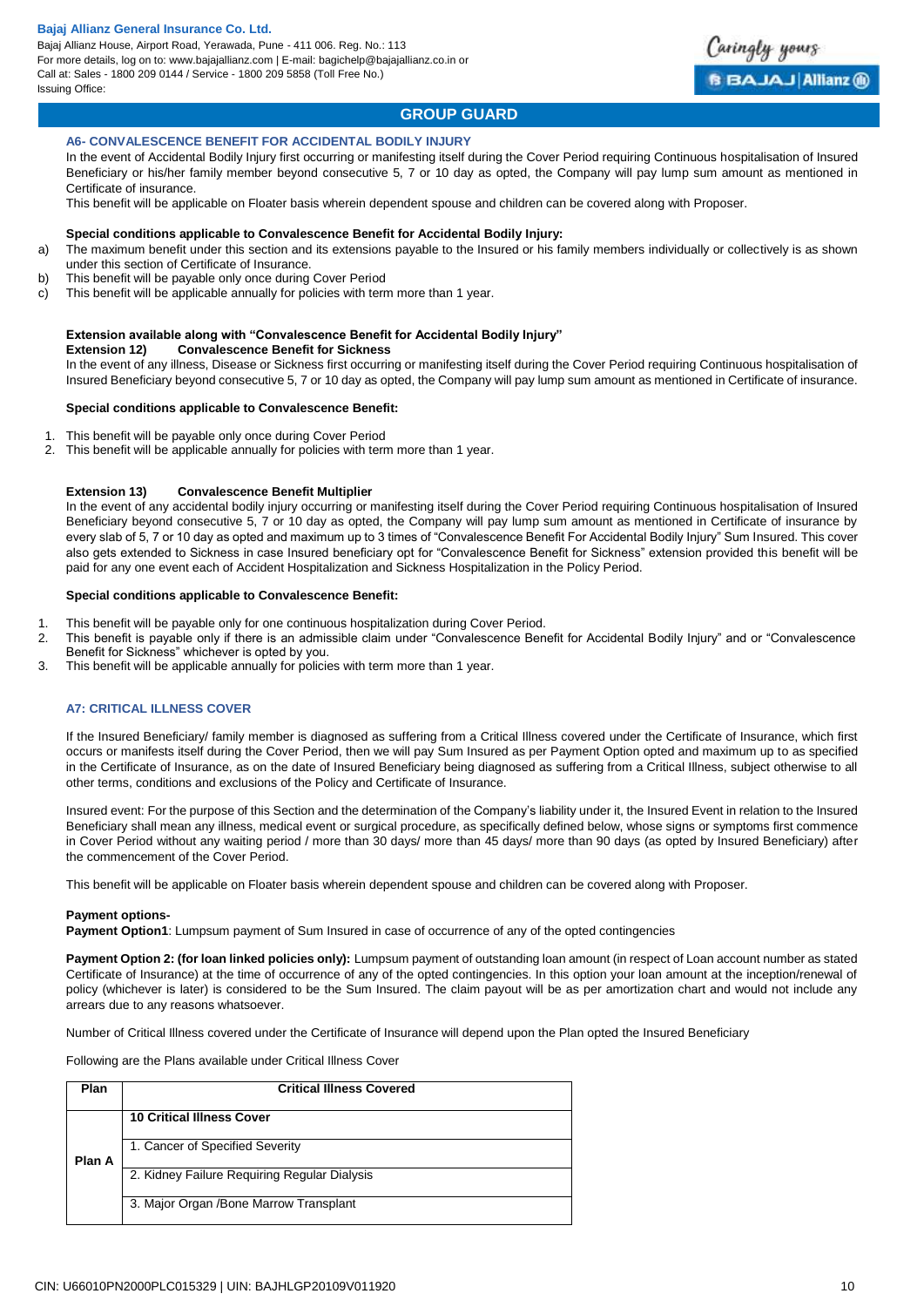Bajaj Allianz House, Airport Road, Yerawada, Pune - 411 006. Reg. No.: 113 For more details, log on to: www.bajajallianz.com | E-mail: bagichelp@bajajallianz.co.in or Call at: Sales - 1800 209 0144 / Service - 1800 209 5858 (Toll Free No.) Issuing Office:



# **GROUP GUARD**

|                                                                                                                                                                         | 4. Multiple Sclerosis With Persisting Symptoms                                                                                                                                                                                         |  |  |  |  |  |  |  |
|-------------------------------------------------------------------------------------------------------------------------------------------------------------------------|----------------------------------------------------------------------------------------------------------------------------------------------------------------------------------------------------------------------------------------|--|--|--|--|--|--|--|
|                                                                                                                                                                         | 5. Myocardial Infarction (First Heart Attack of Specific Severity)                                                                                                                                                                     |  |  |  |  |  |  |  |
|                                                                                                                                                                         | 6. Open Chest CABG                                                                                                                                                                                                                     |  |  |  |  |  |  |  |
|                                                                                                                                                                         | 7. Permanent Paralysis of Limbs                                                                                                                                                                                                        |  |  |  |  |  |  |  |
|                                                                                                                                                                         | 8. Primary (Idiopathic) Pulmonary Hypertension<br>9. Stroke Resulting in Permanent Symptoms<br>10. Surgery of Aorta<br>1. Alzheimer's Disease<br>2. Benign Brain Tumour<br>3. Coma of Specified Severity<br>4. End Stage Liver Failure |  |  |  |  |  |  |  |
| Plan B<br>5. Open Heart Replacement or Repair of Heart Valves<br>6. Primary Parkinson's Disease<br>7. Third Degree Burns<br>Angioplasty<br>1.<br>Apallic Syndrome<br>2. |                                                                                                                                                                                                                                        |  |  |  |  |  |  |  |
|                                                                                                                                                                         |                                                                                                                                                                                                                                        |  |  |  |  |  |  |  |
|                                                                                                                                                                         | Critical Illness Covered under Plan A + Critical Illness Cover listed below:                                                                                                                                                           |  |  |  |  |  |  |  |
|                                                                                                                                                                         |                                                                                                                                                                                                                                        |  |  |  |  |  |  |  |
|                                                                                                                                                                         |                                                                                                                                                                                                                                        |  |  |  |  |  |  |  |
|                                                                                                                                                                         |                                                                                                                                                                                                                                        |  |  |  |  |  |  |  |
|                                                                                                                                                                         |                                                                                                                                                                                                                                        |  |  |  |  |  |  |  |
|                                                                                                                                                                         |                                                                                                                                                                                                                                        |  |  |  |  |  |  |  |
|                                                                                                                                                                         |                                                                                                                                                                                                                                        |  |  |  |  |  |  |  |
|                                                                                                                                                                         |                                                                                                                                                                                                                                        |  |  |  |  |  |  |  |
|                                                                                                                                                                         | Critical Illness Covered under Plan B + Critical Illness Cover listed below:                                                                                                                                                           |  |  |  |  |  |  |  |
|                                                                                                                                                                         |                                                                                                                                                                                                                                        |  |  |  |  |  |  |  |
|                                                                                                                                                                         |                                                                                                                                                                                                                                        |  |  |  |  |  |  |  |
|                                                                                                                                                                         | Aplastic Anaemia<br>3.                                                                                                                                                                                                                 |  |  |  |  |  |  |  |
|                                                                                                                                                                         | <b>Blindness</b><br>4.                                                                                                                                                                                                                 |  |  |  |  |  |  |  |
|                                                                                                                                                                         | Cardiomyopathy<br>5.                                                                                                                                                                                                                   |  |  |  |  |  |  |  |
|                                                                                                                                                                         | Deafness                                                                                                                                                                                                                               |  |  |  |  |  |  |  |
|                                                                                                                                                                         | End Stage Lung Failure<br>7.                                                                                                                                                                                                           |  |  |  |  |  |  |  |
|                                                                                                                                                                         | Goodpasture's Syndrome<br>8.                                                                                                                                                                                                           |  |  |  |  |  |  |  |
|                                                                                                                                                                         | Loss Of Independent Existence<br>9.                                                                                                                                                                                                    |  |  |  |  |  |  |  |
|                                                                                                                                                                         | 10. Loss Of Limbs                                                                                                                                                                                                                      |  |  |  |  |  |  |  |
| Plan C                                                                                                                                                                  | 11. Loss Of Speech                                                                                                                                                                                                                     |  |  |  |  |  |  |  |
|                                                                                                                                                                         | 12. Medullary Cystic Disease                                                                                                                                                                                                           |  |  |  |  |  |  |  |
|                                                                                                                                                                         | 13.<br>Motor Neuron Disease With Permanent Symptoms                                                                                                                                                                                    |  |  |  |  |  |  |  |
|                                                                                                                                                                         | 14.<br>Multiple System Atrophy                                                                                                                                                                                                         |  |  |  |  |  |  |  |
|                                                                                                                                                                         | <b>Muscular Dystrophy</b><br>15.                                                                                                                                                                                                       |  |  |  |  |  |  |  |
|                                                                                                                                                                         | 16.<br>Myasthenia Gravis                                                                                                                                                                                                               |  |  |  |  |  |  |  |
|                                                                                                                                                                         | 17.<br>Pneumonectomy                                                                                                                                                                                                                   |  |  |  |  |  |  |  |
|                                                                                                                                                                         |                                                                                                                                                                                                                                        |  |  |  |  |  |  |  |
|                                                                                                                                                                         | Progressive Scleroderma<br>18.                                                                                                                                                                                                         |  |  |  |  |  |  |  |
|                                                                                                                                                                         | 19.<br>Progressive Supranuclear Palsy                                                                                                                                                                                                  |  |  |  |  |  |  |  |
|                                                                                                                                                                         | 20.<br><b>Pulmonary Artery Graft Surgery</b>                                                                                                                                                                                           |  |  |  |  |  |  |  |
|                                                                                                                                                                         | <b>Refractory Heart Failure</b><br>21.                                                                                                                                                                                                 |  |  |  |  |  |  |  |
|                                                                                                                                                                         | 22.<br>Lupus Erythematosis                                                                                                                                                                                                             |  |  |  |  |  |  |  |
|                                                                                                                                                                         | 23. Major Head Trauma                                                                                                                                                                                                                  |  |  |  |  |  |  |  |

#### **PLAN A: 10 CRITICAL ILLNESS COVER**

Critical Illness Covered under Plan A and the conditions applicable to the same are defined below:

# **1. CANCER OF SPECIFIED SEVERITY**

- I. A malignant tumour characterized by the uncontrolled growth and spread of malignant cells with invasion and destruction of normal tissues. This diagnosis must be supported by histological evidence of malignancy. The term cancer includes leukaemia, lymphoma and sarcoma.
- 
- II. The following are excluded –
- i. All tumours which are histologically described as carcinoma in situ, benign, pre-malignant, borderline malignant, low malignant potential, neoplasm of unknown behaviour, or non-invasive, including but not limited to: Carcinoma in situ of breasts, Cervical dysplasia CIN-1, CIN - 2 and CIN-3.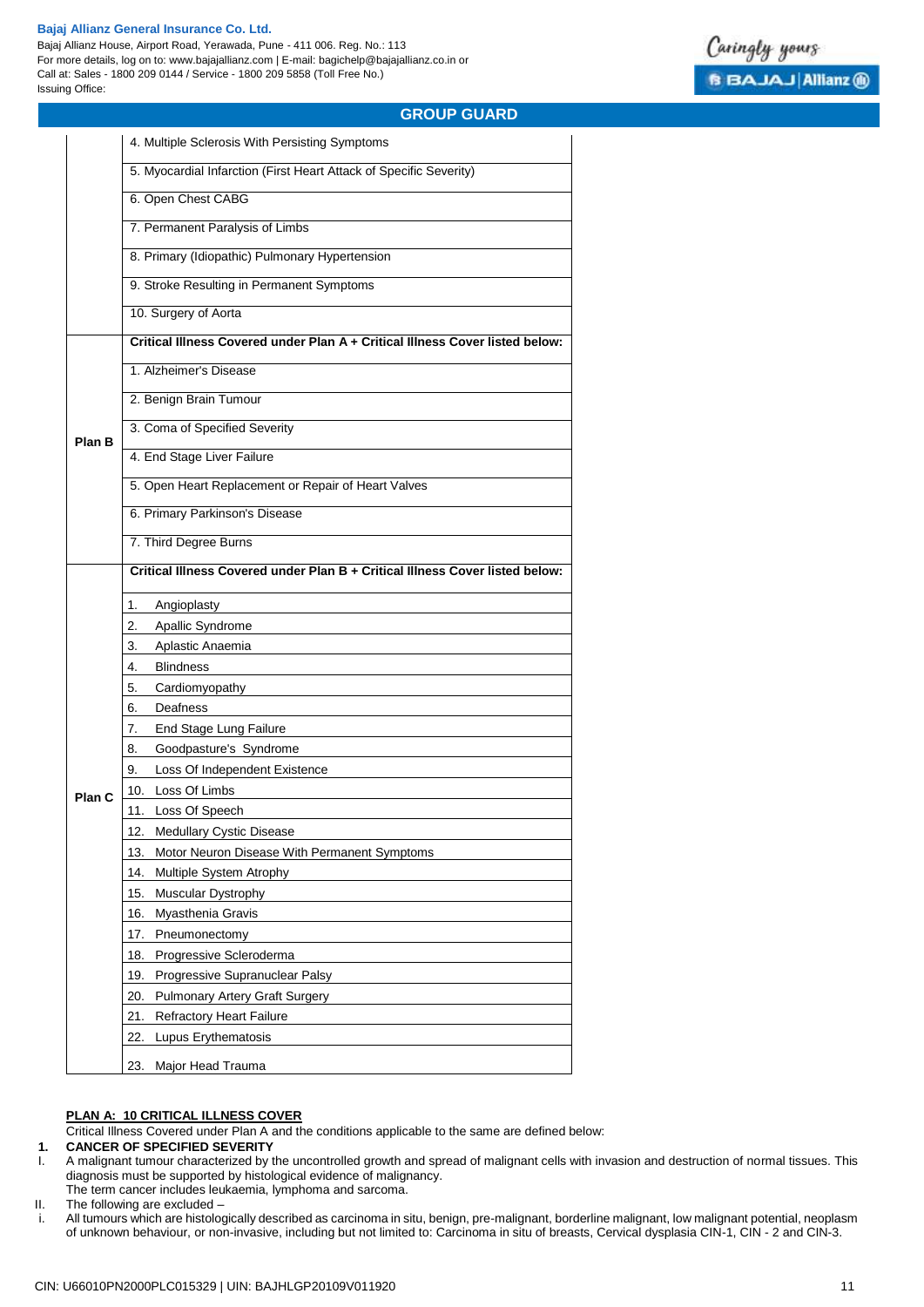Bajaj Allianz House, Airport Road, Yerawada, Pune - 411 006. Reg. No.: 113 For more details, log on to: www.bajajallianz.com | E-mail: bagichelp@bajajallianz.co.in or Call at: Sales - 1800 209 0144 / Service - 1800 209 5858 (Toll Free No.) Issuing Office:



# **GROUP GUARD**

- ii. Any non-melanoma skin carcinoma unless there is evidence of metastases to lymph nodes or beyond;
- iii. Malignant melanoma that has not caused invasion beyond the epidermis;
- iv. All tumours of the prostate unless histologically classified as having a Gleason score greater than 6 or having progressed to at least clinical TNM classification T2N0M0
- v. All Thyroid cancers histologically classified as T1N0M0 (TNM Classification) or below;<br>vi. Chronic lymphocytic leukaemia less than RAI stage 3
- vi. Chronic lymphocytic leukaemia less than RAI stage 3
- Non-invasive papillary cancer of the bladder histologically described as TaN0M0 or of a lesser classification,
- viii. All Gastro-Intestinal Stromal Tumours histologically classified as T1N0M0 (TNM Classification) or below and with mitotic count of less than or equal to 5/50 HPFs;

#### **2. KIDNEY FAILURE REQUIRING REGULAR DIALYSIS**

End stage renal disease presenting as chronic irreversible failure of both kidneys to function, as a result of which either regular renal dialysis (haemodialysis or peritoneal dialysis) is instituted or renal transplantation is carried out. Diagnosis has to be confirmed by a specialist medical practitioner.

#### **3. MAJOR ORGAN /BONE MARROW TRANSPLANT**

- I. The actual undergoing of a transplant of:
- i One of the following human organs: heart, lung, liver, kidney, pancreas, that resulted from irreversible end-stage failure of the relevant organ, or
- ii Human bone marrow using haematopoietic stem cells. The undergoing of a transplant has to be confirmed by a specialist medical practitioner. II. The following are excluded:
- 
- i Other stem-cell transplants<br>ii Where only islets of langerh Where only islets of langerhans are transplanted

#### **4. MULTIPLE SCLEROSIS WITH PERSISTING SYMPTOMS**

- I. The unequivocal diagnosis of Definite Multiple Sclerosis confirmed and evidenced by all of the following:
- i. investigations including typical MRI findings which unequivocally confirm the diagnosis to be multiple sclerosis and
- ii. there must be current clinical impairment of motor or sensory function, which must have persisted for a continuous period of at least 6 months.
- II. Neurological damage due to SLE is excluded.

### **5. MYOCARDIAL INFARCTION (First Heart Attack of specific severity)**

- I. The first occurrence of heart attack or myocardial infarction, which means the death of a portion of the heart muscle as a result of inadequate blood supply to the relevant area. The diagnosis for Myocardial Infarction should be evidenced by all of the following criteria:
- i. A history of typical clinical symptoms consistent with the diagnosis of acute myocardial infarction (For e.g. typical chest pain)
- New characteristic electrocardiogram changes
- Elevation of infarction specific enzymes, Troponins or other specific biochemical markers.
- II. The following are excluded:
- i. Other acute Coronary Syndromes<br>ii. Anv type of angina pectoris
- Any type of angina pectoris
- iii. A rise in cardiac biomarkers or Troponin T or I in absence of overt ischemic heart disease OR following an intra-arterial cardiac procedure.

#### **6. OPEN CHEST CABG**

- I. The actual undergoing of heart surgery to correct blockage or narrowing in one or more coronary artery(s), by coronary artery bypass grafting done via a sternotomy (cutting through the breast bone) or minimally invasive keyhole coronary artery bypass procedures. The diagnosis must be supported by a coronary angiography and the realization of surgery has to be confirmed by a cardiologist.
- II. The following are excluded:
- i. Angioplasty and/or any other intra-arterial procedures

### **7. PERMANENT PARALYSIS OF LIMBS**

Total and irreversible loss of use of two or more limbs as a result of injury or disease of the brain or spinal cord. A specialist medical practitioner must be of the opinion that the paralysis will be permanent with no hope of recovery and must be present for more than 3 months.

#### **8. PRIMARY (IDIOPATHIC) PULMONARY HYPERTENSION**

- I. An unequivocal diagnosis of Primary (Idiopathic) Pulmonary Hypertension by a Cardiologist or specialist in respiratory medicine with evidence of right ventricular enlargement and the pulmonary artery pressure above 30 mm of Hg on Cardiac Cauterization. There must be permanent irreversible physical impairment to the degree of at least Class IV of the New York Heart Association Classification of cardiac impairment.
- II. The NYHA Classification of Cardiac Impairment are as follows:
- i. Class III: Marked limitation of physical activity. Comfortable at rest, but less than ordinary activity causes symptoms.
- ii. Class IV: Unable to engage in any physical activity without discomfort. Symptoms may be present even at rest.
- III. Pulmonary hypertension associated with lung disease, chronic hypoventilation, pulmonary thromboembolic disease, drugs and toxins, diseases of the left side of the heart, congenital heart disease and any secondary cause are specifically excluded.

#### **9. STROKE RESULTING IN PERMANENT SYMPTOMS**

- I. Any cerebrovascular incident producing permanent neurological sequelae. This includes infarction of brain tissue, thrombosis in an intracranial vessel, haemorrhage and embolization from an extracranial source. Diagnosis has to be confirmed by a specialist medical practitioner and evidenced by typical clinical symptoms as well as typical findings in CT Scan or MRI of the brain. Evidence of permanent neurological deficit lasting for at least 3 months has to be produced.
- II. The following are excluded:
- i. Transient ischemic attacks (TIA)
- ii. Traumatic injury of the brain
- iii. Vascular disease affecting only the eye or optic nerve or vestibular functions.

#### **10. SURGERY OF AROTA**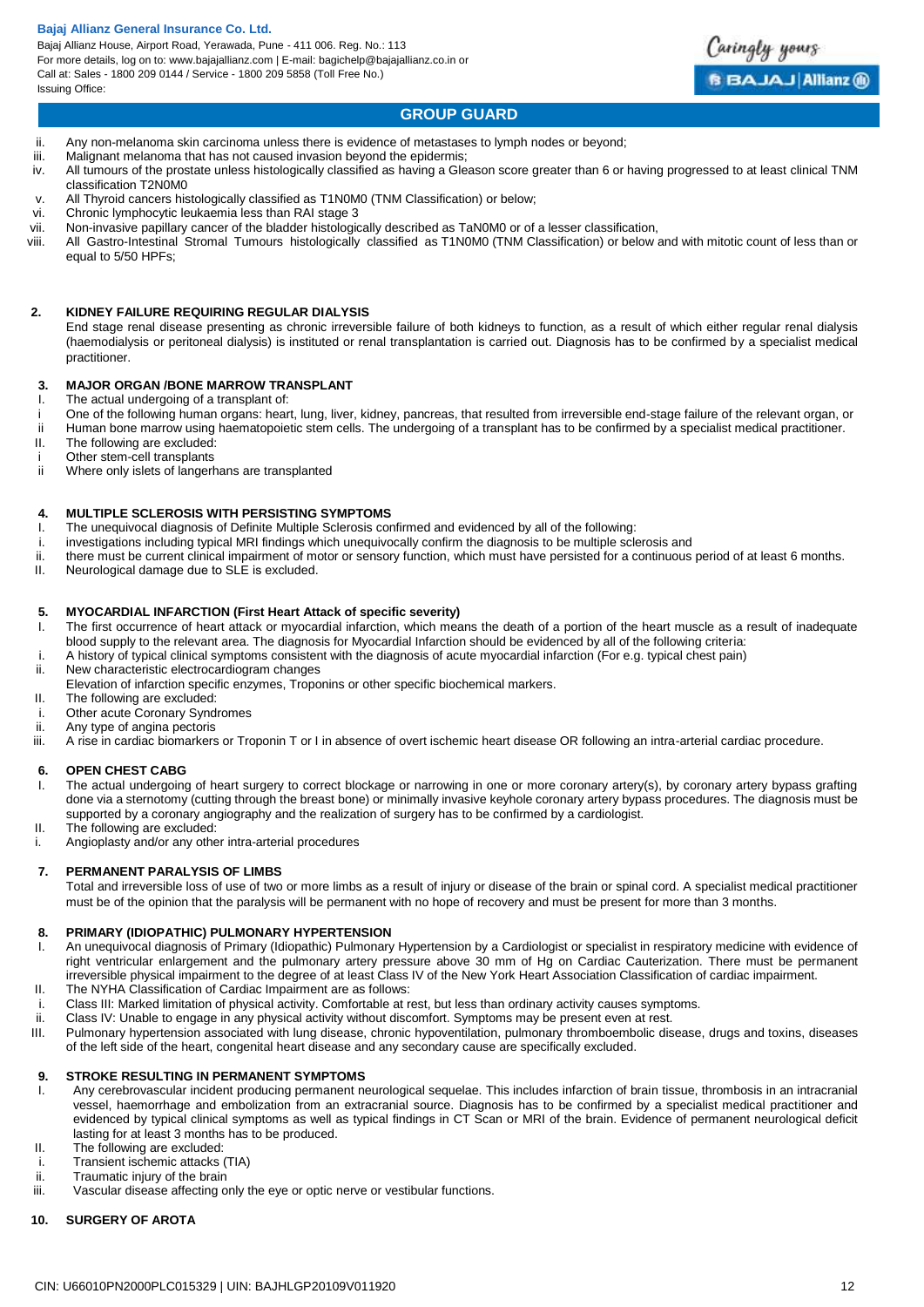

# **GROUP GUARD**

The actual undergoing of surgery for a disease of the aorta (meaning the thoracic and abdominal aorta but not its branches and excluding traumatic injury of the aorta and congenital narrowing of the aorta) needing excision and surgical replacement of the diseased aorta with a graft.

# **PLAN B: CRITICAL ILLNESS COVERED UNDER SECTION 7 PLAN A + 7 CRITICAL ILLNESS COVER**

#### **1. ALZHEIMER'S DISEASE**

Clinically established diagnosis of Alzheimer's Disease (pre-senile dementia) resulting in a permanent inability to perform independently three or more activities of daily living – bathing, dressing/undressing, getting to and using the toilet, transferring from bed to chair or chair to bed, continence, eating/drinking and taking medication – or resulting in need of supervision and permanent presence of care staff due to the disease. These conditions have to be medically documented for at least 3 months.

### **2. BENIGN BRAIN TUMOR**

- **I.** Benign brain tumor is defined as a life threatening, non-cancerous tumor in the brain, cranial nerves or meninges within the skull. The presence of the underlying tumor must be confirmed by imaging studies such as CT scan or MRI.
- **II.** This brain tumor must result in at least one of the following and must be confirmed by the relevant medical specialist.
- i. Permanent Neurological deficit with persisting clinical symptoms for a continuous period of at least 90 consecutive days or<br>ii Berteroone surgical resection or radiation therany to treat the brain tumor.
- Undergone surgical resection or radiation therapy to treat the brain tumor.
- **III.** The following conditions are excluded:

Cysts, Granulomas, malformations in the arteries or veins of the brain, hematomas, abscesses, pituitary tumors, tumors of skull bones and tumors of the spinal cord.

# **3. COMA OF SPECIFIED SEVERITY**

- **I.** A state of unconsciousness with no reaction or response to external stimuli or internal needs. This diagnosis must be supported by evidence of all of the following:
- i. no response to external stimuli continuously for at least 96 hours;
- ii. life support measures are necessary to sustain life; and
- iii. Permanent neurological deficit which must be assessed at least 30 days after onset of the coma.
- **II.** The condition has to be confirmed by a specialist medical practitioner. Coma resulting directly from alcohol or drug abuse is excluded.

#### **4. END STAGE LIVER FAILURE**

- **I.** Permanent and irreversible failure of liver function that has resulted in all three of the following:
- i. Permanent jaundice; and
- ii. Ascites; and
- iii. Hepatic encephalopathy.
- **II.** Liver failure secondary to drug or alcohol abuse is excluded.

#### **5. OPEN HEART REPLACEMENT OR REPAIR OF HEART VALVES**

The actual undergoing of open-heart valve surgery is to replace or repair one or more heart valves, as a consequence of defects in, abnormalities of, or disease-affected cardiac valve(s). The diagnosis of the valve abnormality must be supported by an echocardiography and the realization of surgery has to be confirmed by a specialist medical practitioner. Catheter based techniques including but not limited to, balloon valvotomy/valvuloplasty are excluded.

#### **6. PRIMARY PARKINSON'S DISEASE:**

The unequivocal diagnosis of idiopathic or primary Parkinson's Disease (all other forms of Parkinsonism are excluded) before age 60 that has to be confirmed by a specialist Medical Practitioner (Neurologist).

The disease must also result in a permanent inability to perform independently three or more Activities of Daily Living or must result in a permanent bedridden situation and inability to get up without outside assistance.

These conditions must be medically documented for at least 90 days.

#### **7. THIRD DEGREE BURNS**

There must be third-degree burns with scarring that cover at least 20% of the body's surface area. The diagnosis must confirm the total area involved using standardized, clinically accepted, body surface area charts covering 20% of the body surface area.

#### **PLAN C: CRITICAL ILLNESS COVERED UNDER SECTION 7 PLAN B + 23 CRITICAL ILLNESS COVER**

#### **1. ANGIOPLASTY**

- I. Coronary Angioplasty is defined as percutaneous coronary intervention by way of balloon angioplasty with or without stenting for treatment of the narrowing or blockage of minimum 50 % of one or more major coronary arteries. The intervention must be determined to be medically necessary by a cardiologist and supported by a coronary angiogram (CAG).
- II. Coronary arteries herein refer to left main stem, left anterior descending, circumflex and right coronary artery.
- III. Diagnostic angiography or investigation procedures without angioplasty/stent insertion are excluded.

#### **2. APALLIC SYNDROME**

A persistent vegetative state in which patients with severe brain damage (universal necrosis of the brain cortex with the brainstem remaining intact), are in a state of partial arousal rather than true awareness. The Diagnosis must be confirmed by a Specialist Medical Practitioner (Neurologist) and condition must be documented for at least 30 days

#### **3. APLASTIC ANAEMIA**

Chronic persistent bone marrow failure which results in anaemia, neutropenia and thrombocytopenia requiring treatment with at least one of the following:

- Blood product transfusion;
- Marrow stimulating agents;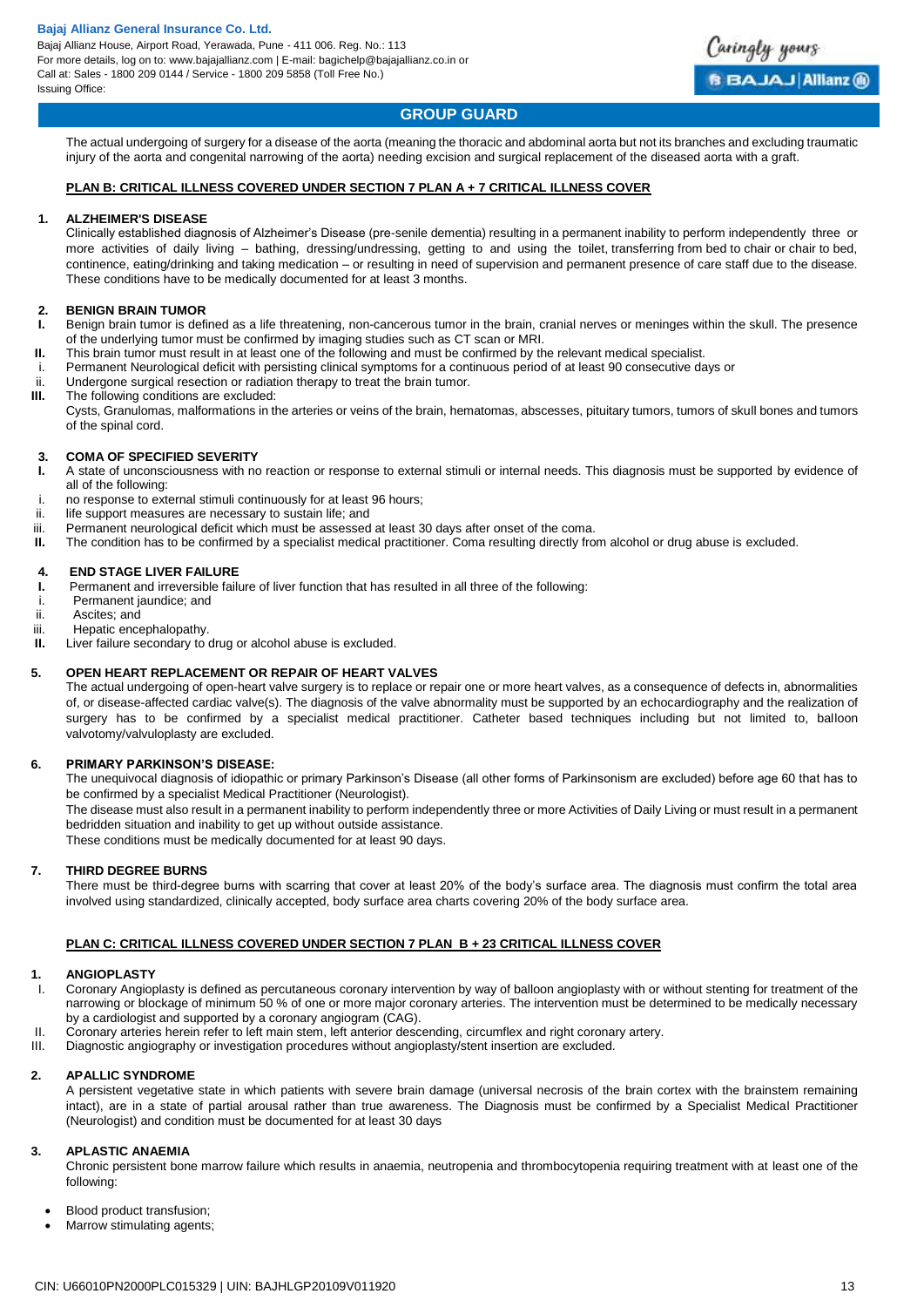Bajaj Allianz House, Airport Road, Yerawada, Pune - 411 006. Reg. No.: 113 For more details, log on to: www.bajajallianz.com | E-mail: bagichelp@bajajallianz.co.in or Call at: Sales - 1800 209 0144 / Service - 1800 209 5858 (Toll Free No.) Issuing Office:



# **GROUP GUARD**

#### Immunosuppressive agents; or

• Bone marrow transplantation

A certified haematologist must make the diagnosis of severe irreversible aplastic anaemia. There must be permanent bone marrow failure resulting in bone marrow cellularity of less than 25% and there must be two of the following:

- Absolute neutrophil count of less than 500/mm<sup>3</sup>
- Platelets count less than 20,000/mm<sup>3</sup>
- Reticulocyte count of less than 20,000/mm³ Temporary or reversible Aplastic Anaemia is excluded.

#### **4. BLINDNESS**

- **I.** Total, permanent and irreversible loss of all vision in both eyes as a result of illness or accident.
- **II.** The Blindness is evidenced by:
- a. corrected visual acuity being 3/60 or less in both eyes or ;
- b. the field of vision being less than 10 degrees in both eyes.
- **III.** The diagnosis of blindness must be confirmed and must not be correctable by aids or surgical procedure.

#### **5. CARDIOMYOPATHY**

A diagnosis of cardiomyopathy by a Specialist Medical Practitioner (Cardiologist). There must be clinical impairment of heart function resulting in the permanent loss of ability to perform physical activities for a minimum period of 30 days to at least Class 3 of the New York Heart Association classifications of functional capacity (heart disease resulting in marked limitation of physical activities where less than ordinary activity causes fatigue, palpitation, breathlessness or chest pain) and LVEF of 40% or less. The following are excluded:

- 1. Cardiomyopathy secondary to alcohol or drug abuse.
- 2. All other forms of heart disease, heart enlargement and myocarditis.

#### **6. DEAFNESS**

Total and irreversible loss of hearing in both ears as a result of illness or accident. This diagnosis must be supported by pure tone audiogram test and certified by an Ear, Nose and Throat (ENT) specialist. Total means "the loss of hearing to the extent that the loss is greater than 90 decibels across all frequencies of hearing" in both ears.

#### **7. END STAGE LUNG FAILURE**

- End stage lung disease, causing chronic respiratory failure, as confirmed and evidenced by all of the following:
- i. FEV1 test results consistently less than 1 litre measured on 3 occasions 3 months apart; and
- ii. Requiring continuous permanent supplementary oxygen therapy for hypoxemia; and<br>iii. Arterial blood gas analysis with partial oxygen pressure of 55mmHg or less (PaO2 <
- Arterial blood gas analysis with partial oxygen pressure of 55mmHg or less (PaO2 < 55mmHg); and
- iv. Dyspnea at rest.

#### **8. GOODPASTURE`S SYNDROME:**

Goodpasture's syndrome is an autoimmune disease in which antibodies attack the lungs and kidneys, leading to permanent lung and kidney damage. The permanent damage should be for a continuous period of at least 30 days. The Diagnosis must be proven by Kidney biopsy and confirmed by a Specialist Medical Practitioner (Rheumatologist).

#### **9. LOSS OF INDEPENDENT EXISTENCE**

Confirmation by a consultant physician acceptable to the Company of the loss of independent existence due to illness or trauma, which has lasted for a minimum period of 6 months and results in a permanent inability to perform at least three (3) of the Activities of Daily Living (either with or without the use of mechanical equipment, special devices or other aids and adaptations in use for disabled persons). For the purpose of this benefit, the word "permanent", shall mean beyond the hope of recovery with current medical knowledge and technology.

Activities of Daily Living are:

- Washing: the ability to wash in the bath or shower (including getting into and out of the bath or shower) or wash satisfactorily by other means
- Dressing: the ability to put on, take off, secure and unfasten all garments and, as appropriate, any braces, artificial limbs or other surgical appliances
- Transferring: the ability to move from a bed or an upright chair or wheelchair and vice versa
- Mobility: The ability to move indoors from room to room on level surfaces
- Toileting: the ability to use the lavatory or otherwise manage bowel and bladder functions so as to maintain a satisfactory level of personal hygiene
- Feeding: the ability to feed self once food has been prepared and made available

#### **10. LOSS OF LIMBS**

The physical separation of two or more limbs, at or above the wrist or ankle level limbs as a result of injury or disease. This will include medically necessary amputation necessitated by injury or disease. The separation has to be permanent without any chance of surgical correction. Loss of Limbs resulting directly or indirectly from self-inflicted injury, alcohol or drug abuse is excluded.

#### **11. LOSS OF SPEECH:**

i. Total and irrecoverable loss of the ability to speak as a result of injury or disease to the vocal cords. The inability to speak must be established for a continuous period of 12 months. This diagnosis must be supported by medical evidence furnished by an Ear, Nose, Throat (ENT) specialist.

#### **12. MEDULLARY CYSTIC DISEASE**

A progressive hereditary disease of the kidneys characterised by the presence of cysts in the medulla, tubular atrophy and interstitial fibrosis with the clinical manifestations of anaemia, polyuria and renal loss of sodium, progressing to chronic renal failure. The diagnosis must be supported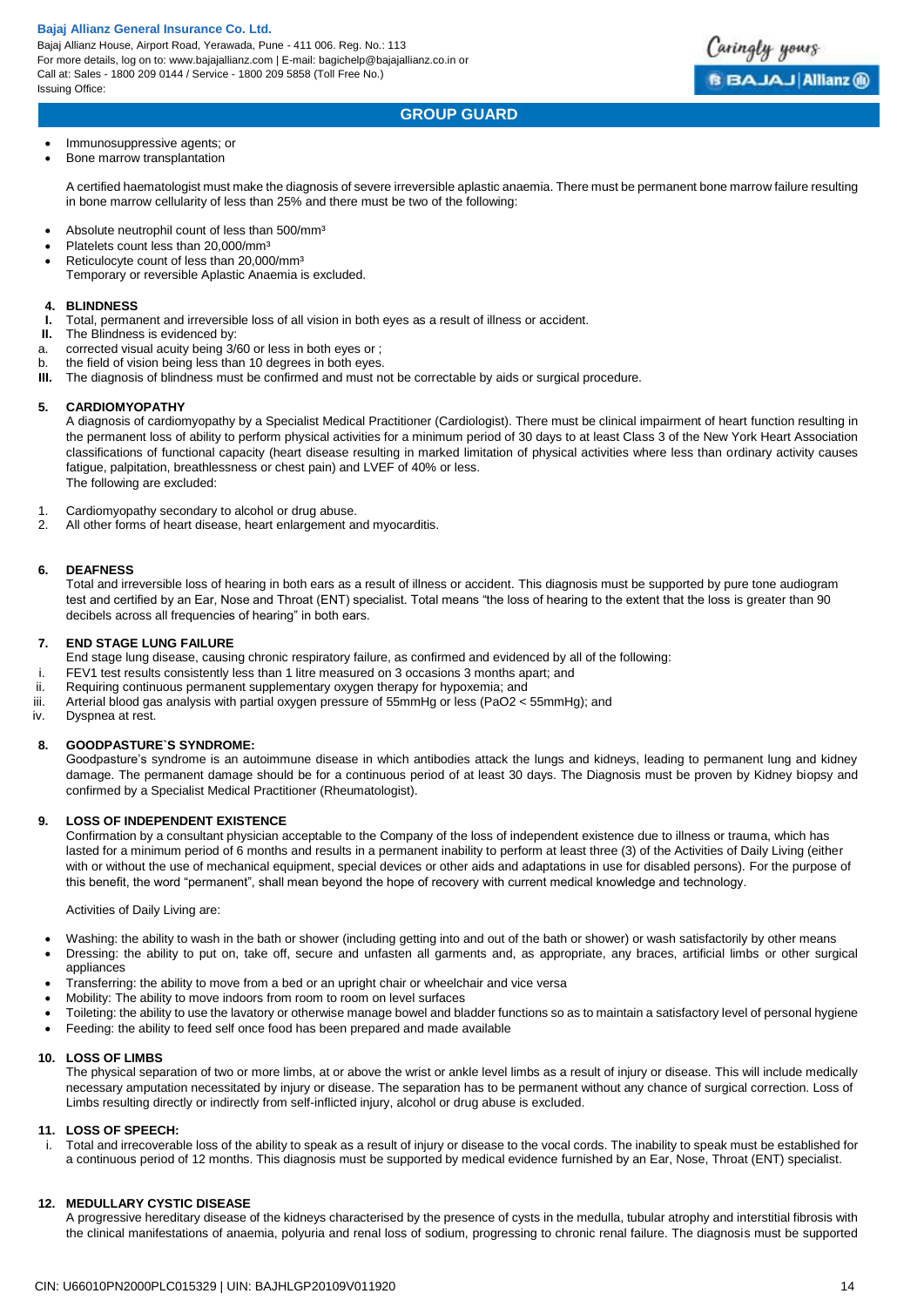Bajaj Allianz House, Airport Road, Yerawada, Pune - 411 006. Reg. No.: 113 For more details, log on to: www.bajajallianz.com | E-mail: bagichelp@bajajallianz.co.in or Call at: Sales - 1800 209 0144 / Service - 1800 209 5858 (Toll Free No.) Issuing Office:



# **GROUP GUARD**

by renal biopsy.

### **13. MOTOR NEURON DISEASE WITH PERMANENT SYMPTOMS**

Motor neuron disease diagnosed by a specialist medical practitioner as spinal muscular atrophy, progressive bulbar palsy, amyotrophic lateral sclerosis or primary lateral sclerosis. There must be progressive degeneration of corticospinal tracts and anterior horn cells or bulbar efferent neurons. There must be current significant and permanent functional neurological impairment with objective evidence of motor dysfunction that has persisted for a continuous period of at least 3 months.

#### **14. MULTIPLE SYSTEM ATROPHY**

A diagnosis of multiple system atrophy by a Specialist Medical Practitioner (Neurologist). There must be evidence of permanent clinical impairment for a minimum period of 30 days of either:

- i. motor function with associated rigidity of movement; or<br>ii The ability to coordinate muscle movement; or
- The ability to coordinate muscle movement; or
- iii. Bladder control and postural hypotension.

#### **15. MUSCULAR DYSTROPHY**

Muscular Dystrophy is a disease of the muscle causing progressive and permanent weakening of certain muscle groups. The diagnosis of Muscular Dystrophy must be made by a consultant neurologist, and confirmed with the appropriate laboratory, biochemical, histological, and electromyographic evidence. The disease must result in the permanent inability of the Insured Beneficiary to perform (whether aided or unaided) at least three (3) of the six (6) "Activities of Daily Living".

Activities of Daily Living are defined as:

- Washing: The ability to maintain an adequate level of cleanliness and personal hygiene
- ii Dressing: The ability to put on and take off all necessary garments, artificial limbs or other surgical appliances that are Medically Necessary
- iii Feeding: The ability to transfer food from a plate or bowl to the mouth once food has been prepared and made available
- iv Toileting: The ability to manage bowel and bladder function, maintaining an adequate and socially acceptable level of hygiene
- v Mobility : The ability to move indoors from room to room on level surfaces at the normal place of residence
- vi Transferring: The ability to move from a lying position in a bed to a sitting position in an upright chair or wheel chair and vice versa

#### **16. MYASTHENIA GRAVIS**

An acquired autoimmune disorder of neuromuscular transmission leading to fluctuating muscle weakness and fatigability, where all of the following criteria are met:

- Presence of permanent muscle weakness categorized as Class IV or V according to the Myasthenia Gravis Foundation of America Clinical Classification as below:
- i Class I: Any eye muscle weakness, possible ptosis, no other evidence of muscle weakness elsewhere.
- ii Class II: Eye muscle weakness of any severity, mild weakness of other muscles.
- iii Class III: Eye muscle weakness of any severity, moderate weakness of other muscles.
- iv Class IV: Eye muscle weakness of any severity, severe weakness of other muscles.
- v Class V: Intubation needed to maintain airway.
- The Diagnosis of Myasthenia Gravis and categorization are confirmed by a registered Medical Practitioner who is a neurologist.

#### **17. PNEUMONECTOMY:**

The undergoing of surgery on the advice of an appropriate Medical Specialist to remove an entire lung for disease or traumatic injury suffered by the life assured.

The following condition is excluded:

• Removal of a lobe of the lungs (lobectomy)

#### **18. PROGRESSIVE SCLERODERMA:**

A systemic collagen-vascular disease causing progressive diffuse fibrosis in the skin, blood vessels and visceral organs. This diagnosis must be unequivocally supported by biopsy and serological evidence and the disorder must have reached systemic proportions to involve the heart, lungs or kidneys.

The following conditions are excluded:

- a. Localised scleroderma (linear scleroderma or morphea);
- b. Eosinophilicfascitis; and
- c. CREST syndrome.

#### **19. PROGRESSIVE SUPRANUCLEAR PALSY:**

A diagnosis of progressive supranuclear palsy by a Specialist Medical Practitioner (Neurologist). There must be permanent clinical impairment of eye movements and motor function for a minimum period of 30 days.

#### **20. PULMONARY ARTERY GRAFT SURGERY:**

The undergoing of surgery requiring median sternotomy on the advice of a Cardiologist for disease of the pulmonary artery to excise and replace the diseased pulmonary artery with a graft.

#### **21. REFRACTORY HEART FAILURE**

Refractory heart failure must be diagnosed by a Cardiologist and optimal therapy must have been established for at least 6 months. The diagnosis of heart failure to be evidence by at least any 4 following criteria:

- Class 3 of the New York Heart Association classification's of functional capacity (heart disease resulting in marked limitation of physical
- activities where less than ordinary activity causes fatigue, palpitation, breathlessness or chest pain)
- Presence of third heart sound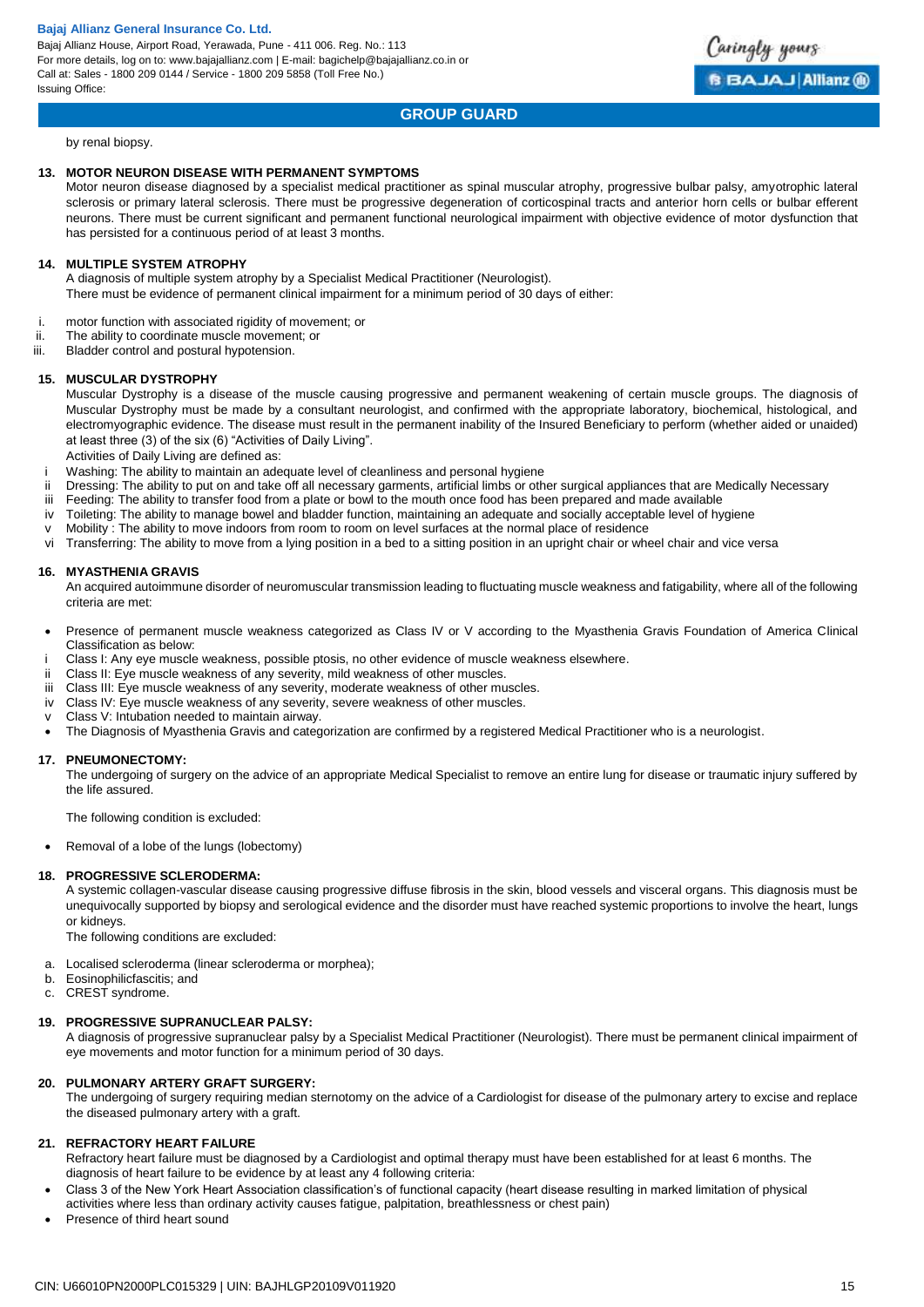Bajaj Allianz House, Airport Road, Yerawada, Pune - 411 006. Reg. No.: 113 For more details, log on to: www.bajajallianz.com | E-mail: bagichelp@bajajallianz.co.in or Call at: Sales - 1800 209 0144 / Service - 1800 209 5858 (Toll Free No.) Issuing Office:



# **GROUP GUARD**

Jugular venous pressure above 6cms

- Rales present in both bases on auscultation
- Cardiomegaly on chest x-ray
- Grade 3, or gross ascites, associated with marked abdominal distension or peripheral oedema
- 2-D echocardiography report suggestive of LVEF of 40% or less
- Elevated biomarkers B-type natriuretic peptide (BNP)/N-terminal pro-BNP(NT-proBNP)

The following are excluded:

- Heart Failure due to Auto-immune disorders
- Heart Failure secondary to drug or alcohol abuse

#### **22. SYSTEMIC LUPUS ERYTHEMATOSIS:**

- A diagnosis of systemic lupus erythematosis by a Rheumatologist resulting in either of the following:
- Permanent neurological deficit with persisting clinical symptoms for a continuous period of 30 days; or
- The permanent impairment of kidney function tests as follows;
- Glomerular Filtration Rate (GFR) below 30 ml/min.

#### **23. MAJOR HEAD TRAUMA**

- I. Accidental head injury resulting in permanent Neurological deficit to be assessed no sooner than 3 months from the date of the accident. This diagnosis must be supported by unequivocal findings on Magnetic Resonance Imaging, Computerized Tomography, or other reliable imaging techniques. The accident must be caused solely and directly by accidental, violent, external and visible means and independently of all other causes.
- II. The Accidental Head injury must result in an inability to perform at least three (3) of the following Activities of Daily Living either with or without the use of mechanical equipment, special devices or other aids and adaptations in use for disabled persons. For the purpose of this benefit, the word "permanent" shall mean beyond the scope of recovery with current medical knowledge and technology.
- III. The Activities of Daily Living are:
- a. Washing: the ability to wash in the bath or shower (including getting into and out of the bath or shower) or wash satisfactorily by other means;
- b. Dressing: the ability to put on, take off, secure and unfasten all garments and, as appropriate, any braces, artificial limbs or other surgical appliances;
- c. Transferring: the ability to move from a bed to an upright chair or wheelchair and vice versa;
- d. Mobility: the ability to move indoors from room to room on level surfaces;
- e. Toileting: the ability to use the lavatory or otherwise manage bowel and bladder functions so as to maintain a satisfactory level of personal hygiene; f. Feeding: the ability to feed oneself once food has been prepared and made available.

The following are excluded:

i Spinal cord injury

#### **SPECIFIC CONDITIONS APPLICABLE FOR CRITICAL ILLNESS COVER:**

1. The maximum benefit under this section payable to the Insured or his family members individually or collectively is as shown under this section of Certificate of Insurance.

### **A8- EMI AND RENT PROTECTION COVER**

#### **a. FOR SALARIED EMPLOYEES**

We will pay the Sum Insured for number of months as per the Certificate of Insurance towards EMI, subject to the terms, conditions, limitations and exclusions mentioned in the Policy if during the Cover Period, the Insured Beneficiary loses job due to accidental body injuries sustained during the policy year that results in:

- i Permanent Total Disablement<br>ii Permanent Partial Disablemer
- Permanent Partial Disablement

**Payment Option1**: Lumpsum payment of Sum Insured in case of occurrence of any of the opted contingencies

Payment Option 2: Monthly payment towards EMI and Rent till the reinstatement of employment with the same employer or new employer whichever is earlier subject to a maximum of Sum Insured as stated under Certificate of Insurance

This benefit will be applicable on Floater basis wherein dependent spouse and children can be covered along with Proposer.

#### **Specific Conditions**

- 1. The maximum benefit under this section payable to the Insured or his family members individually or collectively is as shown under this section of Certificate of Insurance.
- 2. You are a permanent salaried employee of the organization working on a full time basis and such employment has been in force for a continuous period of 12 months.
- 3. You are paying the EMI on a Regular basis and submission of Sanctioned letter and Repayment Track Record or Bank account statement reflecting EMI or Loan account Statement in respect of Loan account number as stated Certificate of **Insurance**
- 4. You are paying rent on Regular basis through a web aggregator or e-commerce partner and Submission of rent receipts or records provided by web aggregator e-commerce partner.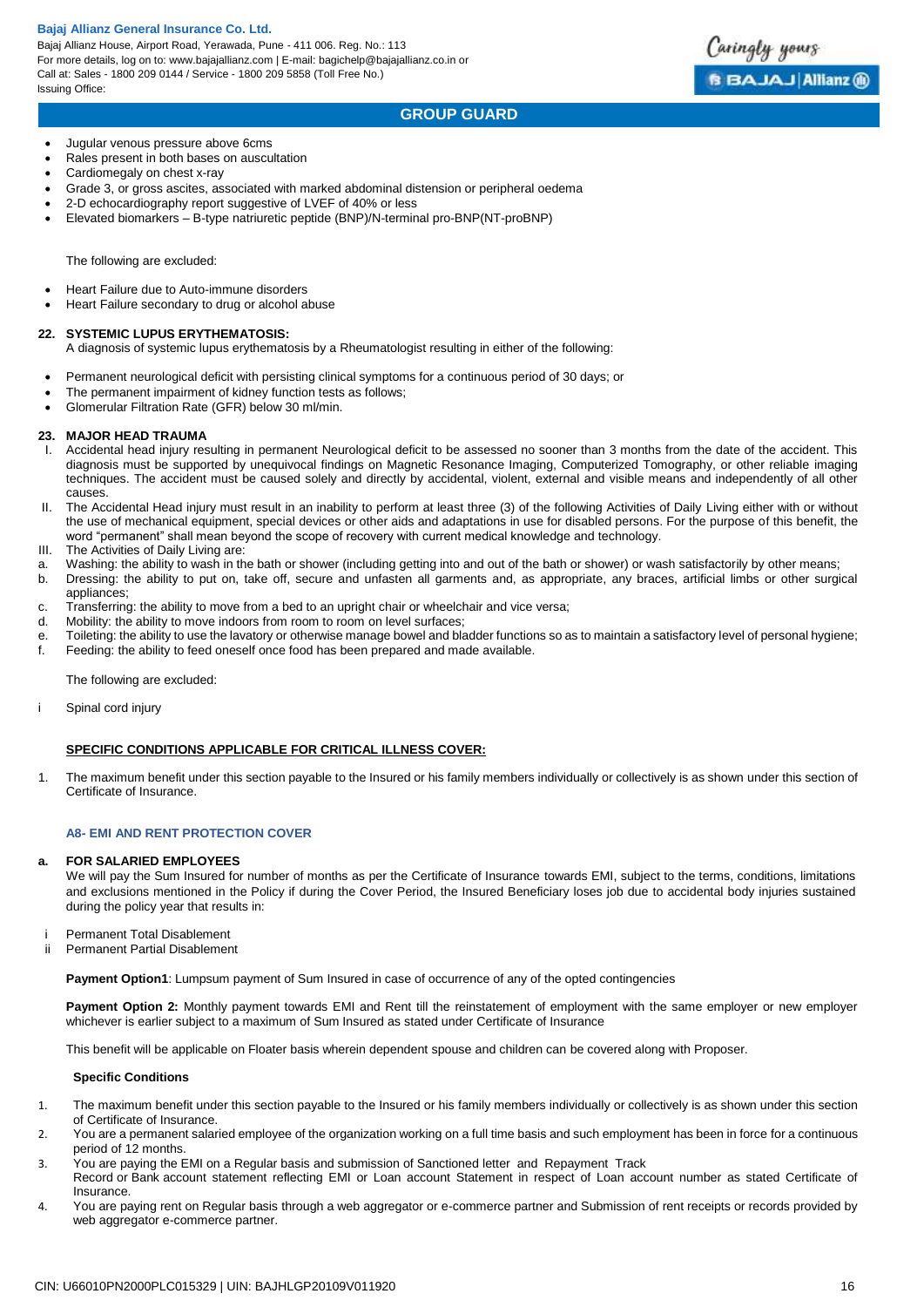Bajaj Allianz House, Airport Road, Yerawada, Pune - 411 006. Reg. No.: 113 For more details, log on to: www.bajajallianz.com | E-mail: bagichelp@bajajallianz.co.in or Call at: Sales - 1800 209 0144 / Service - 1800 209 5858 (Toll Free No.) Issuing Office:



# **GROUP GUARD**

- 5. A claim under this section shall become admissible provided the period of termination, dismissal, temporary suspension or retrenchment of the Insured Beneficiary shall not be less 30 consecutive days ("Retrenchment Period") from his/her date of employment.
- 6. The cover as described under this Section for specific Insured Beneficiary shall terminate in the event of claim becoming admissible and accepted by the Company under this Section and the Company admitting liability.
- 7. We are not liable for any claim arising due to a condition incurred within 90 days from Policy inception date except claims arising due Accidental Bodily Injury from the start date of first policy with us.
- 8. In the specific cases of forced resignations, claims shall only be settled after 90 days of waiting period. Such period of 90 days from the date of registering claims, shall be utilized by Us to pursue required investigations to be made with the respective employer.

#### **b. FOR NON-SALARIED PERSONS**

We will pay the Sum Insured for number of months as per the Certificate of Insurance towards EMI, subject to the terms, conditions, limitations and exclusions mentioned in the Policy if during the Cover Period, the Insured Beneficiary loses income due to accidental body injuries sustained during the policy year that results in:

- i. Permanent Total Disablement
- ii. Permanent Partial Disablement

**Payment Option1**: Lumpsum payment of Sum Insured in case of occurrence of any of the opted contingencies

**Payment Option 2:** Monthly payment towards EMI and rent till the reinstatement of their income subject to a maximum of Sum Insured as stated under Certificate of Insurance

This benefit will be applicable on Floater basis wherein dependent spouse and children can be covered along with Proposer.

#### **Specific Conditions**

- 1. You are paying the EMI on a Regular basis and Submission of Sanctioned letter and Repayment Track Record or Bank account statement reflecting EMI or Loan account Statement in respect of Loan account number as stated in Schedule of this Certificate of Insurance.
- 2. You are paying rent on Regular basis through a web aggregator or e-commerce partner and Submission of rent receipts or records provided by web aggregator e-commerce partner.
- 3. The cover as described under this Section for specific Insured Beneficiary shall terminate in the event one or more claim(s) in respect of that Insured Beneficiary becoming admissible and accepted by the Company under this Section and the Company admitting liability.
- 4. This benefit is applicable only once during each Cover Period and will not be carried forward to the subsequent renewals if the benefit is not utilized.
- 5. This benefit will be applicable annually for policies with term more than 1 year.

#### **A9: COMA CARE**

This Policy shall pay the lump sum benefit as stated in the Certificate of Insurance, if Insured Beneficiary(s) sustained Accidental Bodily Injury with in Cover Period which directly and independently of all other causes results in the Insured Beneficiary being in a Hospital in a Comatose State, within one (1) calendar month from the Date of Accident, subject otherwise to all other terms, conditions and Exclusions of the Policy.

This benefit will be applicable on Floater basis wherein dependent spouse and children can be covered along with Proposer.

#### **Specific definition of Coma/ Comatose State:**

A state of unconsciousness with no reaction or response to external stimuli or internal needs, this diagnosis must be supported by evidence of all of the following:

- a. No response to external stimuli continuously for at least 96 hours;
- b. Life support measures are necessary to sustain life; and
- c. Permanent neurological deficit which must be assessed at least 30 days after the onset of the coma.
- d. Condition has to be confirmed by a specialist medical practitioner.

#### **A10: FRACTURE CARE**

If Insured Beneficiary sustains any Accidental Bodily Injury during Cover Period which directly and independently of all other causes results in Fracture/s of Bone/s, then the Company will pay the percentage shown in the benefit table below applied to the Fracture Care Sum Insured shown under the respective section of the Certificate of Insurance, subject otherwise to all other terms, conditions and Exclusions of the Policy.

For an Accidental Bodily Injury where more than one of the circumstances described in the Benefit Schedule is met, the Company will pay the benefit on a cumulative basis provided the liability of the company on a cumulative basis shall not exceed the sum insured stated against this section.

This benefit will be applicable on Floater basis wherein dependent spouse and children can be covered along with Proposer.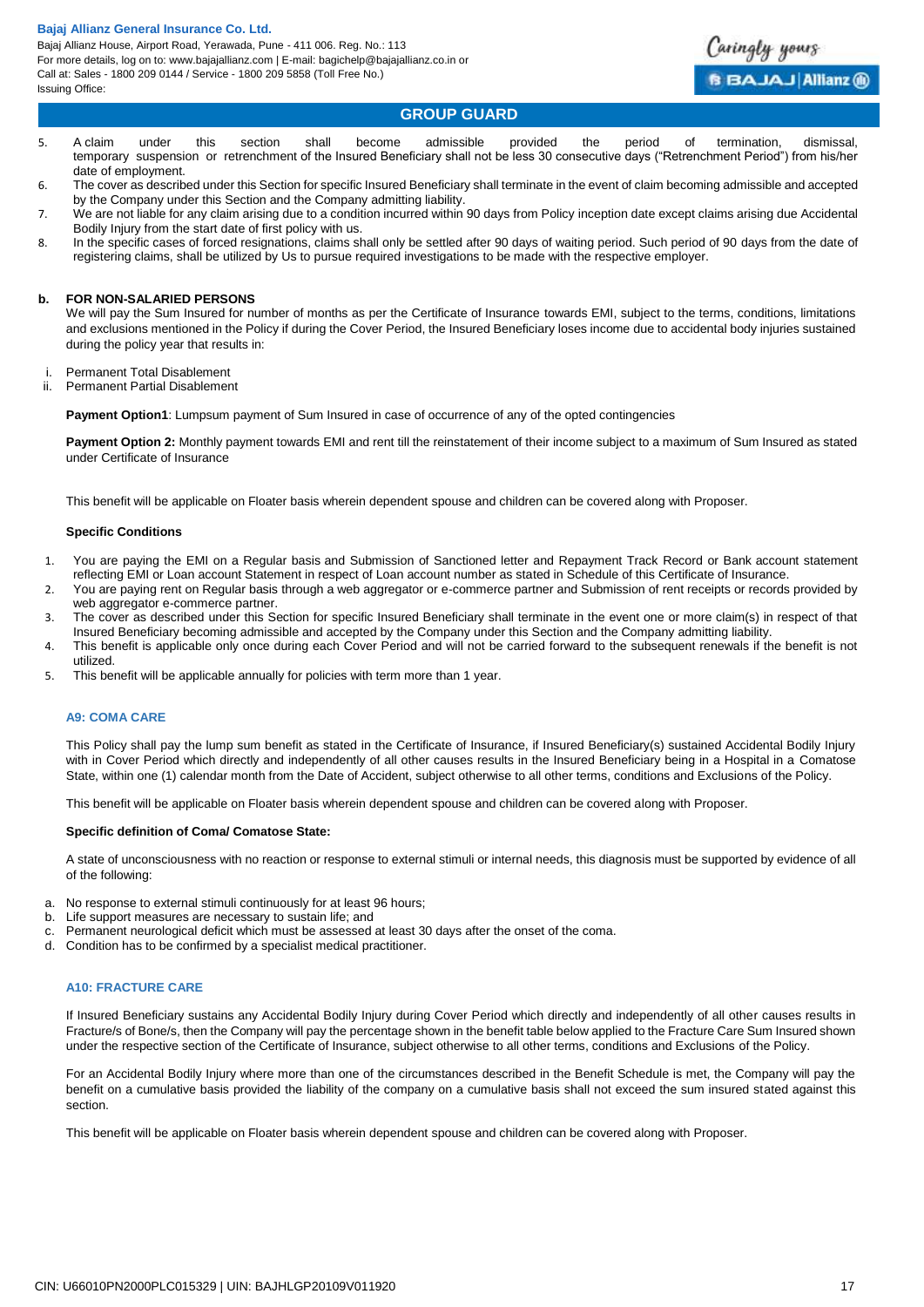Bajaj Allianz House, Airport Road, Yerawada, Pune - 411 006. Reg. No.: 113 For more details, log on to: www.bajajallianz.com | E-mail: bagichelp@bajajallianz.co.in or Call at: Sales - 1800 209 0144 / Service - 1800 209 5858 (Toll Free No.) Issuing Office:



# **GROUP GUARD**

| <b>Fractures and Dislocations Benefit Schedule</b>                                                              |                           |
|-----------------------------------------------------------------------------------------------------------------|---------------------------|
| Description                                                                                                     | Percentage of Sum Assured |
| A) Hip or Pelvis (excluding thigh or coccyx)                                                                    |                           |
| 1. Open Fracture of more than one bone                                                                          | 100%                      |
| 2. Open Fracture of one bone                                                                                    | 50%                       |
| 3. Closed Fracture of more than one bone                                                                        | 25%                       |
| 4. Closed Fracture one bone                                                                                     | 15%                       |
| <b>B) Thigh or Lower Leg</b>                                                                                    |                           |
| 5. Open Fracture of more than one bone                                                                          | 60%                       |
| 6. Open Fracture of one bone                                                                                    | 45%                       |
| 7. Closed Fracture of more than one bone                                                                        | 25%                       |
| 8. Closed Fracture one bone                                                                                     | 15%                       |
| C) Elbows, Arm (including wrist but excluding Colles type fractures)                                            |                           |
| 9. Open Fracture of more than one bone                                                                          | 45%                       |
| 10. Open Fracture of one bone                                                                                   | 35%                       |
| 11. Closed Fracture of more than one bone                                                                       | 20%                       |
| 12. Closed Fracture one bone                                                                                    | 15%                       |
| D) Colles type fracture of the lower arm                                                                        |                           |
| 13. Open Fracture                                                                                               | 25%                       |
| 14. Closed Fracture                                                                                             | 10%                       |
| E) Skull                                                                                                        |                           |
| 15. Fracture of the skull needing surgical Intervention                                                         | 60%                       |
| 16. Fracture of the skull not needing surgical Intervention                                                     | 20%                       |
| F) Shoulder Blade, Rib(s), Knee cap, Sternum, Hand (excluding fingers and wrist), Foot (excluding toes or heel) |                           |
| 17. Open Fracture                                                                                               | 30%                       |
| 18. Closed Fracture                                                                                             | 15%                       |
| G) Spinal Column (Vertebrae but excluding coccyx)                                                               |                           |
| 19. All compression fractures                                                                                   | 40%                       |
| 20. All spinous, transverse process of pedicle fractures                                                        | 40%                       |
| 21. Permanent Spinal Cord damage                                                                                | 40%                       |
| 22. All vertebral fractures                                                                                     | 15%                       |
| H) Lower Jaw                                                                                                    |                           |
| 23. Open Fracture                                                                                               | 25%                       |
| 24. Closed Fracture                                                                                             | 10%                       |
| I) Cheekbone, Clavicle, Coccyx, Upper Jaw, Nose, Toe(s), Finger(s), Ankle, Heel                                 |                           |
| 25. Open Fracture of more than one bone                                                                         | 15%                       |
| 26. Open Fracture of one bone                                                                                   | 12%                       |
| 27. Closed Fracture of more than one bone                                                                       | 4%                        |
|                                                                                                                 |                           |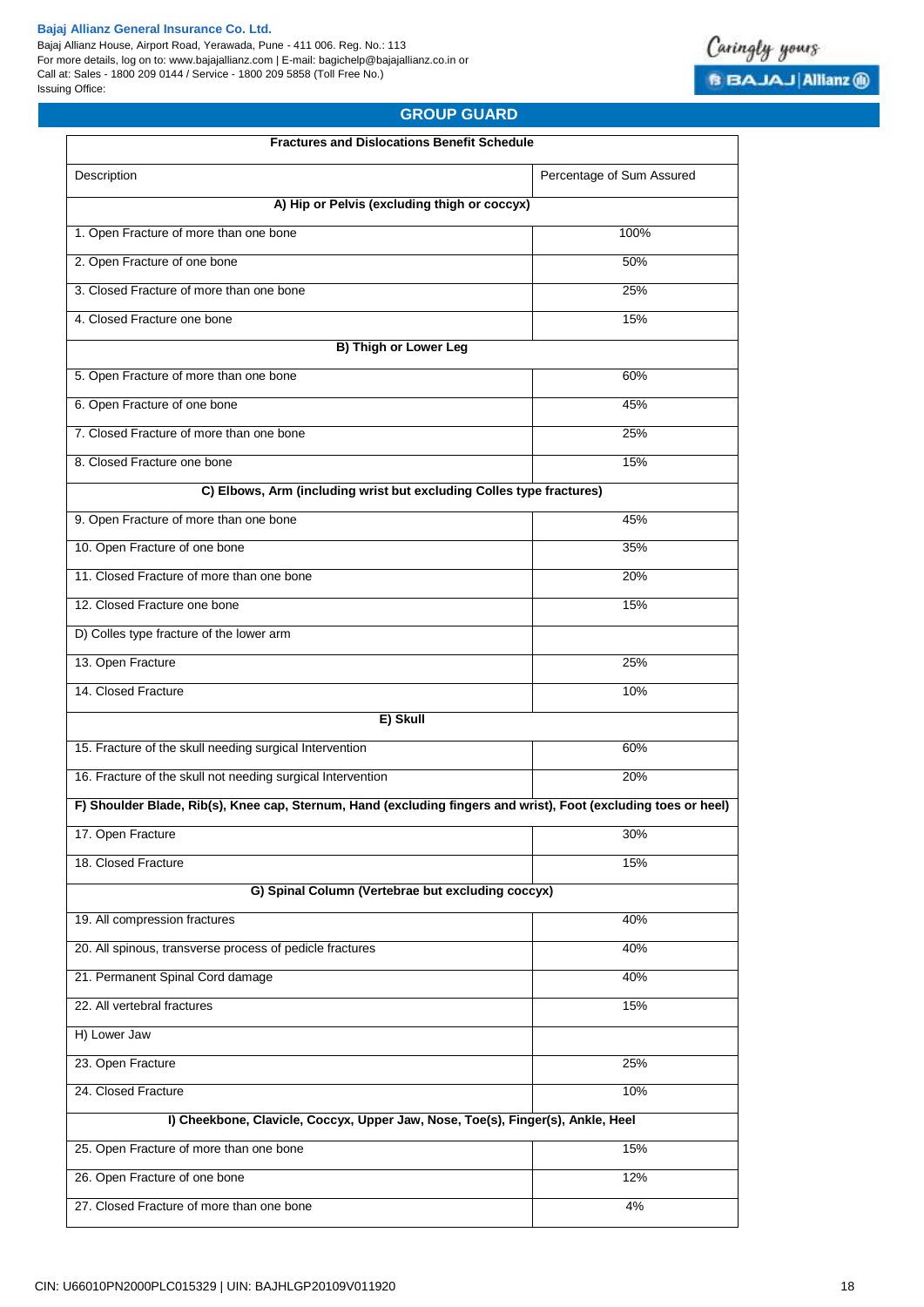Bajaj Allianz House, Airport Road, Yerawada, Pune - 411 006. Reg. No.: 113 For more details, log on to: www.bajajallianz.com | E-mail: bagichelp@bajajallianz.co.in or Call at: Sales - 1800 209 0144 / Service - 1800 209 5858 (Toll Free No.) Issuing Office:



# **GROUP GUARD**

| 28. Closed Fracture one bone                                          | 2%  |  |  |  |  |
|-----------------------------------------------------------------------|-----|--|--|--|--|
| J) Dislocations requiring surgery under anesthesia                    |     |  |  |  |  |
| 29. Spine                                                             | 35% |  |  |  |  |
| 30. Back (Excluding slipped disc)                                     | 35% |  |  |  |  |
| 31. Hip                                                               | 25% |  |  |  |  |
| 32. Knee (Left or right)                                              | 20% |  |  |  |  |
| 33. Wrist (Left or right)                                             | 15% |  |  |  |  |
| 34. Elbow (Left or right)                                             | 15% |  |  |  |  |
| 35. Ankle (Left or right)                                             | 10% |  |  |  |  |
| 36. Shoulder blade (Left or right)                                    | 10% |  |  |  |  |
| 37. Collarbone                                                        | 10% |  |  |  |  |
| 38. Fingers (Left or right hand)                                      | 5%  |  |  |  |  |
| 39. Toes (Left or right foot)                                         | 5%  |  |  |  |  |
| 40. Jaw                                                               | 5%  |  |  |  |  |
| K) Internal Injuries                                                  |     |  |  |  |  |
| 41. Internal injuries resulting in open abdominal or Thoracic Surgery | 25% |  |  |  |  |
| 42. Intracranial hemorrhage and/ or physical brain injury             | 25% |  |  |  |  |

#### **A11: ADVENTURE SPORTS COVER**

If the Insured Beneficiary is engaged in adventure sports in a non-professional capacity and under the supervision of a trained professional which directly and independently of all other causes results in Death or Permanent Total Disability or Permanent Partial Disability within twelve (12) months of the Date of Injury, Company agrees to pay 100% Of Sum Insured as mentioned in Certificate of Insured Maximum Up To 1 Cr., subject to all other terms, conditions and Exclusions & definitions of the Policy.

This benefit will be applicable on Floater basis wherein dependent spouse and children can be covered along with Proposer.

The cover for the Insured Beneficiary/ family members under this section shall terminate immediately in the event of admissible claim and settlement of benefit under the Adventure Sports Benefit Cover For the purpose of illustration the Adventure Sports Benefit is extended for the below listed sports, please note that this is an indicative list only:

- Sky Sports
- Bungee Jumping, Bridge Swinging, Zip Lining, Zip Trekking
- Mountain Sports

Rock Climbing, Rock Scrambling, Rappelling, Via Ferrata, Fell Running, Fell Walking, Gorge Walking, Indoor Rock Climbing, Mountain Biking, Mountaineering

Water Sports Body Boarding, Scuba Diving, Shark Diving, Swimming with Dolphins, Diving with Whales, Wakeboarding, Surfing

Racing Sports:

Auto (car) racing, Motor rallying, Motorcycle racing, Air racing, Kart racing, Boat racing, Hovercraft racing, Lawn mower racing, Snowmobile racing, Truck racing

#### **Specific conditions applicable to Adventure Sports Benefit**

- 1. All terms, conditions as mentioned in A1 shall be applicable for Adventure Sports Cover also.
- 2. The maximum benefit under this section payable to the Insured or his family members individually or collectively is as shown under this section of Certificate of Insurance.
- 3. Exclusion Code-09 stands deleted in respect of this cover only.

### **A12: AIR AMBULANCE COVER:**

This policy will indemnify expenses incurred for ambulance transportation in an airplane or helicopter for rapid ambulance transportation from the site of first occurrence of the Accident to the nearest hospital arising due to the Insured Beneficiary's/his family's sustained Accidental Bodily Injury during Cover Period which directly and independently of all other causes results in emergency life threatening health conditions.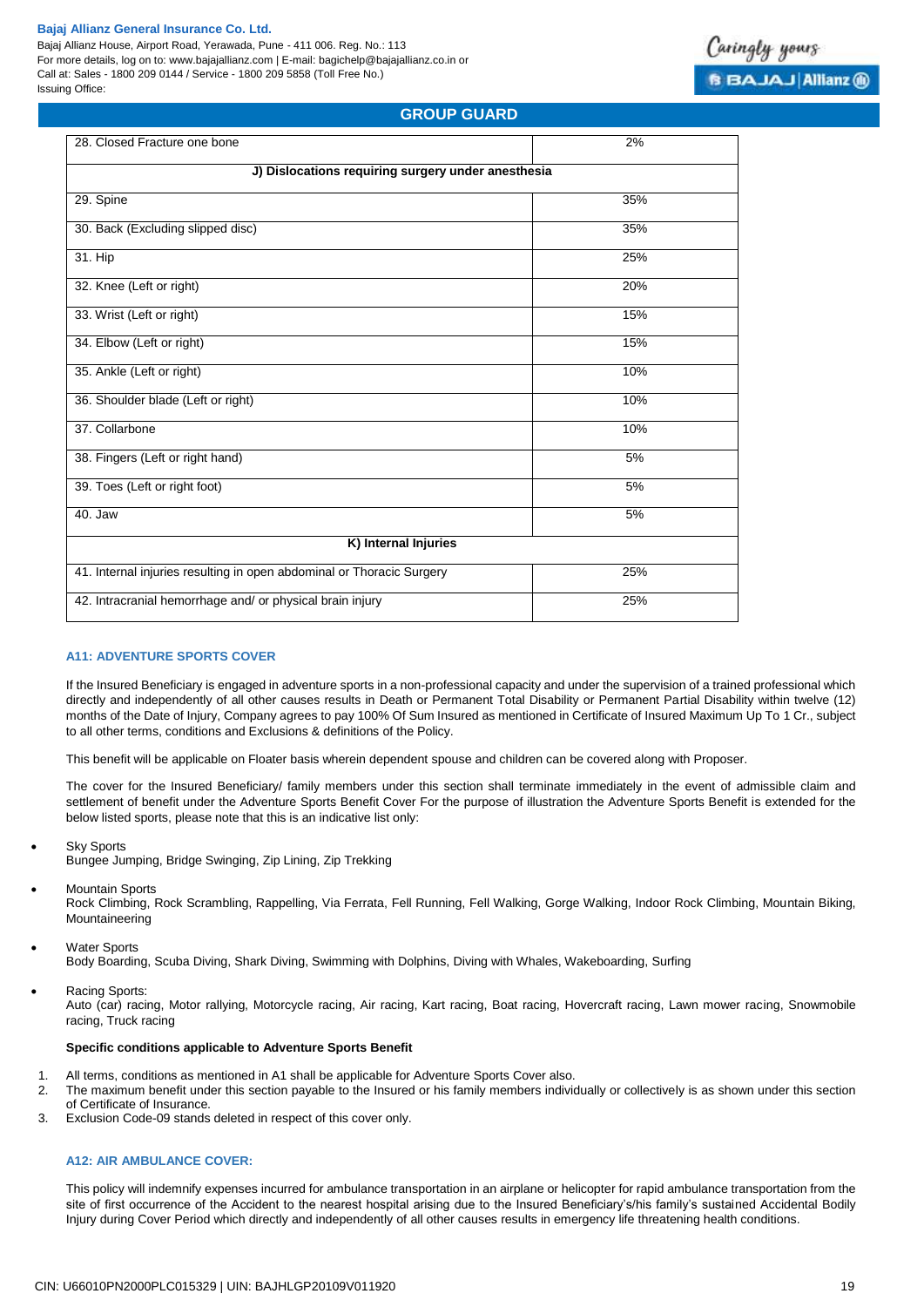

# **GROUP GUARD**

The claim would be reimbursed up to the actual expenses subject to a maximum limit as specified under the Air Ambulance Cover in the Certificate of Insurance, subject otherwise to all other terms, conditions and Exclusions of the Policy.

This benefit will be applicable on Floater basis wherein dependent spouse and children can be covered along with Proposer.

#### **Specific Conditions:**

- a) Return transportation to the Insured's home by air ambulance is excluded.
- b) The expenses for Air ambulance transportation are restricted within India Only
- c) The maximum benefit under this section payable to the Insured or his family members individually or collectively is as shown under this section of Certificate of Insurance.

#### **COVER B- NON-HEALTH SECTIONS**

#### **The below listed non-health covers can be opted only if any one of the sections as mentioned under Cover A-Health Sections is opted.**

#### **B1: FIRE AND ALLIED PERILS COVER**

**Note:** Coverage under this B1 under this Group Guard Policy and all Certificate of Insurance [COI] issued thereunder shall be as per **Bajaj Allianz General Insurance Company Ltd. Bharat Griha Raksha Policy** Wordings which is attached hereto as annexure and **Bajaj Allianz General Insurance Company Ltd. Bharat Griha Raksha Policy** Wordings shall be deemed to be part and parcel of all COI.

Notwithstanding what is mentioned in these Group Guard Policy Wordings and COI, for the purposes of this B1, in case of contradiction of these Policy Wordings and or COI with the provisions of **Bajaj Allianz General Insurance Company Ltd Bharat Griha Raksha Policy** Wordings annexed hereto, then the **Bajaj Allianz General Insurance Company Ltd Bharat Griha Raksha Policy** Wordings annexed hereto shall prevail over these Policy Wordings and COI.

#### **B2: BURGLARY AND ROBBERY COVER (UIN- :BAJHLGP18090V011718)**

In consideration of payment of additional premium by the Insured Beneficiary to the Company and realization thereof by the Company, it is hereby agreed and declared that the Company will indemnify the Insured Beneficiary in respect of:

- 1. loss of or damage to the Contents or any part thereof whilst contained in the Insured's Premises caused by actual or attempted Burglary and/or Robbery during the Cover Period;
- 2. actual physical damage to the Insured's Premises (including the reasonable costs incurred by the Insured Beneficiary for changing damaged locks at the entry and/or exit points to the Insured's Premises and at internal entry and/or exit points) caused by actual or attempted Burglary during the Cover Period;

#### **SPECIFIC CONDITIONS APPLICABLE TO "BURGLARY AND ROBBERY COVER"**

Under any of the following circumstances the insurance ceases to attach as regards the property affected unless the Insured, before the occurrence of any loss or damage, obtains the sanction of the Company signified by endorsement upon the Policy by or on behalf of the Company:-

- a. If the nature of the occupation of or other circumstances affecting the Insured's Premises be changed.
- b. If the Insured's Premises containing the Contents becomes unoccupied and so remains for a period of more than thirty (30) days.
- c. If the interest in the property passes from the Insured Beneficiary otherwise than by will or operation of law.
- d. Sum Insured for the item(s)/content(s) shall be the actual purchase/Invoice price for that item(s)/content(s).

#### **SPECIAL CONDITION APPLICABLE FOR "BURGLARY AND ROBBERY COVER"**

a. In case of any claim being admissible and payable up to the full Sum Insured for Burglary (Contents), then coverage under this section of the policy will cease to exist for this section.

However, in case only partial Sum Insured is paid under this Section of this Policy, then the Policy will still exist on the balance Sum Insured for this covers during the Cover Period.

#### b. **Basis of Loss Settlement For Contents on Indemnity Basis:**

In the event of a loss the Company shall indemnify the Insured for the Replacement Value of the insured items as new at the time of damage less due allowance for betterment, wear and tear and or depreciation or the value which can be realized from the market for such insured item immediately before occurrence of damage whichever is lower.

#### **Depreciation Chart for Contents-**

| Age of the Content(s) Depreciation | <b>Percentage of Depreciation</b> |
|------------------------------------|-----------------------------------|
| Up to 6 months                     | 10%                               |
| Up to 1 Year                       | 20%                               |
| Up to 2 Year                       | 40%                               |
| Up to 3 Year                       | 50%                               |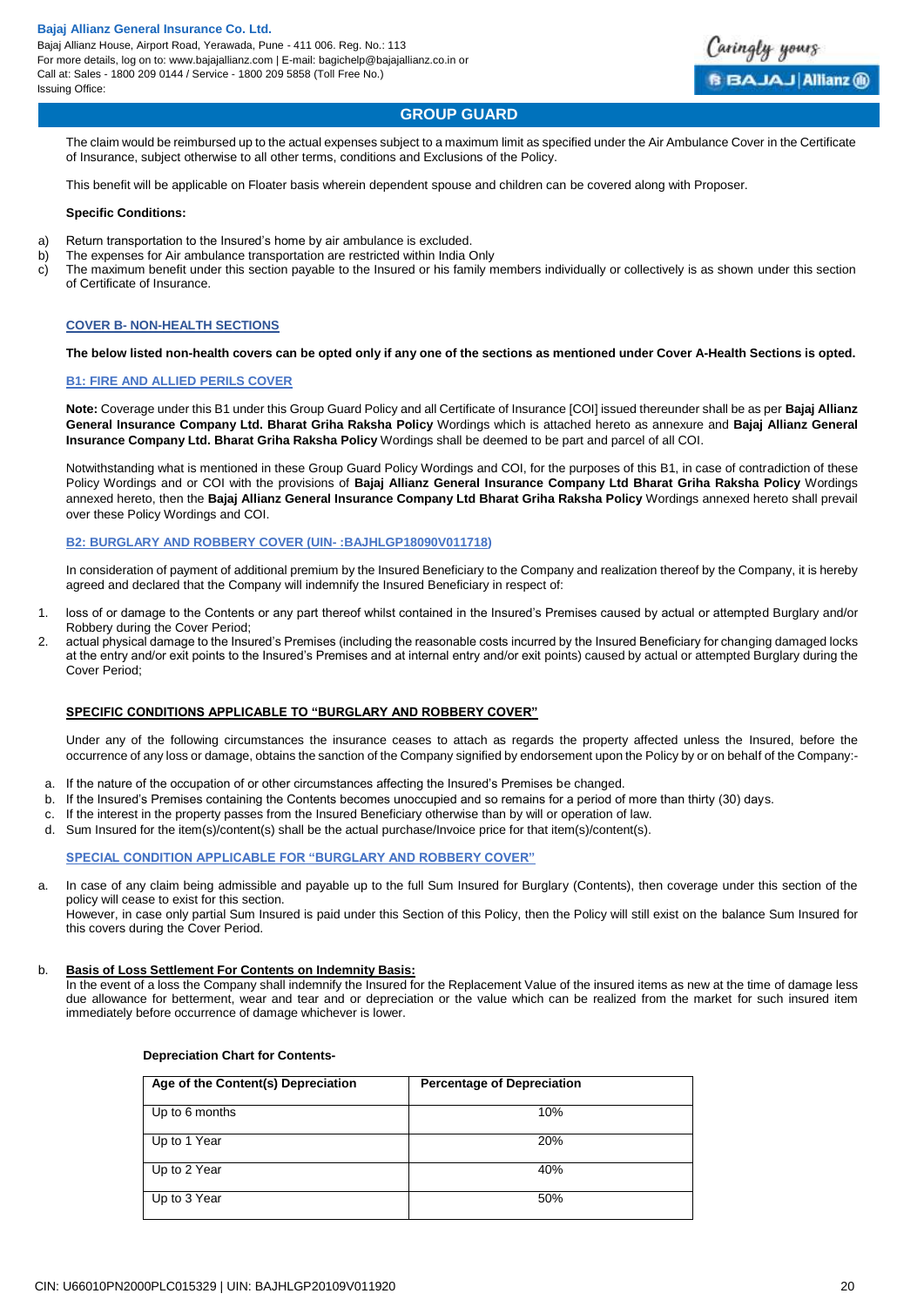Bajaj Allianz House, Airport Road, Yerawada, Pune - 411 006. Reg. No.: 113 For more details, log on to: www.bajajallianz.com | E-mail: bagichelp@bajajallianz.co.in or Call at: Sales - 1800 209 0144 / Service - 1800 209 5858 (Toll Free No.) Issuing Office:



# **GROUP GUARD** Up to 4 Year 60%

| . .          |     |
|--------------|-----|
| Up to 5 year | 70% |
|              |     |
|              |     |

### c. **Waiver of Condition of Average for Section 14 Home Burglary and Robbery Insurance**

Condition of average shall be waived off for this cover since in such case there would be no specific declaration from the Proposer towards the value at risk of the respective assets to be insured.

**B3: MEDICAL INSURANCE PREMIUM PROTECTOR**

If during the Period of Insurance an Insured Beneficiary sustains Accidental Bodily Injury which directly and independently of all other causes results in Death of the Insured Beneficiary within twelve (12) months from the Date of accident, then the Company agrees to pay the actual costs of the medical insurance premium for the Insured Beneficiary's surviving Spouse and Dependent Child up to the amount per year up to the number of years stated in the Schedule.

### **SPECIFIC CONDITIONS**

- 1. The total Sum Insured is the total amount payable for the Spouse and Dependent Child combined, not per person.<br>2. Disappearance: In the event of the disappearance of the Insured Beneficiary following a forced landing st
- 2. Disappearance: In the event of the disappearance of the Insured Beneficiary, following a forced landing, stranding, sinking or wrecking of a conveyance in which such Insured Beneficiary was known to have been traveling as an occupant, it shall be deemed after 12 months, subject to all other terms and conditions of this Policy, that such Insured Beneficiary shall have died as the result of an Accident. If at any time, after the payment of a benefit under this Section, it is discovered that an Insured Beneficiary is still alive, all payments shall be reimbursed in full to the Company.

#### **B4: FAMILY COUNSELLING EXPENSE COVER**

If during the Period of Insurance an Insured Beneficiary sustains Accidental Bodily Injury which directly and independently of all other causes results in Death of the Insured Beneficiary within twelve (12) months from the Date of accident, then the Company agrees to pay the actual costs for professional counselling for the Insured Beneficiary's Spouse and Dependent Child up to the Sum Insured stated in the Certificate of Insurance.

#### **SPECIFIC CONDITIONS**

- 1. The total Sum Insured is the total amount payable for the Spouse and Dependent Child combined, not per person.
- 2. Disappearance: In the event of the disappearance of the Insured Beneficiary, following a forced landing, stranding, sinking or wrecking of a conveyance in which such Insured Beneficiary was known to have been traveling as an occupant, it shall be deemed after 12 months, subject to all other terms and conditions of this Policy, that such Insured Beneficiary shall have died as the result of an Accident. If at any time, after the payment of a benefit under this Section, it is discovered that an Insured Beneficiary is still alive, all payments shall be reimbursed in full to the Company.

#### **B5: WEDDING BENEFIT**

If during the Period of Insurance an Insured Beneficiary sustains Accidental Bodily Injury which directly and independently of all other causes results in death within 12 months of the Date of Loss, then the Company agrees to pay amount specified in the Certificate of Insurance in equal shares to each Dependent Child of the Insured Beneficiary.

# **SECTION D) EXCLUSIONS UNDER THE POLICY - STANDARD EXCLUSIONS**

#### **1. EXCLUSION APPLICABLE TO PERSONAL ACCIDENT COVER**

We will not be liable to make any payment under this Policy under any circumstances, for any claim directly or indirectly attributable to, or based on, or arising out of, or connected with any of the following:

- 1) Treatment for, Alcoholism, drug or substance abuse or any addictive condition and consequences thereof. Code- Excl12.
- 2) Hazardous or Adventure sports: Code- Excl09

Expenses related to any treatment necessitated due to participation as a professional in hazardous or adventure sports, including but not limited to, para-jumping, rock climbing, mountaineering, rafting, motor racing, horse racing or scuba diving, hand gliding, sky diving, deep-sea diving.

**2. EXCLUSIONS UNDER SECTION "HOSPITALIZATION CARE COVER" & "SICKNESS HOSPITAL CASH BENEFIT"-**

We shall not be liable to make any payment for any claim directly or indirectly caused by, based on, arising out of or attributable to any of the following:

- **I. Waiting Period (Applicable for Hospitalization Care Cover and Sickness Hospital Cash Benefit)**
- 1) Pre-existing Diseases waiting period (Excl01)
- a) Expenses related to the treatment of a pre-existing Disease (PED) and its direct complications shall be excluded until the expiry of 48 months of continuous coverage after the date of inception of the first Policy with us.
- b) In case of enhancement of Sum Insured the exclusion shall apply afresh to the extent of Sum Insured increase.
- c) If the Insured is continuously covered without any break as defined under the portability norms of the extant IRDAI (Health Insurance) Regulations then waiting period for the same would be reduced to the extent of prior coverage.
- d) Coverage under the Policy after the expiry of 48 months for any pre-existing disease is subject to the same being declared at the time of application and accepted by Us.
- 2) Specified disease/procedure waiting period- Code- Excl02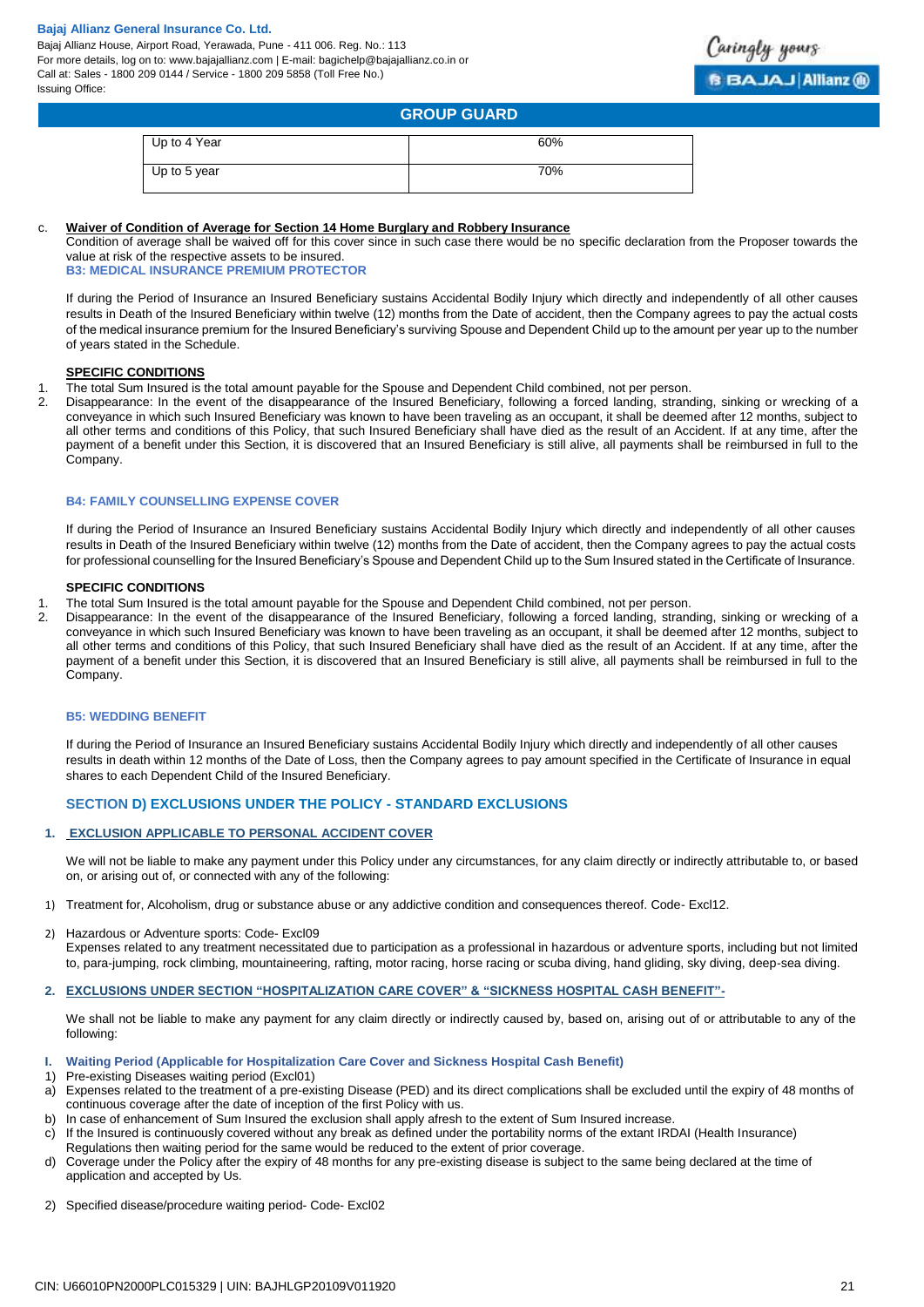Bajaj Allianz House, Airport Road, Yerawada, Pune - 411 006. Reg. No.: 113 For more details, log on to: www.bajajallianz.com | E-mail: bagichelp@bajajallianz.co.in or Call at: Sales - 1800 209 0144 / Service - 1800 209 5858 (Toll Free No.) Issuing Office:



# **GROUP GUARD**

- a) Expenses related to the treatment of the listed Conditions, surgeries/treatments shall be excluded until the expiry of 48 months of continuous coverage after the date of inception of the first Policy with Us. This exclusion shall not be applicable for claims arising due to an accident.
- b) In case of enhancement of Sum Insured the exclusion shall apply afresh to the extent of Sum Insured increase.
- c) If any of the specified disease/procedure falls under the waiting period specified for Pre-Existing diseases, then the longer of the two waiting periods shall apply.
- d) The waiting period for listed conditions shall apply even if contracted after the Policy or declared and accepted without a specific exclusion. e) If the Insured is continuously covered without any break as defined under the applicable norms on portability stipulated by IRDAI, then waiting
- period for the same would be reduced to the extent of prior coverage.
- f) List of specific diseases/procedures is as below

| 1. Any type gastrointestinal ulcers                            | 2. Cataracts,                                                                                                                                                          |
|----------------------------------------------------------------|------------------------------------------------------------------------------------------------------------------------------------------------------------------------|
| 3. Any type of fistula                                         | 4. Macular Degeneration                                                                                                                                                |
| 5. Benign prostatic hypertrophy                                | 6. Hernia of all types                                                                                                                                                 |
| 7. All types of sinuses                                        | 8. Fissure in ano                                                                                                                                                      |
| 9. Haemorrhoids, piles                                         | 10. Hydrocele                                                                                                                                                          |
| 11. Dysfunctional uterine bleeding                             | 12. Fibromyoma                                                                                                                                                         |
| 13. Endometriosis                                              | 14. Hysterectomy                                                                                                                                                       |
| 15. Uterine Prolapse                                           | 16. Stones in the urinary and biliary systems                                                                                                                          |
| 17. Surgery on ears/tonsils/ adenoids/<br>paranasal<br>sinuses | 18. Surgery on all internal or external tumours/ cysts/ nodules/polyps of any kind<br>including breast lumps with exception of Malignant tumour or growth              |
| 19. Joint replacement surgery                                  | 20. Surgery for vertebral column disorders (unless necessitated due to an accident)                                                                                    |
| 21. Surgery to correct deviated nasal septum                   | 21. Hypertrophied turbinate                                                                                                                                            |
| 22. Congenital internal diseases or anomalies                  | 23. Treatment for correction of eye sight due to refractive error recommended by<br>Ophthalmologist for medical reasons with refractive error greater or equal to +/-7 |

In case of enhancement of Sum Insured, the waiting periods shall apply afresh only to the extent of the amount by which the limit of indemnity has been increased (i.e. enhanced Sum Insured) and if the policy is a renewal of Group Guard Policy with Us without break in cover.

- 3) 30-day waiting period- Code- Excl03
- a) Expenses related to the treatment of any illness within 30 days from the first policy commencement date shall be excluded except claims arising due to an accident, provided the same are covered.
- b) This exclusion shall not, however, apply if the Insured Person has Continuous Coverage for more than twelve months.
- c) The within referred waiting period is made applicable to the enhanced sum insured in the event of granting higher sum insured subsequently.
- **II. General Exclusions (Applicable for Hospitalization Care Cover and Sickness Hospital Cash Benefit)**
- 1) Change-of-gender treatments: Code- Excl07 Expenses related to any treatment, including surgical management, to change characteristics of the body to those of the opposite sex.
- 2) Cosmetic or plastic Surgery: Code- Excl08 Expenses for cosmetic or plastic surgery or any treatment to change appearance unless as a part of medically necessary treatment. For this to be considered a medical necessity, it must be certified by the attending Medical Practitioner for reconstruction following an Accident, Burn(s) or Cancer.
- 3) Treatment for, Alcoholism, drug or substance abuse or any addictive condition and consequences thereof. Code- Excl12
- 4) Investigation & Evaluation- Code- Excl04
- a) Expenses related to any admission primarily for diagnostics and evaluation purposes only are excluded even if the same requires confinement at a Hospital.
- b) Any diagnostic expenses which are not related or not incidental to the current diagnosis and treatment are excluded.
- 5) Birth control, Sterility and Infertility: Code- Excl17 Expenses related to Birth Control, sterility and infertility. This includes:
- i. Any type of contraception, sterilization
- ii. Assisted Reproduction services including artificial insemination and advanced reproductive technologies such as IVF, ZIFT, GIFT, ICSI
- iii. Gestational Surrogacy
- iv. Reversal of sterilization
- 6) Dietary supplements and substances which are available naturally and that can be purchased without prescription, including but not limited to Vitamins, minerals and organic substances unless prescribed by a medical practitioner. Code- Excl14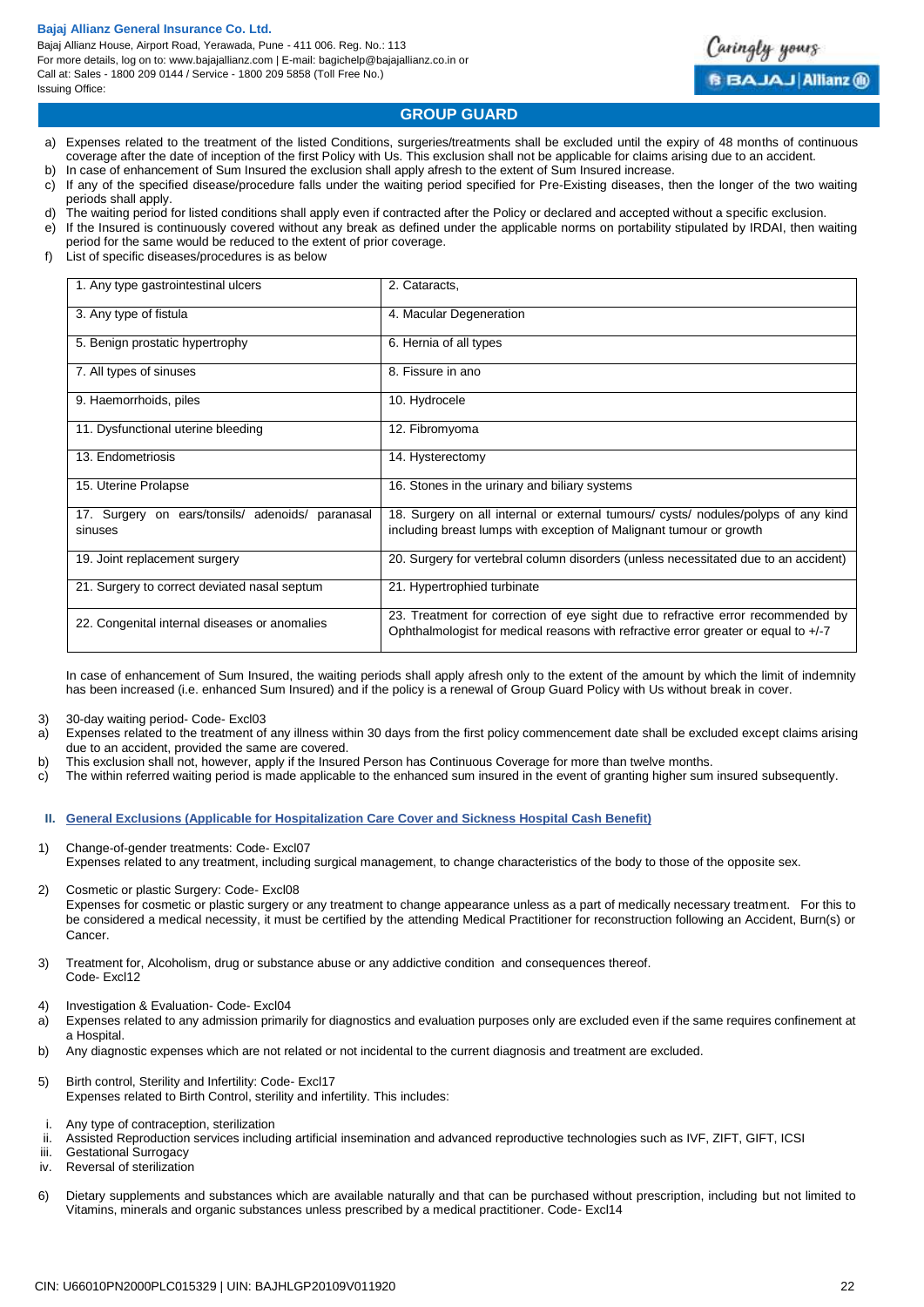Bajaj Allianz House, Airport Road, Yerawada, Pune - 411 006. Reg. No.: 113 For more details, log on to: www.bajajallianz.com | E-mail: bagichelp@bajajallianz.co.in or Call at: Sales - 1800 209 0144 / Service - 1800 209 5858 (Toll Free No.) Issuing Office:



# **GROUP GUARD**

#### 7) Unproven Treatments: Code- Excl16 Expenses related to any unproven treatment, services and supplies for or in connection with any treatment. Unproven treatments are treatments, procedures or supplies that lack significant medical documentation to support their effectiveness.

### 8) Obesity/ Weight Control: Code- Excl06

- Expenses related to the surgical treatment of obesity that does not fulfil all the below conditions:
- 1. Surgery to be conducted is upon the advice of the Doctor
- 2. The surgery/Procedure conducted should be supported by clinical protocols
- 3. The member has to be 18 years of age or older and  $\frac{4}{100}$  Body Mass Index (BMI):
- Body Mass Index (BMI);
	- a. greater than or equal to 40 or
	- b. greater than or equal to 35 in conjunction with any of the following severe co-morbidities following failure of less invasive methods of weight loss:
		- i. Obesity-related cardiomyopathy
		- ii. Coronary heart disease
		- iii. Severe Sleep Apnea
		- iv. Uncontrolled Type2 Diabetes
- **3. Specific Exclusion Applicable To Section "Accidental Hospitalisation Expenses" and Section "Accidental Hospital Cash Benefit":**
- 1) Dietary supplements and substances which are available naturally and that can be purchased without prescription, including but not limited to Vitamins, minerals and organic substances unless prescribed by a medical practitioner. Code- Excl14

#### 2) Cosmetic or plastic Surgery: Code- Excl08

Expenses for cosmetic or plastic surgery or any treatment to change appearance unless as a part of medically necessary treatment. For this to be considered a medical necessity, it must be certified by the attending Medical Practitioner for reconstruction following an Accident, Burn(s) or Cancer.

3) Hazardous or Adventure sports: Code- Excl09

Expenses related to any treatment necessitated due to participation as a professional in hazardous or adventure sports, including but not limited to, para-jumping, rock climbing, mountaineering, rafting, motor racing, horse racing or scuba diving, hand gliding, sky diving, deep-sea diving.

#### 4) Unproven Treatments: Code- Excl16

Expenses related to any unproven treatment, services and supplies for or in connection with any treatment. Unproven treatments are treatments, procedures or supplies that lack significant medical documentation to support their effectiveness.

# **SECTION D) EXCLUSIONS UNDER THE POLICY – SPECIFIC EXCLUSIONS**

#### **1. Specific Exclusion Applicable To Personal Accident Cover**

We will not be liable to make any payment under this Policy under any circumstances, for any claim directly or indirectly attributable to, or based on, or arising out of, or connected with any of the following:

- 1) Through suicide, attempted suicide (whether sane and insane) or intentionally self-inflicted injury or illness,
- 2) Through deliberate or intentional, unlawful or criminal act, error, or omission, participation in an actual or attempted felony , riot , crime , misdemeanour , civil commotion,
- 3) Whilst participating as the driver, co-driver or passenger of a motor vehicle during motor racing or trial runs,
- 4) As a result of any curative treatments or interventions that you carry out or have carried out on your body,
- 5) Arising out of your participation in any police ,naval, military or air force operations whether peace or in war in the form of military exercises or war games or actual engagement with the enemy, Whether foreign or domestic operating or learning to operate any aircraft, or performing duties as a member of the crew on any aircraft; or Scheduled Airlines; or Whilst engaging in aviation or ballooning, whilst mounting into, dismounting from or traveling in any balloon or aircraft other than as a passenger (fare paying or otherwise) in any duly licensed standard type of aircraft anywhere in the world,
- 6) Any Pre-existing injuries and complications arising out of or resulting therefrom;
- 7) Your consequential losses of any kind or your actual or alleged legal liability.
- 8) Pregnancy, resulting childbirth, miscarriage, abortion, or complications arising out of any of these,
- 9) Ionising radiation or contamination by radioactivity from any nuclear fuel or from any nuclear waste from burning nuclear fuel,
- 10) the radioactive, toxic, explosive or other dangerous properties of any explosive nuclear equipment or any part of that equipment,
- 11) operating or learning to operate any aircraft, or performing duties as a member of the crew on any aircraft; or Scheduled Airlines
- 12) War (whether declared or not), civil war, invasion, act of foreign enemies, rebellion, revolution, insurrection, mutiny, military or usurped power, seizure, capture, arrest, restraint or detainment, confiscation or nationalization or requisition of or damage by or under the order of any government or public local authority
- 13) Any injury occurring while working in underground mines or explosive magazines, or involving electrical installation with high tension supply or as jockey's or circus personnel

#### **2. EXCLUSIONS UNDER SECTION "HOSPITALIZATION CARE COVER" & "SICKNESS HOSPITAL CASH BENEFIT"-**

We shall not be liable to make any payment for any claim directly or indirectly caused by, based on, arising out of or attributable to any of the following:

# **I. Waiting Period (Applicable for Maternity Hospital Cash Benefit)**

Maternity Hospital Cash Benefit shall not be payable for the waiting period as mentioned in Certificate of Insurance

#### **Options available to Maternity Hospital Cash Benefit**

**Option 1:-** Benefit payable after 12 months of waiting period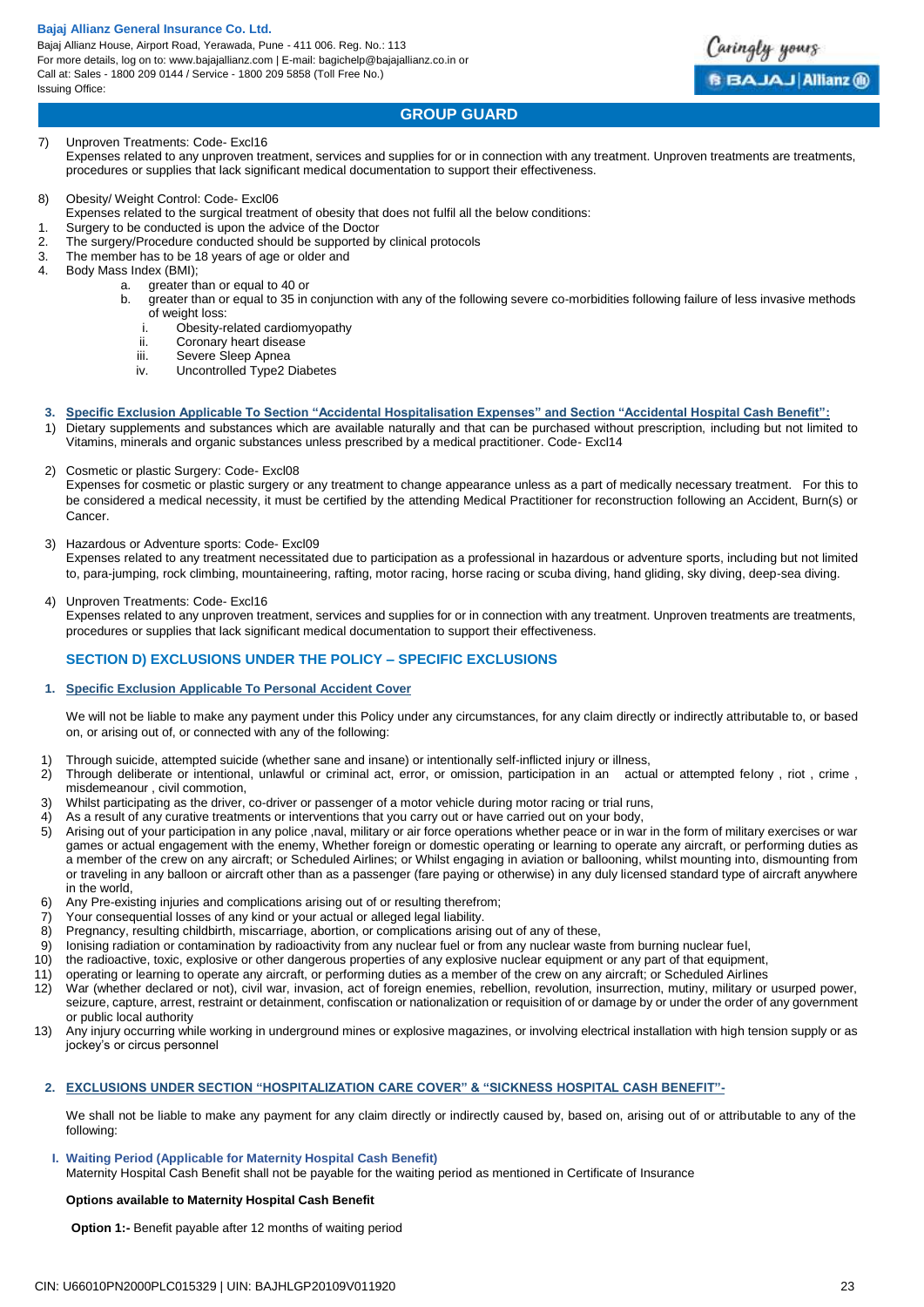Bajaj Allianz House, Airport Road, Yerawada, Pune - 411 006. Reg. No.: 113 For more details, log on to: www.bajajallianz.com | E-mail: bagichelp@bajajallianz.co.in or Call at: Sales - 1800 209 0144 / Service - 1800 209 5858 (Toll Free No.) Issuing Office:

# **GROUP GUARD**

aringly yours

**BBAJAJ Allianz @** 

**Option 2:-** No waiting period.

- **II. General Exclusions (Applicable for Hospitalization Care Cover and Sickness Hospital Cash Benefit**
- 1) Any treatment arising from or traceable to pregnancy, child birth including cesarean section and/or any treatment related to pre and postnatal care and complications arising out of Pregnancy and Childbirth. This exclusion will not be applicable in case Extension 5 Maternity Hospital Cash Benefit is opted.

However this exclusion will not apply to Ectopic Pregnancy proved by diagnostic means and certified to be life threatening by the attending medical practitioner.

- 2) Any dental treatment that comprises cosmetic surgery, dentures, dental prosthesis, dental implants, orthodontics, routine dental procedures including but not limited to tooth extractions, root canal treatment, crowns, bridge, dental fillings unless requiring minimum 24 hours hospitalization
- 3) Medical expenses where Inpatient care is not warranted and does not require supervision of qualified nursing staff and qualified medical practitioner round the clock. This exclusion is however not applicable for any day care treatment taken for the accidental bodily injury in a day care centre/ hospital
- 4) War, invasion, acts of foreign enemies, hostilities (whether war be declared or not) [except for compelling the Government or any other person to do or abstain from doing any act as defined under the definition of Terrorist act], civil war, commotion, unrest, rebellion, revolution, insurrection, military or usurped power or confiscation or nationalization or requisition of or damage by or under the order of any government or public local authority.
- Any Medical expenses incurred due to Acts of Terrorism will be covered under the policy.
- 5) Circumcision unless required for the treatment of Illness or Accidental bodily injury,
- 6) The cost of spectacles, contact lenses, hearing aids, crutches, artificial limbs, dentures, artificial teeth and all other external appliances and/or devices whether for diagnosis or treatment except for intrinsic fixtures used for orthopedic treatments such as plates and K-wires.
- 7) External medical equipment of any kind used at home as post hospitalisation care including cost of instrument used in the treatment of Sleep Apnoea Syndrome (C.P.A.P), Continuous Peritoneal Ambulatory Dialysis (C.P.A.D) and Oxygen concentrator for Bronchial Asthmatic condition.
- 8) Convalescence, general debility, rest cure, congenital external diseases or defects or anomalies, stem cell implantation or surgery, or growth hormone therapy.
- 9) Intentional self-injury (including but not limited to the use or misuse of any intoxicating drugs or alcohol)
- 10) Ailments requiring treatment due to use or abuse of any substance, drug and treatment for de-addiction.
- 11) Vaccination or inoculation unless forming a part of post bite treatment or if medically necessary and forming a part of treatment recommended by the treating doctor.
- 12) Parkinson's disease.
- 13) All non-medical Items as per Annexure II provided in Policy Wordings
- 14) Any treatment received outside India is not covered under this policy.

#### **3. Specific Exclusion Applicable To Section "Accidental Hospitalisation Expenses" and Section "Accidental Hospital Cash Benefit":**

- 1) Any Hospitalization for an existing disability from a previous Accident which has occurred prior to the first inception of this Certificate of Insurance. 2) Medical expenses where Inpatient care is not warranted and does not require supervision of qualified nursing staff and qualified medical practitioner round the clock. This exclusion is however not applicable for any day care treatment taken for the accidental bodily injury in a day
- care centre/ hospital 3) Vaccination and inoculation of any kind unless forming part of treatment for Injury due to an Accident as prescribed by the Medical Practitioner.
- 4) Treatment taken from persons not registered as Medical Practitioners under respective Medical Councils
- 5) Any other medical or surgical treatment except as may be necessary solely as a result Injury.
- 
- 6) Any treatment taken outside India.<br>7) Dental treatment or surgery of any 7) Dental treatment or surgery of any kind unless as a result of Accidental Bodily Injury to natural teeth and also requiring hospitalization.

# **4. Specific Exclusions Applicable For Critical Illness Cover:**

We shall not be liable to make any payment for any claim directly or indirectly caused by, based on, arising out of or attributable to any of the following:

- 1) Any Critical Illness for which care, treatment, or advice was recommended by or received from a Physician/ Medical Practitioner, or which first manifested itself or was contracted before the start of the Cover Period, or for which a claim has or could have been made under any earlier policy.
- 2) Any Critical Illness diagnosed within the first 0/30/ 45/ 90 days (as opted by Insured and or Insured Beneficiary/ Insured Beneficiary) of the date of commencement of the Cover Period is excluded. This exclusion shall not apply to an Insured Beneficiary/ Insured Beneficiary for whom coverage has been renewed (without a break) for subsequent years and or the person who have opted for waiver of waiting period for Critical Illness.
- 3) Treatment arising from or traceable to pregnancy, childbirth postpartum complications including but not limited to caesarian section, birth defects and congenital anomalies.
- 4) Occupational diseases.
- 5) Radioactive contamination
- 
- 6) Intentional self-injury and/or the use or misuse of intoxicating drugs and/or alcohol.

#### **5. Specific Exclusions EMI And Rent Protection Cover**

#### **A. For Salaried Employees**

- 1) Unemployment at the time of inception of the Cover Period or arising within the first ninety (90) days of inception of the Cover Period. This exclusion shall not apply to an Insured for whom coverage has been renewed without break for subsequent years.
- 2) The Company shall not be liable to make any payment under this Section in the event of termination, dismissal, temporary suspension or retrenchment from employment of the Insured Beneficiary being attributed to any dishonesty or fraud on the part of the Insured Beneficiary or his/her wilful violation of any rules of the employer or laws for the time being in force or any disciplinary action against the Insured Beneficiary by the employer.
- 3) The Company shall not be liable to make any payment under this Policy in connection with or in respect of:
- a. Any claim relating to unemployment from a job which is casual, temporary, seasonal or contractual in nature or any claim relating to an employee not on the direct rolls of the employer;
- b. Any voluntary unemployment; except Loss of Job due to accidental bodily injury sustained as defined in the Insured Event.
- 4) Any unemployment from a job under which no salary or any remuneration is provided to the Insured Beneficiary.
- 5) Any suspension from employment on account of any pending enquiry being conducted by the employer/ Public Authority.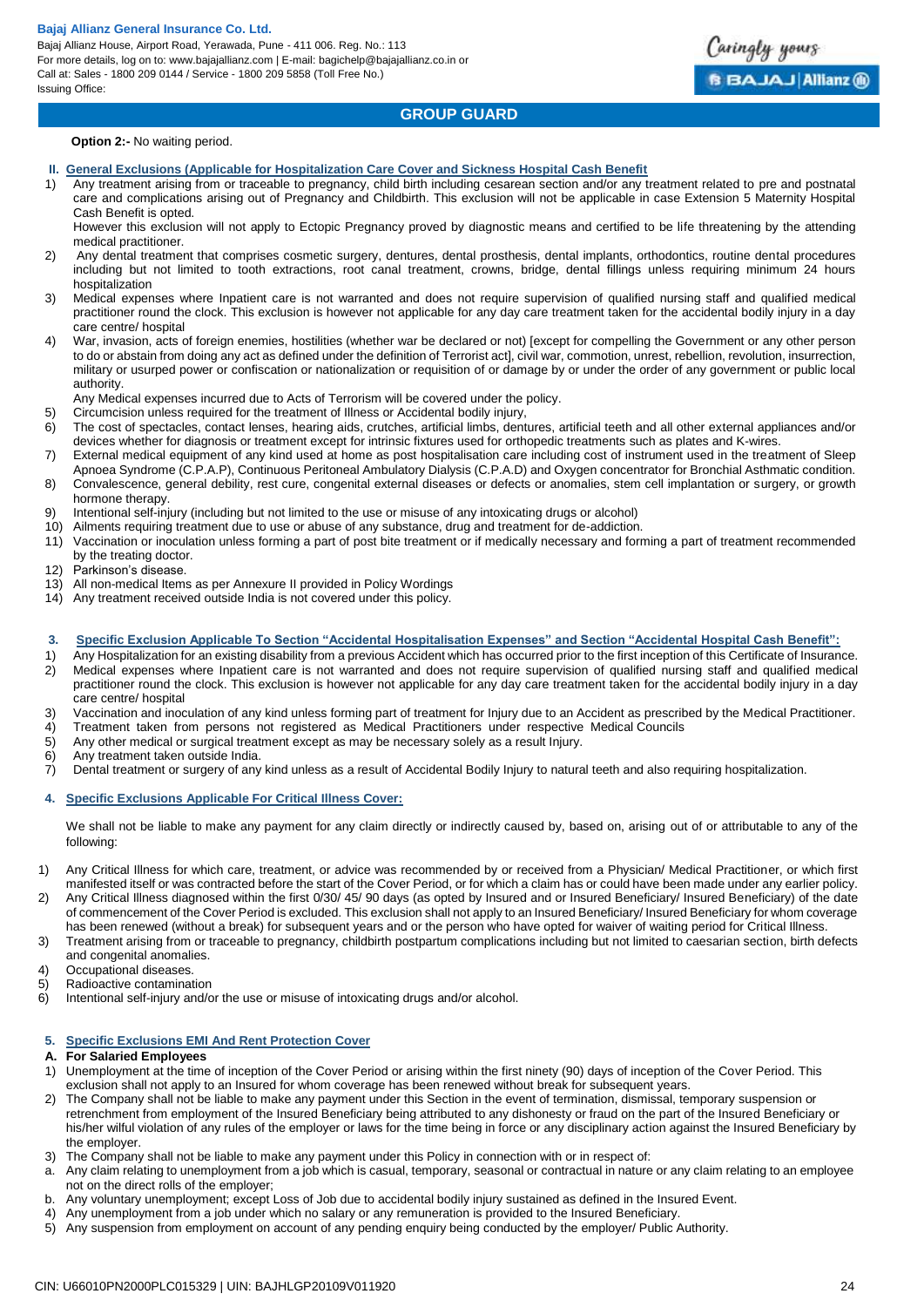Bajaj Allianz House, Airport Road, Yerawada, Pune - 411 006. Reg. No.: 113 For more details, log on to: www.bajajallianz.com | E-mail: bagichelp@bajajallianz.co.in or Call at: Sales - 1800 209 0144 / Service - 1800 209 5858 (Toll Free No.) Issuing Office:



# **GROUP GUARD**

- 6) Any unemployment due to resignation, retirement whether voluntary or otherwise.
- 7) Any unemployment due to non-confirmation of employment after or during such period under which the Insured Beneficiary was under probation.

#### **B. For Non-Salaried Persons**

- 1) Loss of income at the time of inception of the Cover Period or arising within the first ninety (90) days of inception of the Cover Period. This exclusion shall not apply to an Insured for whom coverage has been renewed without break for subsequent years.
- Any Pre-existing Condition(s) and complications arising out of or resulting therefrom;
- 3) Through suicide, attempted suicide (whether sane and insane) or intentionally self-inflicted injury or illness,<br>4) While under the influence of liquor or drugs, alcohol or other intoxicants
- While under the influence of liquor or drugs, alcohol or other intoxicants,
- 5) Through deliberate or intentional, unlawful or criminal act, error, or omission, participation in an actual or attempted felony, riot , crime , misdemeanour , civil commotion,
- 6) Whilst engaging in Adventure Sports, aviation or ballooning, whilst mounting into, dismounting from or traveling in any balloon or aircraft other than as a passenger (fare paying or otherwise) in any duly licensed standard type of aircraft anywhere in the world,
- 7) Whilst participating as the driver, co-driver or passenger of a motor vehicle during motor racing or trial runs
- 8) As a result of any curative treatments or interventions that you carry out or have carried out on your body

# **6. Specific Exclusion Applicable To Coma Care**

Coma resulting directly from alcohol or drug abuse or any other disease other than Accidental Bodily Injury is excluded.

#### **7. Specific Exclusions Applicable To "Burglary And Robbery Cover"**

- The Company shall not be liable for and no indemnity is available hereunder in respect of:
- 1) Any loss or damage where the Insured Beneficiary or any member of the Insured Beneficiary's family is or is alleged to be concerned or implicated.
- 2) Loss of or damage to livestock, motor vehicles and pedal cycles.
- 3) Loss of or damage to Valuables
- 4) thereof belonging to the Insured, unless such key has been obtained by Burglary and/or Robbery.

#### **8. GENERAL EXCLUSIONS APPLICABLE TO All COVERS (UNLESS OTHERWISE MENTIONED MORE SPECIFICALLY UNDER B1)**

We will not be liable to make any payment under this Policy under any circumstances, for any claim directly or indirectly attributable to, or based on, or arising out of, or connected with any of the following:

- 1) War (whether declared or not), civil war, invasion, act of foreign enemies, rebellion, revolution, insurrection, mutiny, military or usurped power, seizure, capture, arrest, restraint or detainment, confiscation or nationalization or requisition of or damage by or under the order of any government or public local authority, or
- 2) ionising radiation or contamination by radioactivity from any nuclear fuel or from any nuclear waste from burning nuclear fuel,
- 3) the radioactive, toxic, explosive or other dangerous properties of any explosive nuclear equipment or any part of that equipment,
- 4) Consequential losses of any kind, be they by way of loss of profit, loss of opportunity, loss of gain, business interruption, market loss or otherwise, or any claims arising out of loss of a pure financial nature such as loss of goodwill or any legal liability of any kind whatsoever.

### **SECTION E) GENERAL TERMS AND CLAUSES - STANDARD GENERAL TERMS AND CLAUSES**

#### **1. Disclosure of information**

The policy shall be void and all premium paid thereon shall be forfeited to the Company in the event of misrepresentation, mis description or non-disclosure of any material fact by the policyholder.

#### **2. Condition Precedent to Admission of Liability**

The terms and conditions of the policy must be fulfilled by the insured person for the Company to make any payment for claim(s) arising under the policy.

#### **3. Fraud**

- i. If any claim made by the Insured beneficiary, is in any respect fraudulent, or if any false statement, or declaration is made or used in support thereof, or if any fraudulent means or devices are used by the Insured beneficiary or anyone acting on his/her behalf to obtain any benefit under this policy, all benefits under this policy and the premium paid shall be forfeited.
- ii. Any amount already paid against claims made under this policy but which are found fraudulent later shall be repaid by all
- recipient(s)/policyholder(s), who has made that particular claim, who shall be jointly and severally liable for such repayment to the insurer.
- iii. For the purpose of this clause, the expression "fraud" means any of the following acts committed by the Insured beneficiary or by his agent or the hospital/ doctor/any other party acting on behalf of the Insured beneficiary, with intent to deceive the insurer or to induce the insurer to issue an insurance policy:
- a) the suggestion, as a fact of that which is not true and which the Insured beneficiary does not believe to be true;
- b) the active concealment of a fact by the Insured beneficiary having knowledge or belief of the fact;
- c) any other act fitted to deceive; and<br>d) any such actor omission as the law
- any such actor omission as the law specially declares to be fraudulent

The Company shall not repudiate the claim and / or forfeit the policy benefits on the ground of Fraud, if the Insured beneficiary / beneficiary can prove that the misstatement was true to the best of his knowledge and there was no deliberate intention to suppress the fact or that such misstatement of or suppression of material fact are within the knowledge of the insurer

#### **4. Possibility of Revision of Terms of the Policy lncluding the Premium Rates:**

The Company, with prior approval of lRDAl, may revise or modify the terms of the policy including the premium rates. The insured person shall be notified three months before the changes are effected.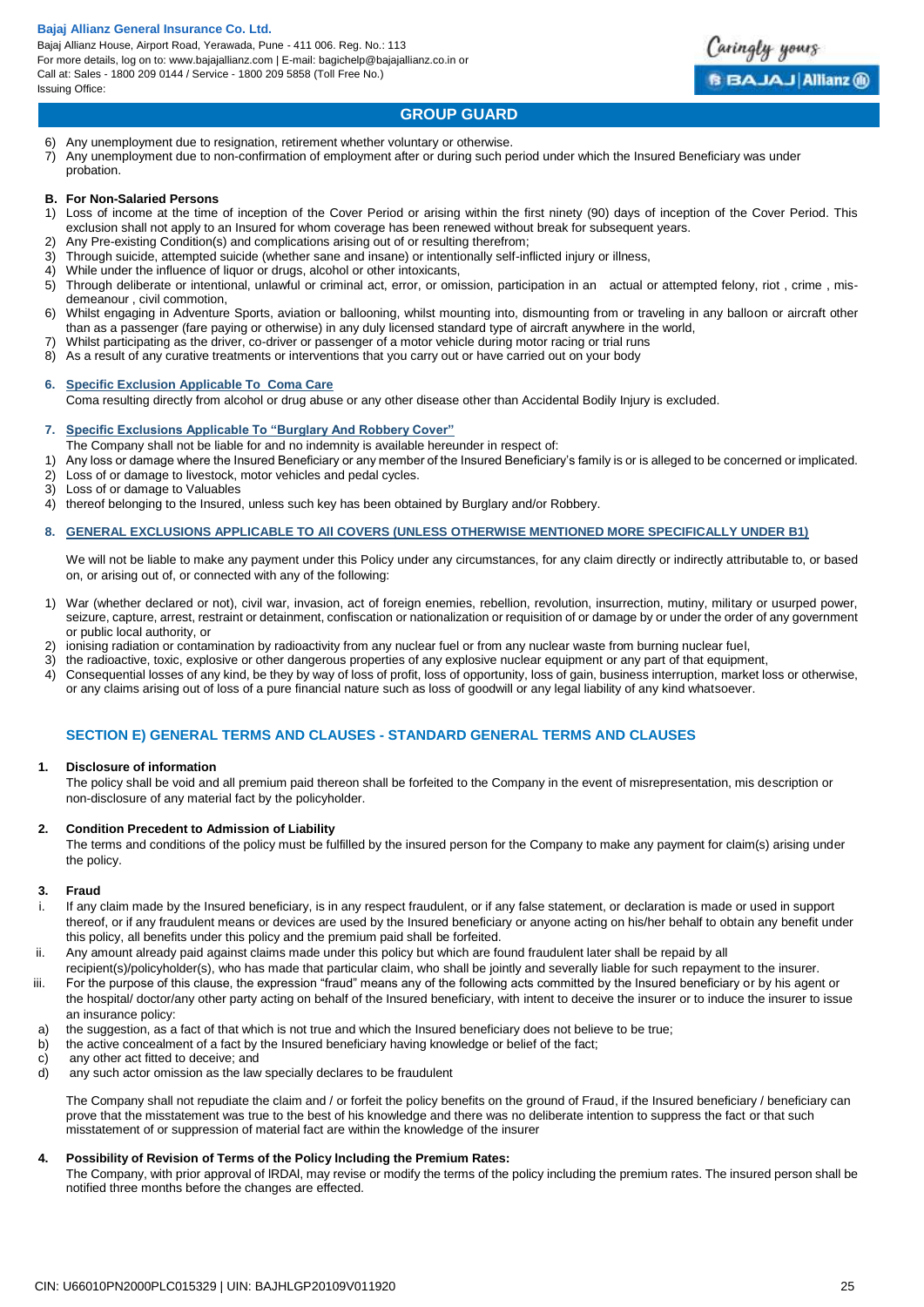Bajaj Allianz House, Airport Road, Yerawada, Pune - 411 006. Reg. No.: 113 For more details, log on to: www.bajajallianz.com | E-mail: bagichelp@bajajallianz.co.in or Call at: Sales - 1800 209 0144 / Service - 1800 209 5858 (Toll Free No.) Issuing Office:

# **GROUP GUARD**

#### **5. Grievance Redressal Procedure**

The company has always been known as a forward-looking customer centric organization. It takes immense pride in its approach of "Caringly Yours". To provide you with top-notch service on all fronts, the company has provided with multiple platforms via which you can always reach out to us at below mentioned touch points

- 1. Our toll-free number 1-800-209- 5858 or 020-30305858, say Say "Hi" on WhatsApp on +91 7507245858
- 2. Branches for resolution of your grievances / complaints, the Branch details can be found on our website [www.bajajallianz.com/branch-locator.html](http://www.bajajallianz.com/branch-locator.html)
- 3. Register your grievances / complaints on our website [www.bajajallianz.com/about-us/customer-service.html](http://www.bajajallianz.com/about-us/customer-service.html)
- 4. E-mail
- a) Level 1: Write to [bagichelp@bajajallianz.co.in](mailto:bagichelp@bajajallianz.co.in) and for senior citizens to [seniorcitizen@bajajallianz.co.in](mailto:seniorcitizen@bajajallianz.co.in)
- b) Level 2: In case you are not satisfied with the response given to you at Level 1 you may write to our Grievance Redressal Officer at [ggro@bajajallianz.co.in](mailto:ggro@bajajallianz.co.in)
- c) Level 3: If in case, your grievance is still not resolved, and you wish to talk to our care specialist, please give a missed call on +91 80809 45060 OR SMS To 575758 and our care specialist will call you back
- 5. If you are still not satisfied with the decision of the Insurance Company, you may approach the Insurance Ombudsman, established by the Central Government for redressal of grievance. Detailed process along with list of Ombudsman offices are available at [www.cioins.co.in/ombudsman.html](http://www.cioins.co.in/ombudsman.html)

The contact details of the Ombudsman offices are mentioned in **Annexure III:**

# **SECTION E) GENERAL TERMS AND CLAUSES – SPECIFIC TERMS AND CLAUSES**

#### **1. Eligible Entry Age Limit :**

| Member                                                        | Eligible             |
|---------------------------------------------------------------|----------------------|
| Self, Spouse, Parents, Sister, Brother, In laws, Aunt, Uncle. | 18 years to 65 years |
| Dependent Children, Grandchildren.                            | 3 months to 30 years |

#### **2. Due Observance**

The due observance of and compliance with the terms, provisions, warranties and conditions of this Policy insofar as they relate to anything to be done or complied with by the Insured and/or the Insured's Family shall be a condition precedent to any liability of the Company under this Policy.

#### **3. Consideration**

The Policy is issued subject to payment of premium in advance. No payment shall be valid unless made under Our official receipt. The cover shall not be valid prior to the date and time of receipt/realisation of premium. Non- receipt/realisation of premium makes the Certificate of Insurance void-ab-initio.

#### **4. Installment Premium**

Long term policies can be opted with annual instalment basis. If You have opted for a Policy on an instalment basis, as specified in the Schedule, the following conditions shall apply (notwithstanding any terms contrary elsewhere in the Policy):

- 1. In case of any claim during the active Cover Period or relaxation period, an amount equivalent to the balance of the instalment premiums payable for the Cover Period, would be recoverable from the insured prior to administration of claim, upon payment of balance instalment premiums the claim shall be processed taking into consideration the benefit/deductibles/co-payment.
- 2. Relaxation period for the policies with installment option would be as under

| <b>Installment Option</b> | <b>Relaxation Period</b> |
|---------------------------|--------------------------|
| Annual                    | 15 days                  |
| <b>Half Yearly</b>        | 15 days                  |
| Quarterly                 | 15 days                  |
| Monthly                   | 15 days                  |

#### Note-

In case of instalment premiums not received within the relaxation period the Policy will get cancelled, a fresh application of health insurance may be submitted to Us and it would be processed as per a new business proposal.

#### **5. Eligibility:**

- Indian Citizens residing in India would be considered for this Policy.
- This Policy can be opted by Non-Resident Indians also; however, the Policy will be issued during their stay in India and premium paid in Indian currency and by Indian Account only.

aringly yours

**BAJAJ Allianz ®**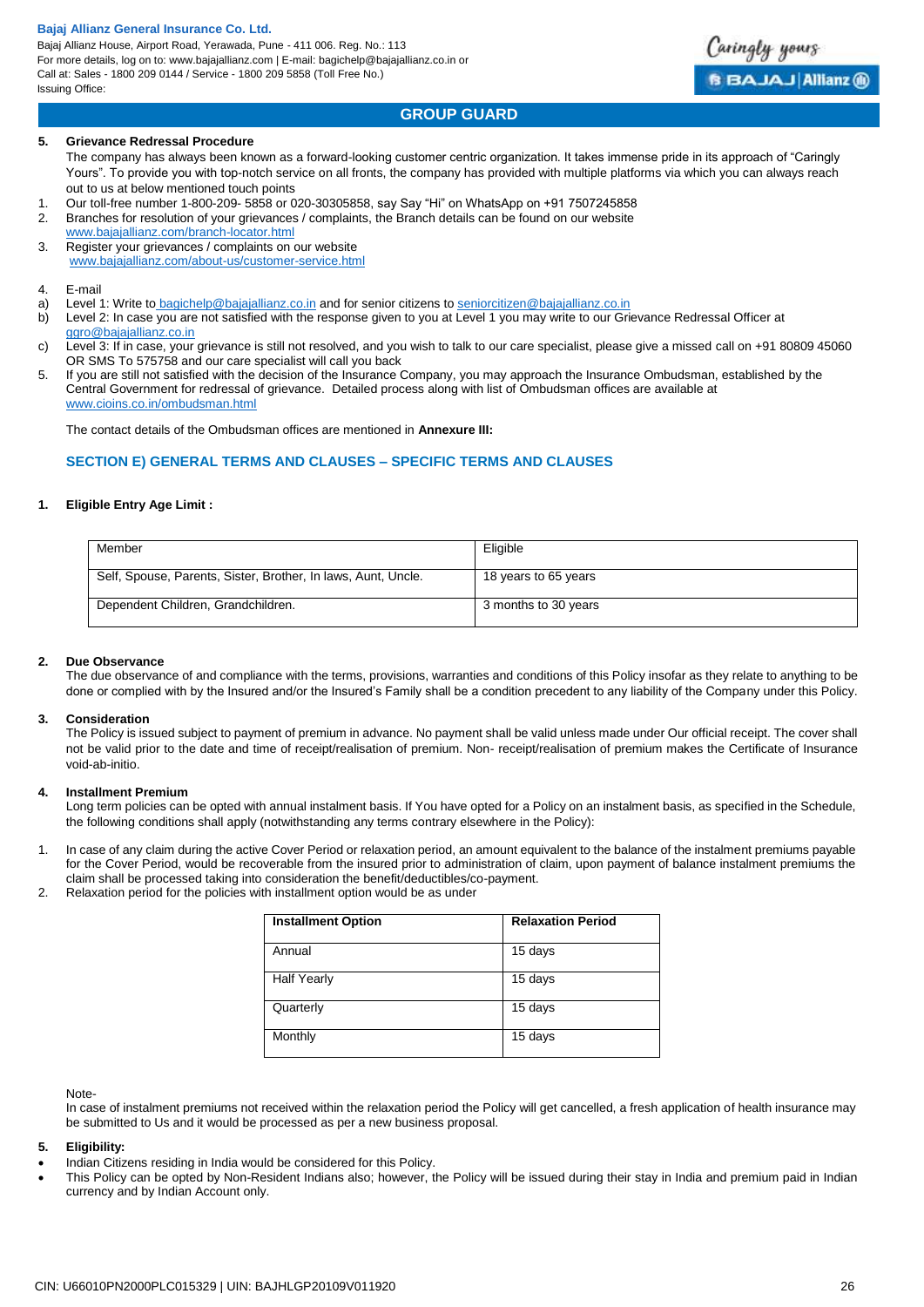Bajaj Allianz House, Airport Road, Yerawada, Pune - 411 006. Reg. No.: 113 For more details, log on to: www.bajajallianz.com | E-mail: bagichelp@bajajallianz.co.in or Call at: Sales - 1800 209 0144 / Service - 1800 209 5858 (Toll Free No.) Issuing Office:



# **GROUP GUARD**

#### **6. Paying a Claim**

- i. The Insured Beneficiary agree that the Company need only make payment when the Insured Beneficiary or someone claiming on his/ her behalf has provided to the Company with necessary documentation and information.
- ii. The Company will make payment to the Insured Beneficiary or his/ her Nominee. If there is no Nominee and the Insured Beneficiary is incapacitated or deceased, the Company will pay the Insured Beneficiary's legal heirs, executor or validly appointed legal representative and any payment the Company make in this way will be a complete and final discharge of the Company's liability to make payment.
- iii. On receipt of all the documents and on being satisfied with regard to the admissibility of the claim as per Policy terms and conditions, the Company will settle the claim within 30 (thirty) days of the receipt of the last necessary document. In the cases of delay in the payment, the Company shall be liable to pay interest at a rate which is 2% above the bank rate (prevalent at the beginning of the financial year in which the claim is reviewed by it) from the date of receipt of last necessary document to the date of payment of claim.
- iv. However, where the circumstances of a claim warrant an investigation, the Company will initiate and complete such investigation at the earliest, in any case not later than 30 days from the date of receipt of last necessary document. In such cases, the Company will settle the claim within 45 days from the date of receipt of last necessary document. In case of delay beyond stipulated 45 days, the Company will be liable to pay interest at a rate which is 2% above the bank rate from the date of receipt of last necessary document to the date of payment of claim.
- v. If the Company, for any reasons decides to reject the claim under the Policy the reasons regarding the rejection shall be communicated to the Insured Beneficiary in writing within 30 days of the receipt of last necessary documents. The Insured Beneficiary may take recourse to the Grievance Redressal procedure stated under Policy.

#### **7. Basis of Claims Payment**

- i. The Company shall make payment in Indian Rupees only.
- **8. Renewal:** Subject to pre-condition of Master Policy being valid and subsisting:
- i) Company shall not be bound to give notice that such renewal and renewal premium is due. If the Company agrees to renew the Cover Period every renewal premium (which shall be paid and accepted) shall be so paid and accepted upon the distinct understanding that no alteration has taken place in the facts contained in the proposal or transcript of proposal and declaration herein before mentioned and that nothing is known to the Insured Beneficiary that may result in enhancement of the risk of the Company. No renewal receipt shall be valid unless it is on the printed form of the Company and signed by an authorized official of the Company.
- ii) On renewal, benefits provided under the Certificate of Insurance read with Master Policy and/or terms and conditions of the Certificate of Insurance read with Master Policy including premium rate may change subject to IRDAI approval.
- iii) Under normal circumstances, renewal will not be refused except on the grounds of Your moral hazard, misrepresentation, suppression of material facts, fraud, or your non-cooperation. (Subject to Policy is renewed with us within the Grace period of 30 days from date of Expiry)
- iv) In case of our own renewal, a grace period of 30 days is permissible, and the Certificate of Insurance read with Master Policy will be considered as continuous for the purpose of all waiting periods. However, any treatment availed for an Illness or Accident sustained or contracted during the break period will not be admissible under the Certificate of Insurance read with Master Policy.
- v) For renewals received after completion of 30 days grace period, a fresh application should be submitted to Us, it would be processed as per a new business proposal.
- vi) Premium payable on renewal and on subsequent continuation of cover are subject to change with prior approval from IRDAI and or as per actuarial assessment read with underwriting policy of the Company.

#### **9. Communications**

Any communication meant for the Company must be in writing and be delivered to the Company's address shown in the Schedule. Any communication meant for the Insured Beneficiary will be sent by the Company to Insured Beneficiary's address shown in the Policy.

#### **10. Electronic Transactions**

The Insured Beneficiary agrees to adhere to and comply with all such terms and conditions as the Company may prescribe from time to time, and hereby agrees and confirms that all transactions effected by or through facilities for conducting remote transactions including the Internet, World Wide Web, electronic data interchange, call centers, teleservice operations (whether voice, video, data or combination thereof) or by means of electronic, computer, automated machines network or through other means of telecommunication, established by or on behalf of the Company, for and in respect of the policy or its terms, or the Company's other products and services, shall constitute legally binding and valid transactions when done in adherence to and in compliance with the Company's terms and conditions for such facilities, as may be prescribed from time to time.

#### **11. Reasonable Care**

The Insured shall take all reasonable steps to prevent a claim from arising under this Policy;

#### **12. Entire Contract - Changes**

This Policy, together with the Proposal Form, as well as any forms, riders and endorsements and papers hereto, constitutes the entire contract of insurance. Certificate of Insurance read with this Master Policy shall be complete contract for the Insured Beneficiary. No change in this Policy shall be valid until approved by Our authorized officer and such approval is endorsed hereon. No agent has authority to change this Policy or to waive any of the provisions of this Policy.

#### **13. No constructive Notice**

Any of the circumstances in relation to these conditions coming to the knowledge of any official of the Company shall not be the notice to or be held to bind or prejudicially affect the Company notwithstanding subsequent acceptance of any premium.

#### **14. Special Provisions**

Any special provisions subject to which this policy has been entered into and endorsed in the policy or in any separate instrument shall be deemed to be part of this policy and shall have effect accordingly.

#### **15. Cancellation of Certificate of Insurance:**

Upon written authorisation and assignment taken by Insured from the respective Member of Group/Insured Beneficiary, the Certificate of Insurance may be cancelled by or on behalf of the Company by giving the Insured at least 15 days of written notice and if no claim has been made then the Company shall refund a pro-rata premium for the unexpired Policy Period. Under normal circumstances, Certificate of Insurance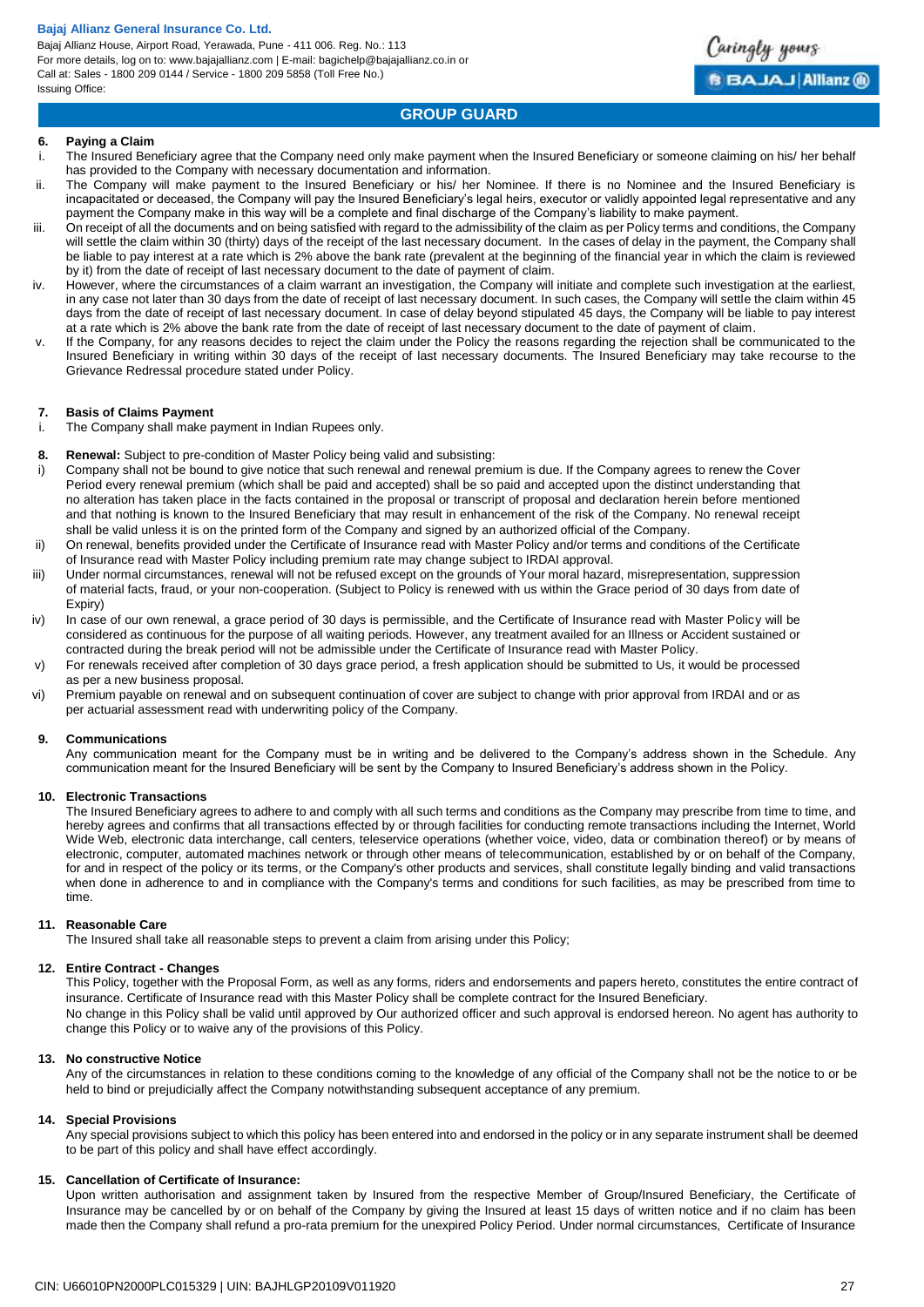Bajaj Allianz House, Airport Road, Yerawada, Pune - 411 006. Reg. No.: 113 For more details, log on to: www.bajajallianz.com | E-mail: bagichelp@bajajallianz.co.in or Call at: Sales - 1800 209 0144 / Service - 1800 209 5858 (Toll Free No.) Issuing Office:



# **GROUP GUARD**

will not be cancelled except for reasons of mis-representation, fraud, non-disclosure of material facts, if any false statement, undertaking or declaration is made or used or false/fraudulent claim is made, statement, undertaking or declaration is made or used or non-cooperation of Insured Beneficiary. In cases of cancellation of Certificate of Insurance on grounds of misrepresentation, fraud, non-disclosure of material facts, or if any false statement, undertaking, or declaration is made or used or false/fraudulent claim is made, statement, undertaking or declaration is made or used premium shall be forfeited and no refund of premium shall be made by the Company. In other cases of cancellation of Certificate of Insurance by the Company, premium will be refunded on pro-rata basis.

#### **a. If Full Premium received at the commencement of the policy:**

|                                                                                                                                                                                                                                                                                                                                                                                  | <b>Policy Term</b>                                                                                                                                                                                                                                                                                                                                                                                                                                                                                                                                                                                                                                                                                                                                                                                                               | 1 Year           |                       |     | 1.5 Year   2 Year   2.5 Year   3 Year   3.5 Year   4 Year   4.5 Year |     |     |     |     | 5 Year |
|----------------------------------------------------------------------------------------------------------------------------------------------------------------------------------------------------------------------------------------------------------------------------------------------------------------------------------------------------------------------------------|----------------------------------------------------------------------------------------------------------------------------------------------------------------------------------------------------------------------------------------------------------------------------------------------------------------------------------------------------------------------------------------------------------------------------------------------------------------------------------------------------------------------------------------------------------------------------------------------------------------------------------------------------------------------------------------------------------------------------------------------------------------------------------------------------------------------------------|------------------|-----------------------|-----|----------------------------------------------------------------------|-----|-----|-----|-----|--------|
|                                                                                                                                                                                                                                                                                                                                                                                  | Within 15 Days                                                                                                                                                                                                                                                                                                                                                                                                                                                                                                                                                                                                                                                                                                                                                                                                                   | Free look period |                       |     |                                                                      |     |     |     |     |        |
|                                                                                                                                                                                                                                                                                                                                                                                  | Exceeding 15 days but less then 3 months                                                                                                                                                                                                                                                                                                                                                                                                                                                                                                                                                                                                                                                                                                                                                                                         | 65%              | 75%                   | 80% | 80%                                                                  | 80% | 80% | 85% | 85% | 85%    |
|                                                                                                                                                                                                                                                                                                                                                                                  | Exceeding 3 months but less then 6 months                                                                                                                                                                                                                                                                                                                                                                                                                                                                                                                                                                                                                                                                                                                                                                                        | 45%              | 60%                   | 65% | 70%                                                                  | 75% | 75% | 80% | 80% | 80%    |
|                                                                                                                                                                                                                                                                                                                                                                                  | Exceeding 6 months but less then 9 months                                                                                                                                                                                                                                                                                                                                                                                                                                                                                                                                                                                                                                                                                                                                                                                        | 20%              | 45%                   | 55% | 60%                                                                  | 65% | 70% | 70% | 75% | 75%    |
|                                                                                                                                                                                                                                                                                                                                                                                  | Exceeding 9 months but less then 12 months                                                                                                                                                                                                                                                                                                                                                                                                                                                                                                                                                                                                                                                                                                                                                                                       |                  | 30%                   | 45% | 50%                                                                  | 60% | 65% | 65% | 70% | 70%    |
|                                                                                                                                                                                                                                                                                                                                                                                  | Exceeding 12 months but less then 15 months                                                                                                                                                                                                                                                                                                                                                                                                                                                                                                                                                                                                                                                                                                                                                                                      |                  | 15%                   | 30% | 45%                                                                  | 50% | 55% | 60% | 65% | 65%    |
|                                                                                                                                                                                                                                                                                                                                                                                  | Exceeding 15 months but less then 18 months                                                                                                                                                                                                                                                                                                                                                                                                                                                                                                                                                                                                                                                                                                                                                                                      |                  |                       | 20% | 35%                                                                  | 45% | 50% | 55% | 60% | 60%    |
|                                                                                                                                                                                                                                                                                                                                                                                  | Exceeding 18 months but less then 21 months                                                                                                                                                                                                                                                                                                                                                                                                                                                                                                                                                                                                                                                                                                                                                                                      |                  |                       | 10% | 25%                                                                  | 35% | 45% | 50% | 55% | 55%    |
|                                                                                                                                                                                                                                                                                                                                                                                  | Exceeding 21 months but less then 24 months                                                                                                                                                                                                                                                                                                                                                                                                                                                                                                                                                                                                                                                                                                                                                                                      |                  |                       |     | 15%                                                                  | 30% | 35% | 45% | 50% | 50%    |
|                                                                                                                                                                                                                                                                                                                                                                                  | Exceeding 24 months but less then 27 months                                                                                                                                                                                                                                                                                                                                                                                                                                                                                                                                                                                                                                                                                                                                                                                      |                  |                       |     | 5%                                                                   | 20% | 30% | 40% | 45% | 50%    |
|                                                                                                                                                                                                                                                                                                                                                                                  | Exceeding 27 months but less then 30 months                                                                                                                                                                                                                                                                                                                                                                                                                                                                                                                                                                                                                                                                                                                                                                                      |                  |                       |     |                                                                      | 15% | 25% | 30% | 40% | 45%    |
|                                                                                                                                                                                                                                                                                                                                                                                  | Exceeding 30 months but less then 33 months                                                                                                                                                                                                                                                                                                                                                                                                                                                                                                                                                                                                                                                                                                                                                                                      |                  |                       |     |                                                                      | 5%  | 15% | 25% | 35% | 40%    |
|                                                                                                                                                                                                                                                                                                                                                                                  | Exceeding 33 months but less then 36 months                                                                                                                                                                                                                                                                                                                                                                                                                                                                                                                                                                                                                                                                                                                                                                                      |                  |                       |     |                                                                      |     | 10% | 20% | 30% | 35%    |
|                                                                                                                                                                                                                                                                                                                                                                                  | Exceeding 36 months but less then 39 months                                                                                                                                                                                                                                                                                                                                                                                                                                                                                                                                                                                                                                                                                                                                                                                      |                  |                       |     |                                                                      |     | 5%  | 15% | 25% | 30%    |
|                                                                                                                                                                                                                                                                                                                                                                                  | Exceeding 39 months but less then 42 months                                                                                                                                                                                                                                                                                                                                                                                                                                                                                                                                                                                                                                                                                                                                                                                      |                  |                       |     |                                                                      |     |     | 10% | 20% | 25%    |
|                                                                                                                                                                                                                                                                                                                                                                                  | Exceeding 42 months but less then 45 months                                                                                                                                                                                                                                                                                                                                                                                                                                                                                                                                                                                                                                                                                                                                                                                      |                  |                       |     |                                                                      |     |     | 5%  | 15% | 20%    |
|                                                                                                                                                                                                                                                                                                                                                                                  | Exceeding 45 months but less then 48 months                                                                                                                                                                                                                                                                                                                                                                                                                                                                                                                                                                                                                                                                                                                                                                                      |                  |                       |     |                                                                      |     |     |     | 10% | 15%    |
|                                                                                                                                                                                                                                                                                                                                                                                  | Exceeding 48 months but less then 51 months                                                                                                                                                                                                                                                                                                                                                                                                                                                                                                                                                                                                                                                                                                                                                                                      |                  |                       |     |                                                                      |     |     |     | 5%  | 10%    |
|                                                                                                                                                                                                                                                                                                                                                                                  | Exceeding 51 months but less then 54 months                                                                                                                                                                                                                                                                                                                                                                                                                                                                                                                                                                                                                                                                                                                                                                                      |                  |                       |     |                                                                      |     |     |     |     | 5%     |
|                                                                                                                                                                                                                                                                                                                                                                                  | Exceeding 54 months but less then 60 months                                                                                                                                                                                                                                                                                                                                                                                                                                                                                                                                                                                                                                                                                                                                                                                      |                  |                       |     |                                                                      |     |     |     |     |        |
|                                                                                                                                                                                                                                                                                                                                                                                  | instalment will be used to calculate refund.<br>For monthly/quarterly premium modes, no premium is refunded.<br>For half yearly premium payment mode, the premium will be refunded as per the below table:                                                                                                                                                                                                                                                                                                                                                                                                                                                                                                                                                                                                                       |                  |                       |     |                                                                      |     |     |     |     |        |
|                                                                                                                                                                                                                                                                                                                                                                                  | Period of risk from latest instalment                                                                                                                                                                                                                                                                                                                                                                                                                                                                                                                                                                                                                                                                                                                                                                                            |                  | % Half yearly premium |     |                                                                      |     |     |     |     |        |
|                                                                                                                                                                                                                                                                                                                                                                                  | Exceeding 15 days but less then 3 months                                                                                                                                                                                                                                                                                                                                                                                                                                                                                                                                                                                                                                                                                                                                                                                         | 30%              |                       |     |                                                                      |     |     |     |     |        |
|                                                                                                                                                                                                                                                                                                                                                                                  | Exceeding 3 months but less then 6 months                                                                                                                                                                                                                                                                                                                                                                                                                                                                                                                                                                                                                                                                                                                                                                                        | 0%               |                       |     |                                                                      |     |     |     |     |        |
| Short term policies (Monthly/quarterly Instalment) : No premium refund<br>For the avoidance of doubt, the Company shall remain liable for any claim that was made prior to the date upon which this Policy is cand<br>except in cases such cancellation is on account of Fraud, mis-representation or non-disclosure of material facts or non-co-operation b<br>Insured/Insured. |                                                                                                                                                                                                                                                                                                                                                                                                                                                                                                                                                                                                                                                                                                                                                                                                                                  |                  |                       |     |                                                                      |     |     |     |     |        |
| <b>Cancellation of Master Policy:</b><br>The Company may cancel the Master Policy by giving 15 days' notice to Master Policy Holder and or due to Master Policy Ho<br>misrepresentation, fraud, non-disclosure of material facts, if any false statement or declaration is made or used and or if the Cancellation of M<br>Policy is required due to regulatory requirements.    |                                                                                                                                                                                                                                                                                                                                                                                                                                                                                                                                                                                                                                                                                                                                                                                                                                  |                  |                       |     |                                                                      |     |     |     |     |        |
|                                                                                                                                                                                                                                                                                                                                                                                  | The Master Policy may be cancelled by the Master Policy Holder at any time before the expiry of the Master Policy Period by giving at<br>least 15 days written notice to the Company.                                                                                                                                                                                                                                                                                                                                                                                                                                                                                                                                                                                                                                            |                  |                       |     |                                                                      |     |     |     |     |        |
|                                                                                                                                                                                                                                                                                                                                                                                  | <b>Contribution in case of Multiple Policies</b><br>(Applicable only to indemnity sections under the Policy)<br>In case of multiple policies which provide fixed benefits, on the occurrence of the covered event/s in accordance with the terms and conditio<br>the Policy, each Insurer shall make the claim payments independent of payments received under other similar polices.<br>If two or more Policies are taken by an Insured during a period from one or more insurers to indemnify treatment costs, the Insured shall hav<br>right to require a settlement of his/her claim in terms of any of his/her Policies.<br>In all such cases the insurer who has issued the chosen Policy shall be obliged to settle the claim as long as the claim is within the limits o<br>according to the terms of the chosen Policy. |                  |                       |     |                                                                      |     |     |     |     |        |

#### **Note**:

- The first slab of Number of days "within 15 days" in above table is applicable only in case of new business.
- In case of renewal policies, period is risk "Exceeding 15 days but less than 3 months" should be read as "within 3 months".

#### **b. If Premium received in instalments:**

- For annual instalment payment mode, premium refunded will be as per table above with Policy Period 1 year. The premium received as annual instalment will be used to calculate refund.
- For monthly/quarterly premium modes, no premium is refunded.
- For half yearly premium payment mode, the premium will be refunded as per the below table:

| Period of risk from latest instalment     | % Half yearly premium |
|-------------------------------------------|-----------------------|
| Exceeding 15 days but less then 3 months  | 30%                   |
| Exceeding 3 months but less then 6 months | . 0%                  |

#### **c. Short term policies (Monthly/quarterly Instalment) : No premium refund**

#### **16. Cancellation of Master Policy:**

# **17. Contribution in case of Multiple Policies**

- (Applicable only to indemnity sections under the Policy)
- i. In case of multiple policies which provide fixed benefits, on the occurrence of the covered event/s in accordance with the terms and conditions of the Policy, each Insurer shall make the claim payments independent of payments received under other similar polices.
- ii. If two or more Policies are taken by an Insured during a period from one or more insurers to indemnify treatment costs, the Insured shall have the right to require a settlement of his/her claim in terms of any of his/her Policies.
- a. In all such cases the insurer who has issued the chosen Policy shall be obliged to settle the claim as long as the claim is within the limits of and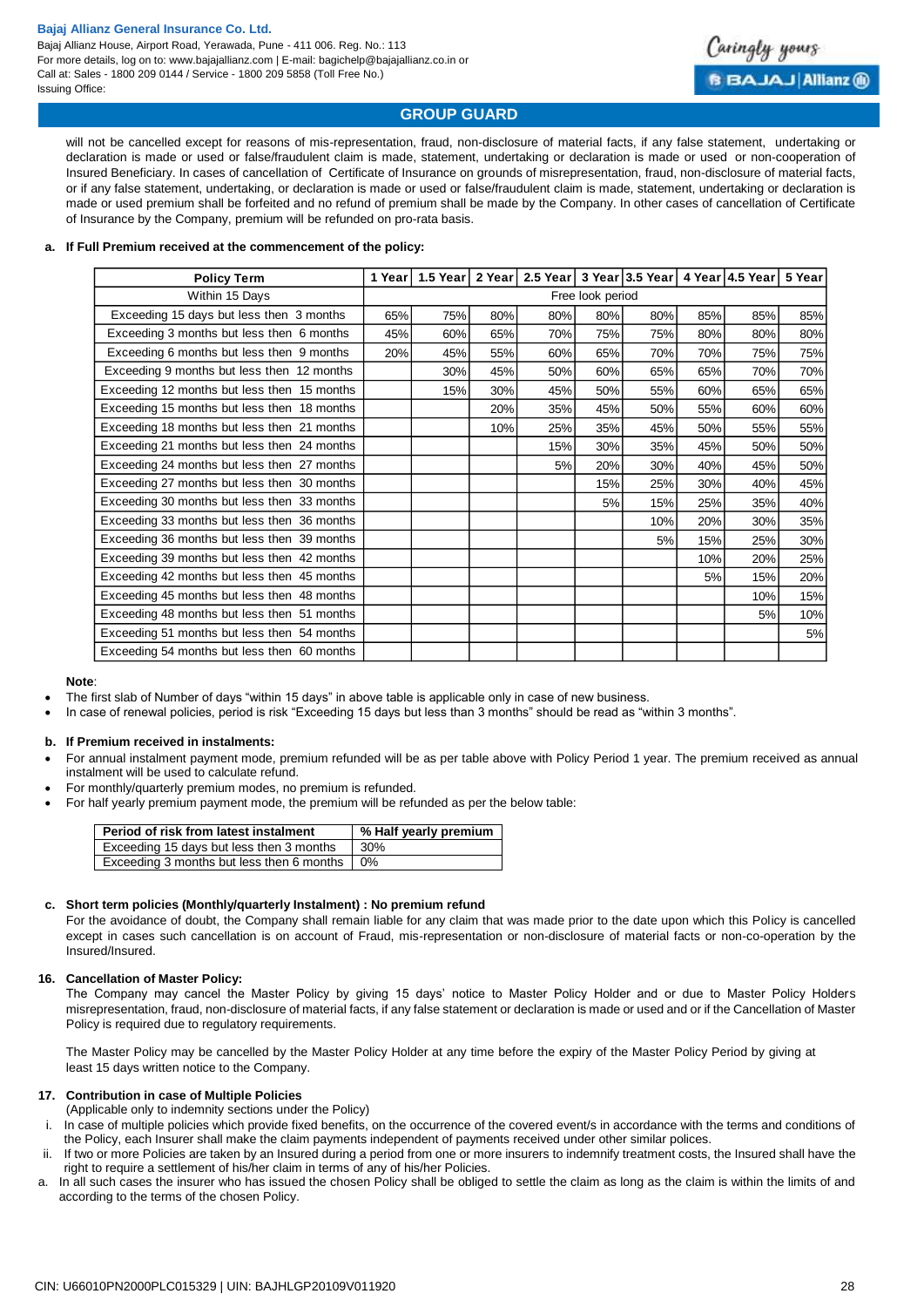# **GROUP GUARD**

aringly yours

**BBAJAJ Allianz @** 

- b. Balance claim or claims disallowed under the earlier chosen policy/policies may be made from the other policy/policies even if the sum insured is not exhausted in the earlier chosen policy/policies. The insurer(s) in such cases shall independently settle the claim subject to the terms and conditions of other policy / policies so chosen.
- c. If the amount to be claimed exceeds the Sum Insured under a single Policy after considering the deductibles or co-pay, the Policyholder shall have the right to choose insurers from whom he/she wants to claim the balance amount.
- d. Where an Insured has policies from more than one insurer to cover the same risk on indemnity basis, the Insured shall only be indemnified the medical expenses incurred in accordance with the terms, conditions and coverage's of the chosen Policy.
- If Insured has multiple Policies, he/ she has the right to prefer claims from other Policy/Policies for the amounts disallowed under the earlier chosen Policy/ Policies, even if the Sum Insured is not exhausted. The Company shall settle the claim subject to the terms and conditions of the Policy.

# **18. Free Look Period**

Insured Beneficiary have a period of 15 days from the date of receipt of the first Certificate of Insurance to review the terms and conditions of the Certificate of Insurance. If Insured Benefiary have any objections to any of the terms and conditions, Insured Beneficiary have the option of cancelling the Certificate of Insurance stating the reasons for cancellation.

If Insured Beneficiary have not made any claim during the Free look period, Insured Beneficiary shall be entitled to refund of premium subject to,

- a deduction of the expenses incurred by Us on medical examination, stamp duty charges, if the risk has not commenced,
- a deduction of the stamp duty charges, medical examination charges & proportionate risk premium for period on cover, If the risk has commenced a deduction of such proportionate risk premium commensurating with the risk covered during such period ,where only a part of risk has
- commenced
- Free look period is not applicable for renewal Certificate of Insurance.

# **19. Portability Conditions**

**Retail Policies:** As per the Portability Guidelines issued by IRDAI, applicable benefits shall be passed on to Insured who were holding similar retail health insurance policies of other non-life insurers. The pre-Policy medical examination requirements and provisions for such cases shall remain similar to new proposals cases.

**Group Policies**: As per the Portability Guidelines issued by IRDAI, applicable benefits shall be passed on to Insured Beneficiary who were insured under Our Group Health Policy and are availing the Company's individual Health Policy.

### **20. Endorsements**

This Policy constitutes the complete contract of insurance. This Policy cannot be changed by anyone (including an insurance agent or broker) except the Company. Any change that the Company make will be evidenced by a written endorsement signed and stamped by the Company.

# **21. Automatic Termination of Cover for Insured Beneficiary**

In the event of admissible claim and settlement of 100% Sum Insured under Coverage Section I: Critical Illness Cover Or Section II: Accident Protection Cover the Certificate of Insurance will continue for other sections till the remaining term of the Certificate of Insurance and will be cease for further renewal.

# **22. Migration of Policy:**

- The Insured can opt for migration of Policy to our other similar or closely similar products at the time of renewal
- The premium will be charged as per Our Underwriting Policy for such chosen new product, and all the guidelines, terms and condition of the chosen product shall be applicable.
- Suitable credit of continuity/waiting periods for all the previous Policy years would be extended in the new Policy, provided the Policy has been maintained without a break

#### **23. Withdrawal of Policy**

There is possibility of withdrawal of this product at any time in future with appropriate approval from IRDAI, as the Company reserve right to do so with a intimation of 3 months to all the existing Insureds. In such an event of withdrawal of this product, at the time of Insured seeking renewal of the Master Policy, Insured can choose, among the Company's available similar and closely similar Health insurance products subject to underwriting Policy of the Company. Upon Insured so choosing the Company's new product, Insured and the Insureds will be charged the Premium as per the Company's Underwriting Policy for such chosen new product, as approved by IRDAI.

Provided however, if Insurer Person do not respond to the Company's intimation regarding the withdrawal of the product under which this Policy is issued, then this Policy shall be withdrawn and shall not be available to Insurer person for renewal on the renewal date and accordingly upon Insured seeking renewal of the Master Policy, Insured shall have to take a Master Policy under available new products of the Company subject to Insured paying the Premium as per the Company's Underwriting Policy for such available new product chosen by the Insured and also subject to Portability condition.

# **24. Territorial Limits & Governing Law**

- i. Our liability shall be to make payment within India and in Indian Rupees only.
- ii. The Certificate of Insurance read with Master Policy constitutes the complete contract of insurance between the Company and Insured Beneficiary. So also the Master Policy shall constitute the complete contract of insurance between the Master Policy Holder and the Company. No change or alteration shall be valid or effective unless approved in writing by Us, which approval shall be evidenced by an endorsement on the Schedule.
- iii. The construction, interpretation and meaning of the provisions of this Master Policy and Certificate of Insurance shall be determined in accordance with Indian law. The section headings of this Master Policy are included for descriptive purposes only and do not form part of this Master Policy for the purpose of its construction or interpretation except the Headings more inputs as to intent of the respective clauses/terms and conditions.
- **25. Assignment and Transfer of Insurance Policies (Subject to always that any assignment shall always be subject to provisions of Section 38 of Insurance Act 1938, as amended from time to time)**
- 1. A transfer or assignment of a policy of insurance, wholly or in part, whether with or without consideration, may be made by an endorsement upon the policy itself or by a separate instrument, signed in either case by the transferor or by the assignor or his duly authorised agent and attested by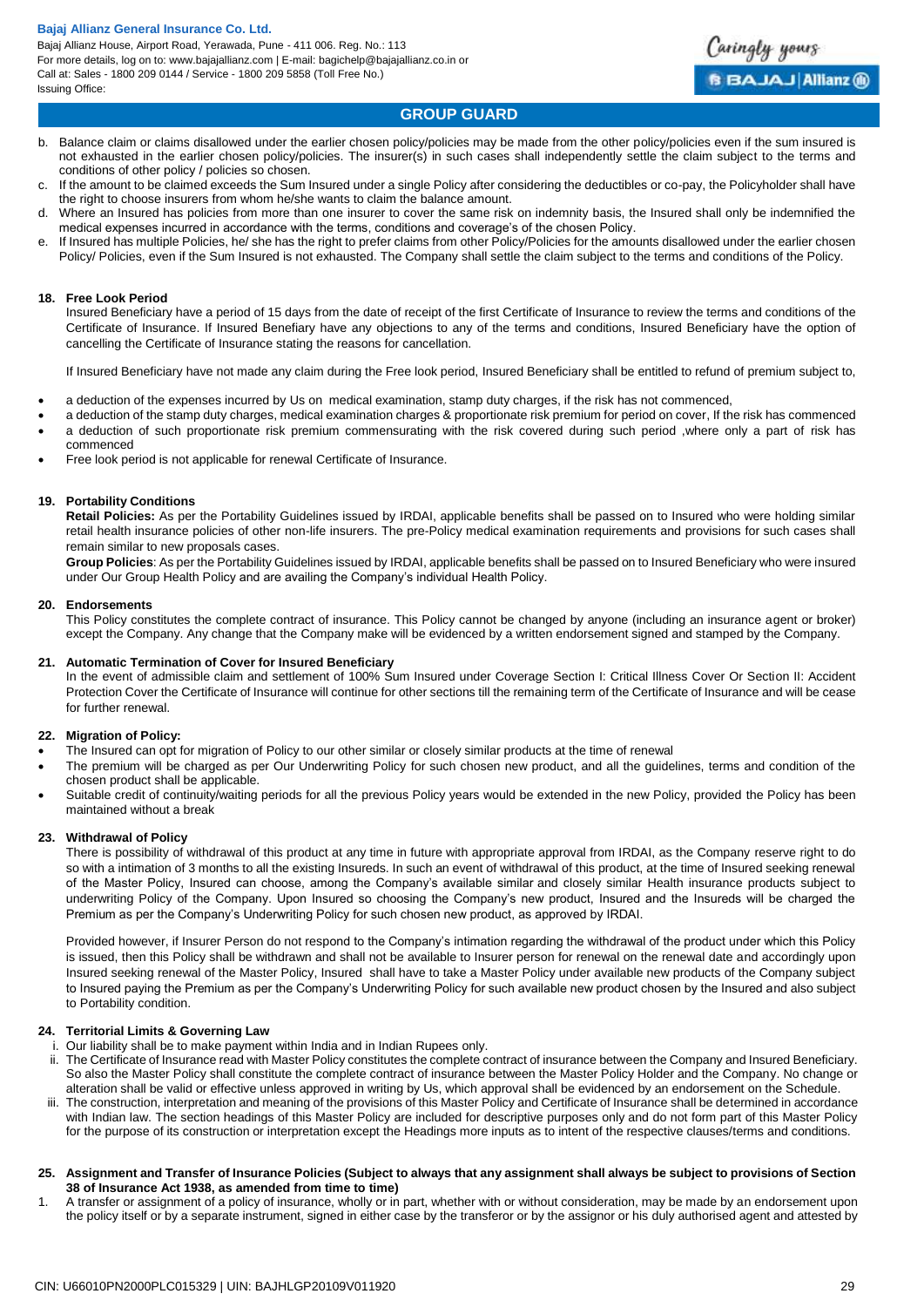Bajaj Allianz House, Airport Road, Yerawada, Pune - 411 006. Reg. No.: 113 For more details, log on to: www.bajajallianz.com | E-mail: bagichelp@bajajallianz.co.in or Call at: Sales - 1800 209 0144 / Service - 1800 209 5858 (Toll Free No.) Issuing Office:



## **GROUP GUARD**

at least one witness, specifically setting forth the fact of transfer or assignment and the reasons thereof, the antecedents of the assignee and the terms on which the assignment is made.

- 2. The Company may, accept the transfer or assignment, or decline to act upon any endorsement made under sub-clause 29(1) hereinabove, where it has sufficient reason to believe that such transfer or assignment is not bona fide or is not in the interest of the policyholder or in public interest or is for the purpose of trading of insurance policy.
- 3. The Company shall, before refusing to act upon the endorsement, record in writing the reasons for such refusal and communicate the same to the policyholder not later than thirty days from the date of the policyholder giving notice of such transfer or assignment.
- 4. Any person aggrieved by the decision of the Company to decline to act upon such transfer or assignment may within a period of thirty days from the date of receipt of the communication from the Company containing reasons for such refusal, prefer a claim to the Authority.
- 5. Subject to the provisions in sub-clause 29(2) hereinabove, the transfer or assignment shall be complete and effectual upon the execution of such endorsement or instrument duly attested but except, where the transfer or assignment is in favour of the Company, shall not be operative as against the Company, and shall not confer upon the transferee or assignee, or his legal representative, any right to sue for the amount of such policy or the moneys secured thereby until a notice in writing of the transfer or assignment and either the said endorsement or instrument itself or a copy thereof certified to be correct by both transferor and transferee or their duly authorised agents have been delivered to and received by the Company with written acknowledgement by the Company:

Provided that where the Company maintains one or more places of business in India, such notice shall be delivered only at the place where the policy is being serviced.

6. The date on which the notice referred to in sub-clause 29(5) hereinabove is delivered to the Company shall regulate the priority of all claims under a transfer or assignment as between persons interested in the policy; and where there is more than one instrument of transfer or assignment the priority of the claims under such instruments shall be governed by the order in which the notices referred to in sub-clause 29(5) hereinabove are delivered:

Provided that if any dispute as to priority of payment arises as between assignees the dispute shall be referred to the Authority.

- Upon the receipt of the notice referred to in sub-clause 29(5) hereinabove, the Company shall record the fact of such transfer or assignment together with the date thereof and the name of the transferee or the assignee and shall, on the request of the person by whom the notice was given, or of the transferee or assignee, on payment of such fee as may be specified by the regulations, grant a written acknowledgement of the receipt of such notice; and any such acknowledgement shall be conclusive evidence against the Company that he has duly received the notice to which such acknowledgement relates.
- Subject to the terms and conditions of the transfer or assignment, the insure shall, from the date of the receipt of the notice referred to in subclause 29(5) hereinabove, recognize the transferee or assignee named in the notice as the absolute transferee or assignee entitled to benefit under the policy, and such person shall be subject to all liabilities and equities to which the transferor or assignor was subject at the date of the transfer or assignment and may institute any proceedings in relation to the policy, obtain a loan under the policy or surrender the policy without obtaining the consent of the transferor or assignor or making him a party to such proceedings.

Explanation.—Except where the endorsement referred to in sub-clause 29(1) hereinabove expressly indicates that the assignment or transfer is conditional in terms of sub-clause 29(10) hereunder, every assignment or transfer shall be deemed to be an absolute assignment or transfer and the assignee or transferee, as the case may be, shall be deemed to be the absolute assignee or transferee respectively.

- 9. Any rights and remedies of an assignee or transferee of a policy of life insurance under an assignment or transfer effected prior to the commencement of the Insurance Laws (Amendment) Act, 2015 shall not be affected by the provisions of this clause 29.
- 10. Notwithstanding any law or custom having the force of law to the contrary, an assignment in favour of a person made upon the condition that- (a) the proceeds under the policy shall become payable to the policyholder or the nominee or nominees in the
- event of either the assignee or transferee predeceasing the Insured Beneficiary; or
- (b) If the Insured Beneficiary surviving the term of the policy, the Conditional Assignment shall be valid: Provided that a conditional assignee shall not be entitled to obtain a loan on the policy or surrender a policy.
- 11. In the case of the partial assignment or transfer of a policy of insurance under sub-clause 29(1) hereinabove, the liability of the Company shall be limited to the amount secured by partial assignment or transfer and such policyholder shall not be entitled to further assign or transfer the residual amount payable under the same policy.

#### **26. Arbitration and Reconciliation**

- If any dispute or difference shall arise as to the quantum of claim to be paid under the Certificate of Insurance (liability/claim being otherwise admitted by the Company), such difference shall independently of all other question be referred to the decision of a sole arbitrator to be appointed in writing by the Company and the Insured Beneficiary who has made claim under the Certificate of Insurance or if they cannot agree upon a single arbitrator within 30 days of any party [the Company or the Insured Beneficiary who has made claim under the Certificate of Insurance] invoking arbitration, the same shall be referred to a panel of three arbitrators, comprising of two arbitrators, one each to be appointed by the Company and the Insured Beneficiary/Insured Beneficiary's Legal Heirswho has made claim under the Certificate of Insurance, as the case may be, who are the parties to the dispute/ difference and the third arbitrator to be appointed by such two appointed arbitrators and arbitration shall be conducted under and in accordance with the provisions of the Arbitration and Conciliation Act, 1996 as amended from time to time. The law of the arbitration will be Indian law, and the seat of arbitration and venue for all hearings shall be at Pune, India.
- It is clearly agreed and understood that no difference or dispute shall be referable to arbitration as herein before provided if the Company has disputed or not accepted/admitted the liability/claim under the Certificate of Insurance.
- iii. It is hereby expressly stipulated and declared that it shall be a condition precedent to any right of action or suit read with the Certificate of Insurance that the award by such arbitrator/ arbitrators of the amount of the Loss or damage shall be first obtained.
- iv. It is also hereby further expressly agreed and declared that if the Company shall disclaim/repudiate the liability to the Insured for any claim under the Certificate of Insurance, and such claim shall not, within 12 calendar months from the date of such disclaimer/repudiation have been made the subject matter of a suit in a court of law, then all benefits/indemnities under the Certificate of Insurance shall be forfeited and the rights of Insured shall stand extinguished and the liability of the company shall also stand discharged.

# **SECTION E) GENERAL TERMS AND CLAUSES -OTHER TERMS AND CONDITIONS**

#### **27. Claims Procedure**

#### **Reimbursement Claim Procedure of All Sections**

If the Insured Beneficiary meets with any of the opted contingencies that may result in a claim, then as a condition precedent to our liability: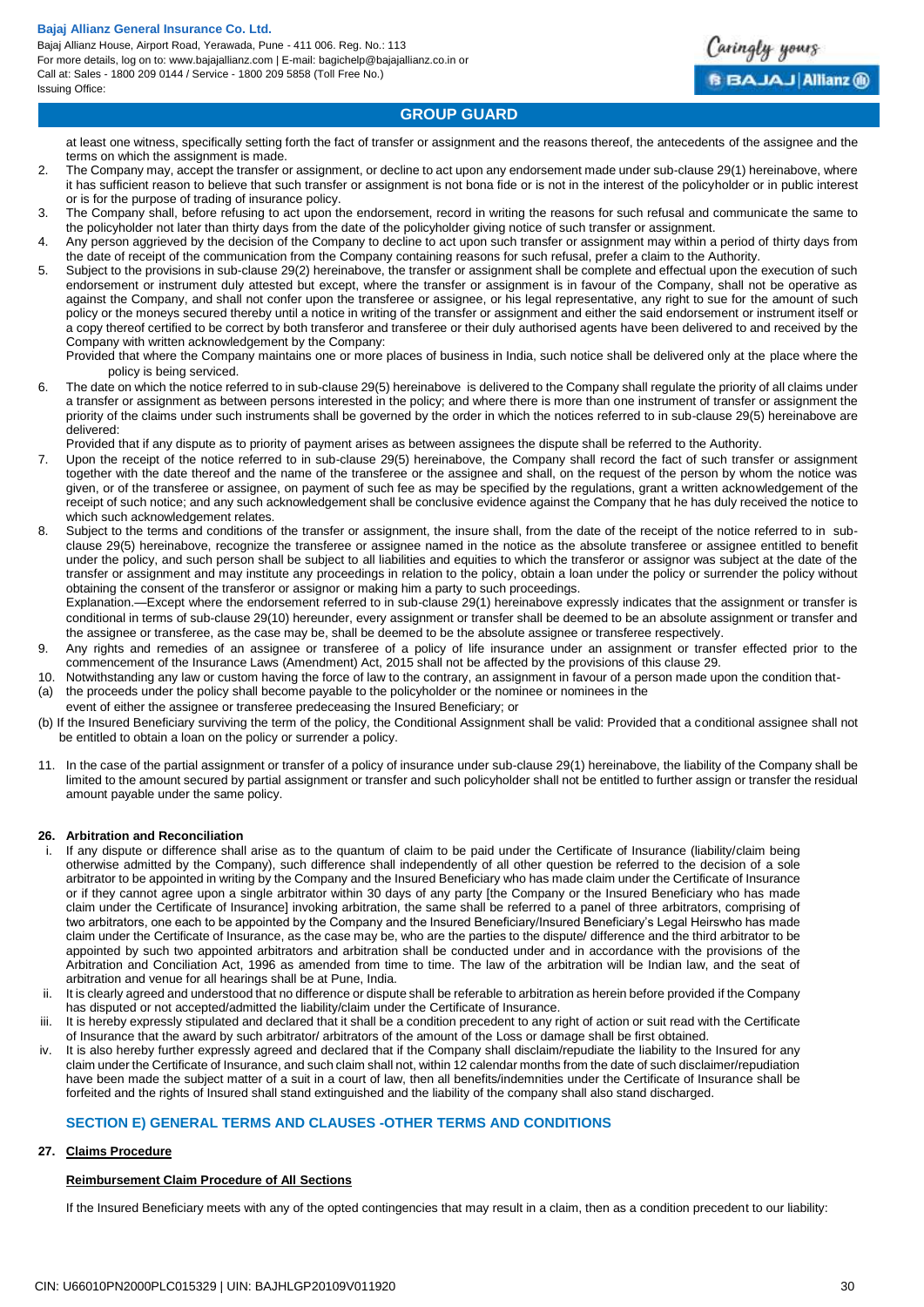Bajaj Allianz House, Airport Road, Yerawada, Pune - 411 006. Reg. No.: 113 For more details, log on to: www.bajajallianz.com | E-mail: bagichelp@bajajallianz.co.in or Call at: Sales - 1800 209 0144 / Service - 1800 209 5858 (Toll Free No.) Issuing Office:



aringly yours

**BBAJAJ Allianz @** 

- a. Policyholder or the Insured Beneficiary or someone claiming on his/her behalf must inform us in writing immediately and in any event within 30 days from the date of the accident and submit all documents to us within 30 days from the date of intimation.
- b. Insured Beneficiary must take reasonable steps to lessen the consequence of incidence.
- c. Policyholder or Insured Beneficiary or someone claiming on his/her behalf must promptly give us documentation and other information we ask for to investigate the claim or our obligation to make payment for it.
- In case of the Insured Beneficiary's death, someone claiming on his/her behalf must inform us in writing immediately and send us a copy of the post mortem report (if conducted) within 30 days.

\*Note: Waiver of conditions (a) and (d) may be considered in extreme cases of hardship where it is proved to Our satisfaction that under the circumstances in which the Insured Beneficiary was placed, it was not possible for the Insured Beneficiary or any other person claiming on his/her behalf to give notice or file claim within the prescribed time limit.

#### **Cashless treatment - Applicable only for Accidental Hospitalization Expenses**

**Cashless treatment** is only available at Network Hospitals. In order to avail of cashless treatment, the following procedure must be followed by You:

- a. Prior to taking treatment and/or incurring Medical Expenses for any Accidental Injury, at a Network Hospital, the Insured must call Us and request preauthorization by way of the written form which the Company will provide.
- b. After considering the Insured's request and after obtaining any further information or documentation We have sought, the Company may if satisfied send to the Insured or the Network Hospital, an authorization letter. The authorization letter, the ID card issued to the Insured along with this Policy and any other information or documentation that the Company have specified must be produced to the Network Hospital identified in the preauthorization letter at the time of Insured's admission to the same.
- c. If the procedure above is followed, the Insured will not be required to directly pay for the Medical Expenses raised out of Accidental Bodily Injury, in the Network Hospital that the Company is liable to indemnify under Accidental Hospitalization Expenses Section and the original bills and evidence of treatment in respect of the same shall be left with the Network Hospital. Pre-authorization does not guarantee that all costs and expenses will be covered.
- d. We reserve the right to review each claim for Medical Expenses and accordingly coverage will be determined according to the terms and conditions of this Policy. You shall, in any event, be required to settle all other expenses directly.

### **Claim Procedure (Applicable for Critical Illness, Personal Accident Cover)**

If the Insured Beneficiary meets with any Accidental Bodily Injury or Critical Illness that may result in a claim, than as a condition precedent to our liability:

- a. Policyholder or the Insured Beneficiary or someone claiming on his/her behalf must inform us in writing immediately and in any event within 30 days from the date of the accident and submit all documents to us within 30 days from the date of intimation.
- b. Insured Beneficiary must immediately consult a Doctor and follow the advice and treatment that he recommends.
- c. Insured Beneficiary should allow examination by our medical advisors if we ask for this.
- d. Policyholder or Insured Beneficiary or someone claiming on his/her behalf must promptly give us documentation and other information we ask for to investigate the claim or our obligation to make payment for it.
- e. In case of the Insured Beneficiary's death, someone claiming on his/her behalf must inform us in writing immediately and send us a copy of the post mortem report (if conducted) within 30 days.

\*Note: Waiver of conditions (a) and (e) may be considered in extreme cases of hardship where it is proved to Our satisfaction that under the circumstances in which the Insured Beneficiary was placed, it was not possible for the Insured Beneficiary or any other person claiming on his/her behalf to give notice or file claim within the prescribed time limit.

#### **Claim Procedure applicable for EMI And Rent Protection Cover**

If the Insured Beneficiary meets with any Accidental Bodily Injury that may result in a claim, than as a condition precedent to our liability:

- a. Policyholder or the Insured Beneficiary or someone claiming on his/her behalf must inform us in writing immediately and in any event within 30 days from the date of the accident and submit all documents to us within 30 days from the date of intimation.
- b. Policyholder or Insured Beneficiary/Insured Beneficiary or someone claiming on his/her behalf will furnish all required documents.
- c. Insured Beneficiary should allow examination/investigation by our medical advisors if we ask for this.
- d. Policyholder or Insured Beneficiary or someone claiming on his/her behalf must promptly give us documentation and other information we ask for to investigate the claim or our obligation to make payment for it.

\*Note: Waiver of conditions (a) may be considered in extreme cases of hardship where it is proved to Our satisfaction that under the circumstances in which the Insured Beneficiary was placed, it was not possible for the Insured Beneficiary or any other person claiming on his/her behalf to give notice or file claim within the prescribed time limit.

# **Claim Procedure applicable for Fire and Allied Perils**

Please refer to Bajaj Allianz General Insurance Company Ltd. Bharat Griha Raksha Policy Wordings which is attached hereto as annexure

# **List of Claim Documents:**

# **List of Common Claim Documents-**

- Duly Completed Claim Form signed by Nominee/ legal heir of the Insured Beneficiary/ Insured Beneficiary.
- Copy of address proof (Ration card or electricity bill copy).
- NEFT details & cancelled cheque of the Insured Beneficiary/ Insured Beneficiary
- Original Policy copy along with Original Assignment endorsement (if any)
- Aaadhar card & PAN card Copies (Not mandatory if the same is linked with the Policy while issuance or in previous claim)
- Any document Health Administration Team will require which is necessary to process the claim further and not mentioned in the below list.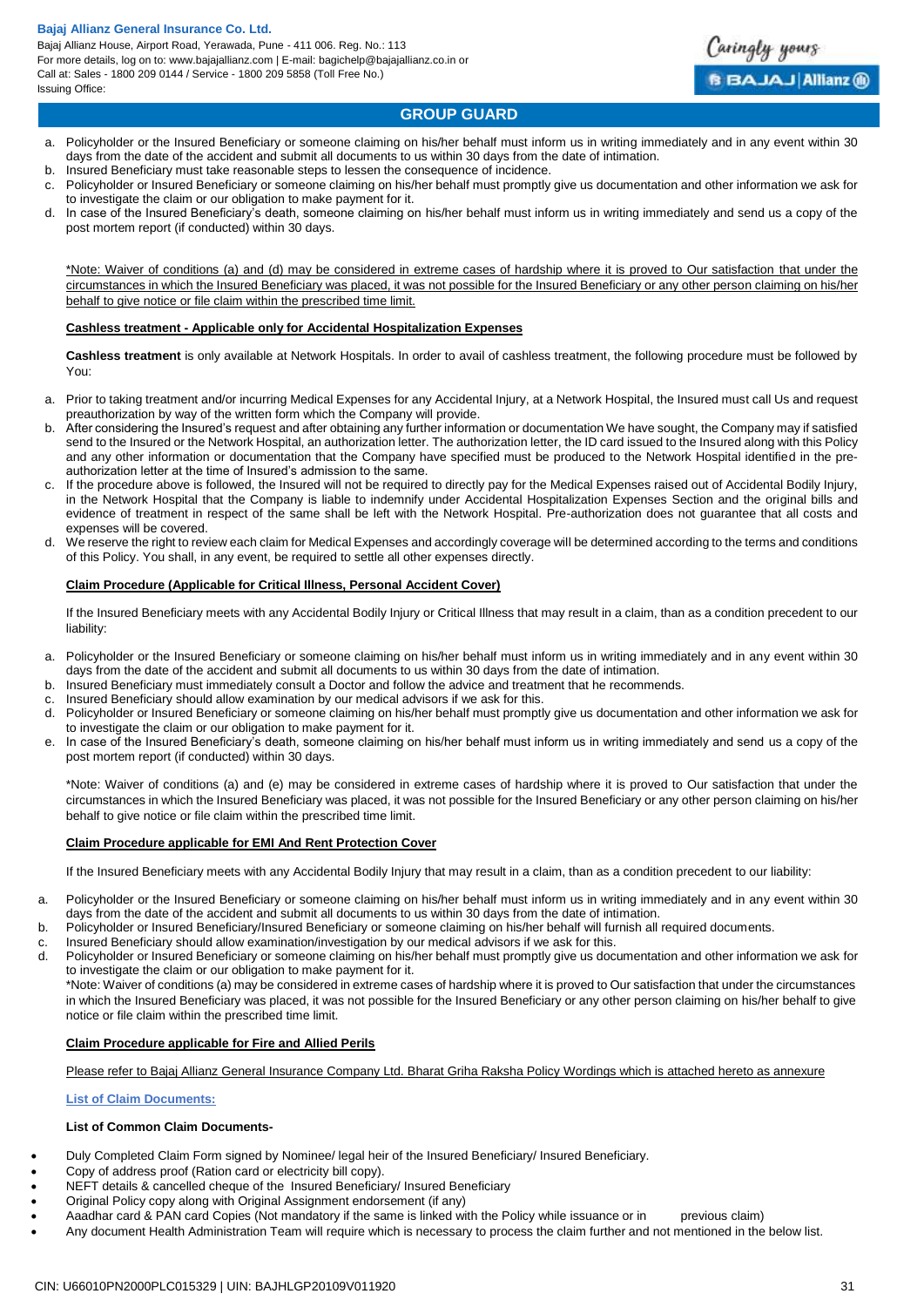Bajaj Allianz House, Airport Road, Yerawada, Pune - 411 006. Reg. No.: 113 For more details, log on to: www.bajajallianz.com | E-mail: bagichelp@bajajallianz.co.in or Call at: Sales - 1800 209 0144 / Service - 1800 209 5858 (Toll Free No.) Issuing Office:



# **GROUP GUARD**

 Current outstanding Loan certificate from financer, along with Amortization chart in case of Loan/credit linked Policy where Outstanding loan amount is payable

### **Specific Claim documents for Critical Illness**

Medical documents (Indoor Case Paper/ Consultation papers) mentioning Critical illness

#### **List of Claim documents for Death (its extensions)/ Family Counselling Expense Cover/ Medical Insurance Premium Protector/ Wedding Benefit/, Child Care Benefit, Parental Care Benefit (Due to Death)/**

- Attested copy of Death Certificate.
- Burial Certificate (wherever applicable).
- Attested copy of Statement of Witness, if any lodged with police authorities.
- Attested copy of FIR / Panchanama / Inquest Panchanama.
- Attested copy of Post Mortem Report (only if conducted).
- Attested copy of Viscera report if any(Only if Post Mortem is conducted).

#### **List of Claim documents for Permanent Total Disability (its extensions)/ Permanent Partial Disability/, Child Care Benefit, Parental Care Benefit (Due to Permanent Total Disability)**

- Attested copy of disability certificate from Civil Surgeon of Government Hospital stating percentage of disability.
- Attested copy of FIR. (If required)
- All X-Ray / Investigation reports and films supporting to disability.

#### **List of Claim Document Specific to Accidental Hospitalization Expenses/ Pre Hospitalization And Post Hospitalization/ Sickness Hospital Cash Benefit and its extensions/ Accidental Hospital Cash Benefit and its extensions/ Fracture Care/Coma Care/ Air Ambulance Cover/ Convalescence Benefit For Accidental Bodily Injury and its extensions**

- First Consultation letter from the Doctor
- Hospital Discharge Card
- Hospital Bill giving detailed break up of all expense heads mentioned in the bill. Clear break ups have to be mentioned for OT Charges, Doctor's Consultation and Visit Charges, OT Consumables, Transfusions, Room Rent, etc.
- Money Receipt, duly signed with a Revenue Stamp
- All original Laboratory and Diagnostic Test Reports. E.g. X-Ray, E.C.G, USG, MRI Scan, Haemogram etc.

# **List of Claim Documents Specific to Temporary Total Disability**

- Attested copy of FIR. (If required)
- All X-Ray / Investigation reports and films supporting to disability.
- Claim form with NEFT details & cancelled cheque duly signed by Insured Beneficiary
- Original Policy copy.
- For Employed persons: Certificate from HR with details of medical leave availed during the period of Injury
- Certificate from the treating doctor mentioning the extent of Injury along with the period of disability
- Certificate from Treating doctor with date of full recovery & resuming of duties

# **List of Claim Document Specific to EMI and Rent Protection Cover**

- Current outstanding Loan certificate from financer, along with the documents submitted
- Loan disbursement letter along with the payment record till the date of Accident
- All X-Ray / Investigation reports and films supporting to disability.
- Original Policy copy.
- For Employed persons: Certificate from HR with details of medical leave availed during the period of Injury
- Certificate from the treating doctor mentioning the extent of Injury along with the period of disability
- Certificate from treating doctor with date of full recovery & resuming of duties
- For claiming rent, Rent receipts or records provided by web aggregator e-commerce partner and registered rental agreement

#### **List of Claim Document Specific to Fire And Allied Perils Cover),**

Please refer to Bajaj Allianz General Insurance Company Ltd. Bharat Griha Raksha Policy Wordings which is attached hereto as annexure.

#### **List of Claim Document Specific to Burglary and Robbery Cover**

- Duly completed claim form signed by the Insured Beneficiary, detailing the loss or damage that has occurred and an estimate of the quantum of any claim along with all documentation required to support and substantiate the amount sought from the Company, and;
- Police report (FIR) for Burglary Claims
- Police Final Investigation Report for Burglary Claims
- Bills and invoices, valuation reports etc required to support and substantiate the claim amount
- Any other document deemed necessary to establish the loss or its quantum depending upon the nature of claim.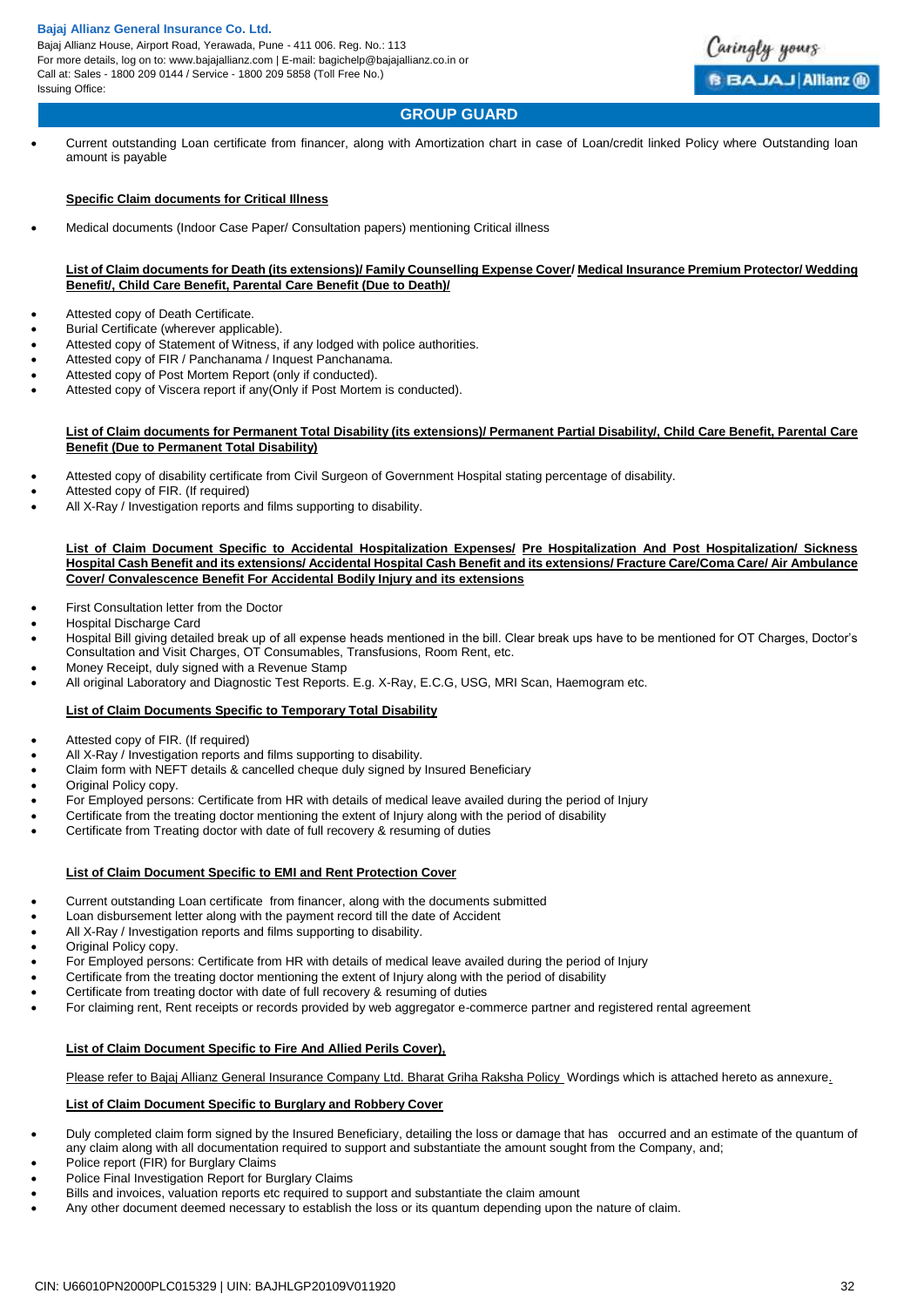Bajaj Allianz House, Airport Road, Yerawada, Pune - 411 006. Reg. No.: 113 For more details, log on to: www.bajajallianz.com | E-mail: bagichelp@bajajallianz.co.in or Call at: Sales - 1800 209 0144 / Service - 1800 209 5858 (Toll Free No.) Issuing Office:



# **GROUP GUARD**

# **Annexure I: List of Day Care Procedures:**

| <b>ENT</b>                                         | <b>General Surgery</b>                                                   |
|----------------------------------------------------|--------------------------------------------------------------------------|
| 1 Stapedotomy                                      | 204 Infected Keloid Excision                                             |
| 2 Myringoplasty(Type I Tympanoplasty)              | 205 Incision of a pilonidal sinus / abscess                              |
| 3 Revision stapedectomy                            | 206 Axillary lymphadenectomy                                             |
| 4 Labyrinthectomy for severe Vertigo               | 207 Wound debridement and Cover                                          |
| 5 Stapedectomy under GA                            | 208 Abscess-Decompression                                                |
| 6 Ossiculoplasty                                   | 209 Cervical lymphadenectomy                                             |
| 7 Myringotomy with Grommet Insertion               | 210 infected sebaceous cyst                                              |
| 8 Tympanoplasty (Type III)                         | 211 Inguinal lymphadenectomy                                             |
| 9 Stapedectomy under LA                            | 212 Incision and drainage of Abscess                                     |
| 10 Revision of the fenestration of the inner ear.  | 213 Suturing of lacerations                                              |
| 11 Tympanoplasty (Type IV)                         | 214 Scalp Suturing                                                       |
| 12 Endolymphatic Sac Surgery for Meniere's Disease | 215 Infected lipoma excision                                             |
| 13 Turbinectomy                                    | 216 Maximal anal dilatation                                              |
| 14 Removal of Tympanic Drain under LA              | 217 Piles                                                                |
| 15 Endoscopic Stapedectomy                         | A)Injection Sclerotherapy                                                |
| 16 Fenestration of the inner ear                   | <b>B)Piles banding</b>                                                   |
| 17 Incision and drainage of perichondritis         | 218 liver Abscess- catheter drainage                                     |
| 18 Septoplasty                                     | 219 Fissure in Ano- fissurectomy                                         |
| 19 Vestibular Nerve section                        | 220 Fibroadenoma breast excision                                         |
| 20 Thyroplasty Type I                              | 221 OesophagealvaricesSclerotherapy                                      |
| 21 Pseudocyst of the Pinna - Excision              | 222 ERCP - pancreatic duct stone removal                                 |
| 22 Incision and drainage - Haematoma Auricle       | 223 Perianal abscess I&D                                                 |
| 23 Tympanoplasty (Type II)                         | 224 Perianal hematoma Evacuation                                         |
| 24 Keratosis removal under GA                      | 225 Fissure in anosphincterotomy                                         |
| 25 Reduction of fracture of Nasal Bone             | 226 UGI scopy and Polypectomyoesophagus                                  |
| 26 Excision and destruction of lingual tonsils     | 227 Breast abscess I& D                                                  |
| 27 Conchoplasty                                    | 228 Feeding Gastrostomy                                                  |
| 28 Thyroplasty Type II                             | 229 Oesophagoscopy and biopsy of growth oesophagus                       |
| 29 Tracheostomy                                    | 230 UGI scopy and injection of adrenaline, sclerosants - bleeding ulcers |
| 30 Excision of Angioma Septum                      | 231 ERCP - Bile duct stone removal                                       |
| 31 Turbinoplasty                                   | 232 Ileostomy closure                                                    |
| 32 Incision & Drainage of Retro Pharyngeal Abscess | 233 Colonoscopy                                                          |
| 33 UvuloPalatoPharyngoPlasty                       | 234 Polypectomy colon                                                    |
| 34 Palatoplasty                                    | 235 Splenic abscesses Laparoscopic Drainage                              |
| 35 Tonsillectomy without adenoidectomy             | 236 UGI SCOPY and Polypectomy stomach                                    |
| 36 Adenoidectomy with Grommet insertion            | 237 Rigid Oesophagoscopy for FB removal                                  |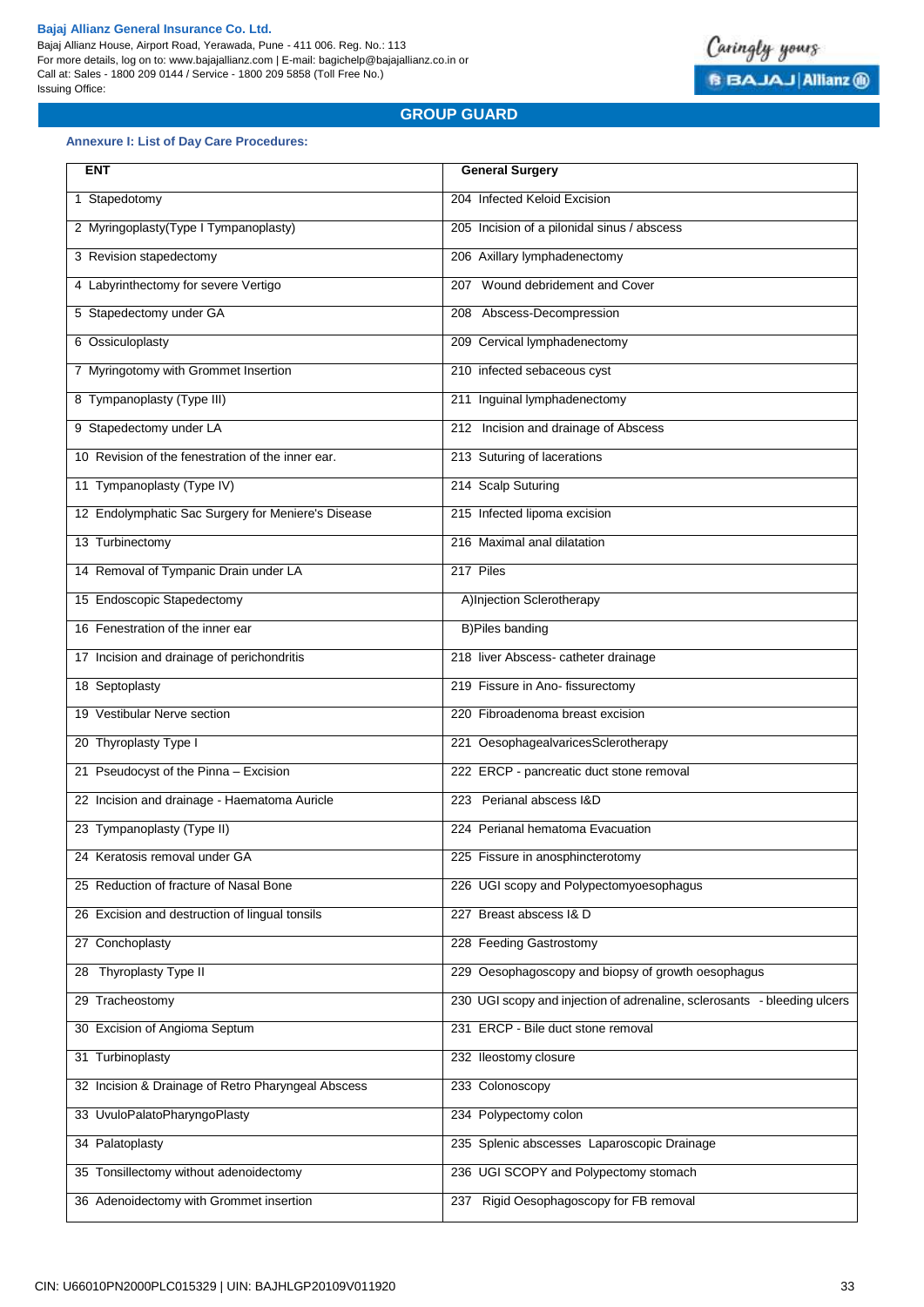Bajaj Allianz House, Airport Road, Yerawada, Pune - 411 006. Reg. No.: 113 For more details, log on to: www.bajajallianz.com | E-mail: bagichelp@bajajallianz.co.in or Call at: Sales - 1800 209 0144 / Service - 1800 209 5858 (Toll Free No.) Issuing Office:



Caringly yours

**B BAJAJ Allianz @** 

| 37 Adenoidectomy without Grommet insertion                       | 238 Feeding Jejunostomy                                    |
|------------------------------------------------------------------|------------------------------------------------------------|
| 38 Vocal Cord lateralisation Procedure                           | 239 Colostomy                                              |
| 39 Incision & Drainage of Para Pharyngeal Abscess                | 240 Ileostomy                                              |
| 40 Transoral incision and drainage of a pharyngeal abscess       | 241 colostomy closure                                      |
| 41 Tonsillectomy with adenoidectomy                              | 242 Submandibular salivary duct stone removal              |
| 42 Tracheoplasty                                                 |                                                            |
| Ophthalmology                                                    | 243 Pneumatic reduction of intussusception                 |
| 43 Incision of tear glands                                       | 244 Varicose veins legs - Injection sclerotherapy          |
| 44 Other operation on the tear ducts                             | 245 Rigid Oesophagoscopy for Plummer vinson syndrome       |
| 45 Incision of diseased eyelids                                  | 246 Pancreatic Pseudocysts Endoscopic Drainage             |
| 46 Excision and destruction of the diseased tissue of the eyelid | 247 ZADEK's Nail bed excision                              |
| 47 Removal of foreign body from the lens of the eye.             | 248 Subcutaneous mastectomy                                |
| 48 Corrective surgery of the entropion and ectropion             | 249 Excision of Ranula under GA                            |
| 49 Operations for pterygium                                      | 250 Rigid Oesophagoscopy for dilation of benign Strictures |
| 50 Corrective surgery of blepharoptosis                          | 251 Eversion of Sac                                        |
| 51 Removal of foreign body from conjunctiva                      | a) Unilateral                                              |
| 52 Biopsy of tear gland                                          | b)Bilateral                                                |
| 53 Removal of Foreign body from cornea                           | 252 Lord's plication                                       |
| 54 Incision of the cornea                                        | 253 Jaboulay's Procedure                                   |
| 55 Other operations on the cornea                                | Scrotoplasty<br>254                                        |
| 56 Operation on the canthus and epicanthus                       | Surgical treatment of varicocele<br>255                    |
| 57 Removal of foreign body from the orbit and the eye ball.      | 256 Epididymectomy                                         |
| 58 Surgery for cataract                                          | 257 Circumcision for Trauma                                |
| 59 Treatment of retinal lesion                                   | 258 Meatoplasty                                            |
| 60 Removal of foreign body from the posterior chamber of the eye | 259 Intersphincteric abscess incision and drainage         |
| Oncology                                                         | 260 Psoas Abscess Incision and Drainage                    |
| 61 IV Push Chemotherapy                                          | 261 Thyroid abscess Incision and Drainage                  |
| 62 HBI-Hemibody Radiotherapy                                     | 262 TIPS procedure for portal hypertension                 |
| 63 Infusional Targeted therapy                                   | 263 Esophageal Growth stent                                |
| 64 SRT-Stereotactic Arc Therapy                                  | 264 PAIR Procedure of Hydatid Cyst liver                   |
| 65 SC administration of Growth Factors                           | 265 Tru cut liver biopsy                                   |
| 66 Continuous Infusional Chemotherapy                            | 266 Photodynamic therapy or esophageal tumour and Lung     |
| 67 Infusional Chemotherapy                                       | tumour                                                     |
| 68 CCRT-Concurrent Chemo + RT                                    | <b>Excision of Cervical RIB</b><br>267                     |
| 69 2D Radiotherapy                                               | laparoscopic reduction of intussusception<br>268           |
| 70 3D Conformal Radiotherapy                                     | 269 Microdochectomy breast                                 |
| 71 IGRT- Image Guided Radiotherapy                               | 270 Surgery for fracture Penis                             |
| 72 IMRT-Step & Shoot                                             | 271 Sentinel node biopsy                                   |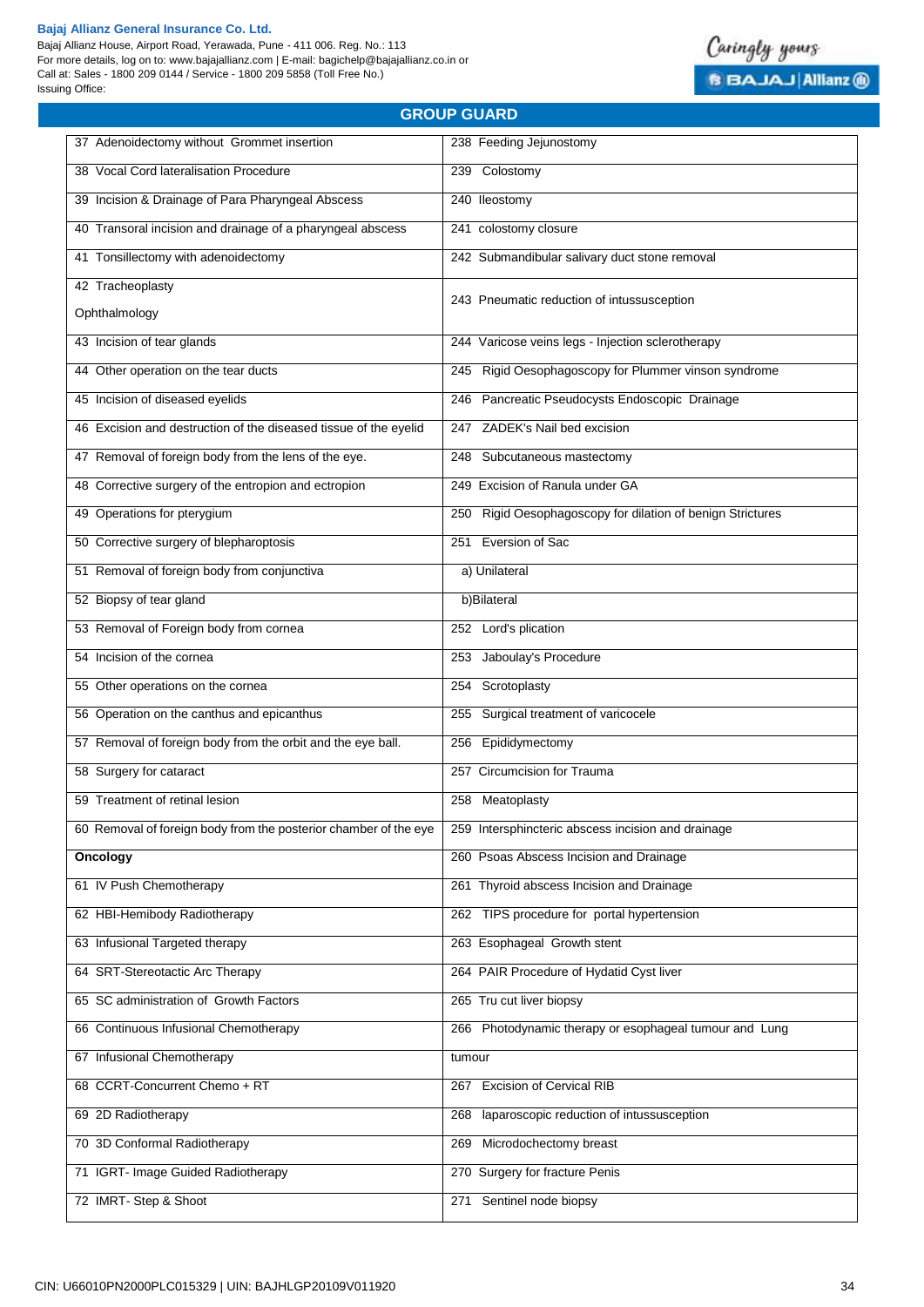Bajaj Allianz House, Airport Road, Yerawada, Pune - 411 006. Reg. No.: 113 For more details, log on to: www.bajajallianz.com | E-mail: bagichelp@bajajallianz.co.in or Call at: Sales - 1800 209 0144 / Service - 1800 209 5858 (Toll Free No.) Issuing Office:



| 73 Infusional Bisphosphonates                                | 272 Parastomal hernia                       |
|--------------------------------------------------------------|---------------------------------------------|
| 74 IMRT-DMLC                                                 | 273 Revision colostomy                      |
| 75 Rotational Arc Therapy                                    | 274 Prolapsed colostomy- Correction         |
| 76 Tele gamma therapy                                        | 275 Testicular biopsy                       |
| 77 FSRT-Fractionated SRT                                     | 276 laparoscopic cardiomyotomy(Hellers)     |
| 78 VMAT-Volumetric Modulated Arc Therapy                     | 277 Sentinel node biopsy malignant melanoma |
| 79 SBRT-Stereotactic Body Radiotherapy                       | 278 laparoscopic pyloromyotomy(Ramstedt)    |
| 80 Helical Tomotherapy                                       | <b>Orthopedics</b>                          |
| 81 SRS-Stereotactic Radiosurgery                             | 279 Arthroscopic Repair of ACL tear knee    |
| 82 X-Knife SRS                                               | 280 Closed reduction of minor Fractures     |
| 83 Gammaknife SRS                                            | 281 Arthroscopic repair of PCL tear knee    |
| 84 TBI- Total Body Radiotherapy                              | 282 Tendon shortening                       |
| 85 intraluminal Brachytherapy                                | 283 Arthroscopic Meniscectomy - Knee        |
| 86 Electron Therapy                                          | 284 Treatment of clavicle dislocation       |
| 87 TSET-Total Electron Skin Therapy                          | 285 Arthroscopic meniscus repair            |
| 88 Extracorporeal Irradiation of Blood Products              | 286 Haemarthrosis knee- lavage              |
| 89 Telecobalt Therapy                                        | 287 Abscess knee joint drainage             |
| 90 Telecesium Therapy                                        | 288 Carpal tunnel release                   |
| 91 External mould Brachytherapy                              | 289 Closed reduction of minor dislocation   |
| 92 Interstitial Brachytherapy                                | 290 Repair of knee cap tendon               |
| 93 Intracavity Brachytherapy                                 | 291 ORIF with K wire fixation- small bones  |
| 94 3D Brachytherapy                                          | 292 Release of midfoot joint                |
| 95 Implant Brachytherapy                                     | 293 ORIF with plating- Small long bones     |
| 96 Intravesical Brachytherapy                                | 294 Implant removal minor                   |
| 97 Adjuvant Radiotherapy                                     | 295 K wire removal                          |
| Afterloading Catheter Brachytherapy<br>98                    | 296 POP application                         |
| 99 Conditioning Radiothearpy for BMT                         | 297 Closed reduction and external fixation  |
| 100 Extracorporeal Irradiation to the Homologous Bone grafts | 298 Arthrotomy Hip joint                    |
| 101 Radical chemotherapy                                     | 299 Syme's amputation                       |
| 102 Neoadjuvant radiotherapy                                 | 300 Arthroplasty                            |
| 103 LDR Brachytherapy                                        | 301 Partial removal of rib                  |
| 104 Palliative Radiotherapy                                  | 302 Treatment of sesamoid bone fracture     |
| 105 Radical Radiotherapy                                     | 303 Shoulder arthroscopy / surgery          |
| 106 Palliative chemotherapy                                  | 304 Elbow arthroscopy                       |
| 107 Template Brachytherapy                                   | 305 Amputation of metacarpal bone           |
| 108 Neoadjuvant chemotherapy                                 | 306 Release of thumb contracture            |
| 109 Adjuvant chemotherapy                                    | 307 Incision of foot fascia                 |
| 110 Induction chemotherapy                                   | 308 calcaneum spur hydrocort injection      |
|                                                              |                                             |

**GROUP GUARD**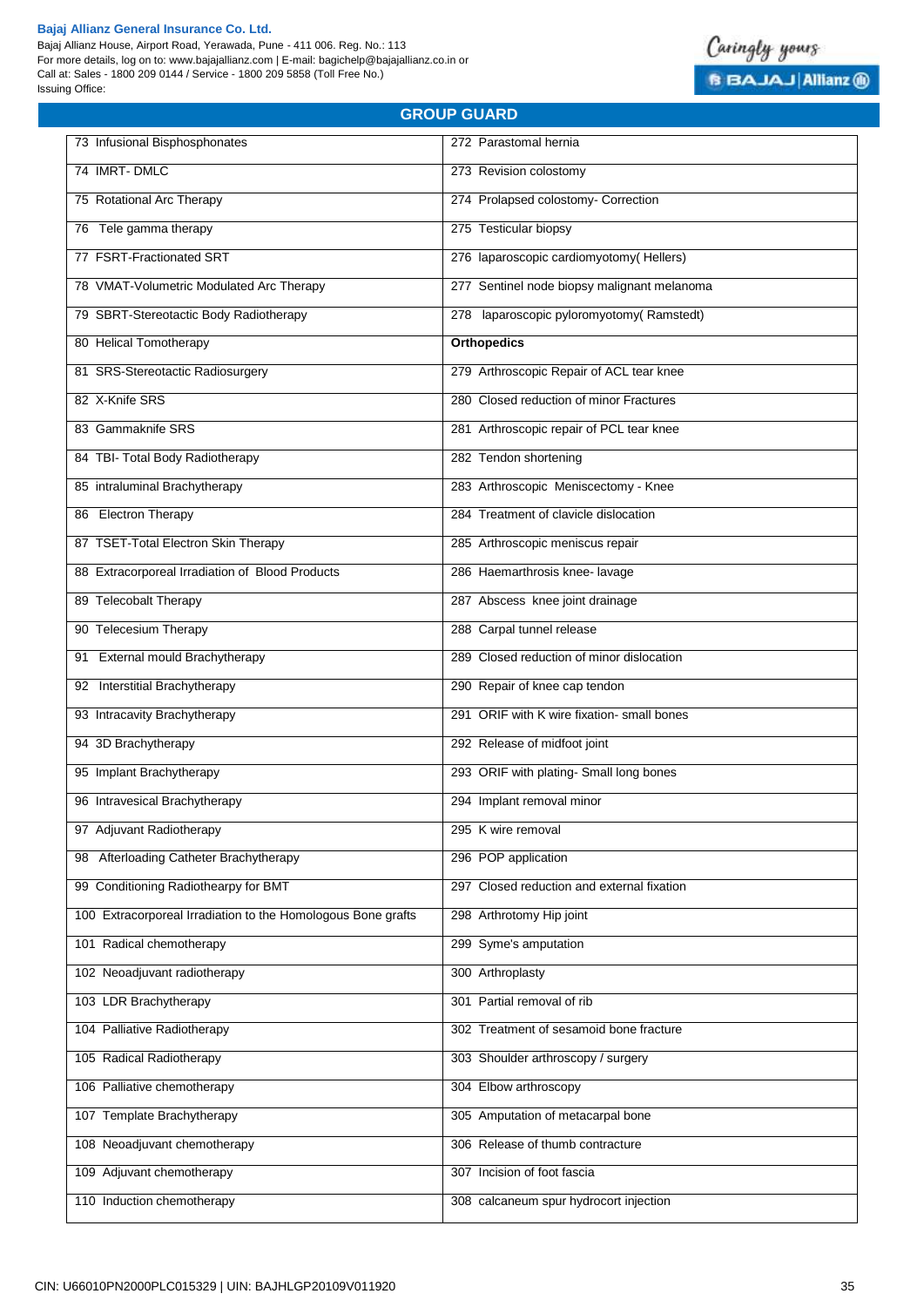Bajaj Allianz House, Airport Road, Yerawada, Pune - 411 006. Reg. No.: 113 For more details, log on to: www.bajajallianz.com | E-mail: bagichelp@bajajallianz.co.in or Call at: Sales - 1800 209 0144 / Service - 1800 209 5858 (Toll Free No.) Issuing Office:

# **GROUP GUARD**

| 111 Consolidation chemotherapy                         | 309 Ganglion wrist hyalase injection                       |
|--------------------------------------------------------|------------------------------------------------------------|
| 112 Maintenance chemotherapy                           | 310 Partial removal of metatarsal                          |
| 113 HDR Brachytherapy                                  | 311 Repair / graft of foot tendon                          |
| <b>Plastic Surgery</b>                                 | 312 Revision/Removal of Knee cap                           |
| 114 Construction skin pedicle flap                     | 313 Amputation follow-up surgery                           |
| 115 Gluteal pressure ulcer-Excision                    | 314 Exploration of ankle joint                             |
| 116 Muscle-skin graft, leg                             | 315 Remove/graft leg bone lesion                           |
| 117 Removal of bone for graft                          | 316 Repair/graft achilles tendon                           |
| 118 Muscle-skin graft duct fistula                     | 317 Remove of tissue expander                              |
| 119 Removal cartilage graft                            | 318 Biopsy elbow joint lining                              |
| 120 Myocutaneous flap                                  | 319 Removal of wrist prosthesis                            |
| 121 Fibro myocutaneous flap                            | 320 Biopsy finger joint lining                             |
| 122 Breast reconstruction surgery after mastectomy     | 321 Tendon lengthening                                     |
| 123 Sling operation for facial palsy                   | 322 Treatment of shoulder dislocation                      |
| 124 Split Skin Grafting under RA                       | 323 Lengthening of hand tendon                             |
|                                                        |                                                            |
| 125 Wolfe skin graft                                   | 324 Removal of elbow bursa                                 |
| 126 Plastic surgery to the floor of the mouth under GA | 325 Fixation of knee joint                                 |
| <b>Urology</b>                                         | 326 Treatment of foot dislocation                          |
| 127 AV fistula - wrist                                 | 327 Surgery of bunion                                      |
| 128 URSL with stenting                                 | 328 intra articular steroid injection                      |
| 129 URSL with lithotripsy                              | 329 Tendon transfer procedure                              |
| 130 CystoscopicLitholapaxy                             | 330 Removal of knee cap bursa                              |
| 131 ESWL                                               | 331 Treatment of fracture of ulna                          |
| 132 Haemodialysis                                      | 332 Treatment of scapula fracture                          |
| 133 Bladder Neck Incision                              | 333 Removal of tumor of arm/ elbow under RA/GA             |
| 134 Cystoscopy & Biopsy                                | 334 Repair of ruptured tendon                              |
| 135 Cystoscopy and removal of polyp                    | 335 Decompress forearm space                               |
| 136 Suprapubiccystostomy                               | 336 Revision of neck muscle (Torticollis release)          |
| 137 percutaneous nephrostomy                           | 337 Lengthening of thigh tendons                           |
| 139 Cystoscopy and "SLING" procedure.                  | 338 Treatment fracture of radius & ulna                    |
| 140 TUNA- prostate                                     | 339 Repair of knee joint                                   |
| Excision of urethral diverticulum<br>141               | Paediatric surgery                                         |
| Removal of urethral Stone<br>142                       | 340 Excision Juvenile polyps rectum                        |
| Excision of urethral prolapse<br>143                   | Vaginoplasty<br>341                                        |
| 144 Mega-ureter reconstruction                         | 342 Dilatation of accidental caustic stricture oesophageal |
| 145 Kidney renoscopy and biopsy                        | 343 PresacralTeratomas Excision                            |
| 146 Ureter endoscopy and treatment                     | 344 Removal of vesical stone                               |
| 147 Vesico ureteric reflux correction                  | 345 Excision Sigmoid Polyp                                 |

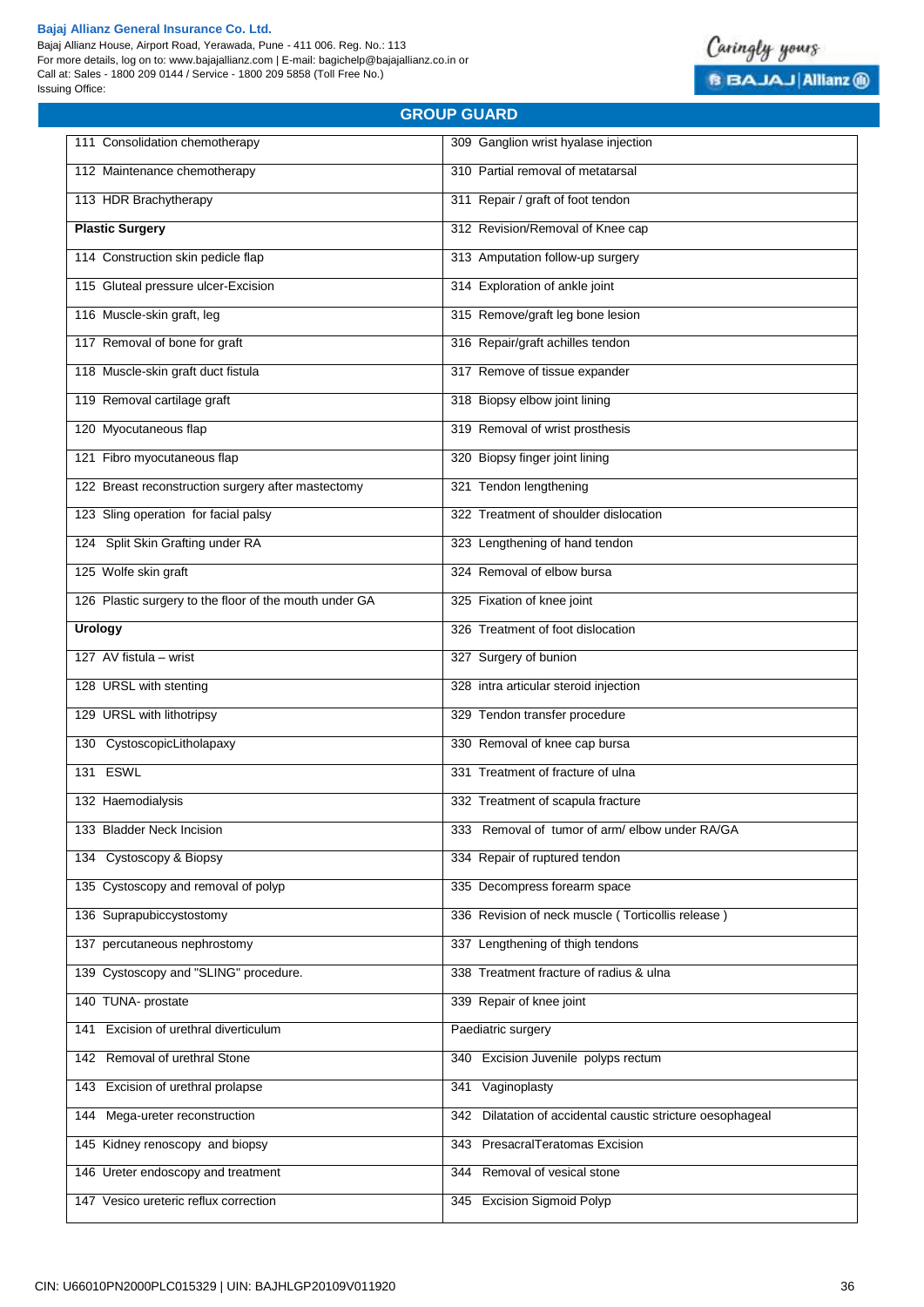Bajaj Allianz House, Airport Road, Yerawada, Pune - 411 006. Reg. No.: 113 For more details, log on to: www.bajajallianz.com | E-mail: bagichelp@bajajallianz.co.in or Call at: Sales - 1800 209 0144 / Service - 1800 209 5858 (Toll Free No.) Issuing Office:



| <b>GROUP GUARD</b>                                          |                                                           |  |
|-------------------------------------------------------------|-----------------------------------------------------------|--|
| 148 Surgery for pelvi ureteric junction obstruction         | 346 SternomastoidTenotomy                                 |  |
| 149 Anderson hynes operation                                | 347 Infantile Hypertrophic Pyloric Stenosis pyloromyotomy |  |
| 150 Kidney endoscopy and biopsy                             | 348 Excision of soft tissue rhabdomyosarcoma              |  |
| 151 Paraphimosis surgery                                    | 349 Mediastinal lymph node biopsy                         |  |
| 152 injury prepuce- circumcision                            | 350 High Orchidectomy for testis tumours                  |  |
| 153 Frenular tear repair                                    | 351 Excision of cervical teratoma                         |  |
| 154 Meatotomy for meatal stenosis                           | 352 Rectal-Myomectomy                                     |  |
| 155 surgery for fournier's gangrene scrotum                 | 353 Rectal prolapse (Delorme's procedure)                 |  |
| 156 surgery filarial scrotum                                | 354 Orchidopexy for undescended testis                    |  |
| 157 surgery for watering can perineum                       | 355 Detorsion of torsion Testis                           |  |
| 158 Repair of penile torsion                                | 356 lap.Abdominal exploration in cryptorchidism           |  |
| 159 Drainage of prostate abscess                            | 357 EUA + biopsy multiple fistula in ano                  |  |
| 160 Orchiectomy                                             | 358 Cystic hygroma - Injection treatment                  |  |
| 161 Cystoscopy and removal of FB                            | 359 Excision of fistula-in-ano                            |  |
| Neurology                                                   | Gynaecology                                               |  |
| 162 Facial nerve physiotherapy                              | 360 Hysteroscopic removal of myoma                        |  |
| 163 Nerve biopsy                                            | 361 D&C                                                   |  |
| 164 Muscle biopsy                                           | 362 Hysteroscopic resection of septum                     |  |
| 165 Epidural steroid injection                              | 363 thermal Cauterisation of Cervix                       |  |
| 166 Glycerol rhizotomy                                      | 364 MIRENA insertion                                      |  |
| 167 Spinal cord stimulation                                 | 365 Hysteroscopicadhesiolysis                             |  |
| 168 Motor cortex stimulation                                | 366 LEEP                                                  |  |
| 169 Stereotactic Radiosurgery                               | 367 Cryocauterisation of Cervix                           |  |
| 170 Percutaneous Cordotomy                                  | 368 Polypectomy Endometrium                               |  |
| 171 Intrathecal Baclofen therapy                            | 369 Hysteroscopic resection of fibroid                    |  |
| 172 Entrapment neuropathy Release                           | 370 LLETZ                                                 |  |
| 173 Diagnostic cerebral angiography                         | 371 Conization                                            |  |
| 174 VP shunt                                                | 372 polypectomy cervix                                    |  |
| 175 Ventriculoatrial shunt                                  | 373 Hysteroscopic resection of endometrial polyp          |  |
| <b>Thoracic surgery</b>                                     | 374 Vulval wart excision                                  |  |
| 176 Thoracoscopy and Lung Biopsy                            | 375 Laparoscopic paraovarian cyst excision                |  |
| Excision of cervical sympathetic Chain Thoracoscopic<br>177 | 376 uterine artery embolization                           |  |
| Laser Ablation of Barrett's oesophagus<br>178               | 377 Bartholin Cyst excision                               |  |
| 179 Pleurodesis                                             | 378 Laparoscopic cystectomy                               |  |
| 180 Thoracoscopy and pleural biopsy                         | 379 Hymenectomy(imperforate Hymen)                        |  |
| 181 EBUS + Biopsy                                           | 380 Endometrial ablation                                  |  |
| 182 Thoracoscopy ligation thoracic duct                     | 381 vaginal wall cyst excision                            |  |
| 183 Thoracoscopy assisted empyaema drainage                 | 382 Vulval cyst Excision                                  |  |
|                                                             |                                                           |  |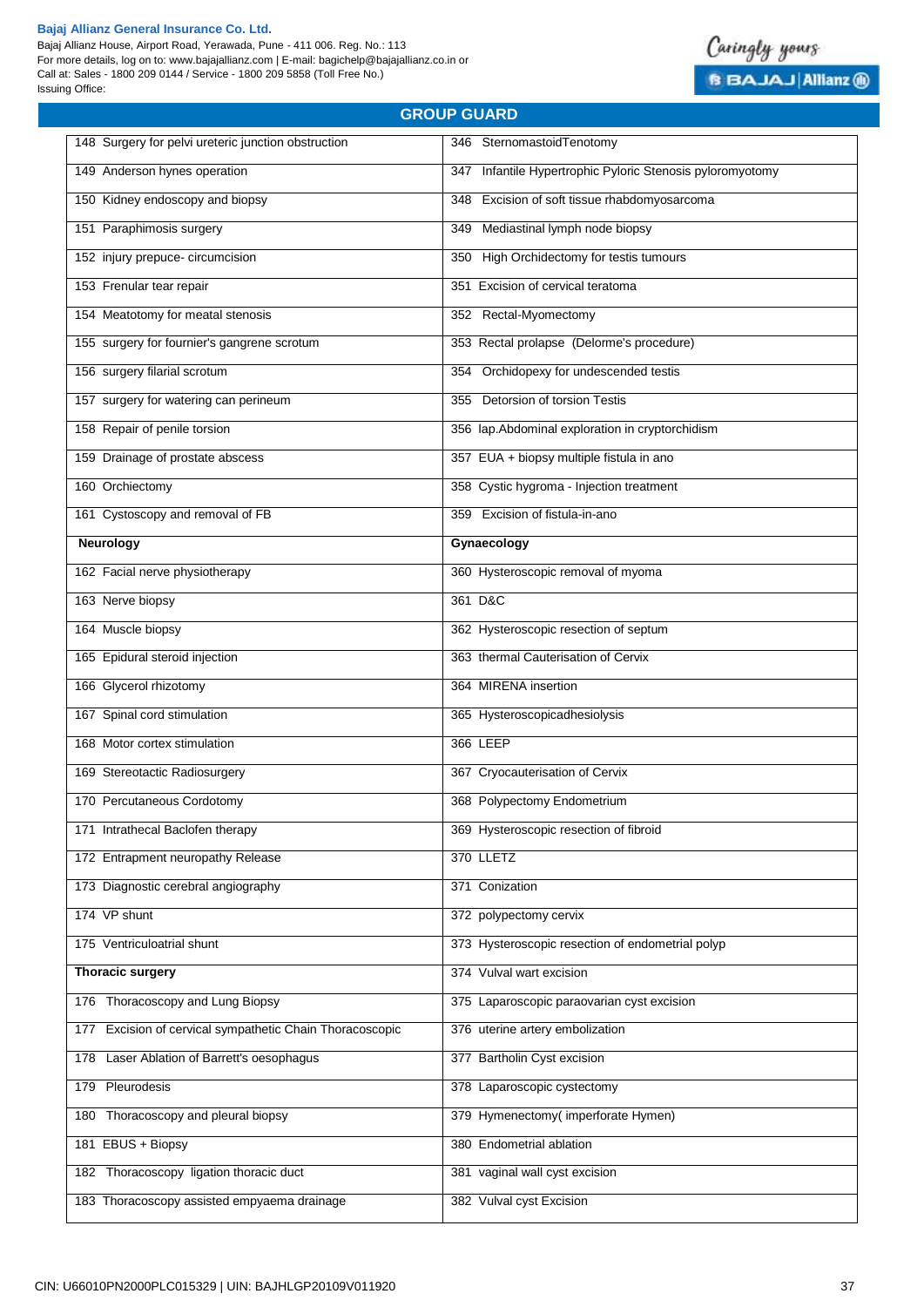Bajaj Allianz House, Airport Road, Yerawada, Pune - 411 006. Reg. No.: 113 For more details, log on to: www.bajajallianz.com | E-mail: bagichelp@bajajallianz.co.in or Call at: Sales - 1800 209 0144 / Service - 1800 209 5858 (Toll Free No.) Issuing Office:



| URUUF GUARD                                 |                                                               |
|---------------------------------------------|---------------------------------------------------------------|
| Gastroenterology                            | 383 Laparoscopic paratubal cyst excision                      |
| 184 Pancreatic pseudocyst EUS & drainage    | 384 Repair of vagina (vaginal atresia)                        |
| 185 RF ablation for barrett'sOesophagus     | 385 Hysteroscopy, removal of myoma                            |
| 186 ERCP and papillotomy                    | 386 TURBT                                                     |
| 187 Esophagoscope and sclerosant injection  | 387 Ureterocoele repair - congenital internal                 |
| 188 EUS + submucosal resection              | 388 Vaginal mesh For POP                                      |
| 189 Construction of gastrostomy tube        | 389 Laparoscopic Myomectomy                                   |
| 190 EUS + aspiration pancreatic cyst        | 390 Surgery for SUI                                           |
| 191 Small bowel endoscopy (therapeutic)     | 391 Repair recto- vagina fistula                              |
| 192 Colonoscopy , lesion removal            | 392 Pelvic floor repair(excluding Fistula repair)             |
| <b>193 ERCP</b>                             | 393 URS + LL                                                  |
| 194 Colonscopy stenting of stricture        | 394 Laparoscopic oophorectomy                                 |
| 195 Percutaneous Endoscopic Gastrostomy     | <b>Critical care</b>                                          |
| 196 EUS and pancreatic pseudo cyst drainage | 395 Insert non-tunnel CV cath                                 |
| 197 ERCP and choledochoscopy                | 396 Insert PICC cath (peripherally inserted central catheter) |
| 198 Proctosigmoidoscopy volvulus detorsion  | 397 Replace PICC cath (peripherally inserted central catheter |
| 199 ERCP and sphincterotomy                 | 398 Insertion catheter, intra anterior                        |
| 200 Esophageal stent placement              | 399 Insertion of Portacath                                    |
| 201 ERCP + placement of biliary stents      |                                                               |
| 202 Sigmoidoscopy w / stent                 |                                                               |
| 203 EUS + coeliac node biopsy               |                                                               |

**GROUP GUARD**

Note:

- i) Above mentioned list is a indicative list of procedures, any other surgeries/procedures requiring less than 24 hours hospitalisation due to technological advances will also be covered under this policy provided such procedures comply with the standard definition of Day Care Centre and Day Care treatment mentioned in the definitions
- ii) The standard exclusions and waiting periods are applicable to all of the above procedures depending on the medical condition/disease under treatment. Only 24 hours Hospitalisation is not mandatory.

#### **Annexure II:**

#### **List I: List of Non-Medical Items**

| <b>SL</b><br>No | Item                                                                    |             |
|-----------------|-------------------------------------------------------------------------|-------------|
| 11              | <b>BABY FOOD</b>                                                        | Not Payable |
| 2               | <b>BABY UTILITIES CHARGES</b>                                           | Not Payable |
| IЗ              | <b>BEAUTY SERVICES</b>                                                  | Not Payable |
| 4               | <b>BELTS/BRACES</b>                                                     | Not Payable |
| 5               | <b>BUDS</b>                                                             | Not Payable |
| 6               | COLD PACK/HOT PACK                                                      | Not Payable |
| 7               | <b>CARRY BAGS</b>                                                       | Not Payable |
| 8               | <b>EMAIL / INTERNET CHARGES</b>                                         | Not Payable |
| 9               | FOOD CHARGES (OTHER THAN PATIENT'S DIET PROVIDED BY<br><b>HOSPITAL)</b> | Not Payable |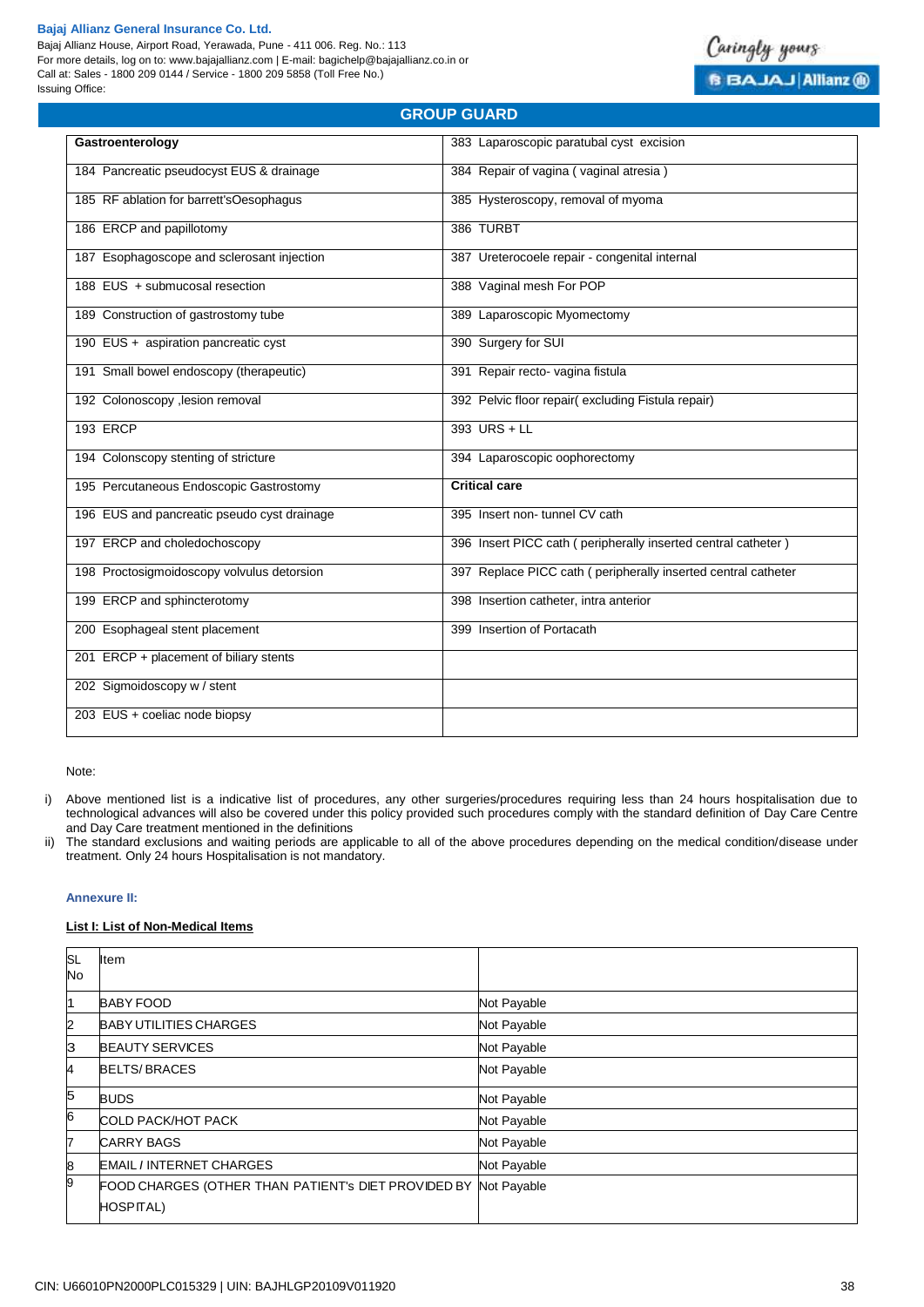Bajaj Allianz House, Airport Road, Yerawada, Pune - 411 006. Reg. No.: 113 For more details, log on to: www.bajajallianz.com | E-mail: bagichelp@bajajallianz.co.in or Call at: Sales - 1800 209 0144 / Service - 1800 209 5858 (Toll Free No.) Issuing Office:



# **GROUP GUARD**

| 10              | <b>LEGGINGS</b>                                                           | Essential in bariatric and varicose vein surgery and should be   |
|-----------------|---------------------------------------------------------------------------|------------------------------------------------------------------|
|                 |                                                                           | considered for these conditions where surgery itself is payable. |
| 11              | LAUNDRY CHARGES                                                           | Not Payable                                                      |
| 12              | <b>MINERAL WATER</b>                                                      | Not Payable                                                      |
| 13              | <b>SANITARY PAD</b>                                                       | Not Payable                                                      |
| 14              | <b>TELEPHONE CHARGES</b>                                                  | Not Payable                                                      |
| 15              | <b>GUEST SERVICES</b>                                                     | Not Payable                                                      |
| 16              | <b>CREPE BANDAGE</b>                                                      | Not Payable                                                      |
| 17              | <b>DIAPER OF ANY TYPE</b>                                                 | Not Payable                                                      |
| 18              | <b>EYELET COLLAR</b>                                                      | Not Payable                                                      |
| 19              | <b>SLINGS</b>                                                             | Not Payable                                                      |
| 20              | BLOOD GROUPING AND CROSS MATCHING OF DONORS                               | Not Payable                                                      |
| 21              | SERVICE CHARGES WHERE NURSING CHARGES ALSO<br><b>CHARGED</b>              | Not Payable                                                      |
| 22              | <b>TELEVISION CHARGES</b>                                                 | Not Payable                                                      |
| 23              | <b>SURCHA RGES</b>                                                        | Not Payable                                                      |
| $\overline{24}$ | <b>ATTENDANT CHARGES</b>                                                  | Not Payable                                                      |
| 25              | EXTRA DIET OF PATIENT (OTHER THAN THAT WHICH FORMS<br>PART OF BED CHARGE) | Not Payable                                                      |
| 26              | <b>BIRTH CERTIFICATE</b>                                                  | Not Payable                                                      |
| 27              | <b>CERTIFICATE CHARGES</b>                                                | Not Payable                                                      |
| 28              | <b>COURIER CHARGES</b>                                                    | Not Payable                                                      |
| 29              | CONVEYANCE CHARGES                                                        | Not Payable                                                      |
| 30              | MEDICAL CERTIFICATE                                                       | Not Payable                                                      |
| 31              | <b>MEDICAL RECORDS</b>                                                    | Not Payable                                                      |
| 32              | <b>PHOTOCOPIES CHARGES</b>                                                | Not Payable                                                      |
| 33              | <b>MORTUARY CHARGES</b>                                                   | Not Payable                                                      |
| 34              | <b>WALKING AIDS CHARGES</b>                                               | Not Payable                                                      |
| 35              | OXYGEN CYLINDER (FOR USAGE OUTSIDE THE HOSPITAL)                          | Not Payable                                                      |
| 36              | <b>SPACER</b>                                                             | Not Payable                                                      |
| 37              | <b>SPIROMETRE</b>                                                         | Not Payable                                                      |
| 38              | <b>NEBULIZER KIT</b>                                                      | Not Payable                                                      |
| 39              | <b>STEAM INHALER</b>                                                      | Not Payable                                                      |
| 40              | <b>ARMSLING</b>                                                           | Not Payable                                                      |
| 41              | <b>THERMOMETER</b>                                                        | Not Payable                                                      |
| 42              | CERVICAL COLLAR                                                           | Not Payable                                                      |
| 43              | <b>SPLINT</b>                                                             | Not Payable                                                      |
| 44              | DIABETIC FOOT WEAR                                                        | Not Payable                                                      |
| 45              | KNEE BRACES (LONG/ SHORT/ HINGED)                                         | Not Payable                                                      |
| 46              | KNEE IMMOBILIZER/S HOULDER IMMOBILIZER                                    | Not Payable                                                      |
| 47              | UMBOSACRAL BELT                                                           | Not Payable                                                      |
| 48              | NIMBUS BED OR WATER OR AIR BED CHARGES                                    | Not Payable                                                      |
| 49              | AMBULANCE COLLAR                                                          | Not Payable                                                      |
| 50              | AMBULANCE EQUIPMENT                                                       | Not Payable                                                      |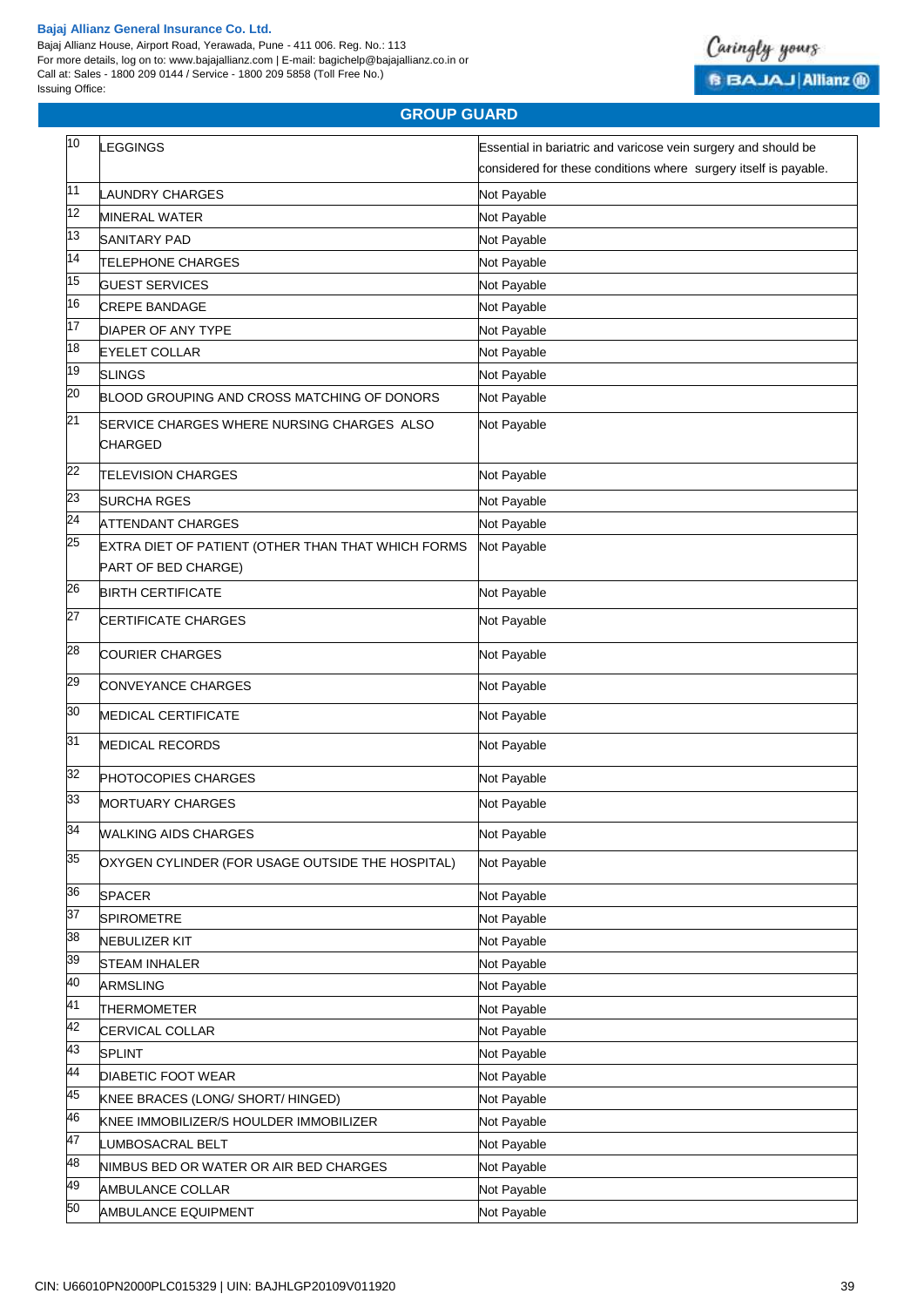Bajaj Allianz House, Airport Road, Yerawada, Pune - 411 006. Reg. No.: 113 For more details, log on to: www.bajajallianz.com | E-mail: bagichelp@bajajallianz.co.in or Call at: Sales - 1800 209 0144 / Service - 1800 209 5858 (Toll Free No.) Issuing Office:



# **GROUP GUARD**

| 51 | ABDOMINAL BINDER                                                                                        | Not Payable |
|----|---------------------------------------------------------------------------------------------------------|-------------|
| 52 | <b>PRIVATE NURSES CHARGES - SPECIAL NURSING CHARGES</b>                                                 | Not Payable |
| 53 | <b>SUGAR FREE Tablets</b>                                                                               | Not Payable |
| 54 | CREAMS POWDERS LOTIONS (Toiletries are not payable, only<br>prescribed medical pharmaceuticals payable) | Not Payable |
| 55 | <b>ECG ELECTRODES</b>                                                                                   | Not Payable |
| 56 | <b>GLOVES</b>                                                                                           | Not Payable |
| 57 | <b>NEBULISATION KIT</b>                                                                                 | Not Payable |
| 58 | ANY KIT WITH NO DETAILS MENTIONED [DELIVERY KIT,<br>ORTHOKIT, RECOVERY KIT, ETC]                        | Not Payable |
| 59 | <b>KIDNEY TRAY</b>                                                                                      | Not Payable |
| 60 | <b>MASK</b>                                                                                             | Not Payable |
| 61 | <b>OUNCE GLASS</b>                                                                                      | Not Payable |
| 62 | <b>OXYGEN MASK</b>                                                                                      | Not Payable |
| 63 | PELVIC TRACTION BELT                                                                                    | Not Payable |
| 64 | <b>PAN CAN</b>                                                                                          | Not Payable |
| 65 | <b>TROLLY COVER</b>                                                                                     | Not Payable |
| 66 | UROMETER, URINE JUG                                                                                     | Not Payable |
| 68 | <b>VASOFIX SAFETY</b>                                                                                   | Not Payable |

# **List ll - ltems that are to be subsumed into Room Charges**

| S. No.          | Item                                       |
|-----------------|--------------------------------------------|
| $\mathbf{1}$    | BABY CHARGES (UNLESS SPECIFIED /INDICATED) |
| 2               | <b>HAND WASH</b>                           |
| 3               | <b>SHOE COVER</b>                          |
| $\overline{4}$  | <b>CAPS</b>                                |
| $\overline{5}$  | <b>CARDLE CHARGES</b>                      |
| 6               | COMB                                       |
| $\overline{7}$  | EAU-DE-COLOGNE/ROOM FRESHNERS              |
| 8               | <b>FOOT COVER</b>                          |
| $\overline{9}$  | <b>GOWN</b>                                |
| 10              | <b>SLIPPERS</b>                            |
| 11              | <b>TISSUE PAPPER</b>                       |
| $\overline{12}$ | <b>TOOTH PASTE</b>                         |
| $\overline{13}$ | <b>TOOTH BRUSH</b>                         |
| $\overline{14}$ | <b>BED PAN</b>                             |
| 15              | <b>FACE MASK</b>                           |
| $\overline{16}$ | <b>FLEXI MASK</b>                          |
| 17              | <b>HAND HOLDER</b>                         |
| 18              | SPUTUM CUP                                 |
| 19              | DISINEFCTANT LOTIONS                       |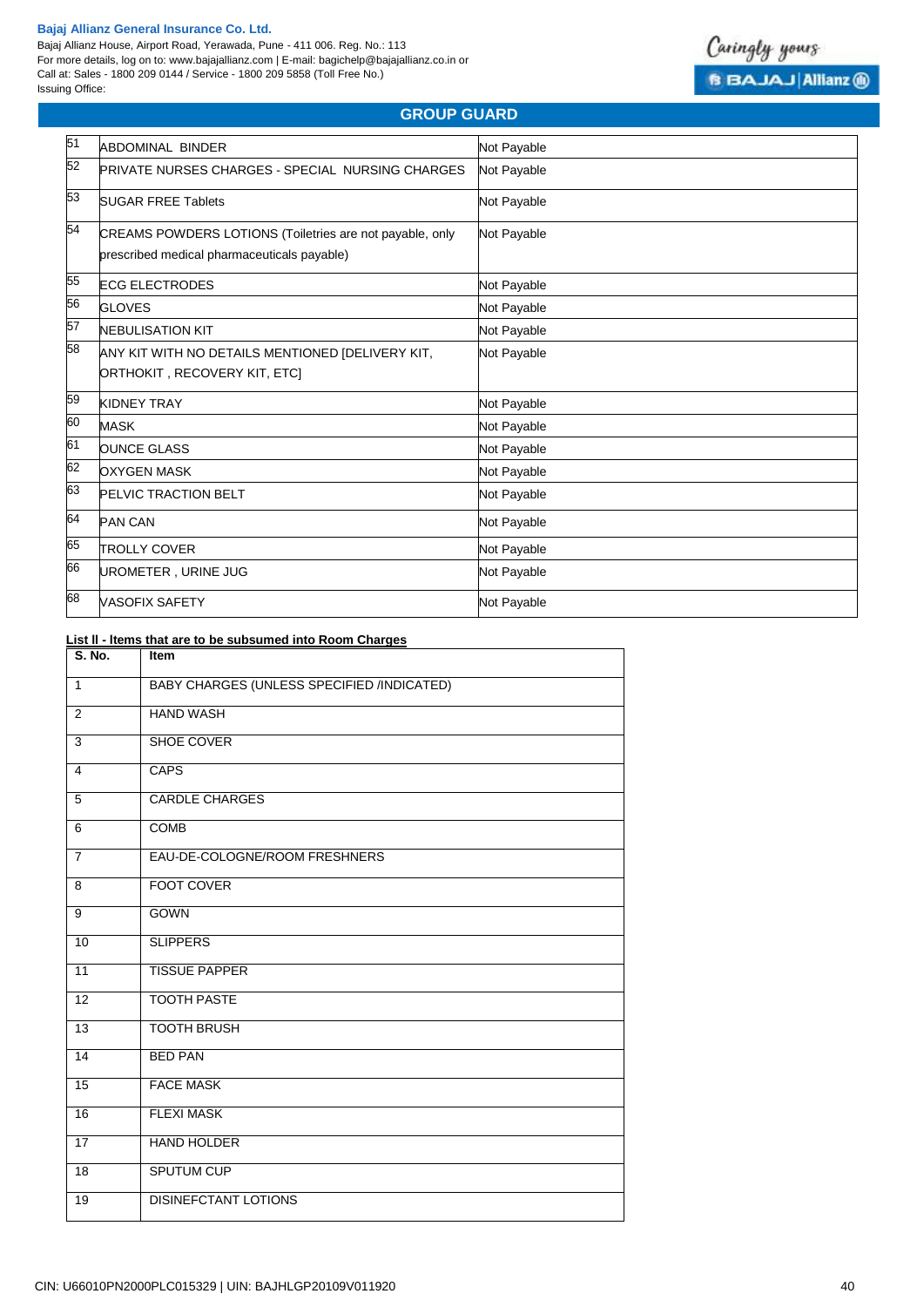Bajaj Allianz House, Airport Road, Yerawada, Pune - 411 006. Reg. No.: 113 For more details, log on to: www.bajajallianz.com | E-mail: bagichelp@bajajallianz.co.in or Call at: Sales - 1800 209 0144 / Service - 1800 209 5858 (Toll Free No.) Issuing Office:



# **GROUP GUARD**

| 20 | LUXURY TAX                                          |
|----|-----------------------------------------------------|
| 21 | <b>HVAC</b>                                         |
| 22 | <b>HOUSE KEEPING CHARGES</b>                        |
| 23 | AIR CONDITIONER CHARGES                             |
| 24 | IM IV INJECTION CHARGES                             |
| 25 | <b>CLEAN SHEET</b>                                  |
| 26 | <b>BLANKET/WARMER BLANKET</b>                       |
| 27 | <b>ADMISSION KIT</b>                                |
| 28 | <b>DIABETIC CHART CHARGES</b>                       |
| 29 | DOCUMENTATION CHARGES/ADMINISTRATIVE EXPENSES       |
| 30 | DISCHARGE PROCEDURE CHARGES                         |
| 31 | <b>DAILY CHART CHARGES</b>                          |
| 32 | ENTRANCE PASS / VISITORS PASS CHARGES               |
| 33 | EXPENSES RELATED TO PRESCRIPTION ON DISCHARGE       |
| 34 | FILE OPENING CHARGES                                |
| 35 | INCTDENTAL EXPENSES / MtSC. CHARGES (NOT EXPLATNED) |
| 36 | PATIENT IDENTIFICATION BAND / NAME TAG              |
| 37 | PULSEOXYMETER CHARGES                               |

# **List lll- ltems that are to be subsumed into Procedure Charges**

| <b>S. No.</b>   | Item                                               |
|-----------------|----------------------------------------------------|
| $\mathbf{1}$    | <b>HAIR REMOVAL CREAM</b>                          |
| 2               | DISPOSABLES RAZORS CHARGES (for site preparations) |
| 3               | EYE PAD                                            |
| $\overline{4}$  | <b>EYE SHEILD</b>                                  |
| 5               | <b>CAMERA COVER</b>                                |
| 6               | <b>DVD, CD CHARGES</b>                             |
| $\overline{7}$  | <b>GAUSE SOFT</b>                                  |
| 8               | <b>GAUZE</b>                                       |
| 9               | WARD AND THEATRE BOOKING CHARGES                   |
| 10              | ARTHROSCOPE AND ENDOSCOPY INSTRUMENTS              |
| 11              | MICROSCOPE COVER                                   |
| 12              | SURGICAL BLADES, HARMONICSCALPEL, SHAVER           |
| $\overline{13}$ | <b>SURGICAL DRILL</b>                              |
| 14              | <b>EYE KIT</b>                                     |
| 15              | <b>EYE DRAPE</b>                                   |
| 16              | <b>X-RAY FILM</b>                                  |
| 17              | <b>BOYLES APPARATUS CHARGES</b>                    |
| 18              | <b>COTTON</b>                                      |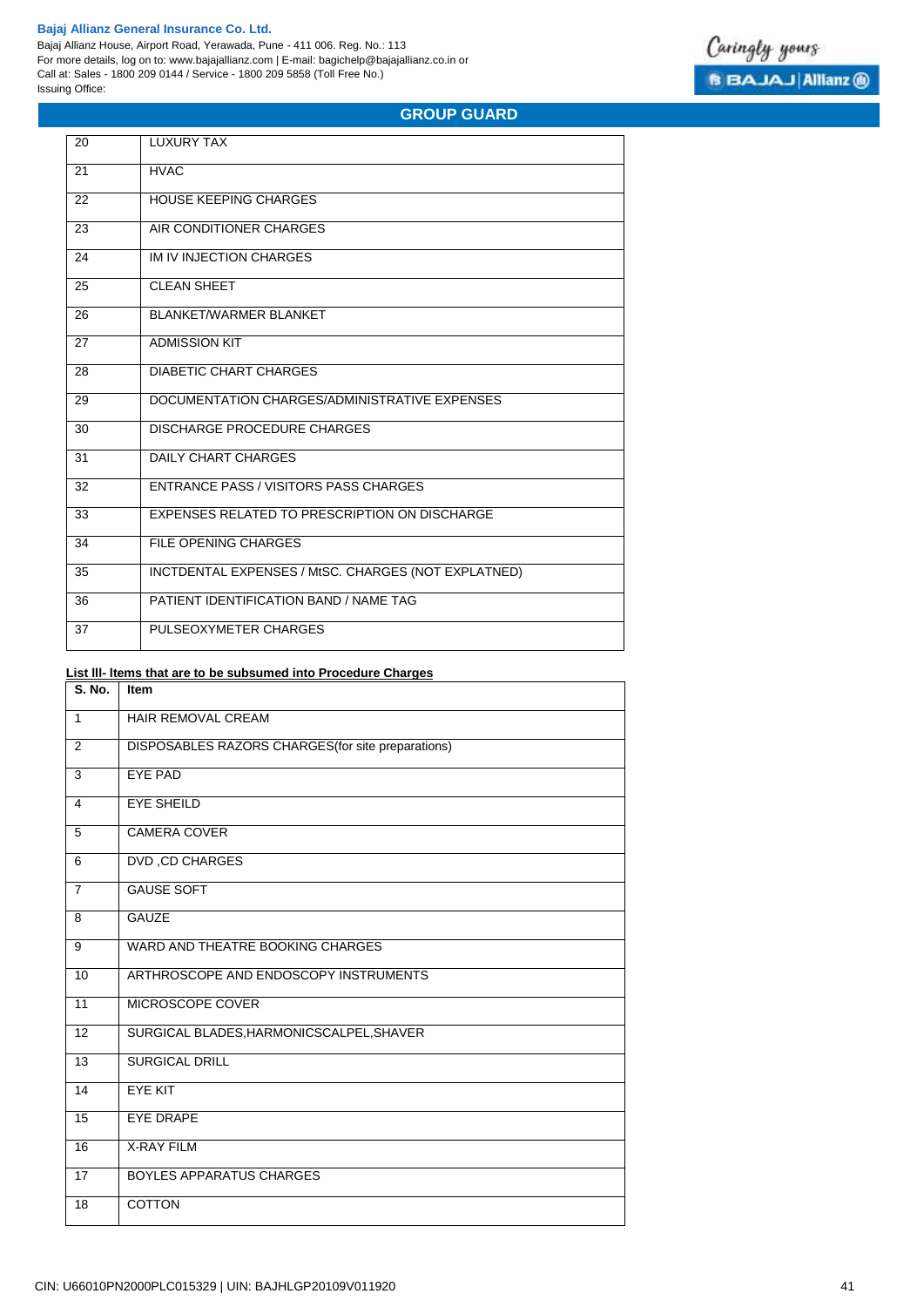

**GROUP GUARD**

| 19 | <b>COTTON BANDAGE</b>      |
|----|----------------------------|
| 20 | <b>SURGICAL TAPE</b>       |
| 21 | <b>APRON</b>               |
| 22 | <b>TORNIQUET</b>           |
| 23 | ORTHOBUNDLE, GYNAEC BUNDLE |

# **List lV - ltems that are to be subsumed into costs of treatment**

| S. No.         | <b>Item</b>                                                    |
|----------------|----------------------------------------------------------------|
| $\mathbf{1}$   | ADMISSION/REGISTRATION CHARGES                                 |
| 2              | HOSPITALIZATION FOR EVALUATION/DIAGNOSTIC PURPOSE              |
| 3              | URINE CONTAINER                                                |
| 4              | BLOOD RESERVATION CHARGES AND ANTE NATAL BOOKING CHARGES       |
| 5              | <b>BIPAP MACHINE</b>                                           |
| 6              | <b>CPAP/CAPD EQUIPMENTS</b>                                    |
| $\overline{7}$ | <b>INFUSION PUMP-COST</b>                                      |
| 8              | HYDROGEN PERPOXIDE\SPIRIT\DISINFECTION ETC                     |
| 9              | NUTTRITION PLANNING CHARGES - DIETICIAN CHARGES - DIET CHARGES |
| 10             | <b>HIV KIT</b>                                                 |
| 11             | ANTISEPTIC MOUTHWASH                                           |
| 12             | <b>LOZENGES</b>                                                |
| 13             | <b>MOUTH PAINT</b>                                             |
| 14             | <b>VACCINATION CHARGES</b>                                     |
| 15             | <b>ALCOHOL SWABES</b>                                          |
| 16             | <b>SCRUB SOLUTION / STERILLIUM</b>                             |
| 17             | <b>GLUCOMETER &amp; STRIPS</b>                                 |
| 18             | <b>URINE BAG</b>                                               |

### **Annexure III**

#### **Contact details of the Ombudsman offices**

| <b>Office Details</b>                                                                                                                                                                                                                                   | <b>Jurisdiction of Office</b><br><b>Union Territory, District)</b> |
|---------------------------------------------------------------------------------------------------------------------------------------------------------------------------------------------------------------------------------------------------------|--------------------------------------------------------------------|
| <b>AHMEDABAD -</b><br>Insurance Ombudsman<br>Office of the Insurance Ombudsman.<br>Jeevan Prakash Building, 6th floor,<br>Tilak Marg, Relief Road,<br>AHMEDABAD - 380 001.<br>Tel.: 079 - 25501201/02/05/06<br>Email: bimalokpal.ahmedabad@cioins.co.in | Gujarat, Dadra & Nagar Haveli, Daman and Diu                       |
| <b>BENGALURU -</b><br>Insurance Ombudsman<br>Office of the Insurance Ombudsman,<br>Jeevan Soudha Building, PID No. 57-27-N-19<br>Ground Floor, 19/19, 24th Main Road,                                                                                   | Karnataka.                                                         |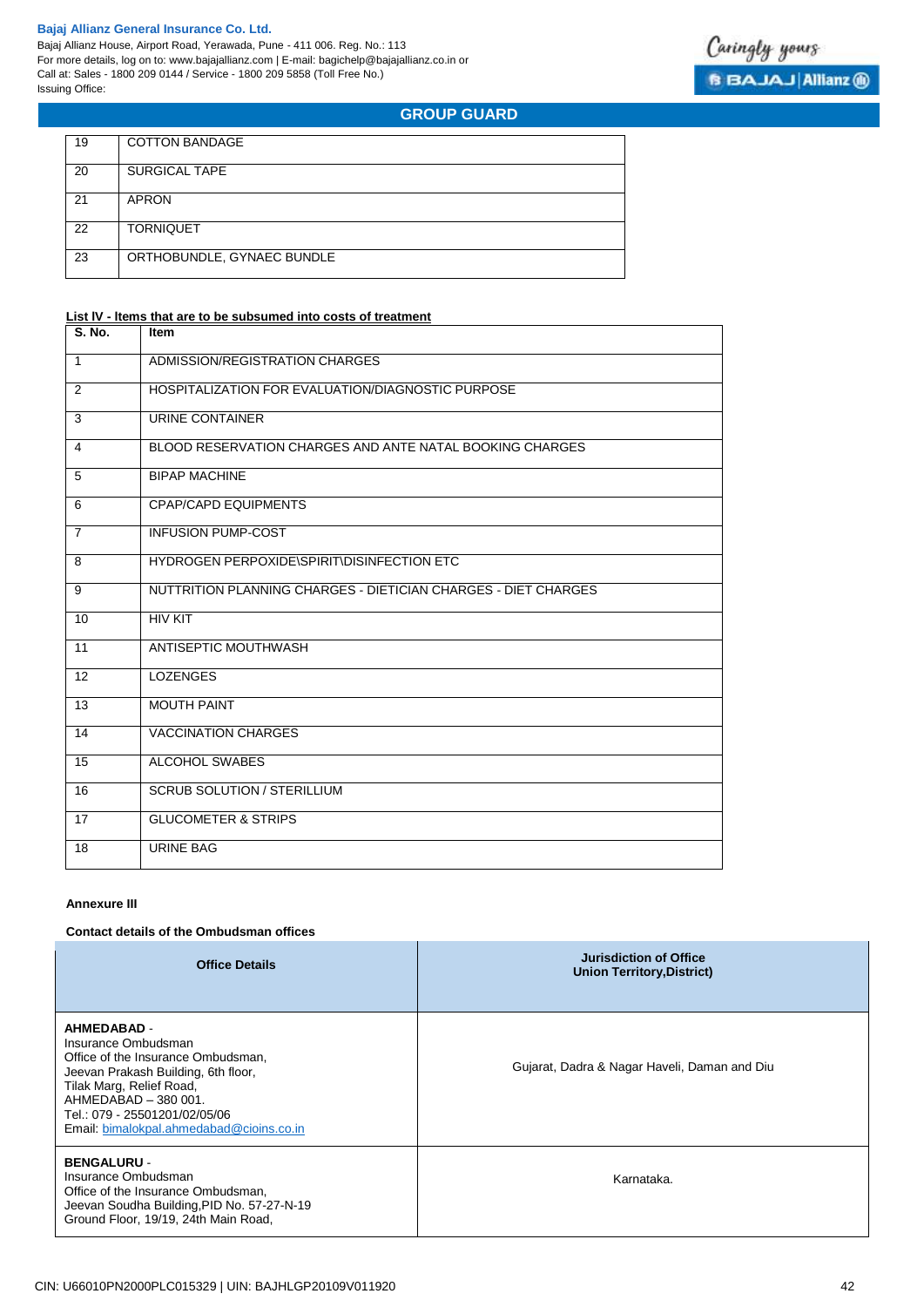Bajaj Allianz House, Airport Road, Yerawada, Pune - 411 006. Reg. No.: 113 For more details, log on to: www.bajajallianz.com | E-mail: bagichelp@bajajallianz.co.in or Call at: Sales - 1800 209 0144 / Service - 1800 209 5858 (Toll Free No.) Issuing Office:



**GROUP GUARD**

| <b>Office Details</b>                                                                                                                                                                                                                                                    | <b>Jurisdiction of Office</b><br><b>Union Territory, District)</b>                                                                                           |
|--------------------------------------------------------------------------------------------------------------------------------------------------------------------------------------------------------------------------------------------------------------------------|--------------------------------------------------------------------------------------------------------------------------------------------------------------|
| JP Nagar, Ist Phase, Bengaluru - 560 078.<br>Tel.: 080 - 26652048 / 26652049<br>Email: bimalokpal.bengaluru@cioins.co.in                                                                                                                                                 |                                                                                                                                                              |
| <b>BHOPAL-</b><br>Insurance Ombudsman<br>Office of the Insurance Ombudsman,<br>Janak Vihar Complex, 2nd Floor,<br>6, Malviya Nagar, Opp. Airtel Office,<br>Near New Market, Bhopal - 462 003.<br>Tel.: 0755 - 2769201 / 2769202<br>Email: bimalokpal.bhopal@cioins.co.in | Madhya Pradesh<br>Chattisgarh.                                                                                                                               |
| <b>BHUBANESHWAR-</b><br>Insurance Ombudsman<br>Office of the Insurance Ombudsman,<br>62, Forest park,<br>Bhubaneswar - 751 009.<br>Tel.: 0674 - 2596461 /2596455<br>Email: bimalokpal.bhubaneswar@cioins.co.in                                                           | Orissa.                                                                                                                                                      |
| <b>CHANDIGARH -</b><br>Insurance Ombudsman<br>Office of the Insurance Ombudsman,<br>S.C.O. No. 101, 102 & 103, 2nd Floor,<br>Batra Building, Sector 17 - D,<br>Chandigarh $-160017$ .<br>Tel.: 0172 - 2706196 / 2706468<br>Email: bimalokpal.chandigarh@cioins.co.in     | Punjab, Haryana (excluding Gurugram, Faridabad, Sonepat and<br>Bahadurgarh), Himachal Pradesh, Union Territories of Jammu &<br>Kashmir, Ladakh & Chandigarh. |
| <b>CHENNAI -</b><br>Insurance Ombudsman<br>Office of the Insurance Ombudsman,<br>Fatima Akhtar Court, 4th Floor, 453,<br>Anna Salai, Teynampet,<br>CHENNAI - 600 018.<br>Tel.: 044 - 24333668 / 24335284<br>Email: bimalokpal.chennai@cioins.co.in                       | Tamil Nadu, PuducherryTown and Karaikal (which are part of Puducherry)                                                                                       |
| DELHI-<br>Insurance Ombudsman<br>Office of the Insurance Ombudsman,<br>2/2 A, Universal Insurance Building,<br>Asaf Ali Road,<br>New Delhi - 110 002.<br>Tel.: 011 - 23232481/23213504<br>Email: bimalokpal.delhi@cioins.co.in                                           | Delhi & following Districts of Haryana - Gurugram, Faridabad, Sonepat &<br>Bahadurgarh.                                                                      |
| <b>GUWAHATI -</b><br>Insurance Ombudsman<br>Office of the Insurance Ombudsman,<br>Jeevan Nivesh, 5th Floor,<br>Nr. Panbazar over bridge, S.S. Road,<br>Guwahati - 781001(ASSAM).<br>Tel.: 0361 - 2632204 / 2602205<br>Email: bimalokpal.guwahati@cioins.co.in            | Assam, Meghalaya, Manipur, Mizoram, Arunachal Pradesh, Nagaland and<br>Tripura.                                                                              |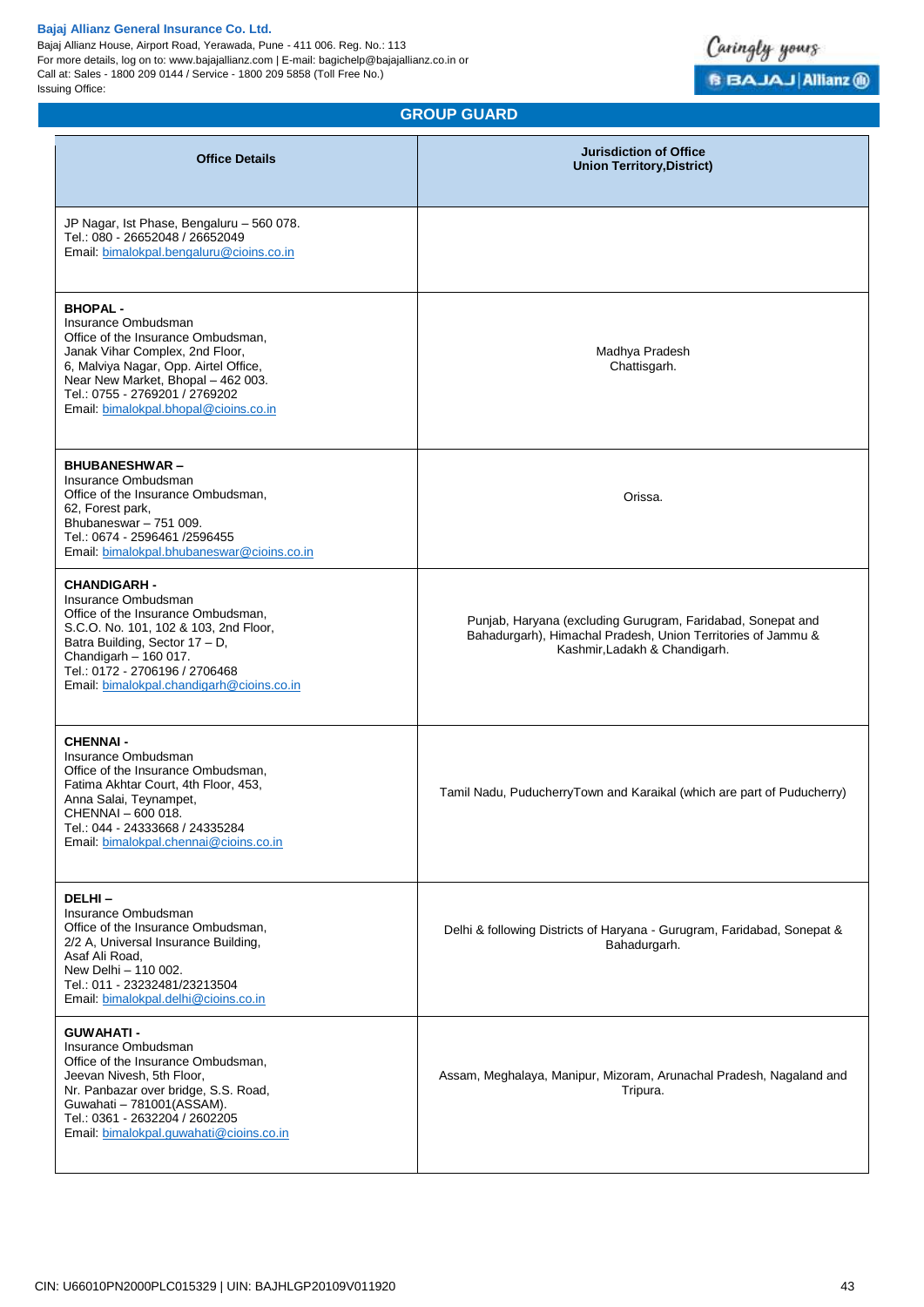Bajaj Allianz House, Airport Road, Yerawada, Pune - 411 006. Reg. No.: 113 For more details, log on to: www.bajajallianz.com | E-mail: bagichelp@bajajallianz.co.in or Call at: Sales - 1800 209 0144 / Service - 1800 209 5858 (Toll Free No.) Issuing Office:



**GROUP GUARD**

| <b>Office Details</b>                                                                                                                                                                                                                                                            | <b>Jurisdiction of Office</b><br><b>Union Territory, District)</b>                                                                                                                                                                                                                                                                                                                                                                                                                          |
|----------------------------------------------------------------------------------------------------------------------------------------------------------------------------------------------------------------------------------------------------------------------------------|---------------------------------------------------------------------------------------------------------------------------------------------------------------------------------------------------------------------------------------------------------------------------------------------------------------------------------------------------------------------------------------------------------------------------------------------------------------------------------------------|
| <b>HYDERABAD-</b><br>Insurance Ombudsman<br>Office of the Insurance Ombudsman,<br>6-2-46, 1st floor, "Moin Court",<br>Lane Opp. Saleem Function Palace,<br>A. C. Guards, Lakdi-Ka-Pool, Hyderabad - 500 004.<br>Tel.: 040 - 23312122<br>Email: bimalokpal.hyderabad@cioins.co.in | Andhra Pradesh, Telangana, Yanam and part of Union Territory of<br>Puducherry.                                                                                                                                                                                                                                                                                                                                                                                                              |
| <b>JAIPUR -</b><br>Insurance Ombudsman<br>Office of the Insurance Ombudsman,<br>Jeevan Nidhi - II Bldg., Gr. Floor,<br>Bhawani Singh Marg,<br>Jaipur - 302 005.<br>Tel.: 0141 - 2740363<br>Email: bimalokpal.jaipur@cioins.co.in                                                 | Rajasthan.                                                                                                                                                                                                                                                                                                                                                                                                                                                                                  |
| <b>ERNAKULAM-</b><br>Insurance Ombudsman<br>Office of the Insurance Ombudsman,<br>2nd Floor, Pulinat Bldg.,<br>Opp. Cochin Shipyard, M. G. Road,<br>Ernakulam - 682 015.<br>Tel.: 0484 - 2358759 / 2359338<br>Email bimalokpal.ernakulam@cioins.co.in                            | Kerala, Lakshadweep, Mahe-a part of Union Territory of Puducherry.                                                                                                                                                                                                                                                                                                                                                                                                                          |
| KOLKATA –<br>Insurance Ombudsman<br>Office of the Insurance Ombudsman,<br>Hindustan Bldg. Annexe, 4th Floor,<br>4, C.R. Avenue,<br>KOLKATA - 700 072.<br>Tel.: 033 - 22124339 / 22124340<br>Email: bimalokpal.kolkata@cioins.co.in                                               | West Bengal, Sikkim, Andaman & Nicobar Islands.                                                                                                                                                                                                                                                                                                                                                                                                                                             |
| <b>LUCKNOW-</b><br>Insurance Ombudsman<br>Office of the Insurance Ombudsman,<br>6th Floor, Jeevan Bhawan, Phase-II,<br>Nawal Kishore Road, Hazratganj,<br>Lucknow - 226 001.<br>Tel.: 0522 - 2231330 / 2231331<br>Email: bimalokpal.lucknow@cioins.co.in                         | Districts of Uttar Pradesh: Lalitpur, Jhansi, Mahoba, Hamirpur, Banda,<br>Chitrakoot, Allahabad, Mirzapur, Sonbhabdra, Fatehpur, Pratapgarh,<br>Jaunpur, Varanasi, Gazipur, Jalaun, Kanpur, Lucknow, Unnao, Sitapur,<br>Lakhimpur, Bahraich, Barabanki, Raebareli, Sravasti, Gonda, Faizabad,<br>Amethi, Kaushambi, Balrampur, Basti, Ambedkarnagar, Sultanpur,<br>Maharajgang, Santkabirnagar, Azamgarh, Kushinagar, Gorkhpur, Deoria,<br>Mau, Ghazipur, Chandauli, Ballia, Sidharathnagar |
| <b>MUMBAI -</b><br>Insurance Ombudsman<br>Office of the Insurance Ombudsman,<br>3rd Floor, Jeevan Seva Annexe,<br>S. V. Road, Santacruz (W),<br>Mumbai - 400 054.<br>Tel.: 69038821/23/24/25/26/27/28/28/29/30/31<br>Email: bimalokpal.mumbai@cioins.co.in                       | Goa, Mumbai Metropolitan Region (excluding Navi Mumbai & Thane).                                                                                                                                                                                                                                                                                                                                                                                                                            |
| <b>NOIDA -</b><br>Insurance Ombudsman<br>Office of the Insurance Ombudsman,<br>Bhagwan Sahai Palace<br>4th Floor, Main Road, Naya Bans, Sector 15,<br>Distt: Gautam Buddh Nagar, U.P-201301.                                                                                     | State of Uttarakhand and the following Districts of Uttar Pradesh: Agra,<br>Aligarh, Bagpat, Bareilly, Bijnor, Budaun, Bulandshehar, Etah, Kannauj,<br>Mainpuri, Mathura, Meerut, Moradabad, Muzaffarnagar, Oraiyya, Pilibhit,<br>Etawah, Farrukhabad, Firozbad, Gautam Buddh nagar, Ghaziabad, Hardoi,<br>Shahjahanpur, Hapur, Shamli, Rampur, Kashganj, Sambhal, Amroha,<br>Hathras, Kanshiramnagar, Saharanpur.                                                                          |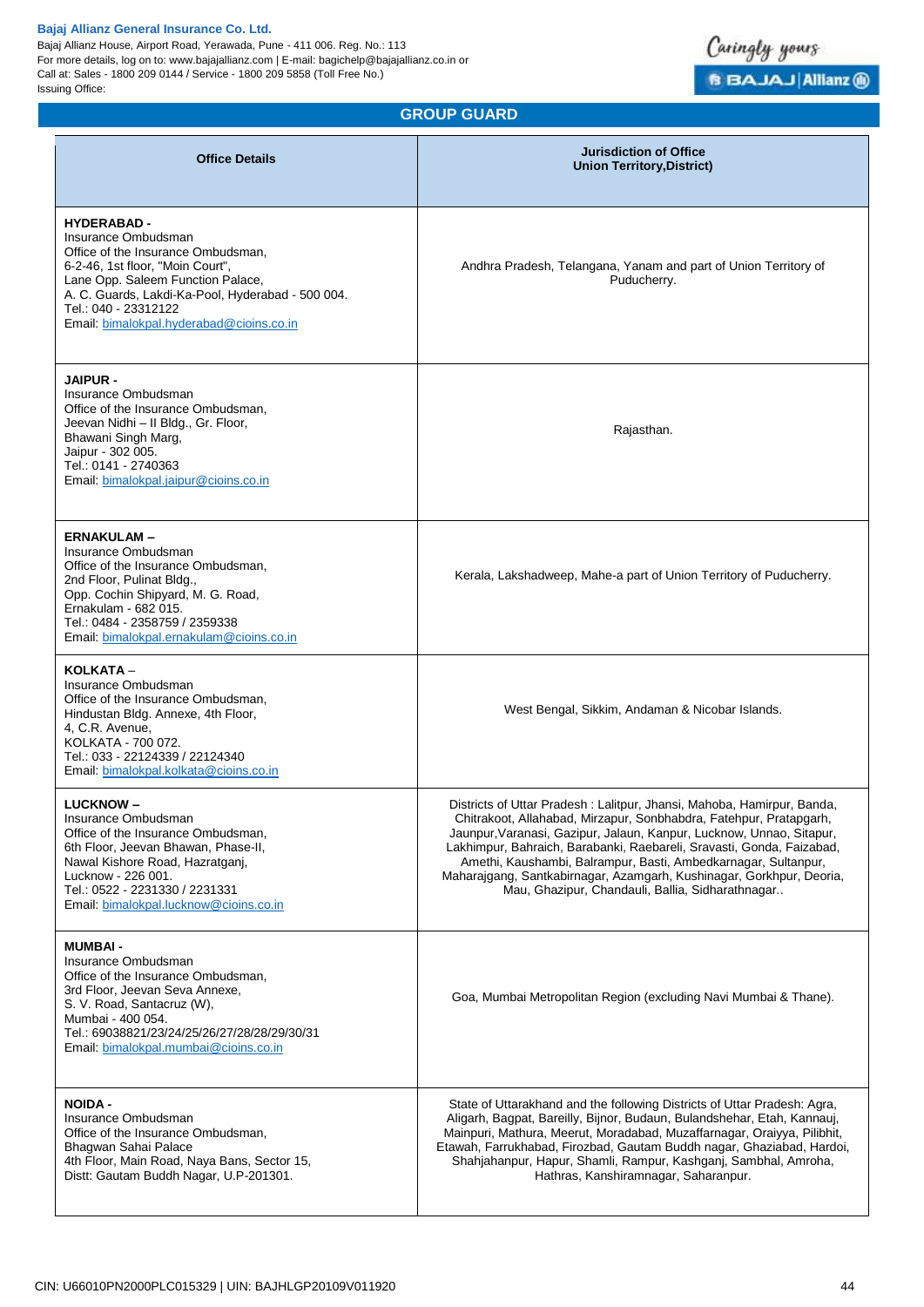Bajaj Allianz House, Airport Road, Yerawada, Pune - 411 006. Reg. No.: 113 For more details, log on to: www.bajajallianz.com | E-mail: bagichelp@bajajallianz.co.in or Call at: Sales - 1800 209 0144 / Service - 1800 209 5858 (Toll Free No.) Issuing Office:



# **GROUP GUARD**

| <b>Office Details</b>                                                                                                                                                                                                                                      | <b>Jurisdiction of Office</b><br><b>Union Territory, District)</b>                     |
|------------------------------------------------------------------------------------------------------------------------------------------------------------------------------------------------------------------------------------------------------------|----------------------------------------------------------------------------------------|
| Tel.: 0120-2514252 / 2514253<br>Email: bimalokpal.noida@cioins.co.in                                                                                                                                                                                       |                                                                                        |
| <b>PATNA-</b><br>Insurance Ombudsman<br>Office of the Insurance Ombudsman,<br>2nd Floor, Lalit Bhawan,<br>Bailey Road,<br>Patna 800 001.<br>Tel.: 0612-2547068<br>Email: bimalokpal.patna@cioins.co.in                                                     | Bihar,<br>Jharkhand.                                                                   |
| <b>PUNE -</b><br>Insurance Ombudsman<br>Office of the Insurance Ombudsman,<br>Jeevan Darshan Bldg., 3rd Floor,<br>C.T.S. No.s. 195 to 198, N.C. Kelkar Road,<br>Narayan Peth, Pune - 411 030.<br>Tel.: 020-41312555<br>Email: bimalokpal.pune@cioins.co.in | Maharashtra, Areas of Navi Mumbai and Thane (excluding Mumbai<br>Metropolitan Region). |

# **ANNEXURE FOR FIRE AND ALLIED PERILS COVER**

#### **BAJAJ ALLIANZ GENERAL INSURANCE COMPANY LTD. BHARAT GRIHA RAKSHA POLICY**

# **POLICY WORDINGS**

| <b>CONTENTS</b> |     |
|-----------------|-----|
|                 |     |
|                 |     |
|                 |     |
|                 |     |
|                 |     |
|                 |     |
|                 |     |
|                 |     |
|                 |     |
|                 | .54 |
|                 | .54 |
|                 |     |

You chose this **Bajaj Allianz General Insurance Company Ltd. Bharat Griha Raksha Policy** and applied to Us for insurance covers of Your choice. You paid Us the Premium and gave Us information about Yourself, Your Home Building and Home Contents. Based on Your confirmation that this information is true and correct, and in return of accepting the Premium You have paid Us We promise to provide You insurance as stated in this Policy Document and the Policy Schedule attached to it.

# <span id="page-44-0"></span>**CLAUSE A - THIS POLICY AND THE INSURANCE CONTRACT**

- 1. **Your Policy:** This **Bajaj Allianz General Insurance Company Ltd. Bharat Griha Raksha Policy** is a contract between You and Us as stated in the following:
- a. This Policy document,
- b. The Policy Schedule attached to this Policy document,
- c. Any Endorsement attached to and forming part of this Policy document,
- d. Any Add-on to this Policy that You may have purchased from Us,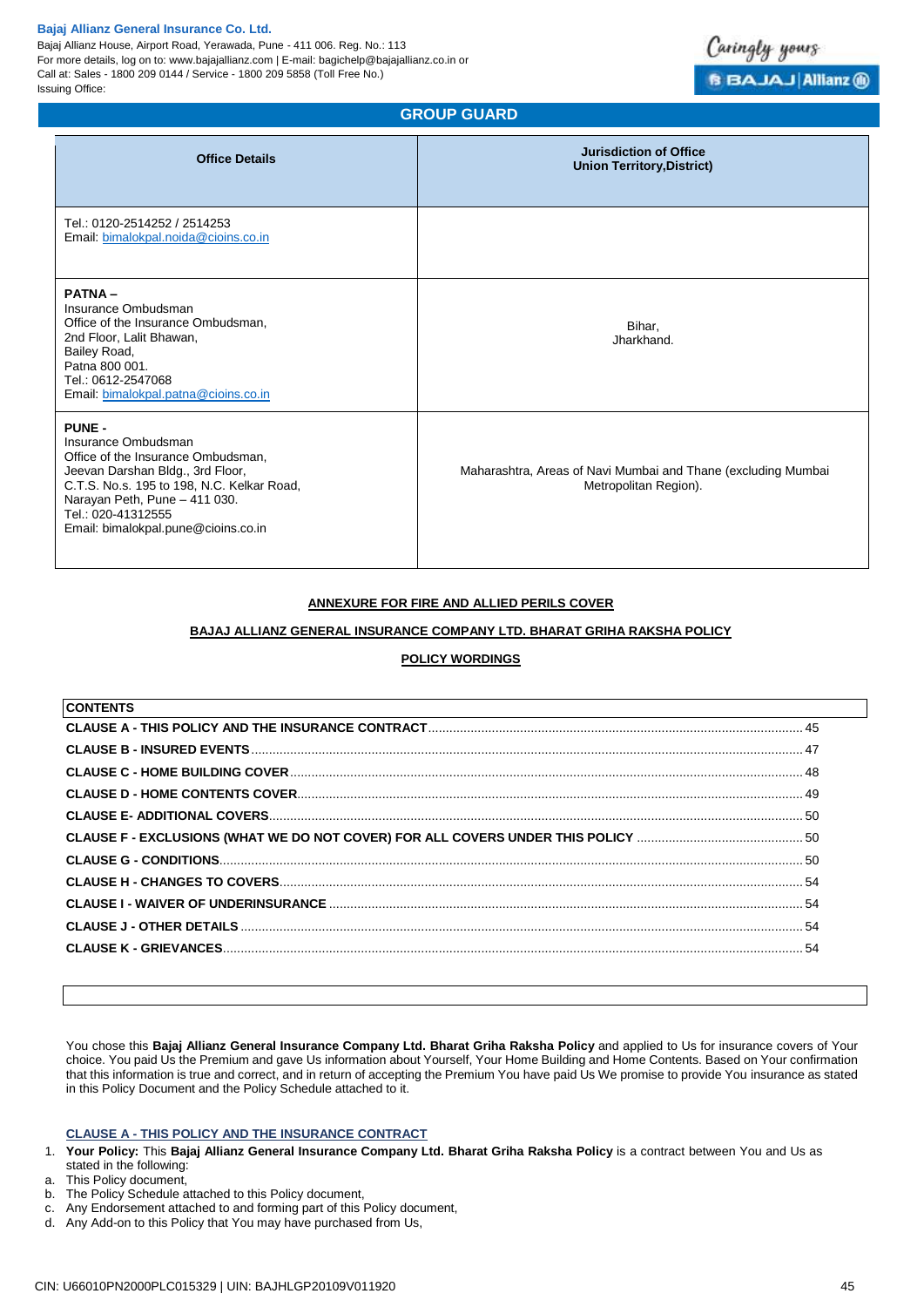Bajaj Allianz House, Airport Road, Yerawada, Pune - 411 006. Reg. No.: 113 For more details, log on to: www.bajajallianz.com | E-mail: bagichelp@bajajallianz.co.in or Call at: Sales - 1800 209 0144 / Service - 1800 209 5858 (Toll Free No.) Issuing Office:



# **GROUP GUARD**

e. The proposals and all declarations made by You or on Your behalf.

### 2. **To whom this Policy is issued and what it covers:**

- a. This Policy is issued to You and covers You and/or Your Home Building and/or Home Contents as mentioned in the Policy Schedule.
- b. If more than one person is insured under this Policy, each of You is a joint policyholder. Any notice or letter We give to any of You will be considered as given to all of You. Any request, statement, representation, claim or action of any one of You will bind all of You as if made by all of You.
- c. If You have mortgaged, pledged or hypothecated Your Home Building and/or Home Contents with a Bank, the Policy Schedule will show an 'Agreed Bank Clause' and the name of such Bank. The terms and conditions of this arrangement will be added to this Policy as an additional clause.

3. **The Policy Schedule:** The Policy Schedule is an important document about Your insurance cover. It contains:

- a. Your personal details,
- the Policy Period,
- c. the description of Your Insured Property,
- d. the total Sum Insured, the Sum Insured for each cover or item covered, and any limits and sub-limits,
- e. the insurance covers You have purchased,
- f. the Premium You have paid for these insurance covers,
- g. add-on covers opted by You,
- h. other important and relevant aspects and information.
- 4. **Special meaning of certain words:** Words stated in the table below have a special meaning throughout this Policy, the Policy Schedule and Endorsements.

These words with special meaning are stated in the Policy with the first letter in capitals.

| Word /s                  | <b>Specific meaning</b>                                                                                                                                                                                                                                                                                                                                                                                                                                                                                                                                                                                                                                                                                              |
|--------------------------|----------------------------------------------------------------------------------------------------------------------------------------------------------------------------------------------------------------------------------------------------------------------------------------------------------------------------------------------------------------------------------------------------------------------------------------------------------------------------------------------------------------------------------------------------------------------------------------------------------------------------------------------------------------------------------------------------------------------|
| <b>Bank</b>              | A bank or any financial institution                                                                                                                                                                                                                                                                                                                                                                                                                                                                                                                                                                                                                                                                                  |
| Carpet Area              | 1. for the main building unit of Your Home, it is the net usable floor area,<br>excluding the area covered by the external walls, areas under services<br>shafts, exclusive balcony or verandah area and exclusive open terrace<br>area, but including the area covered by the internal partition walls of the<br>residential unit;                                                                                                                                                                                                                                                                                                                                                                                  |
|                          | 2. for any enclosed structure on the same site, it is the net usable floor area<br>of such structure; and                                                                                                                                                                                                                                                                                                                                                                                                                                                                                                                                                                                                            |
|                          | 3. for any balcony, verandah area, terrace area, parking area, or any<br>enclosed structure that is part of Your Home, it is 25% of its net usable<br>floor area.                                                                                                                                                                                                                                                                                                                                                                                                                                                                                                                                                    |
| <b>Commencement Date</b> | It is the date and time from which the insurance cover under this Policy begins.<br>It is shown in the Policy Schedule.                                                                                                                                                                                                                                                                                                                                                                                                                                                                                                                                                                                              |
| Cost of Construction     | The amount required to construct Your Home Building at the<br>Commencement Date.<br>This amount is calculated as follows:<br>a. For residential structure of Your Home including Fittings and Fixtures:<br>Carpet Area of the structure in square metres X Rate of Cost of<br>Construction at the Commencement Date. The Rate of Cost of<br>Construction is the prevailing rate of Cost of Construction of Your Home<br>Building at the Commencement Date as declared by You and accepted<br>by Us and shown in the Policy Schedule.<br>b. For additional structures : the amount that is based on the prevailing rate<br>of Cost of Construction at the Commencement Date as declared by You<br>and accepted by Us. |
| Endorsement              | A written amendment to the Policy that We make (additions, deletions,<br>modifications, exclusions or conditions of an insurance Policy) which may<br>change the terms or scope of the original policy.                                                                                                                                                                                                                                                                                                                                                                                                                                                                                                              |
| <b>Home Contents</b>     | Those articles or things in Your Home that are not permanently attached or<br>fixed to the structure of Your Home. Home Contents may consist of General<br>Contents and/or Valuable Contents.                                                                                                                                                                                                                                                                                                                                                                                                                                                                                                                        |
| <b>General Contents</b>  | General Contents are all the contents of household use in Your Home, e.g.,<br>furniture, electronic items and goods, antennae, solar panels, water storage<br>equipment, kitchen equipment, electrical equipment (including those fitted on<br>walls), clothing and apparel and items of similar nature.                                                                                                                                                                                                                                                                                                                                                                                                             |
| <b>Valuable Contents</b> | Valuable Contents of Your Home consist of items such as jewellery, silverware,<br>paintings, works of art, antique items, curios and items of similar nature.                                                                                                                                                                                                                                                                                                                                                                                                                                                                                                                                                        |
| Insured                  | The Person/s who has/have purchased Insurance Cover under this Policy.                                                                                                                                                                                                                                                                                                                                                                                                                                                                                                                                                                                                                                               |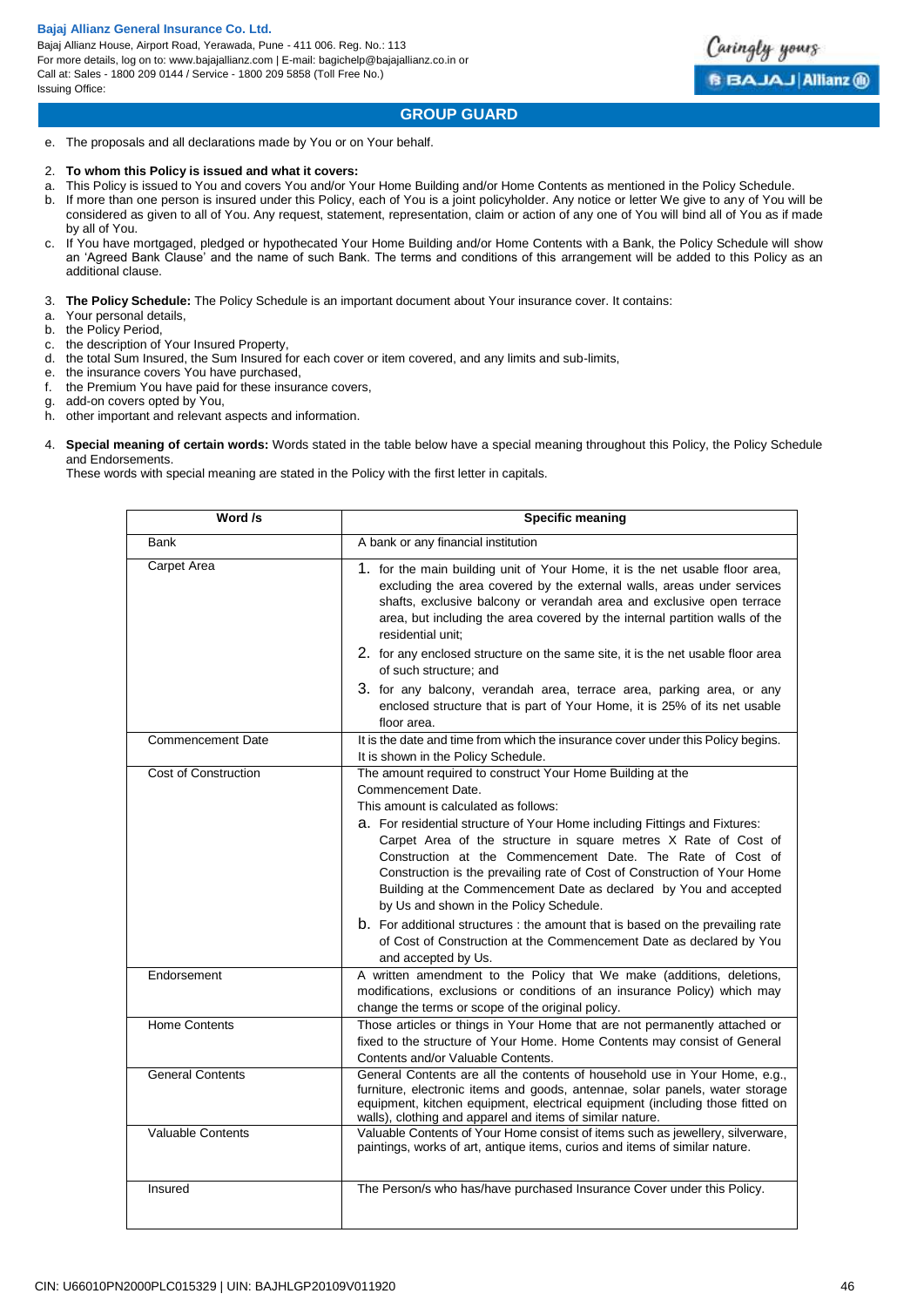Bajaj Allianz House, Airport Road, Yerawada, Pune - 411 006. Reg. No.: 113 For more details, log on to: www.bajajallianz.com | E-mail: bagichelp@bajajallianz.co.in or Call at: Sales - 1800 209 0144 / Service - 1800 209 5858 (Toll Free No.) Issuing Office:



| <b>GROUP GUARD</b>        |                                                                                                                                                                                                                                                                                                                                      |  |
|---------------------------|--------------------------------------------------------------------------------------------------------------------------------------------------------------------------------------------------------------------------------------------------------------------------------------------------------------------------------------|--|
| <b>Insured Property</b>   | Your Home Building and Home Contents, or any item of property covered by<br>this Policy.                                                                                                                                                                                                                                             |  |
| Kutcha Construction       | Building(s) having walls and/or roofs of wooden planks/thatched leaves and/or<br>grass/hay of any kind/bamboo/plastic cloth/asphalt/canvas/tarpaulin and the<br>like.                                                                                                                                                                |  |
| <b>Policy Period</b>      | Policy period means the period commencing from the effective date and time<br>as shown in the Policy Schedule and terminating at Midnight on the expiry date<br>as shown in the Policy Schedule or on the termination of or the cancellation of<br>insurance as provided for in Clause G (III) of this Policy, whichever is earlier. |  |
| <b>Policy Schedule</b>    | The document accompanying and forming part of the Policy that gives Your<br>details and of Your insurance cover, as described in Clause A (3) of this Policy.                                                                                                                                                                        |  |
| Premium                   | The premium is the amount You pay Us for this insurance. The Policy Schedule<br>shows the amount of premium for the Policy Period and all other taxes and<br>levies.                                                                                                                                                                 |  |
| <b>Pucca Construction</b> | Construction other than Kutcha Construction.                                                                                                                                                                                                                                                                                         |  |
| Spouse                    | Your wife or husband.                                                                                                                                                                                                                                                                                                                |  |
| Sum Insured               | The amount shown as Sum Insured in the Policy Schedule and as described in<br>Clause C (4) and Clause D (2) of this Policy. It represents Our maximum liability<br>for each cover or part of cover and for each loss.                                                                                                                |  |
| <b>Total Loss</b>         | A situation where the Insured Property or item is completely destroyed, lost or<br>damaged beyond retrieval or repair or the cost of repairing it is more than the<br>Sum Insured for that item or in total.                                                                                                                         |  |
| We, Us, Our, Insurer      | The Bajaj Allianz General Insurance Company Ltd that has provided Insurance<br>Cover under this Policy of the Company.                                                                                                                                                                                                               |  |
| You, Your, Insured        | The Insured Person/s who has/have purchased Insurance Cover under this<br>Policy; of such Insured Person/s.                                                                                                                                                                                                                          |  |
| Your Home Building        | Your Home Building is a building consisting of a residential unit, having an<br>enclosed structure and a roof, basement (if any) and used as a dwelling place<br>described in detail as per Clause C (2) of this Policy.                                                                                                             |  |

# <span id="page-46-0"></span>**CLAUSE B - INSURED EVENTS**

We give insurance cover for physical loss or damage, or destruction caused to Insured Property by the following unforeseen events occurring during the Policy Period.

The events covered are given in Column A and those not covered in respect of these events are given in Column B.

| Sr.<br>No | <b>Column A</b>                                                                       | <b>Column B</b>                                                                      |
|-----------|---------------------------------------------------------------------------------------|--------------------------------------------------------------------------------------|
|           | We cover physical loss or damage, or destruction<br>caused to the Insured Property by | We do not cover any loss or damage, or destruction<br>caused to the Insured Property |
|           | Fire                                                                                  | caused by burning of Insured Property by order of any<br>Public Authority.           |
| 2         | Explosion or Implosion                                                                |                                                                                      |
| 3         | Lightning                                                                             |                                                                                      |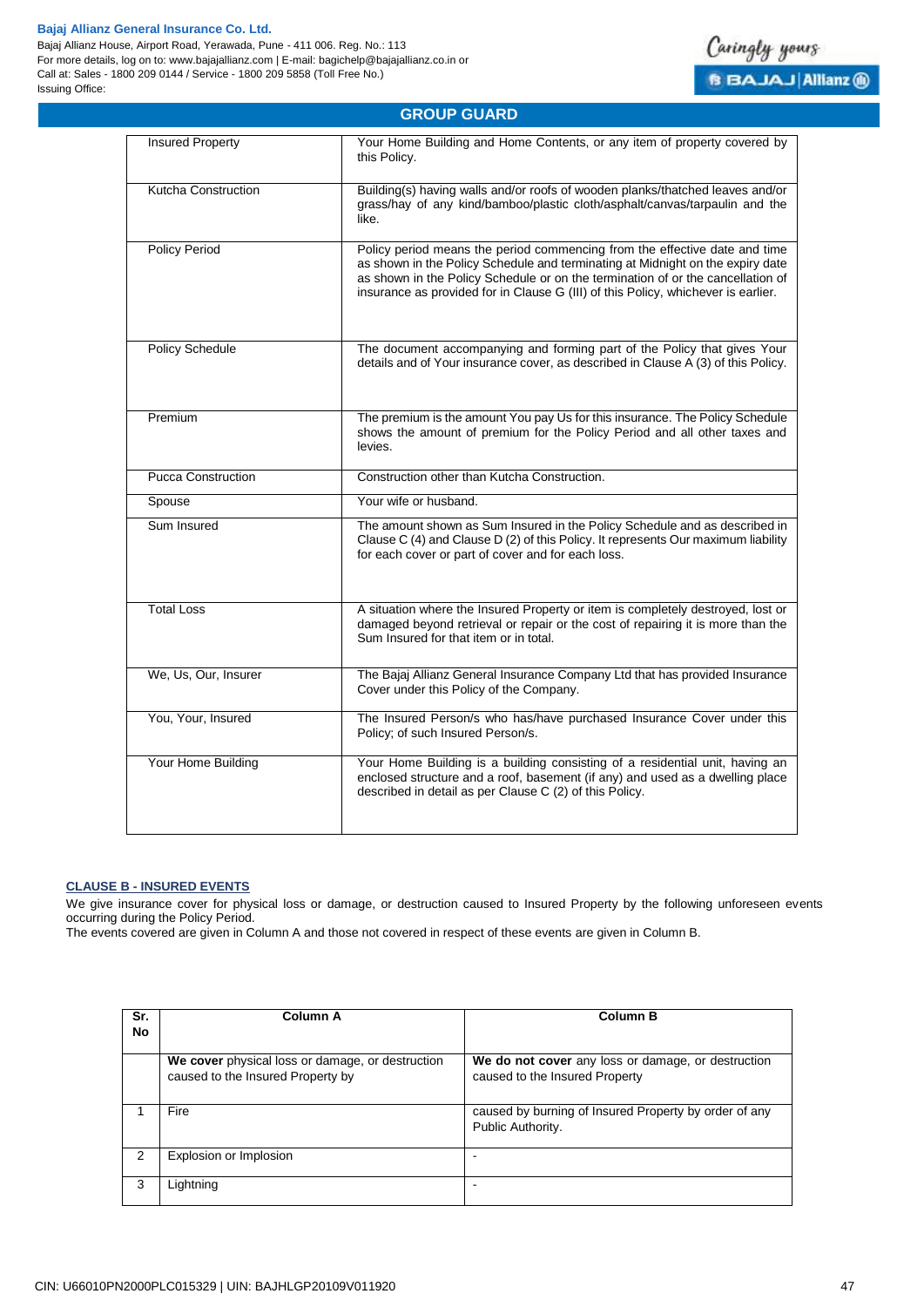Bajaj Allianz House, Airport Road, Yerawada, Pune - 411 006. Reg. No.: 113 For more details, log on to: www.bajajallianz.com | E-mail: bagichelp@bajajallianz.co.in or Call at: Sales - 1800 209 0144 / Service - 1800 209 5858 (Toll Free No.) Issuing Office:



# **GROUP GUARD**

| 4                 | Earthquake,<br>volcanic<br>eruption,<br>other<br>or<br>convulsions of nature                                                                                                 |                                                                                                                                                                                                                                                                                                                                                                         |
|-------------------|------------------------------------------------------------------------------------------------------------------------------------------------------------------------------|-------------------------------------------------------------------------------------------------------------------------------------------------------------------------------------------------------------------------------------------------------------------------------------------------------------------------------------------------------------------------|
| 5                 | Storm, Cyclone, Typhoon, Tempest, Hurricane,<br>Tornado, Tsunami, Flood and Inundation                                                                                       | $\tilde{\phantom{a}}$                                                                                                                                                                                                                                                                                                                                                   |
|                   | We cover physical loss or damage, or destruction<br>caused to the Insured Property by                                                                                        | We do not cover any loss or damage, or destruction<br>caused to the Insured Property                                                                                                                                                                                                                                                                                    |
| 6                 | Subsidence of the land on which Your Home<br>Building stands, Landslide, Rockslide                                                                                           | caused by<br>a. normal cracking, settlement or bedding down of<br>new structures.<br>b. the settlement or movement of made up ground,<br>c. coastal or river erosion,<br>d. defective design or workmanship or use of<br>defective materials, or<br>e. demolition, construction, structural alterations or<br>repair of any property, or groundworks or<br>excavations. |
| 7                 | Bush Fire, Forest Fire, Jungle Fire                                                                                                                                          | $\sim$                                                                                                                                                                                                                                                                                                                                                                  |
| 8                 | Impact damage of any kind, i.e., damage caused<br>by impact of, or collision caused by any external<br>physical object (e.g. vehicle, falling trees, aircraft,<br>wall etc.) | caused by pressure waves caused by aircraft or other<br>aerial or space devices travelling at sonic or supersonic<br>speeds.                                                                                                                                                                                                                                            |
| 9                 | Missile testing operations                                                                                                                                                   |                                                                                                                                                                                                                                                                                                                                                                         |
| 10                | Riot, Strikes, Malicious Damages                                                                                                                                             | caused by<br>a. temporary<br>dispossession,<br>or<br>permanent<br>confiscation,<br>commandeering,<br>requisition<br>or<br>destruction by order of the government or any lawful<br>authority, or<br>b. temporary or permanent dispossession of Your<br>Home by unlawful occupation by any person.                                                                        |
| 11                | Acts of terrorism<br>(Coverage as per Terrorism Clause attached)                                                                                                             | Exclusions and Excess as per Terrorism Clause<br>attached.                                                                                                                                                                                                                                                                                                              |
| $12 \overline{ }$ | Bursting or overflowing of water tanks, apparatus<br>and pipes,                                                                                                              | $\sim$                                                                                                                                                                                                                                                                                                                                                                  |
| 13                | Leakage from automatic sprinkler installations.                                                                                                                              | a. repairs or alterations in Your Home or the building in<br>which Your Home is located,<br>b. repairs, removal or extension of any sprinkler<br>installation, or<br>c. defects in the construction known to You.                                                                                                                                                       |
| 14                | Theft within 7 (seven) days from the occurrence of<br>and proximately caused by any of the above Insured<br>Events.                                                          | if it is<br>a. any article or thing outside Your Home, or<br>b. any article or thing attached from the outside of the<br>outer walls or the roof of Your Home, unless securely<br>mounted.                                                                                                                                                                              |

# <span id="page-47-0"></span>**CLAUSE C - HOME BUILDING COVER**

**1. What We cover**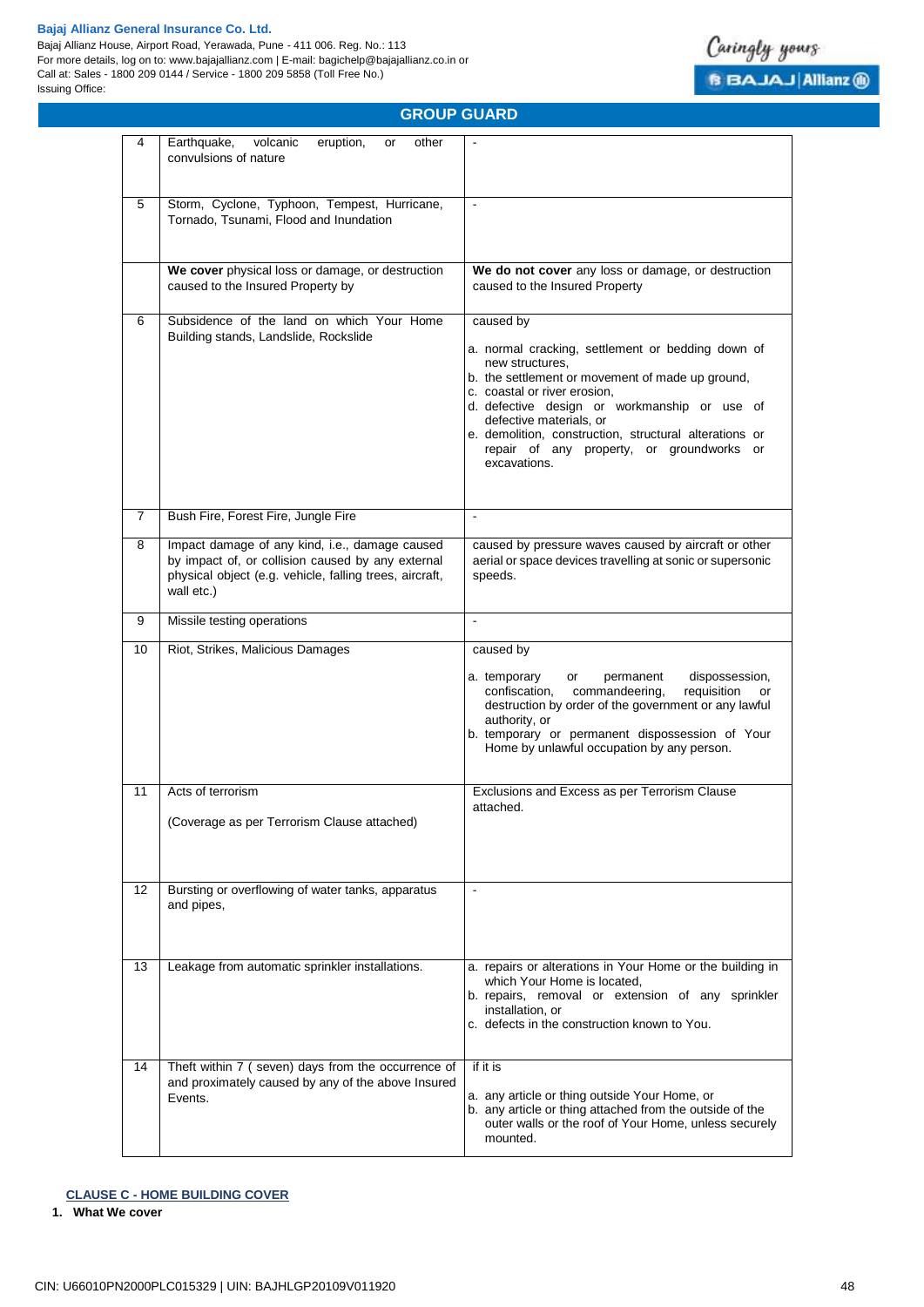

# **GROUP GUARD**

We cover physical loss or damage, or destruction of Your Home Building because of any Insured Event listed in Clause B of this Policy. We also cover architect's, surveyor's, consulting engineer's fees, cost of removing debris as specified under Clause C (5) (f) of this Policy. Further, We pay for Loss of rent and Rent for Alternative Accommodation, which will be paid to the extent declared by You and agreed by Us as specified under Clause C (6) of this Policy while Your Home Building is not fit for living following loss or damage due to an Insured Event.

#### **2. Your Home Building**

a. Your Home Building is a building consisting of a residential unit, having an enclosed structure and a roof, basement (if any) and used as a dwelling place.

### b. **Your Home Building includes**

- i. fixtures and fittings permanently attached to the floor, walls or roof, like fixed sanitary fittings, electrical wiring and other permanent fittings.
- ii. the following 'additional structures' if they are on the same site, and are used as part of Your Home Building:
- a) garage, domestic out-houses used for residence, parking spaces or areas, if any
- b) compound walls, fences, gates, retaining walls and internal roads,
- c) verandah or porch and the like,
- d) septic tanks, bio-gas plants, fixed water storage units or tanks,
- e) solar panels, wind turbines and air conditioning systems, central heating systems and the like, if not included in Home Contents Cover,
- iii. any other structure shown in the Policy Schedule.
- c. **Your** Home Building does not include Contents of Your Home.

#### **3. Use for residence**

- a. We will pay only if Your Home Building is used for the purpose of residence of Yourself and Your family, or of Your tenant, licensee or employee. b. We will not pay if
- Your Home Building is used as a holiday home, or for lodging and boarding, or
- ii. Your Home Building or any part of Your Home Building is used for purposes other than residential except where it is used both for Your residence and for the purposes of earning Your livelihood if You are self-employed or You have shifted Your office to Your Home Building for a temporary period due to lockdown or closure of Your office ordered by a public authority.

#### **4. Sum Insured**

- a. The Sum Insured for the Home Building Cover is the prevailing Cost of Construction of Your Home Building at the Commencement Date as declared by You and accepted by Us and will be the maximum amount payable in the event the Home Building is a Total Loss.
- b. If the Policy Period is more than one year, We will automatically increase Your Sum Insured during the Policy Period by 10% per annum on each anniversary of Your Policy without additional Premium for a maximum of 100% of the Sum Insured at the Policy Commencement Date.
- c. The Sum Insured will be automatically increased each day by an amount representing 1/365th of 10% of Sum Insured at the Policy Commencement Date for annual policies.
- d. Restoration of Sum Insured: Except as stated in **Clause G (III) (3) (b)** of this Policy, the insurance cover will at all times be maintained during the Policy Period to the full extent of the respective Sum Insured. This means that after We have paid for any loss, the Policy shall be restored to the full original amount of Sum Insured. You must pay to Us proportionate Premium for the unexpired Policy Period from the date of loss. We can also deduct this Premium from the net claim that We must pay You.

# **5. What We pay**

- a. If You make a claim under the Policy for damage to Your Home Building due to any of the insured perils, We reimburse the cost to repair it to a condition substantially the same as its condition at the time of damage. You must spend for repairs, and claim that amount from Us.
- b. We will calculate the amount of claim on the basis of the actual Carpet Area subject to the Carpet Area not exceeding that declared by You in the Proposal Form and stated in the Policy Schedule.
- c. The maximum We will pay for all items together is the Sum Insured shown in the Policy Schedule for Home Building Cover. If the Policy Schedule shows any limit for any item, such limit is the maximum We will pay for that item.
- d. If Your Home Building is a Total Loss, We will pay You the Sum Insured of the Home Building.
- e. If only an additional structure is destroyed, We will pay You an amount equal to the Cost of Construction of the additional structure.
- f. In addition to what **Clause C (5) (c)** of this Policy provides for, We will pay You the following expenses:
- i. up to 5% of the claim amount for reasonable fees of architect, surveyor, consulting engineer;
- ii. up to 2 % of the claim amount for reasonable costs of removing debris from the site.
- **6. Loss of Rent and Rent for Alternative Accommodation:** In addition to what **Clause C (5) (c)** of this Policy provides for**,** We will pay the amount of rent You lose or alternative rent You pay while Your Home Building is not fit for living because of physical loss arising out of an Insured Event as follows:
- a. If You are living in Your Home as a tenant, and You are required to pay higher rent for the alternative accommodation, We will pay the difference between the rent for alternative accommodation and the rent of Your Home Building.
- b. We will pay the loss under this cover for an accommodation that is not superior to Your Home Building in any way and in the same city as Your Home Building.
- c. The amount of lost rent shall be calculated as follows: Sum Insured for Cover for Loss of Rent (as declared by You in the Proposal Form and specified by Us in the Policy Schedule) X Period necessary for repairs ÷ Loss of Rent Period opted for.
- d. This cover will be available for the reasonable time required to repair Your Home Building to make it fit for living. The maximum period of this cover is three years from the date Your Home Building becomes unfit for living. You must submit a certificate from an architect or the local authority to show that Your Home Building is not fit for living.
- <span id="page-48-0"></span>e. Claim for loss of rent will be accepted only if We have accepted Your claim for loss for physical damage to Your Home under the Home Building Cover.

#### **CLAUSE D - HOME CONTENTS COVER**

#### **1. What We cover:**

We cover the physical loss or damage to or destruction of the General Contents of Your Home caused by an Insured Event as listed in Clause B of this Policy. Valuable Contents of Your Home are not covered under this Policy unless You have purchased the optional cover for the Valuable Contents.

**2. Sum Insured:**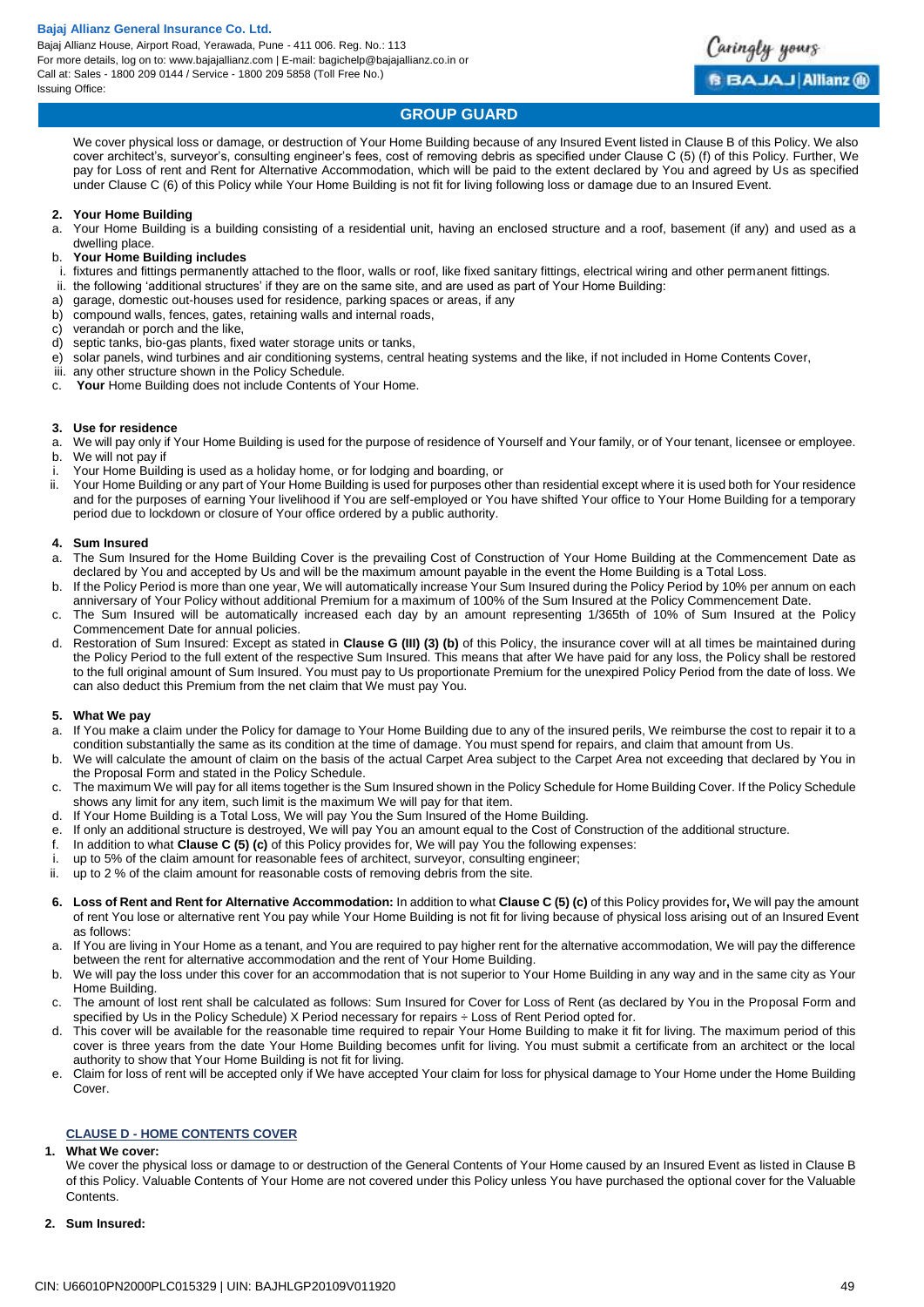Bajaj Allianz House, Airport Road, Yerawada, Pune - 411 006. Reg. No.: 113 For more details, log on to: www.bajajallianz.com | E-mail: bagichelp@bajajallianz.co.in or Call at: Sales - 1800 209 0144 / Service - 1800 209 5858 (Toll Free No.) Issuing Office:



# **GROUP GUARD**

- a. The Sum Insured for the Home Contents Cover is shown in the Policy Schedule and will be the maximum amount payable in the event the Home Contents are destroyed/lost completely.
- b. The Policy has a built-in cover for the General Contents of Your home equal to 20% of the Sum Insured for Home Building Cover subject to a maximum of ₹ 10 Lakh (Rupees Ten Lakh) provided You have opted for both Home Building and Home Contents cover. If You choose to have a higher Sum Insured for Home Contents, You have to declare the Sum Insured in the Proposal Form and pay additional Premium.
- c. If You have purchased only Home Contents Cover, You have to declare the Sum Insured for the General Contents in the Proposal Form.
- d. The Sum Insured You have chosen for General Contents must be enough to cover the cost of replacement of the General Contents. e. If You want to cover the Valuable Contents in Your Home, You must opt for the Optional Cover for Valuable Contents as given in Clause E (1)
- (a) of this Policy.
- f. Restoration of Sum Insured: Except as stated in **Clause G (III) (3) (b)** of this Clause below, the insurance cover will at all times be maintained during the Policy Period to the full extent of the respective Sum Insured. This means that after We have paid for any loss, the Policy shall be restored to the full original amount of Sum Insured. You must pay to Us proportionate Premium for the unexpired Policy Period from the date of loss. We can also deduct this Premium from the net claim that We must pay You.

#### **3. What We pay**

- a. If the General Contents of Your Home are physically damaged by any Insured Event, We will at Our option,
- i. reimburse to You the cost of repairs to a condition substantially the same as its condition at the time of damage, or
- ii. pay You the cost of replacing that item with a same or similar item, or
- iii. repair the damaged item to a condition substantially the same as its condition at the time of damage.
- b. The maximum We will pay for Home Contents is the Sum Insured shown in the Policy Schedule for Home Contents Cover. If the Policy Schedule shows any limit for any item, or category or groups of items, such limit is the maximum We will pay for that item.

# <span id="page-49-0"></span>**CLAUSE E- ADDITIONAL COVERS**

#### **1. Optional Covers:**

**a. Cover for Valuable Contents on Agreed Value Basis (under Home Contents cover):** 

For Valuable Contents, a value may be agreed upon by You and Us based on a valuation certificate submitted by You and accepted by Us. However, We shall waive the requirement of valuation certificate if the Sum Insured opted for is up to ₹ 5 Lakh (Rupees Five Lakh) and Individual item value does not exceed ₹ 1 Lakh (Rupees One Lakh).

i. If the Valuable Contents of Your Home are physically damaged by any Insured Event, We will pay the cost of repairing the item/s.<br>If the Valuable Contents of Your Home are a Total Loss We will pay the Sum Insured shown i

If the Valuable Contents of Your Home are a Total Loss We will pay the Sum Insured shown in the Policy Schedule for the Valuable item/s. If the Policy Schedule shows any limit for any item, or category or groups of items, such limit is the maximum We will pay for that item. Loss to only one item of a pair or set does not constitute loss or damage to the entire pair or set**.** 

#### **b. Personal Accident Cover:**

In the event an insured peril that caused damages to Your Home Building and/or Home Contents also results in the unfortunate death of either You or Your spouse, We will pay compensation of ₹ 5,00,000 (Rupees Five Lakh) per person.

In the event of the unfortunate death of the Insured, the Personal Accident cover shall continue for the Spouse until expiry of the Policy.

#### **2. Add-ons:**

You can opt for an Add-on by choosing from the Add-ons, if any, offered by Us under this product and the ones that You have purchased will be mentioned in the Policy Schedule and the relevant clause/s and/or Endorsements will be attached to this Policy.

#### <span id="page-49-1"></span>**CLAUSE F - EXCLUSIONS (WHAT WE DO NOT COVER) FOR ALL COVERS UNDER THIS POLICY**

We do not cover losses and expenses for any loss or damage or destruction of the Insured Property that is directly or indirectly as a result of or is caused by or arising from events, stated below:

- 1. Your deliberate, wilful or intentional act or ommission, or of anyone on Your behalf, or with Your connivance.
- 2. War, invasion, act of foreign enemy hostilities or war-like operations (whether war is declared or not), civil war, mutiny, civil commotion amounting to a popular rising, military rising, rebellion, revolution, insurrection or military or usurped power.
- 3. Ionising radiation or contamination by radioactivity from any nuclear fuel or from any nuclear waste from combustion of nuclear fuel, or the radioactive, toxic, explosive or other hazardous properties of any explosive nuclear assembly or nuclear component that is part of it.
- 4. Pollution or contamination, unless
- i. the pollution or contamination itself has resulted from an Insured Event, or ii. an Insured Event itself results from pollution or contamination.
- an Insured Event itself results from pollution or contamination.
- 5. Loss, damage or destruction to any electrical/electronic machine, apparatus, fixture, or fitting by over-running, excessive pressure, short circuiting, arcing, self-heating or leakage of electricity from whatever cause (Lightning included). This exclusion applies only to the particular machine so lost, damaged or destroyed.
- 6. Loss or damage to bullion or unset precious stones, manuscripts, plans, drawings, securities, obligations or documents of any kind, coins or paper money, cheques, vehicles, and explosive substances unless otherwise expressly stated in the Policy.
- 7. Loss of any Insured Property which is missing or has been mislaid, or its disappearance cannot be linked to any single identifiable event.<br>8. Loss or damage to any Insured Property removed from Your Home to any other pl
- Loss or damage to any Insured Property removed from Your Home to any other place.
- 9. Loss of earnings, loss by delay, loss of market or other consequential or indirect loss or damage of any kind or description whatsoever.
- 10. Any reduction in market value of any Insured Property after its repair or reinstatement.
- 11. Any addition, extension, or alteration to any structure of Your Home Building that increases its Carpet Area by more than 10% of the Carpet Area existing at the Commencement Date or on the date of renewal of this Policy, unless You have paid additional Premium and such addition, extension or alteration is added by Endorsement.
- 12. Costs, fees or expenses for preparing any claim.

# <span id="page-49-2"></span>**CLAUSE G – CONDITIONS**

#### **(I) Your Obligations**

**1. Make true and full disclosure in the proposal and related documents**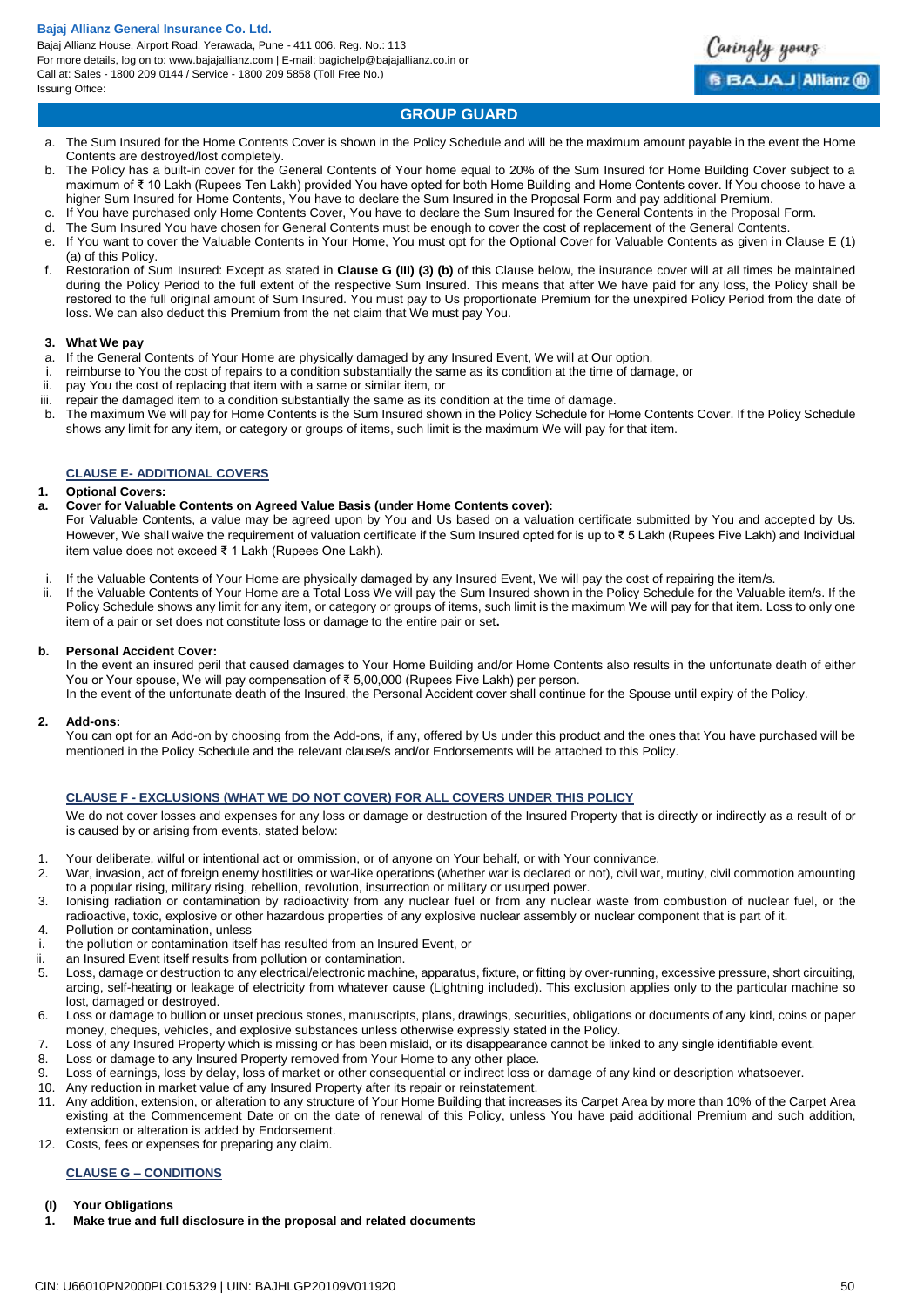Bajaj Allianz House, Airport Road, Yerawada, Pune - 411 006. Reg. No.: 113 For more details, log on to: www.bajajallianz.com | E-mail: bagichelp@bajajallianz.co.in or Call at: Sales - 1800 209 0144 / Service - 1800 209 5858 (Toll Free No.) Issuing Office:



# **GROUP GUARD**

- a. You have a duty of disclosure to tell Us everything You know, or could reasonably be expected to know, that is relevant to Us for deciding whether to give You insurance cover and on what terms. You owe this duty to disclose such relevant material information even if We have not specifically asked for it. This duty extends to any information or declaration given by anyone else on Your behalf.
- b. We have agreed to give You insurance cover entirely on the basis of the information You, or anyone on Your behalf, have given Us in the proposal, statements and other declarations and documents (in writing or electronic) about Yourself, Your family, Your Home Building and Home Contents. The correct and complete information You give is the basis of Our contract with You. Our promise to pay is conditional upon the truth of these statements and on the assumption that You, or anyone on Your behalf, has not withheld any material information about Yourself, Your family, Your Home Building and Home Contents.

#### **2. Obligation to take care:** You must:

- a. keep Your Home Building and Home Contents in good condition and well maintained, You must ensure that the structure of Your Home Building does not have any faults or defects that are visible and material that will aggravate loss or damage to the Home Building in the event an insured peril occurs.
- b. take care to prevent theft, loss or damage to Your Home Building and Home Contents, and
- c. ensure that unauthorized persons do not occupy Your Home Building.

#### **3. Inform change in circumstances:** You must inform Us immediately if

- a. You change Your address,
- b. You make any addition, alteration, extension to the structure of Your Home Building,
- c. You let out Your Home Building, or Your Home Building will no longer be solely occupied by You,
- d. You change the use of Your Home Building.
- **4. Allow inspection and investigation of claim:** You must allow, and give full cooperation to the survey/investigation of Your claim by Us. You must allow Us, and any surveyor, officer or other representative that We authorise, to inspect Your Home Building and Home Contents including the interior wherever necessary, take photographs and where required, permit the scientific testing and investigation of any insured article affected by the insured peril. You must answer all questions asked regarding Your claim truthfully and completely, and submit all relevant documents that We will require.

#### **5. Make true statements and full disclosure in the claim and related documents**

You must also give true and full information in Your claim and submit true documents. If You give any false information or document in the claim, or if You withhold any information or document (written or electronic), We have a right to refuse payment of Your claim. We may also cancel Your Policy.

### **(II) Renewal of Policy**

- **1. End of Policy:** This Policy will expire at the end of the Policy Period.
- **2. Renewal is not automatic**, We may seek relevant information from You for the purpose of renewal. We can reject Your renewal only on grounds of mis-representation, non-disclosure of material facts, fraud or non-co-operation on Your part.
- **3. Application for** renewal**:** If You wish to renew the Policy, You must apply for renewal before the end of the Policy Period and pay the required Premium amount.

#### **(III) Cancellation and Termination of Policy**

- **1. Cancellation by You at any Time**
- a. You can cancel this Policy at any time by giving Us notice in writing. The Policy will terminate when We receive Your notice.
- b. If You cancel the Policy, We will refund premium as per table (B1) and (B2) hereinafter, as may be applicable, subject however to a minimum retention of Rs.100, except as stated in B1.1.
- c. No premium refund shall be made in respect of Policy on which claim has been lodged by the Insured or a person on behalf of the Insured, whether such claim was admitted or repudiated.

#### **(B1) Short Period Scale (Applicable to Annual Policy):**

| Sr. No           | <b>Cancellation Period</b><br>(Days) | Refund Amount as percentage of Annual Premium |
|------------------|--------------------------------------|-----------------------------------------------|
| <b>B1.1</b>      | Up to 7 Days                         | 100%                                          |
| B <sub>1.2</sub> | 8 to 270 days                        | Pro Rata                                      |
| <b>B1.3</b>      | 271 to 365 days                      | $0\%$                                         |

#### **Note:**

- a. No request for cancellation of Policy shall be entertained after completion of 270 days (applicable only to annual Policy) from the date of commencement of the Policy Period.
- b. Policy where Policy Period is short term (lesser than one year) cannot be cancelled.
- c. B1.1 shall apply only at first inception of the Policy (Commencement Date) and shall not be applicable for cancellation in the subsequent years as applicable under (B2)

**Example:** Policy Period: 1<sup>st</sup> January 2020 to 31<sup>st</sup> December 2020 (Annual Policy)

**Case 1:** Request for cancellation received on: 5<sup>th</sup> January 2020 Refund: 100% refund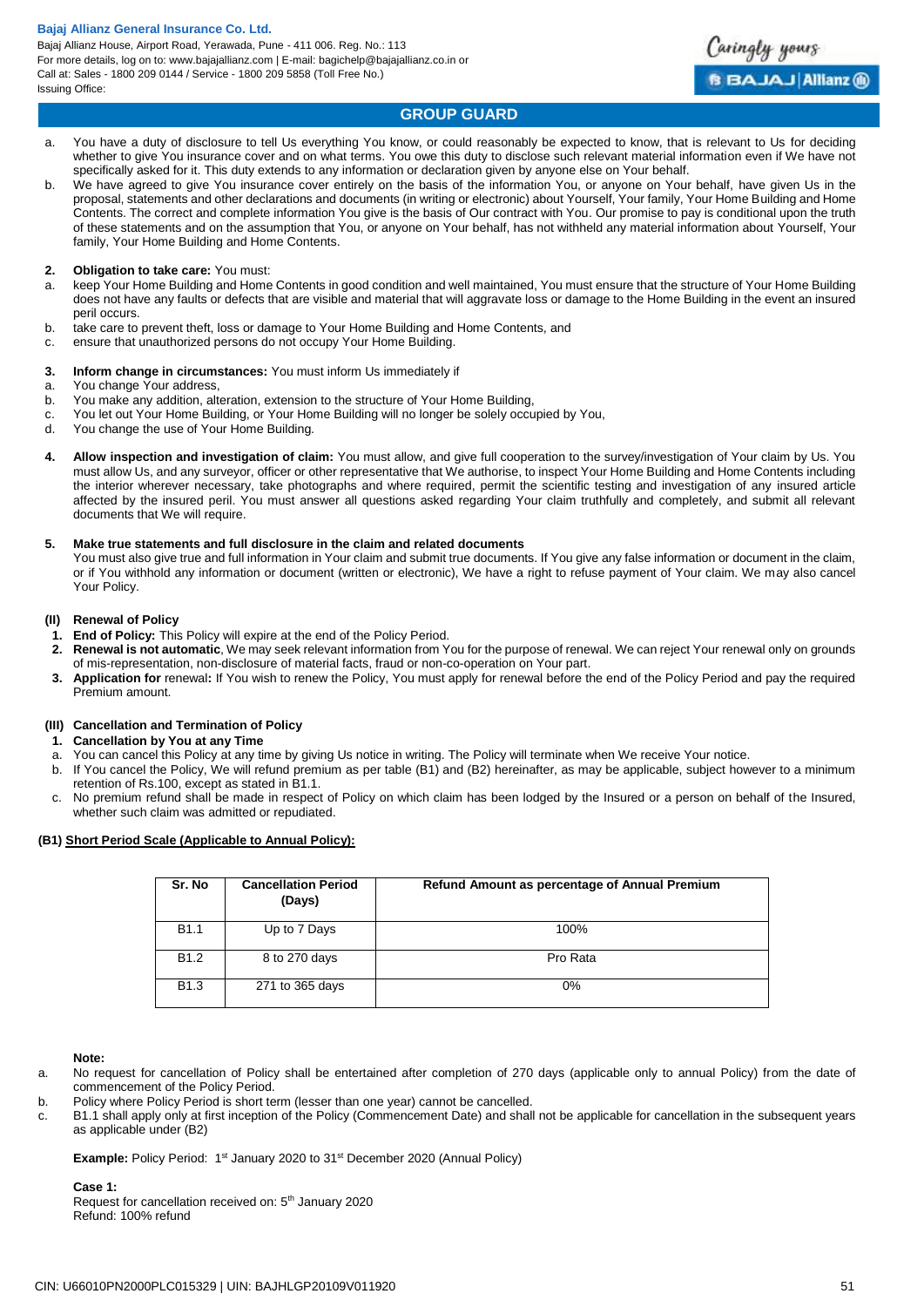Bajaj Allianz House, Airport Road, Yerawada, Pune - 411 006. Reg. No.: 113 For more details, log on to: www.bajajallianz.com | E-mail: bagichelp@bajajallianz.co.in or Call at: Sales - 1800 209 0144 / Service - 1800 209 5858 (Toll Free No.) Issuing Office:

# aringly yours **BBAJAJ Allianz ®**

# **GROUP GUARD**

#### **Case 2:**

Request for cancellation received on: 5th March 2020 You shall be entitled to refund calculated as below: Refund: Pro-Rata of annual premium

#### **Case 3:**

Request for cancellation received on: 5th November 2020 Refund: Nil

#### **(B2) Policy Period of more than 1 year, up to 10 Years:**

- (i) If the request for cancellation is received in First Year, the apportioned premium of unutilized Policy Period will be refunded in full; for First Year the above mentioned short period scale in table (B1) will be applied on the apportioned First Year premium.
- (ii) If the request for cancellation is received in any consecutive year after completion of one year from Commencement Date, the premium for fully utilized Policy Period will be retained in full by the Company, the annual short period scale as mentioned in B1.2 and B1.3 hereinabove shall apply to the apportioned active Policy year, and full refund shall be made of the apportioned unutilized Policy Period

**Example:** Policy Period: 1<sup>st</sup> January 2020 to 31<sup>st</sup> December 2024 (Long Term Policy of 5 years)

#### **Case 1:**

Request for cancellation received on: 5<sup>th</sup> January 2020

Refund: 100% refund of Policy Premium

#### **Case 2:**

Request for cancellation received on: 5th March 2020

You shall be entitled to refund calculated as below:

Refund: [Pro-Rata of {Apportioned First Year Premium}] + Apportioned premium of second, third, fourth and fifth year in full

#### **Case 3:**

Request for cancellation received on: 5th November 2020

Refund: (Nil for First Year) + Apportioned premium of second, third, fourth and fifth year in full

#### **Case 4:**

Request for cancellation received on: 5th March 2021

You shall be entitled to refund calculated as below:

Refund: (Nil for first year) + [Pro-Rata of {Apportioned Second Year Premium}] + Apportioned premium of third, fourth and fifth year in full

#### **2. Cancellation by Us:**

- a. We will not cancel the Policy during the Policy Period except on the grounds of mis-representation, non-disclosure of material facts, fraud or nonco-operation on Your part.
- b. In case of Total Loss of Your Home Building in a long term Policy where You have decided not to reinstate Your Home Building in favour of a cash settlement of Your claim, We will cancel the Policy for the remaining duration of the Policy Period. In such a case We shall refund the proportionate Premium for the un-expired Policy years after grossing up the Premium paid by You towards long term discount, if any.

#### **3. Automatic termination of the Policy**

This Policy will automatically end in the following cases:

a. **Destruction of Your Home Building**: This Policy will automatically end 7 (seven) days after Your Home Building collapses or is destroyed by reason other than any Insured Event. If a separable part of Your Home Building, or any additional structure falls down or is destroyed by reason other than any Insured Event, the covers will end for such part or additional structure. You can apply within 7 (seven) days of such fall or destruction for continuing insurance cover. We may agree, but will not be bound, to continue

the cover on the same rates, terms and conditions.

- b. **Exhaustion of Sum Insured:** If Your Home Building, or any additional structure, or any item of Home Contents, is lost, destroyed or stolen, or is a Total Loss, and We pay You the full Sum Insured for such item, the insurance cover for that item will automatically end unless the subject matter of insurance is reconstructed and the Sum Insured is reinstated by paying additional Premium. If We pay the total Sum Insured for any claim, this Policy will end.
- c. **Change of use of Your Home** Building or Home Contents: The Policy will end
- if You change the use of Your Home Building from personal residence to any other purpose, or
- ii. if You use any item of Home Contents for use that is not personal.
- d. **Sale of Your Home Building or Home Contents:** This Policy will end when You sell, surrender or release Your interest in Your Home Building and/or Home Contents, or Your interest in the Home Building and/or Home Contents comes to an end. The Policy will end to the extent any additional structure of Your Home Building or item of Home Contents if You sell, surrender or release Your interest in such additional structure or item of Home Content, or Your interest in these ends.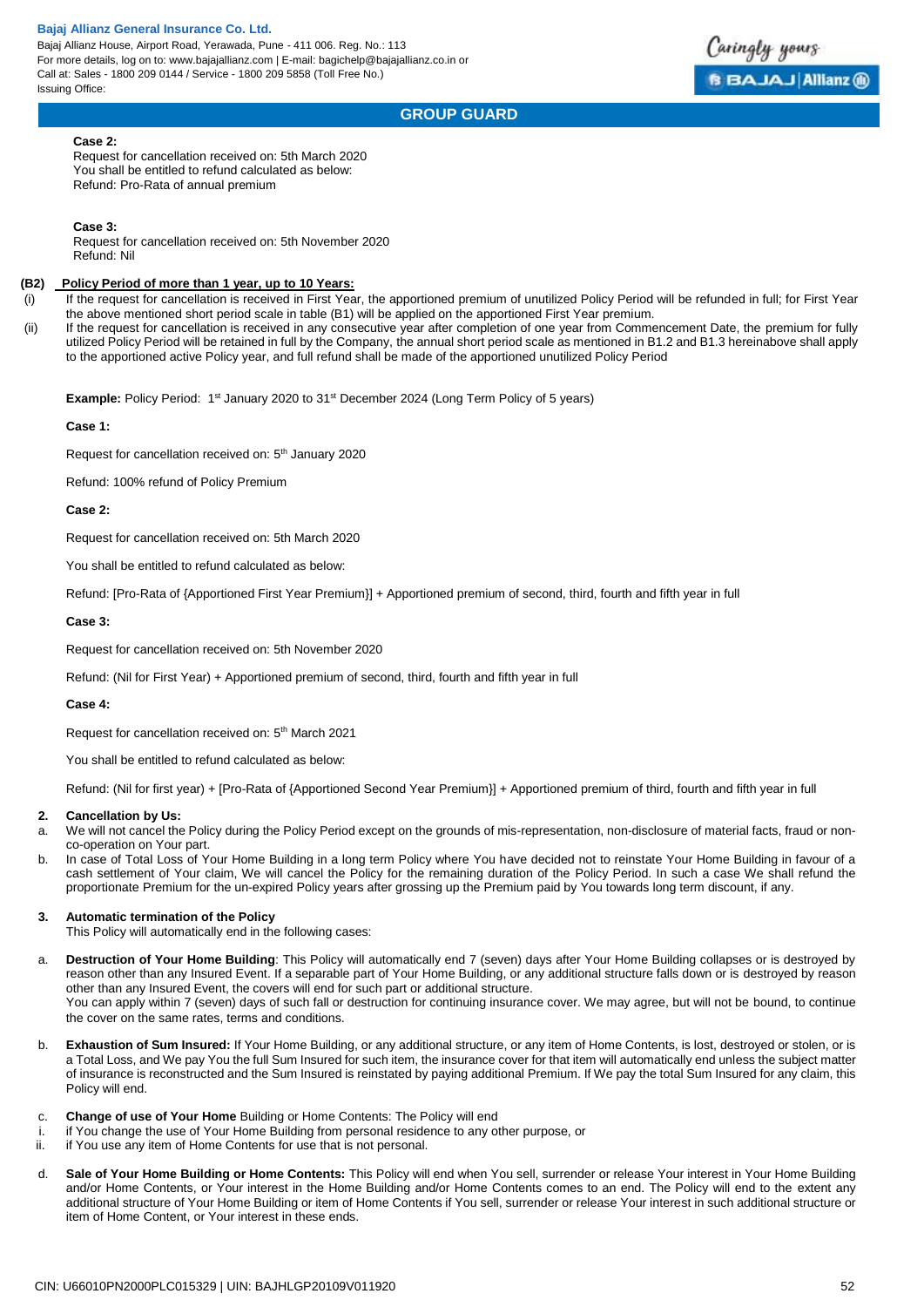Bajaj Allianz House, Airport Road, Yerawada, Pune - 411 006. Reg. No.: 113 For more details, log on to: www.bajajallianz.com | E-mail: bagichelp@bajajallianz.co.in or Call at: Sales - 1800 209 0144 / Service - 1800 209 5858 (Toll Free No.) Issuing Office:



# **GROUP GUARD**

#### e. **Effect of death**

In the event of the unfortunate death of the Insured during the Policy Period, the Home Building Cover and the Home Contents Cover that You have purchased will continue for the benefit of Your legal representative/s during the Policy Period subject to all the terms and conditions of this Policy.

#### **(IV) Claims Procedure**

If You suffer a loss because of an Insured Event, You must make a claim for Your financial loss at Your cost. The procedure for making a claim is given below. These include things that **You must do**, and that **You must not do**. It is important to comply with these to ensure that it does not prejudice Your claim in any manner.

#### **1. Immediate notice to Us**

- a. As soon as any physical loss or damage occurs to Your Home Building or Home Contents due to an Insured Event, You must immediately give notice to Us of the loss or damage. This is necessary for Us to survey/ investigate the loss or damage, as may be required.
- b. You can give notice to any of Our offices or call-centres.
- c. You must state in this notice
- i. the Policy Number,
- ii. Your name,
- iii. details of report to the police that You made,
- iv. details of report to any Authority that You made,
- v. details of the Insured Event,
- vi. a brief statement of the loss,
- vii. particulars of any other insurance of Your Home Building or any of Your Home Contents,
- viii. details of loss or damage under any Optional Cover or Add-ons,
- ix. submit photographs of loss or physical damage, wherever possible.

#### **2. Steps to prevent loss and damage**

- a. You must take all reasonable steps to prevent further loss or damage to Your Home Building and Home Contents.
- b. Until We have inspected Your Home Building and Home Contents, and have given Our consent,
- i. You must not sell, give away or dispose of any damaged items of any property for which You are making a claim;<br>ii. You must not wash or clean, or remove any damaged item or debris, except for any urgent necessity:
- You must not wash or clean, or remove any damaged item or debris, except for any urgent necessity;
- iii. You must not carry out repairs, unless such repairs are urgent and You cannot contact Us.

#### **3. Immediate notice to Authorities**

- a. As soon as any loss or damage occurs to the Insured Property, You must give immediate report to appropriate legal authorities. For example, You must report to the fire brigade of the local authority and the police if there is damage by Fire/ Explosion / Implosion or Lightning. In case of subsidence /landslide/rockslide, You must inform the District Administration. In the event of impact damage of any kind or Riot Strikes, Malicious damages and acts of terrorism, You must inform the police. If there is a theft within 7 (seven) days following an Insured Event You must inform the police.
- b. We may, but not necessarily, waive this condition if We are satisfied that by reason of extreme hardship it was not possible for You or any other person on Your behalf to give such report.

# **4. Submit claim**

# a. Claim form:

- i. You must submit Your claim in Our claim form at the earliest opportunity, but within 30 days from the date You first notice the loss or damage. The claim form is available in any of Our branches, and on Our web-site.
- ii. You must state in Your claim the details of any other insurance Policy that covers the damage or loss for which You have filed Your claim, whether You have purchased such other insurance, or someone else has purchased it for You.
- b. We shall not be liable for any loss or damage after the expiry of 12 months from the happening of the loss or damage unless the claim is the subject of pending action or arbitration. If We disclaim liability for a claim You have made and if the claim is not made a subject matter of a suit in a court of law within a period of 12 months from the date of disclaimer, the claim shall not be recoverable hereunder.

#### **5. Establish loss**

- a. You must prove that the Insured Event has occurred, and the extent of physical loss or damage You have suffered with full details.
- b. When We request.
- i. You must support Your claim for Home Building and/or Home Contents with plans, specification books, vouchers, invoices pertaining to costs incurred by You for reconstruction/replacement/repairs.
- ii. You must allow Us, Our officers, surveyors or representatives to inspect the loss or damage to Your Home Building and/or Home Contents, and to take measurements, samples, damaged items or parts, and photographs that are relevant.
- iii. You must give Us authority to see the relevant records and get information about the Event and Your loss from the police or any other authority.
- c. For Optional Cover of Personal Accident, Death Certificate and Post Mortem report (wherever necessary) shall be submitted.

#### **6. Fraudulent claim**

- If You, or anyone on Your behalf, make a false or fraudulent claim , or support a claim with any false or fraudulent statement or documents: i. We will not pay,
- ii. We can cancel the Policy: in such a case, You will lose all benefits under this Policy and Premium that You have paid, and
- iii. We can also inform the police, and start legal proceedings against You.

#### **7. Other insurance**

- a. If You have any other Policy with Us or any other Insurance Company (taken by You or by anyone else for You) covering in whole or in part any claim that You have made under this Policy, You have a right to ask for settlement of Your claim under any of these policies.
- b. If You choose to claim under this Policy from Us, We will settle Your claim within the limits and the terms and conditions of this Policy.
- c. After We pay the amount under Your claim, We have the right to ask for contribution from the Insurers that have given You the other policies.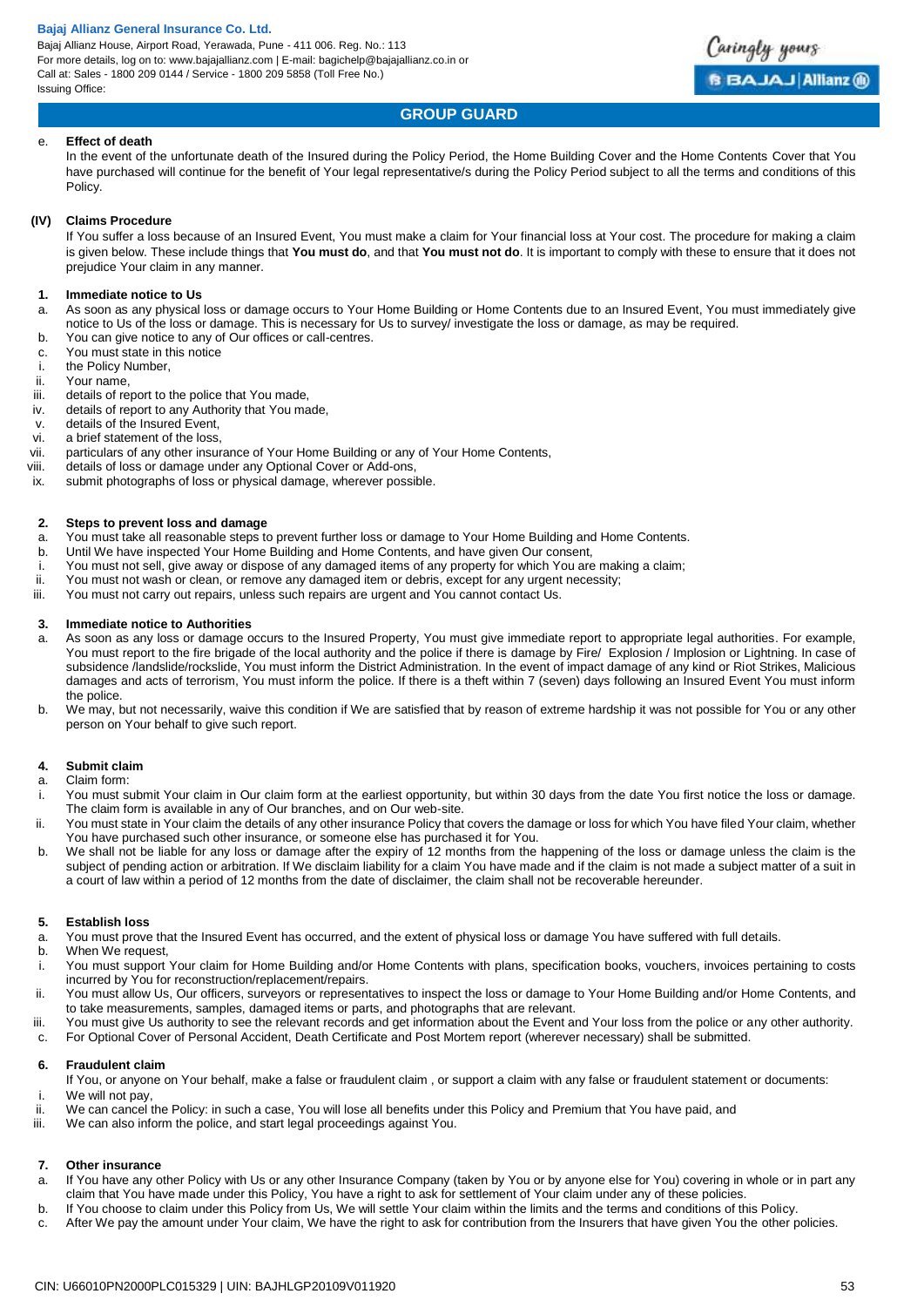Bajaj Allianz House, Airport Road, Yerawada, Pune - 411 006. Reg. No.: 113 For more details, log on to: www.bajajallianz.com | E-mail: bagichelp@bajajallianz.co.in or Call at: Sales - 1800 209 0144 / Service - 1800 209 5858 (Toll Free No.) Issuing Office:



# **GROUP GUARD**

d. We will ensure that Our actions do not impose any liability on You.

#### **8. Recovery action by Us**

- a. When We accept and pay Your claim under the Policy, We can start legal proceedings to recover the amount or property from the third party who has caused the loss or damage to Your Home Building or Home Contents. You must give authority to Us to take such action and exercise this right effectively, when We request You, whether before or after making payment of Your claim. You must give all information, cooperation, assistance and help for this purpose. You must not do anything which will prejudice Our right. We can do this
- i. without seeking Your consent,
- ii. in Your name, and
- iii. whether or not Your loss has been fully compensated.
- b. Any amount We recover from such person will be applied first to the costs of the legal proceedings and recovery, then to the claim amount We have paid or must pay to You. We will pay You any balance.
- c. You can start legal proceedings against any person who has caused the loss or damage only with Our prior consent, and on conditions that We will impose. You must not compromise or settle any claim against such person without Our consent. If You recover any amount from such person, You must return to Us the amount We have paid for Your claim. We can take over the conduct of legal proceedings that You have started and continue the proceedings in Your name.

#### <span id="page-53-0"></span>**CLAUSE H - CHANGES TO COVERS**

- a. You can choose to make changes to the covers of this Policy as may be permitted by Us, or increase or reduce any Sum Insured. You must make a proposal or request for any change. It will be effective only after We have accepted Your proposal, and You have paid the additional Premium, where applicable.
- b. This Policy (including the Policy Schedule, the proposal, declarations and Endorsements) consists of the entire contract between You and Us.

#### <span id="page-53-1"></span>**CLAUSE I - WAIVER OF UNDERINSURANCE**

Underinsurance does not apply to this Policy. Thus, if Your Sum Insured calculated on the basis of the information that You provided, is less than the actual value at risk, the difference will not affect the amount We pay.

#### <span id="page-53-2"></span>**CLAUSE J - OTHER DETAILS**

#### **1. Notices**

- a. We will send any notice, letter or communication in writing to You at Your address mentioned in the Policy Schedule, and to Your email address that You have registered with Us.
- b. You will send any notice, letter, intimation or communication in writing to Us at Our branch office where You purchased this Policy. You can also send it at the address mentioned in the Policy Schedule.

#### **2. Nomination for this Policy**

You can nominate a person to receive the claim amount under this Policy in the event of Your death. You can make such nomination at the time You take the Policy, or later. You can also change the nomination at any time. You can make the nomination on Our nomination form available in Our office or from Our website[: www.bajajallianz.com](http://www.bajajallianz.com/)

#### **3. Applicable** law and jurisdiction

This Policy will be subject to the laws of India, and to the jurisdiction of courts in India.

#### **4. Arbitration**

If any dispute or difference arises between You and Us regarding the amount of claim to be paid under this Policy (liability having been admitted by Us), such difference shall independently of all other questions, be referred to the decision of a sole arbitrator to be appointed in writing by You and Us or if You and We cannot agree upon a single arbitrator within 30 days of either of Us opting for arbitration, the same shall be referred to a panel of three arbitrators comprising of two arbitrators, one to be appointed by each of Us, to the dispute/difference and the third arbitrator to be appointed by two such arbitrators and arbitration shall be conducted under and in accordance with the provisions of the Arbitration and Conciliation Act, 1996.

#### <span id="page-53-3"></span>**CLAUSE K - GRIEVANCES**

If You have a grievance about any matter relating to the Policy, or Our decision on any matter, or the claim, You can address Your grievance as follows:

#### **1. Our Grievance Redressal** Officer

You can send Your grievance in writing by post or email to Our Grievance Redressal Officer at the following address:

Address including email

Customer Care Cell

Bajaj Allianz General Insurance Co. Ltd

Bajaj Allianz House, Airport Road, Yerawada, Pune 411 006

E-mail[: bagichelp@bajajallianz.co.in](mailto:bagichelp@bajajallianz.co.in)

#### **2. Consumer Affairs Department of IRDAI**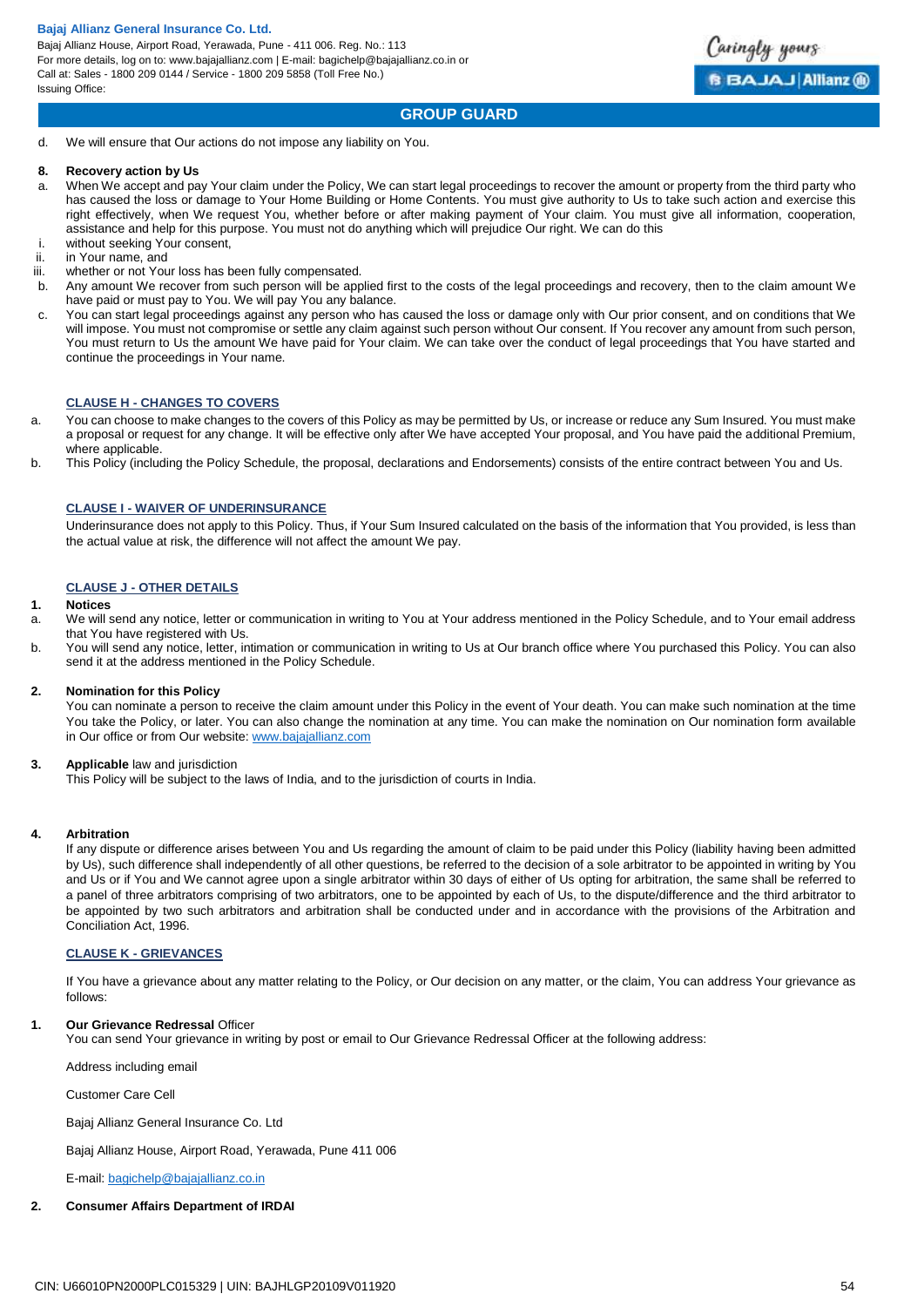Bajaj Allianz House, Airport Road, Yerawada, Pune - 411 006. Reg. No.: 113 For more details, log on to: www.bajajallianz.com | E-mail: bagichelp@bajajallianz.co.in or Call at: Sales - 1800 209 0144 / Service - 1800 209 5858 (Toll Free No.) Issuing Office:



# **GROUP GUARD**

- a. In case it is not resolved within 15 days or if You are unhappy with the resolution You can approach the Grievance Redressal Cell of the Consumer Affairs Department of IRDAI by calling Toll Free Number **155255 (or) 1800 4254 732** or sending an e-mail to [complaints@irdai.gov.in](mailto:complaints@irdai.gov.in) . You can also make use of IRDAI's online portal - Integrated Grievance Management System (IGMS) by registering Your complaint at igms.irda.gov.in.
- b. You can send a letter to IRDAI with Your complaint on a Complaint Registration Form available by clicking here. You must fill and send the Complaint Registration Form along with any documents by post or courier to General Manager, Insurance Regulatory and Development Authority of India (IRDAI), Consumer Affairs Department - Grievance Redressal Cell, Sy.No.115/1, Financial District, Nanakramguda, Gachibowli, Hyderabad-500032.
- c. You can visit the portal http://www.policyholder.gov.in for more details.

#### **STANDARD SPECIAL CLAUSE**

### *AGREED BANK CLAUSE*

If You have mortgaged, hypothecated or created any security over Your Home or any of its Contents in favour of a Bank, and the Bank has an interest in the Policy, the name of such Bank will also be shown in the Policy Schedule under the title 'Agreed Bank Clause'. If You choose to add the name of such Bank at any time during the Policy Period, this will be shown as an Endorsement.

Under this Clause You agree as follows:

- i. We shall pay to the Bank the entire amount that We are liable to pay under this Policy. Such Bank will receive it for its own demand, and as agent for any other person interested in the amount.
- ii. When We pay the amount to the Bank, Our liability under this Policy will be discharged, and will be binding on all of You and all persons named as the Insured.
- iii. Any notice or communication We make to the Bank under the provisions of this Policy shall be sufficient notice or communication to You. iv. Any settlement or compromise that We make with the Bank will be binding on You and all persons named as the Insured. However, such
- settlement or compromise will not affect the rights of the Bank to recover any amount from You or any other person. v. If You make any change in the use of Your Home or sell or transfer the Insured Property, such actions will not prejudice the interest of the
- Bank under the Policy and this clause, unless the condition has been broken by the Bank or its employees. vi. If You commit any act or omission that will increase the risk, the insurance cover will not be invalidated. However, the Bank shall notify Us
- of any change or ownership, or alterations and increase in risks as soon they become known to the Bank, and shall pay additional Premium from the time of such change.
- vii. When We pay the amount to the Bank, We will become legally and automatically subrogated to all rights of the Bank to the extent of such payment. This will not impair or prejudice the rights of the Bank to recover any amount from You or any other person.

#### **N.B: The Bank shall mean the first named Financial Institution/Bank named in the Policy.**

#### **TERRORISM DAMAGE COVER ENDORSEMENT**

#### **Insuring Clause**

Subject otherwise to the terms, exclusions, provisions, and conditions contained in the Policy, it is hereby agreed and declared that Notwithstanding anything stated in the 'Terrorism Risk Exclusion' of this Policy to the Contrary , this Policy is extended to cover Physical loss or physical damage occurring during the period of this Policy caused by an act of terrorism, subject to the exclusions, limit and excess described hereinafter.

For the Purpose of this cover, an act of terrorism means an act or series of acts, including but not limited to the use of force or violence and/or the threat thereof, of any person or group(s) of persons, whether acting alone or on behalf of or in connection with any organisation(s) or government (s), or unlawful associations, recognized under Unlawful Activities (Prevention) Amendment Act, 2008 or any other related and applicable national or state legislation formulated to combat unlawful and terrorist activities in the nation for the time being in force, committed for political, religious, ideological or similar purposes including the intention to influence any government and/or to put the public or any section of the public in fear for such purposes

This **Terrorism Damage Cover** also includes Loss, damage, cost or expense directly caused by, resulting from or in connection with any action taken in suppressing, controlling, preventing or minimizing the consequences of an act of terrorism by the duly empowered government or Military Authority.

Provided that if the Insured is eligible for indemnity under any government compensation plan or other similar scheme in respect of the damage described above, this Policy shall be limited only for the excess of any recovery due from such plan or scheme.

For the purpose of the aforesaid inclusion clause, "Military Authority "shall mean armed forces, para military forces, police or any other authority constituted by the government for maintaining law and order.

#### **EXCLUSION**

This cover shall not indemnify loss of or damage to property caused by any or all of the following